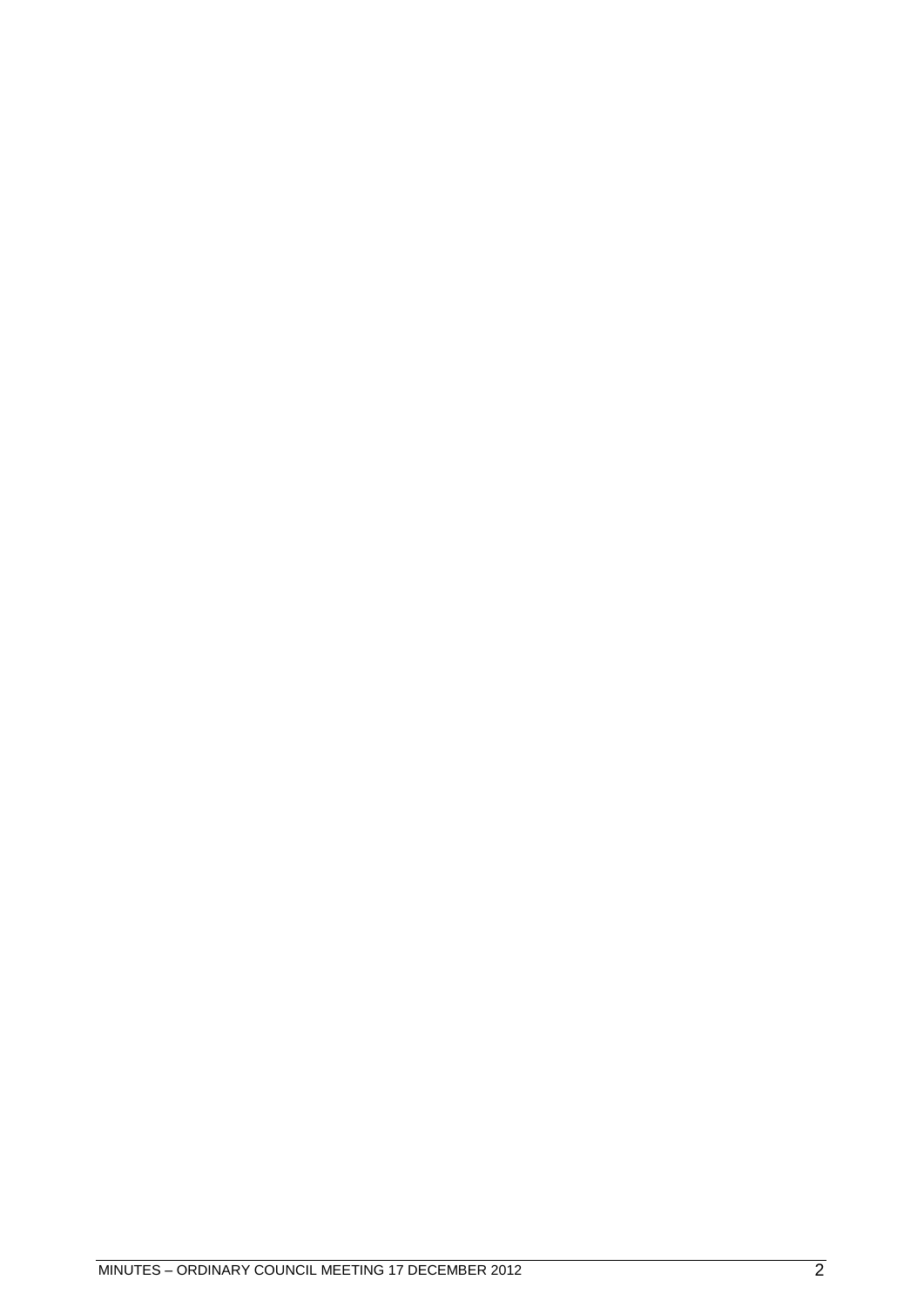### **SHIRE OF YORK**

# **DISCLAIMER**

No responsibility whatsoever is implied or accepted by the Shire of York for any act, omission or statement or intimation occurring during Council meetings.

The Shire of York disclaims any liability for any loss whatsoever and howsoever caused arising out of reliance by any person or legal entity on any such act, omission or statement or intimation occurring during Council meetings.

Any person or legal entity who acts or fails to act in reliance upon any statement, act or omission made in a Council meeting does so at that person's or legal entity's own risk.

In particular and without derogating in any way from the broad disclaimer above, in any discussion regarding any planning application or application for a license, any statement or intimation of approval made by any member or Officer of the Shire of York during the course of any meeting is not intended to be and is not taken as notice of approval from the Shire of York.

The Shire of York notifies that anyone who has any application lodged with the Shire of York must obtain and should only rely on WRITTEN CONFIRMATION of the outcome of the application, and any conditions attaching to the decision made by the Shire of York in respect of the application.

RAY HOOPER CHIEF EXECUTIVE OFFICER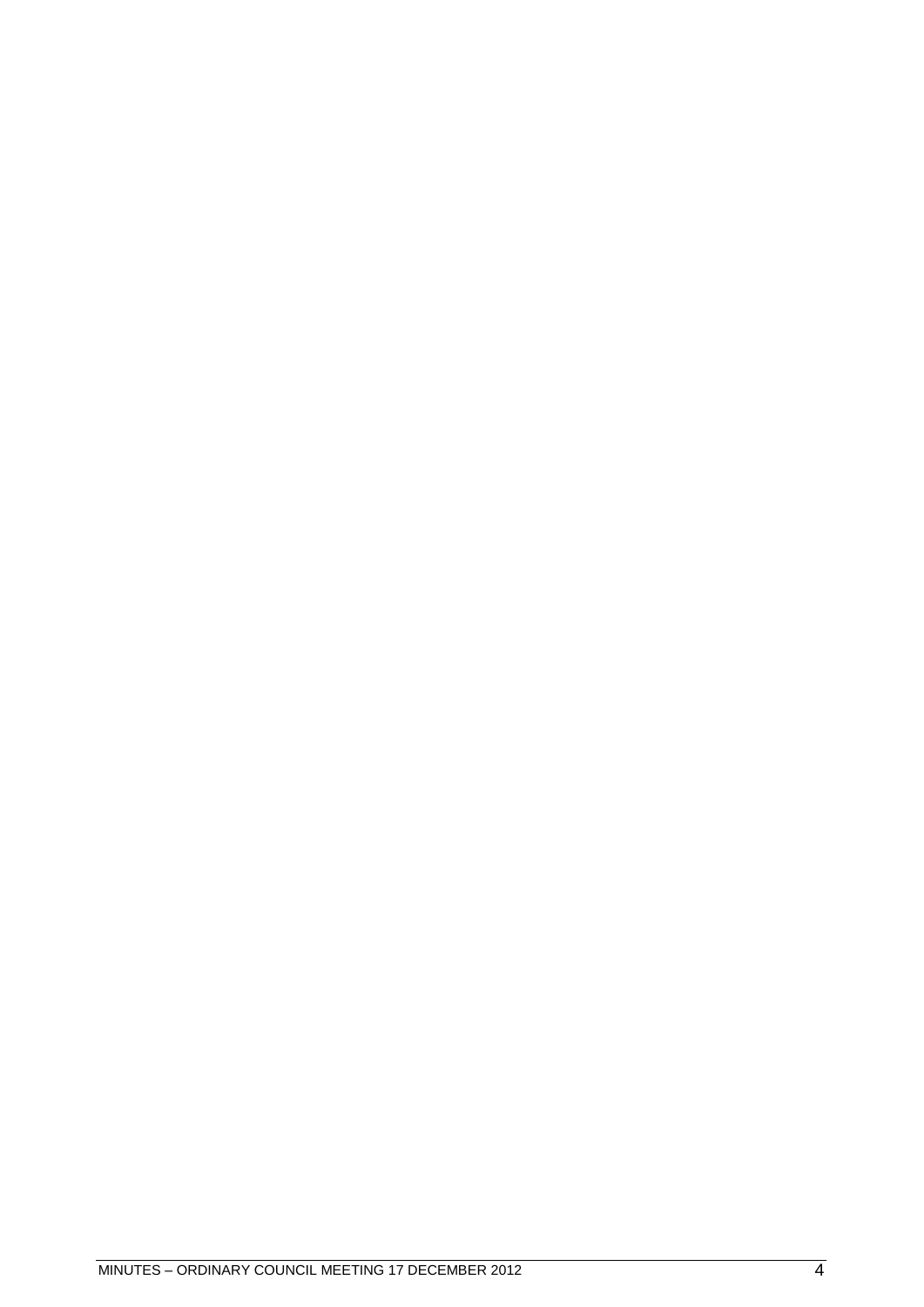# **Table of Contents**

|                  | 1.1   |                                                                   |  |
|------------------|-------|-------------------------------------------------------------------|--|
|                  | 1.2   |                                                                   |  |
|                  | 1.3   |                                                                   |  |
|                  | 1.4   |                                                                   |  |
| 2.               |       |                                                                   |  |
|                  | 2.1   |                                                                   |  |
|                  | 2.2   |                                                                   |  |
|                  | 2.3   |                                                                   |  |
|                  | 2.4   |                                                                   |  |
|                  | 2.5   |                                                                   |  |
| 3.               |       | RESPONSE TO PREVIOUS PUBLIC QUESTIONS TAKEN ON NOTICE  8          |  |
|                  | 3.1   |                                                                   |  |
|                  |       |                                                                   |  |
| 4.               |       |                                                                   |  |
|                  | 4.1   |                                                                   |  |
|                  | 4.2   |                                                                   |  |
|                  |       |                                                                   |  |
| 5.               |       |                                                                   |  |
| 6.               |       |                                                                   |  |
|                  |       |                                                                   |  |
| $\mathbf{7}_{-}$ |       |                                                                   |  |
|                  | 7.1   | Minutes of the Ordinary Council Meeting held November 19, 2012 12 |  |
|                  | 7.2   |                                                                   |  |
|                  |       |                                                                   |  |
| 8.               |       | ANNOUNCEMENTS BY PRESIDING MEMBER WITHOUT DISCUSSION 13           |  |
| 9.               |       |                                                                   |  |
|                  | 9.1   |                                                                   |  |
|                  | 9.1.1 |                                                                   |  |
|                  |       |                                                                   |  |
|                  | 9.1.2 |                                                                   |  |
|                  |       |                                                                   |  |
|                  | 9.1.3 |                                                                   |  |
|                  |       |                                                                   |  |
|                  | 9.2   |                                                                   |  |
|                  | 9.2.1 |                                                                   |  |
|                  |       |                                                                   |  |
|                  | 9.2.2 |                                                                   |  |
|                  | 9.2.3 |                                                                   |  |
|                  |       |                                                                   |  |
|                  | 9.2.4 |                                                                   |  |
|                  |       |                                                                   |  |
|                  | 9.2.5 | WALGA - Request For Council Support - Cash For Cans59             |  |
|                  |       |                                                                   |  |
|                  | 9.2.6 |                                                                   |  |
|                  | 9.2.7 |                                                                   |  |
|                  |       |                                                                   |  |
|                  |       |                                                                   |  |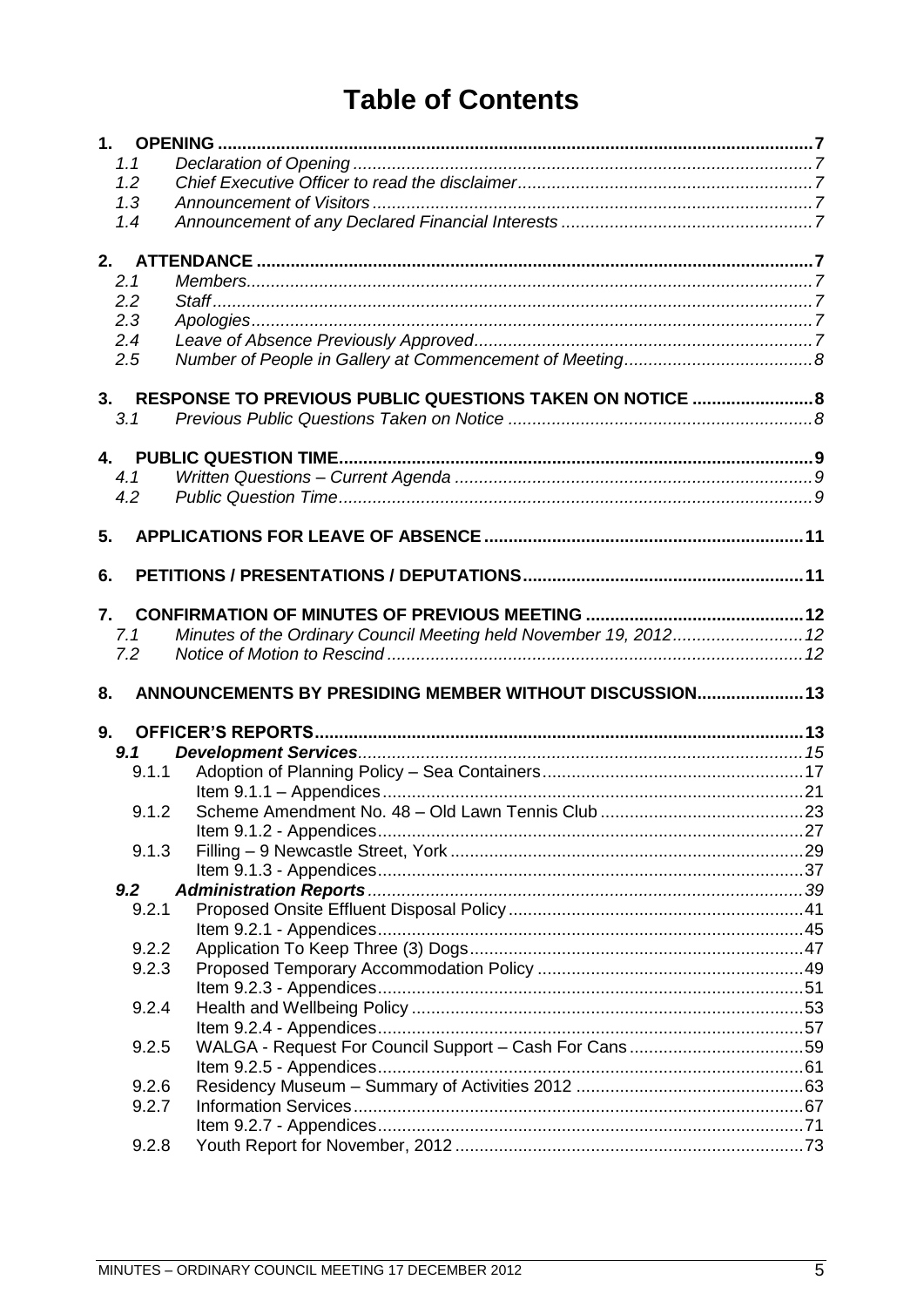|     | 9.2.9  |                                                           |  |
|-----|--------|-----------------------------------------------------------|--|
|     |        |                                                           |  |
|     | 9.2.10 |                                                           |  |
|     |        |                                                           |  |
|     | 9.2.11 |                                                           |  |
|     |        |                                                           |  |
|     | 9.3    |                                                           |  |
|     | 9.4    |                                                           |  |
|     | 9.4.1  |                                                           |  |
|     |        |                                                           |  |
|     | 9.4.2  |                                                           |  |
|     |        |                                                           |  |
|     | 9.4.3  | Revised Forward Capital Works Plan 2012-13 to 2016-17 109 |  |
|     |        |                                                           |  |
|     | 9.5    |                                                           |  |
|     | 9.5.1  |                                                           |  |
|     |        |                                                           |  |
|     | 9.5.2  |                                                           |  |
|     |        |                                                           |  |
|     | 9.5.3. |                                                           |  |
|     |        |                                                           |  |
|     | 9.5.4  | Transfer from Reserve - Centennial Units -                |  |
|     |        |                                                           |  |
|     | 9.6    |                                                           |  |
|     | 9.6.1  |                                                           |  |
|     |        |                                                           |  |
| 10. |        |                                                           |  |
|     |        |                                                           |  |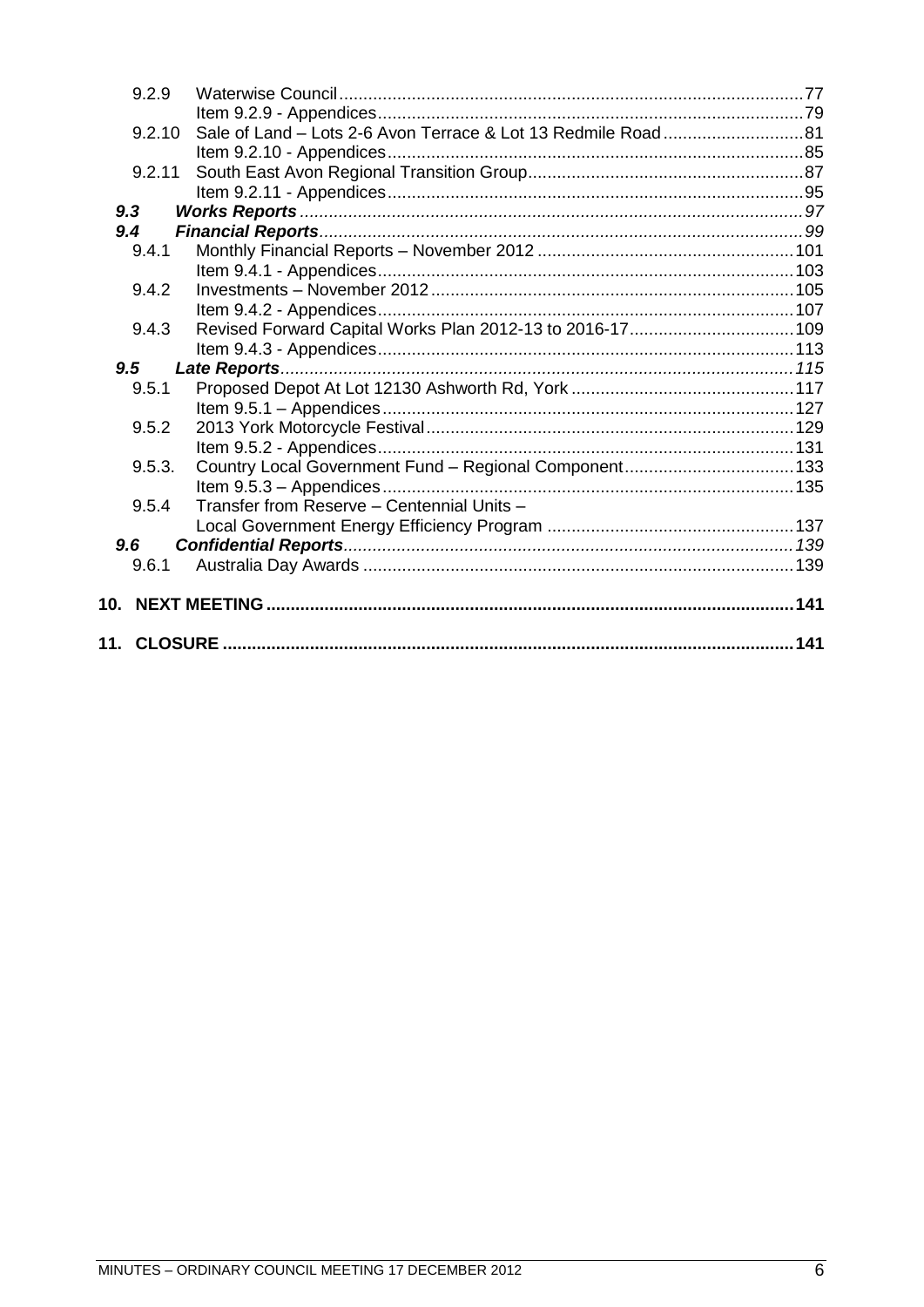

SHIRE OF YORK

### THE ORDINARY MEETING OF THE COUNCIL HELD ON MONDAY, 17 DECEMBER 2012, COMMENCING AT 3.00PM IN COUNCIL CHAMBERS, YORK TOWN HALL, YORK

The York Shire Council acknowledges the traditional owners of the land on which this meeting will be held.

### <span id="page-6-0"></span>**1. OPENING**

- <span id="page-6-1"></span>1.1 Declaration of Opening *Cr Tony Boyle, Shire President, declared the meeting open at 3.00pm*
- <span id="page-6-2"></span>1.2 Chief Executive Officer to read the disclaimer *Ray Hooper, Chief Executive Officer, read the disclaimer*
- <span id="page-6-3"></span>1.3 Announcement of Visitors *Nil*
- <span id="page-6-4"></span>1.4 Announcement of any Declared Financial Interests

| Cr Tony Boyle -                             | 7.2 – Notice of Motion to Rescind – Financial                     |
|---------------------------------------------|-------------------------------------------------------------------|
|                                             | Cr Brian Lawrance - 7.2 - Notice of Motion to Rescind - Financial |
| Cr Tony Boyle -                             | Item $9.1.1 - Financial$                                          |
| Cr Brian Lawrance - Item 9.1.1 - Financial  |                                                                   |
| Cr Mark Duperouzel - Item 9.1.1 - Financial |                                                                   |
| Cr Roy Scott -                              | Item 9.2.1 - Financial                                            |
|                                             | Cr Tony Boyle - Item 9.2.10 - Financial                           |
| Cr Mark Duperouzel - Item 9.6.1 - Proximity |                                                                   |
|                                             |                                                                   |

### <span id="page-6-5"></span>**2. ATTENDANCE**

### <span id="page-6-6"></span>2.1 Members *Cr Tony Boyle, Shire President; Cr Roy Scott, Deputy Shire President; Cr Brian Lawrance; Cr Pat Hooper; Cr Mark Duperouzel, Cr Denese Smythe*

- <span id="page-6-7"></span>2.2 Staff *Ray Hooper, Chief Executive Officer; Tyhscha Cochrane, Deputy Chief Executive Officer; Jacky Jurmann, Manager Planning Services; Gordon Tester – Manager Environmental Health & Building Services; Helen D'Arcy-Walker, Executive Support Officer*
- <span id="page-6-8"></span>2.3 Apologies *Nil*
- <span id="page-6-9"></span>2.4 Leave of Absence Previously Approved *Nil*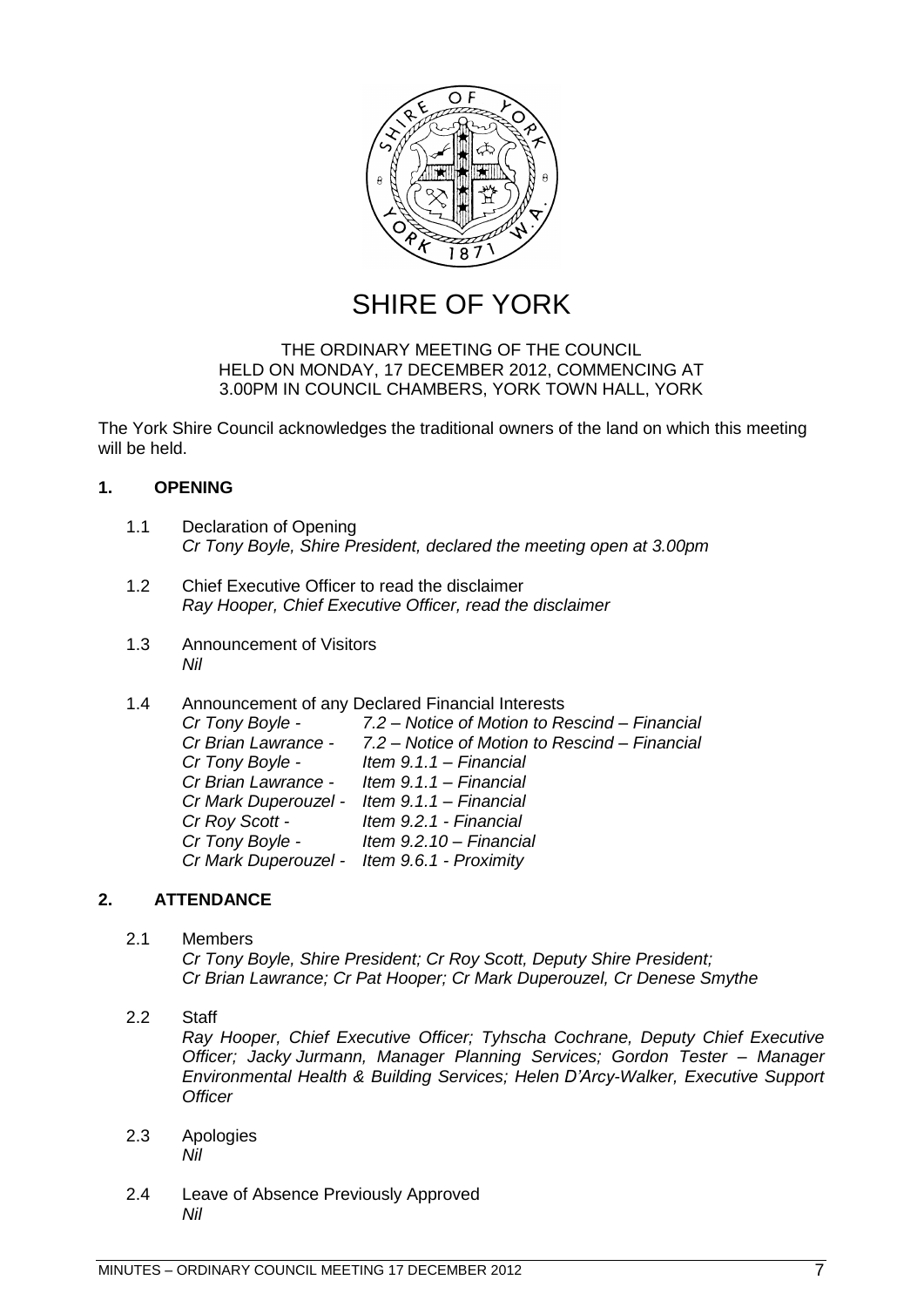<span id="page-7-0"></span>2.5 Number of People in Gallery at Commencement of Meeting *There were 13 people in the Gallery at the commencement of the meeting.* 

### <span id="page-7-1"></span>**3. RESPONSE TO PREVIOUS PUBLIC QUESTIONS TAKEN ON NOTICE**

<span id="page-7-2"></span>3.1 Previous Public Questions Taken on Notice

### **Mr Kenneth Needham**

### **Public Question Time - 19 November, 2012**

### **Question 1:**

Has the Shire Works Depot incorporated the provision for adequate storm water management systems to avoid excessive run off into properties on the opposite downside of Macartney Street?

### **Response:**

It is estimated that there will be minimal additional surface water flow from the site from the carpark area to what was generated from the cleared area.

Water flow will be monitored and if required the carpark area can be contoured to direct water flow.

### **Question 2:**

Will the Council guarantee that any works undertaken will not have an adverse effect on the existing properties caused by excessive storm water flow?

### **Response:**

No absolute guarantee can be given in relation to extreme rain events and excessive storm water flows.

Works programmed are to deal with normal rain events and storm water flows only as any work beyond this is outside of the resources available to Council.

### **Question 3:**

Does the Council accept responsibility for any damage incurred if the works programme proves to be of a sub-standard construction method?

### **Response:**

No

### **Ms Diane Margetts**

### **Public Question Time - 19 November 2012**

### **Question 1:**

Will organic farmers near to the proposed landfill lose their organic licences?

### **Response:**

The York Shire Council has no role in the licensing or accreditation of organic farms and it is assumed that any impact if a landfill project is approved will be assessed by the relevant licensing authorities in a similar fashion to current practices whereby the impacts of farming practises on adjoining and adjacent land.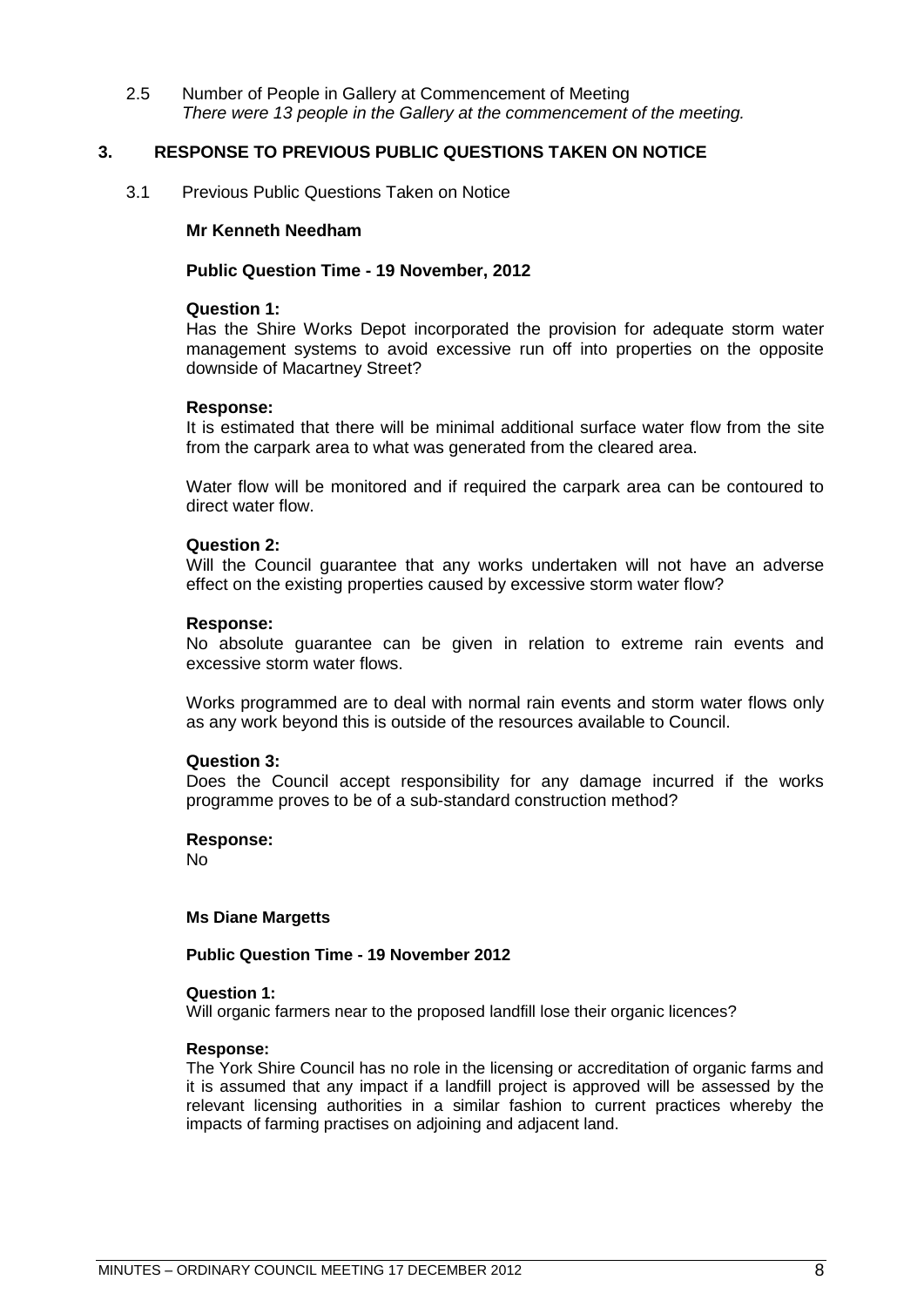### **Question 2:**

Can the Shire guarantee that there won't be leaching into the water table?

### **Response:**

No. The Shire of York will not be the licensing or monitoring authority for the operations of the landfill facility if it is approved.

### **Question 3:**

Are you aware whether there has been water leaching at Tamala (Landfill) and if so, who has been assessing the impacts and/or the potential impact on the nearby ocean?

**Response:** No

### <span id="page-8-0"></span>**4. PUBLIC QUESTION TIME**

### <span id="page-8-1"></span>4.1 Written Questions – Current Agenda

### **Ms Kay Kneuss**

### **SITA Landfill Proposal**

Taking into account the number of citizens at the recent meeting held by SITA it is apparent said citizens of York object to having a landfill industry which is incongruous to agriculture and tourism, the two main industries of the Shire.

When SITA submit applications for their proposal to the relevant authorities, will the Council of York be writing submissions against the landfill applications of SITA?

If not why not?

If yes, on what grounds will be the Council of York's objections to the applications?

### **Response:**

Council will be making a submission but not until an application is received.

<span id="page-8-2"></span>4.2 Public Question Time

### **Ms Tanya Richardson**

### **Question 1:**

Will Council consider having a forum one week prior to the Council meeting similar to that of Northam and Toodyay?

### **Response:**

Will be put to Council.

### **Question 2:**

Why would the Council consider offering free water in the Town Hall at \$90 per month when the Information Centre could be charging for drinks and using these profits to pay for printing and other items?

### **Response:**

Council will consider this when the item is debated.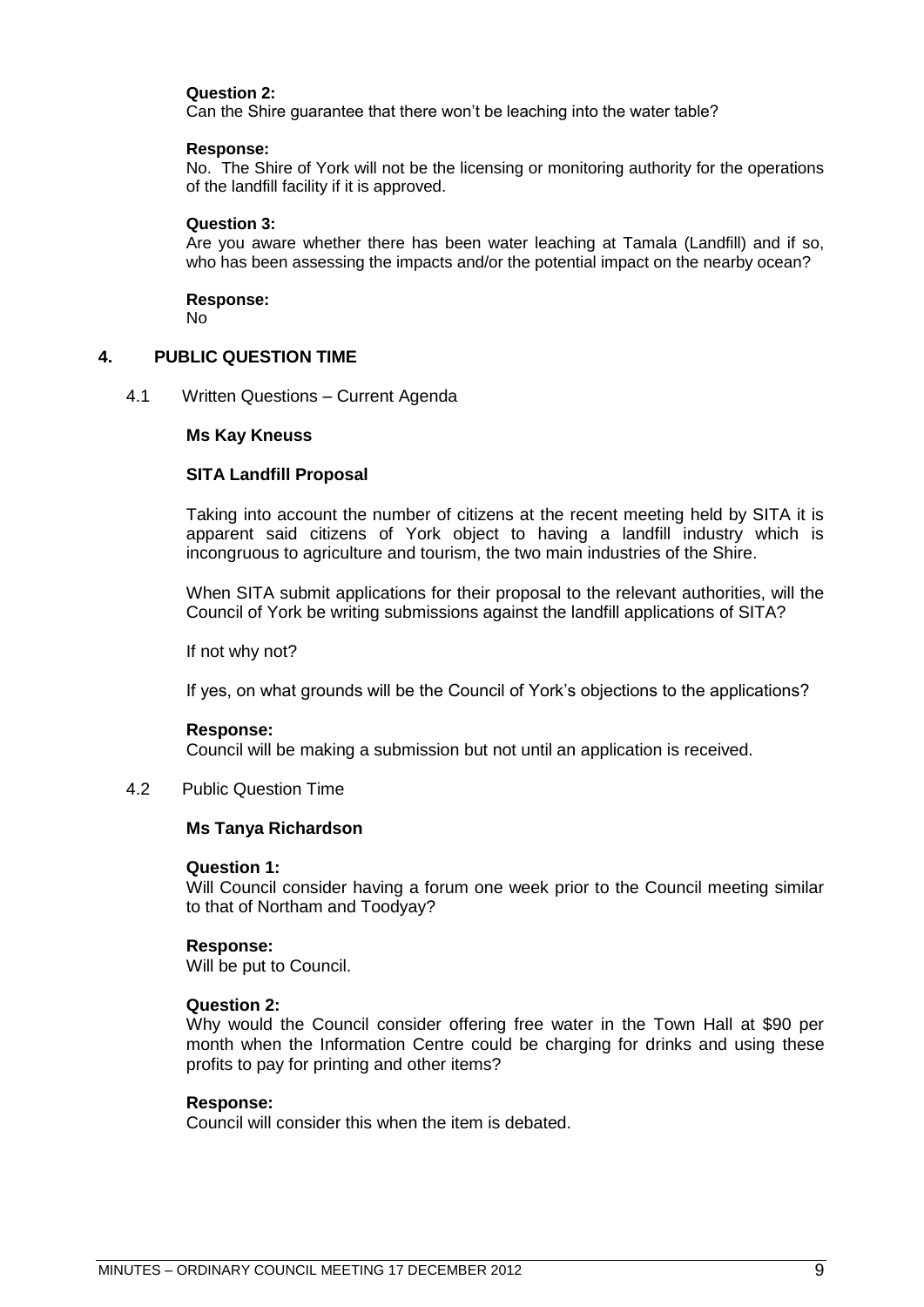### **Question 3:**

Why is Council considering free Gym Membership for staff at considerable cost when there is no money for so many other important things? Would Council consider offering only discounted Membership instead for Shire employees?

### **Response:**

Council will consider this when the item is debated.

### **Mrs Roma Paton**

I refer to Item 132153 in the current Financials - \$4,778 is listed under ‗Actual' up to November 2012 for Christmas Decorations/Festivities.

Item No 132153 in the January 2012 Financials - \$7,986 is also listed under ‗Actual' for Christmas Decorations/Festivities. Making a total of \$12,764 for Christmas Decorations/Festivities spent by the Shire of York during the last twelve months.

### **Question 1:**

What new Christmas Decorations were purchased this year?

### **Response:**

No decorations were purchased.

### **Question 2:**

Why were the Christmas Banners, purchased in previous years, not installed on the Banner stands?

### **Response:**

Will research.

### **Question 3:**

Where are the long pole Christmas hats used by the Shire of York in the CBD Christmas 2010?

### **Response:**

Will research.

### **Question 4:**

What was the \$4,778 spent on if not Christmas decorations?

#### **Response:**

Cost of installation and removal and hire of cherry picker.

### **Question 5:**

Is itemised documentation regarding the sum of \$12,764 available under any enactment other than Freedom of Information?

### **Response:**

Taken on Notice.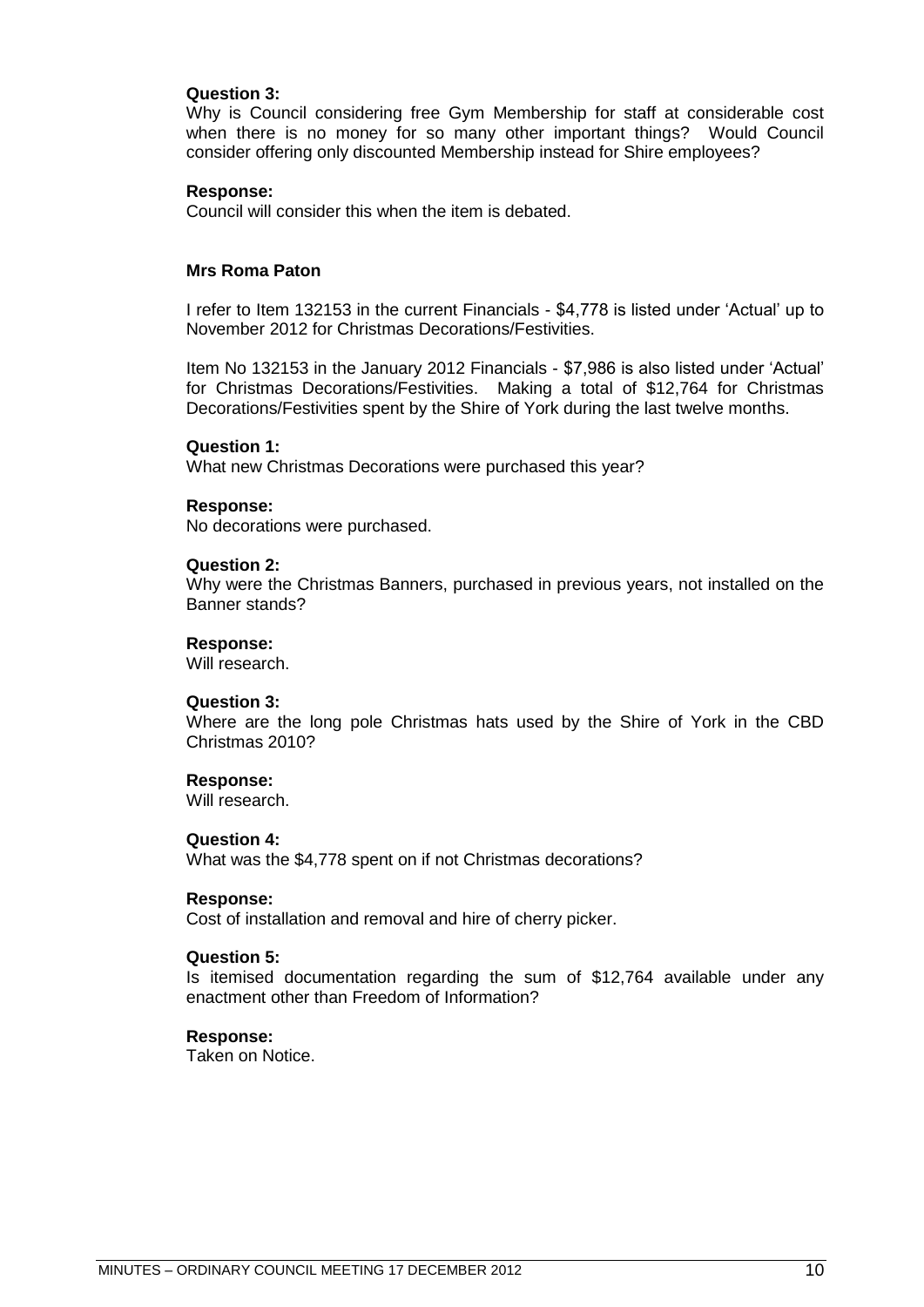### **Ms Tanya Richardson**

### **Question 4:**

Will Council consider conducting a poll about amalgamations regardless of what the recommendation is ensuring they are doing what the residents of York want?

### **Response:**

If the process is used by the people. There needs to be 250 names on a petition before a poll can be undertaken.

### **Question 5 (a):**

Instead of just accepting the Information Services report and doing nothing is Council prepared to show leadership and call urgent strategic tourism meetings to discuss our tourism future?

### **Response:**

Taken on Notice.

### **Question 5 (b):**

Instead of reading the complaints month after month is Council prepared to lead a forum to address some of these issues? Instead of insisting operators need to do more can Council lead the way?

### **Response:**

Taken on Notice.

### **Question 6:**

Would Council consider ignoring the Officer's Recommendation and remaining part of the ACDF?

### **Response:**

Council will consider this item when the item is debated.

### **Ms Tricia Walters**

### **Question 1:**

Tabled Documents – will they be available in the Library for the general public to read?

### **Response:**

Information can be found on the Securing our Future website and will be available in the Library.

### **Question 2:**

Sea Containers – is the sea container at the Recreation Centre permanent?

### **Response:**

It is not a permanent fixture, the contractor will be asked to remove it.

### <span id="page-10-0"></span>**5. APPLICATIONS FOR LEAVE OF ABSENCE**  *Nil*

<span id="page-10-1"></span>**6. PETITIONS / PRESENTATIONS / DEPUTATIONS** *Nil*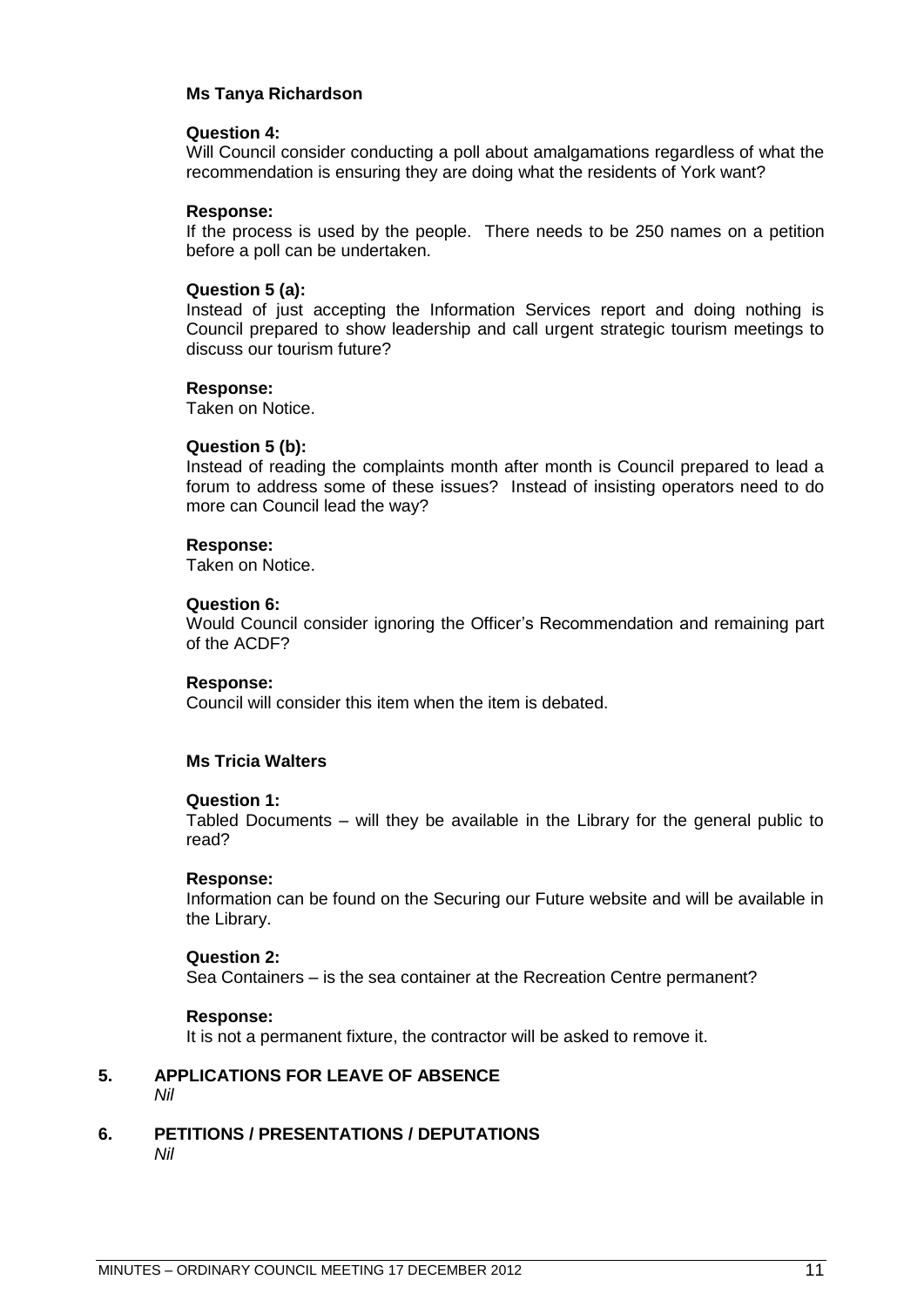### <span id="page-11-0"></span>**7. CONFIRMATION OF MINUTES OF PREVIOUS MEETING**

<span id="page-11-1"></span>7.1 Minutes of the Ordinary Council Meeting held November 19, 2012

Corrections – under payments there is an amount of \$1,992.10 for vexatious ratepayer. Incorrect terminology used – should have read – rateability of Balladong Estate and processes for FOI.

**Confirmation** 

### **RESOLUTION 011212**

**Moved: Cr Hooper Seconded: Cr Duperouzel**

*"That the minutes of the Ordinary Council Meeting held on November 19, 2012 be confirmed as a correct record of proceedings subject to the correct terminology being used for the designated payment voucher."*

*CARRIED: 6/0*

### <span id="page-11-2"></span>7.2 Notice of Motion to Rescind

Councillors Boyle and Lawrance previously declared an interest in this matter.

We Councillors R Scott and M Duperouzel submit this notice to rescind Resolution No. 181112 as follows at the Ordinary Council Meeting to be held on Monday, 17<sup>th</sup> December, 2012.

Note: Local Government Administration Regulation 1996 – Section 10 1 (b)

### *10. Revoking or changing decisions (Act s. 5.25(1)(e))*

*(1) If a decision has been made at a council or a committee meeting then any motion to revoke or change the decision must be supported —*

*(a) in the case where an attempt to revoke or change the decision had been made within the previous 3 months but had failed, by an absolute majority; or*

*(b) in any other case, by at least*  $\frac{1}{3}$  *of the number of offices (whether vacant or not) of members of the council or committee,*

*inclusive of the mover.*

*(1a) Notice of a motion to revoke or change a decision referred to in subregulation (1) is to be signed by members of the council or committee numbering at least <sup>1</sup> /<sup>3</sup> of the number of offices (whether vacant or not) of members of the council or committee, inclusive of the mover.*

*(2) If a decision has been made at a council or a committee meeting then any decision to revoke or change the first-mentioned decision must be made —*

*(a) in the case where the decision to be revoked or changed was required to be made by an absolute majority or by a special majority, by that kind of majority; or*

*(b) in any other case, by an absolute majority.*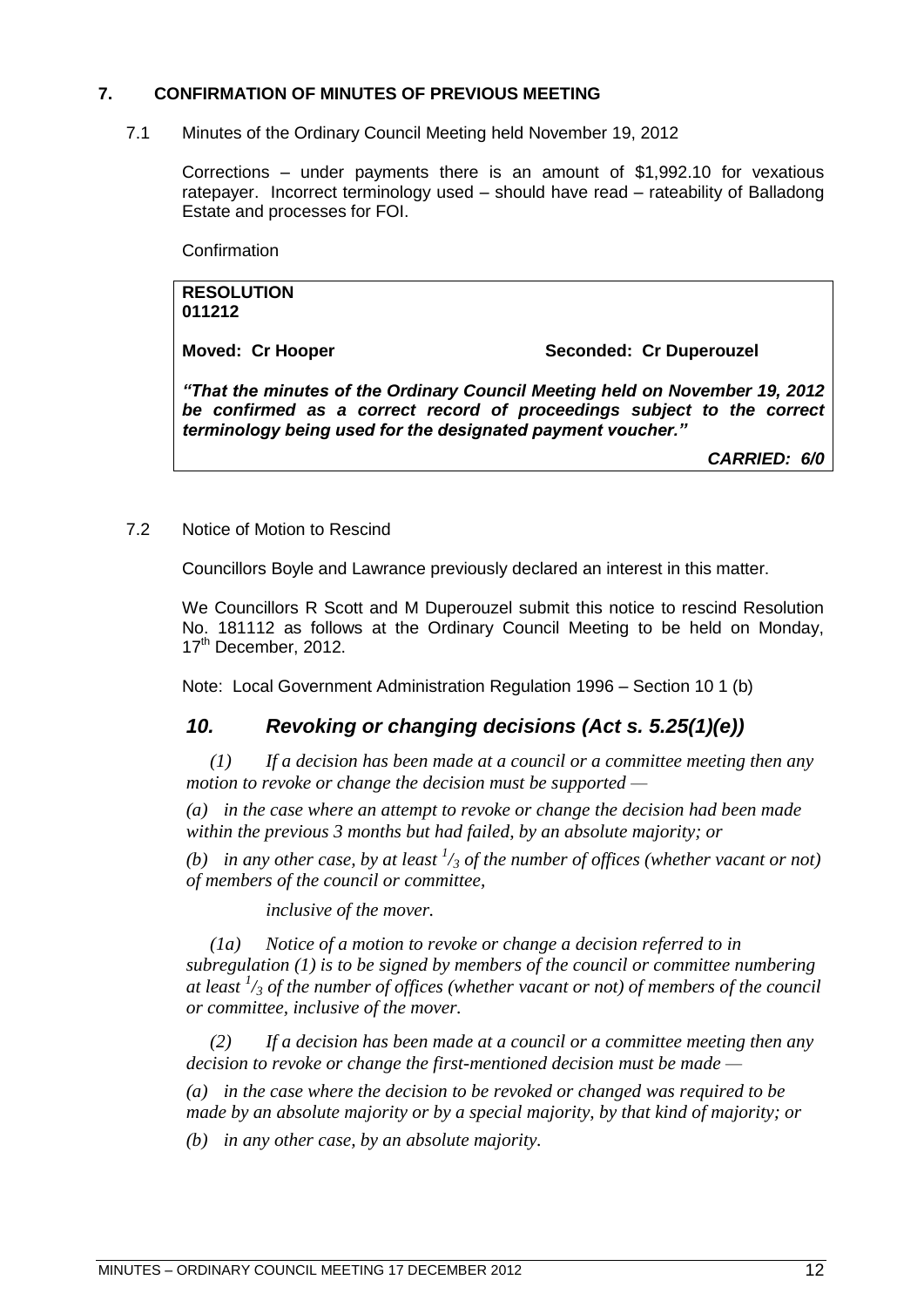*(3) This regulation does not apply to the change of a decision unless the effect of the change would be that the decision would be revoked or would become substantially different.*

*[Regulation 10 amended in Gazette 31 Mar 2005 p. 1030.]*

Moved: Cr Scott Seconded: Cr Duperouzel

*―That Council:*

*Adopts an advocacy position to support steps towards the phase out of the live animal export trade if acceptable control conditions for animal welfare cannot be negotiated with other countries.‖*

*Crs Tony Boyle & Brian Lawrance declared an Interest Affecting Impartiality to this item and left the meeting at 3.16pm*

*Deputy President Cr Roy Scott took the Chair.*

**RESOLUTION 021212**

**Moved: Cr Scott Seconded: Cr Duperouzel** 

*"That Council:*

*Rescind Resolution No. 181112 being:*

*Adopts an advocacy position to support steps towards the phase out of the live animal export trade if acceptable control conditions for animal welfare cannot be negotiated with other countries."*

*CARRIED: 4/0*

*Crs Tony Boyle & Brian Lawrance returned to the room at 3.17pm.*

*Cr Boyle resumed the Chair*

### <span id="page-12-0"></span>**8. ANNOUNCEMENTS BY PRESIDING MEMBER WITHOUT DISCUSSION**

*Cr Boyle thanked staff for the Christmas edition of the Community Information Update.*

*The Wheatbelt Residential Respite Centre was officially opened on 13th December, 2012. Cr Roy Scott attended the Opening and gave a short overview. Hon Helen Morton, Minister for Disability Services opened the Respite Centre and thanked the Shire of York for vesting land to the Department of Housing & Works, with the savings this enabled another respite house to be built. WIFSA will be running the York Residential Respite Centre.*

### <span id="page-12-1"></span>**9. OFFICER'S REPORTS**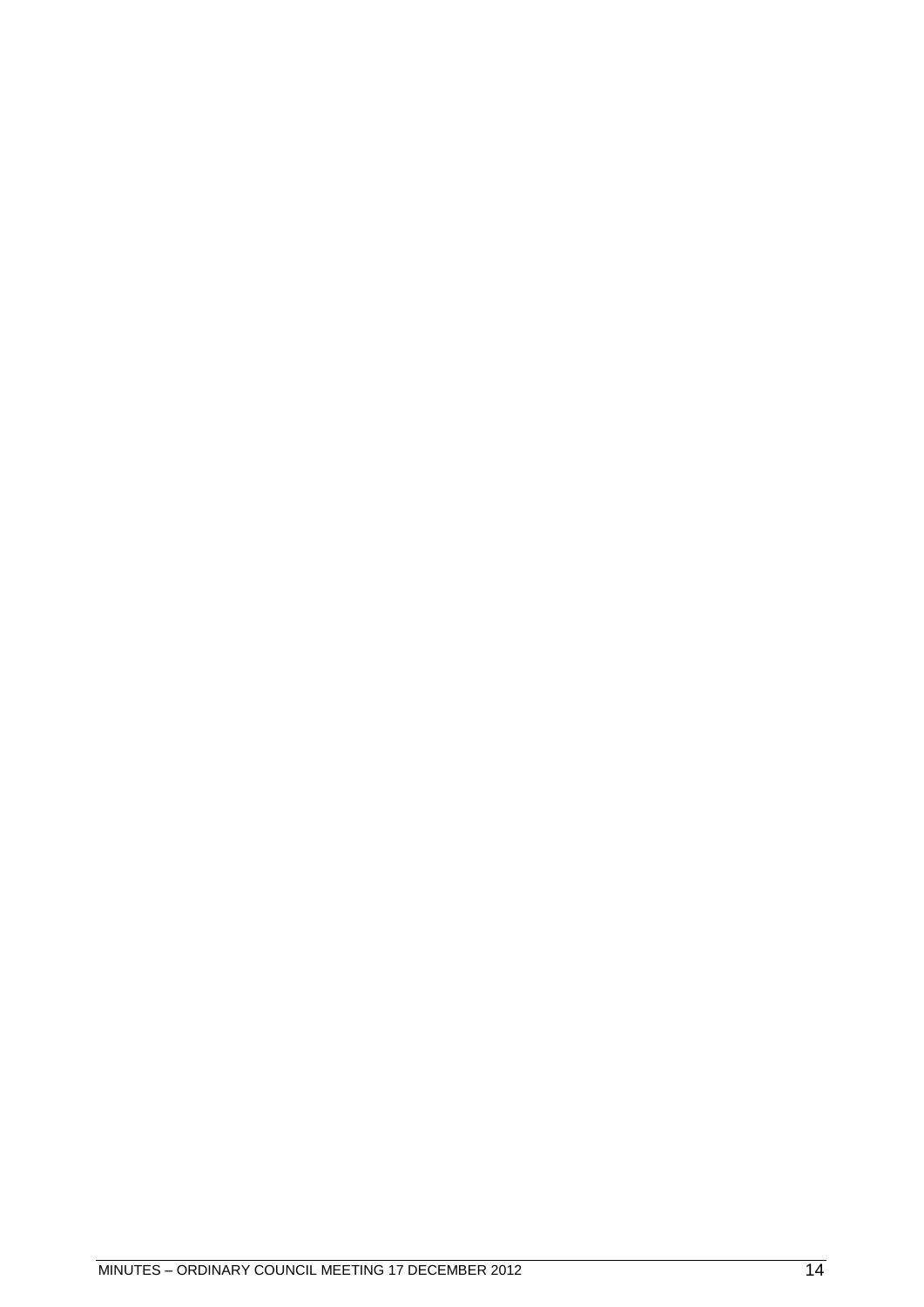# <span id="page-14-0"></span>**9.1 Development Services**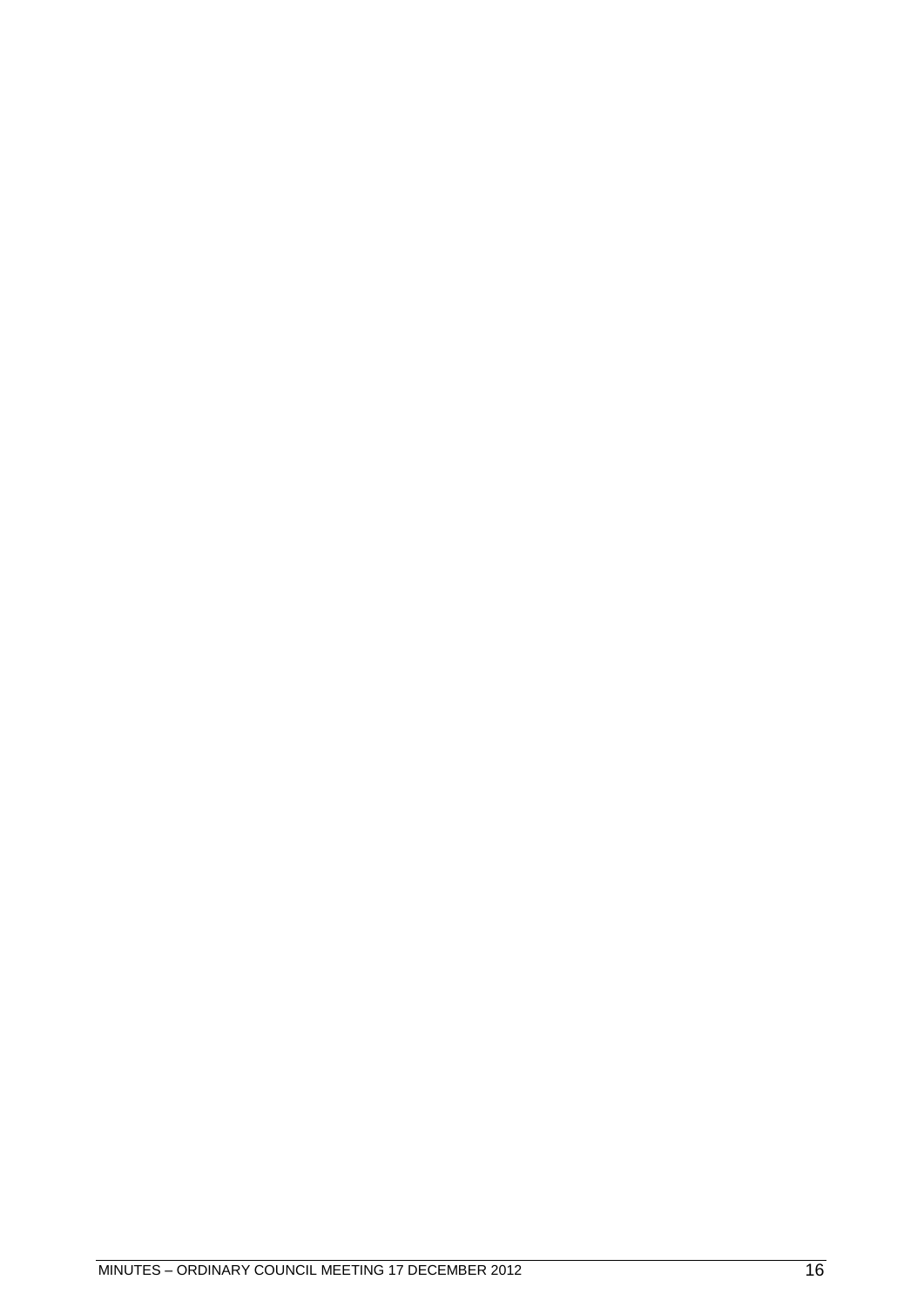# **9. OFFICER'S REPORTS**

**9.1 DEVELOPMENT REPORTS**

<span id="page-16-0"></span>**9.1.1 Adoption of Planning Policy – Sea Containers**

*When acting as a planning authority in accordance with the powers conferred by the Planning and Development Act 2005 and any relevant scheme, the Council of the Shire is entitled to make decisions based only on proper planning considerations.*

| <b>FILE NO:</b>                | <b>PS.TPS.2</b>                                     |
|--------------------------------|-----------------------------------------------------|
| <b>COUNCIL DATE:</b>           | 17 December 2012                                    |
| <b>REPORT DATE:</b>            | 13 November 2012                                    |
| <b>LOCATION/ADDRESS:</b>       | <b>Shire wide</b>                                   |
| <b>APPLICANT:</b>              | N/A                                                 |
| <b>SENIOR OFFICER:</b>         | R Hooper, CEO                                       |
| <b>REPORTING OFFICER:</b>      | J Jurmann, MPS                                      |
| <b>DISCLOSURE OF INTEREST:</b> | <b>Councillors Boyle, Lawrance &amp; Duperouzel</b> |
| <b>APPENDICES:</b>             | 1 - Policy                                          |
| <b>DOCUMENTS TABLED:</b>       | Nil                                                 |
|                                |                                                     |

### **Summary:**

Council at its Ordinary Meeting held on 17 September resolved:

*―That Council:*

- 1. Resolve to adopt the following proposed Local Planning Policies for advertising *purposes:*
	- *Sea Containers;*
	- *Relocated Second-Hand Dwellings;*
	- *Heritage Management – Interpretative Signage;*
	- *Extractive Industries – Road Maintenance Contribution;*
	- *Developer Contributions for Road & Footpath Upgrading;*
	- *Construction of Dams; and*
	- *Barn Style Shed Houses.*
- *2. Advertise the proposed Local Planning Policies in accordance with the provisions of Clause 8.8.2 of the Shire of York Town Planning Scheme No 2 for a period of 28 days; and*
- 3. *Resolve that after the expiry of the advertising period, consider a report detailing the submissions made relating to the proposed Local Planning Policies prior to formally adopting the Policy.‖*

The proposed new and amended policies were advertised in accordance with the provisions of the York Town Planning Scheme No. 2. No submissions were received regarding the proposed policies.

Council at its Ordinary Meeting held on 19 November 2012 resolved to adopt the following Policies: Relocated Second-Hand Dwellings, Heritage Management – Interpretative Signage, Extractive Industries – Road Maintenance Contribution, Developer Contributions for Road and Footpath Upgrading and Barn Style Shed Houses.

This report recommends the adoption of the reviewed Local Planning Policy for Sea Containers.

The remaining policy on the construction of dams is still under review and will be presented to Council at a later date.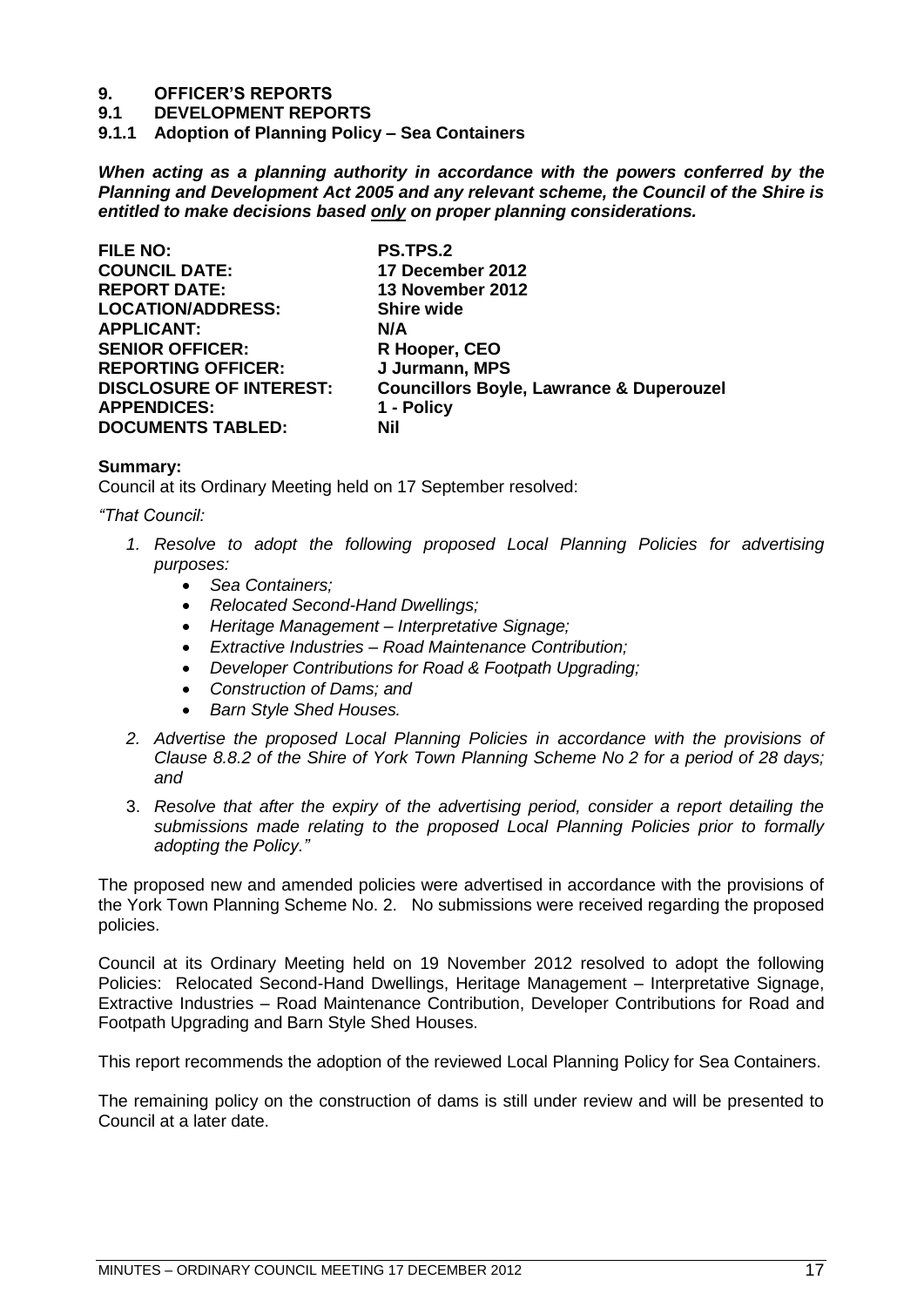### **Background:**

A review of Council's Delegations and Policies is undertaken annually. In conjunction with this general review, a review of the existing Local Planning Policies has been carried out.

The review identified a number of policies that required updating and a number of gaps in policy provisions. Policies are important to provide landowners and the Shire guidance and a consistent approach.

### **Consultation:**

The York Town Planning Scheme No. 2 sets out the provisions for the adoption of Local Planning Policies (refer to the Statutory Environment section of this report).

The proposed new and/or amended policies were advertised in accordance with the provisions of the Scheme for a minimum period of 21 days (in fact the advertising period was 28 days). Advertisements were placed in the Avon Valley Gazette for 2 consecutive weeks, and on Council's website, and copies of the policies were available for viewing at the Council Office and on Council's website.

No enquiries or submissions were received regarding the proposed new and/or amended policies.

Once adopted by Council, a notification will be placed in the newspaper and on Council's website in accordance with the provisions of the Scheme.

### **Statutory Environment:**

York Town Planning Scheme No. 2

Clause 8.8 of TPS2 sets out the requirements for preparing, adopting and rescinding local planning policies as follows:

- *8.8.1 The local government may prepare a planning policy (hereinafter called "a Policy") which may make provision for any matter related to the planning or development of the Scheme area and which may be prepared so as to apply:*
	- *(a) generally or in a particular class of matter or in particular classes of matters; and*
	- *(b) throughout the Scheme area or in one or more parts of the Scheme area*

*and may amend or add to or rescind a Policy so prepared.*

- *8.8.2 A Policy shall become operative only after the following procedures have been completed:*
	- *(a) the local government having prepared and adopted a draft Policy shall publish a*  notice once a week for two consecutive weeks in a local newspaper circulating *within the Scheme area giving details of where the draft Policy may be inspected, and in what form and during what period (being not less than 21 days) submissions may be made.*
	- *(b) a policy which the local government considers may be inconsistent with other provisions of the Scheme or with State and regional planning policies are to be submitted to the Commission for consideration and advice.*
	- *(c) the local government shall review the draft Policy in the light of any submissions made and advice received and shall then resolve either to finally adopt the draft Policy with or without modification, or not to proceed with the draft Policy.*
	- *(d) following final adoption of a Policy, notification of the final adoption shall be published once in a newspaper circulating within the Scheme area.*
- *8.8.3 The local government shall keep copies of any Policy with the Scheme documents for public inspection during normal office hours.*
- *8.8.4 An amendment or addition to a Policy may be made after the Policy has become operative and shall be made in the same manner as provided for the making of a Policy in clause 8.6.2.*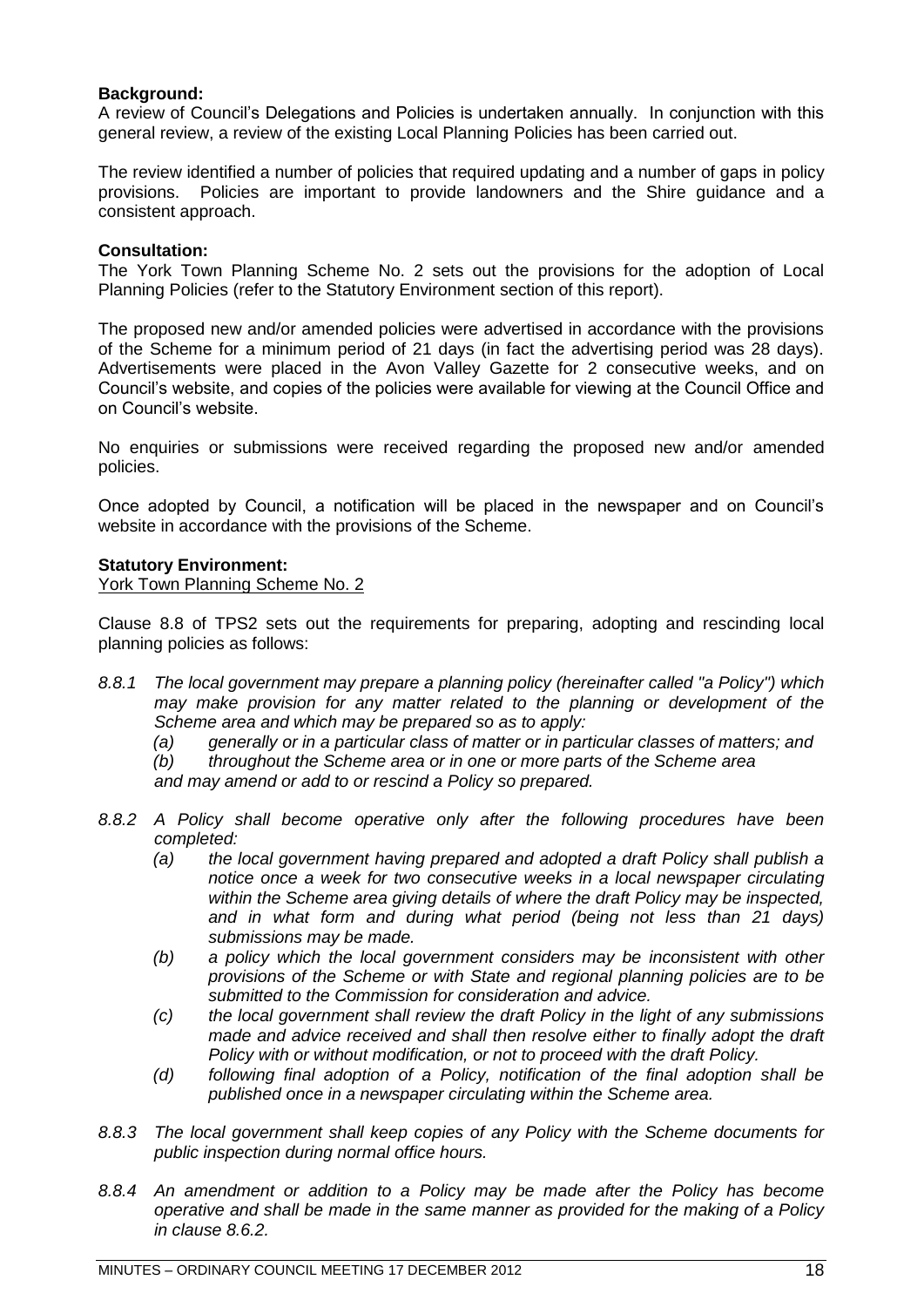- *8.8.5 A Policy may be rescinded by:*
	- *(a) final adoption of a new Policy pursuant to this clause, specifically worded to supersede an existing Policy; and*
	- *(b) publication of a formal notice of rescission by the local government twice in a local newspaper circulating in the Scheme area.*
- *8.6.6 A Policy shall not bind the local government in respect of any application for planning consent but the local government shall have due regard to the provisions of the Policy and the objectives which the Policy is designed to achieve before making its decision.*
- 8.8.7 *Any Policy prepared under this clause shall be consistent with the Scheme and where any inconsistency arises the Scheme shall prevail.*

### **Policy Implications:**

The review of policies is essential to ensure that they remain current to the needs of the York community and other stakeholders. Policies should be easy to use and understand to ensure that they achieve the aims and objectives of the Policy and are applied consistently.

Introduction of new policies must follow due process, including community consultation, to ensure that they address the issue to meets the needs of the community, Council and Council Officers.

### **Financial Implications:**

The costs associated with advertising are within the adopted 2012/2013 Budget.

### **Strategic Implications:**

Local Planning Policies assist in achieving the aims and objectives of the York Town Planning Scheme and Strategy to ensure proper and orderly planning. The amended and proposed policies are consistent with this aim.

# **Voting Requirements:**

**Absolute Majority Required: No**

**Site Inspection: Site Inspection Undertaken: Not applicable**

### **Triple bottom Line Assessment:**

### **Economic Implications:**

The amended and proposed policies will not impose undue costs on the community. They will assist in providing a more efficient planning service to the community and developers.

### **Social Implications:**

There are no adverse social implications associated with the proposed new or amended policies.

### **Environmental Implications:**

There are no environmental implications associated with this Policy. Although it could be noted that sea containers provide many farmers with secure chemical storage.

### **Comment:**

The Policy on the construction of dams has not been presented to Council for adoption for the reasons outlined below:

### • Construction of Dams

Although no comments were received regarding this proposed policy, Council has raised some concerns and it is considered appropriate to conduct further consultation with the owners of agricultural land before adopting this policy.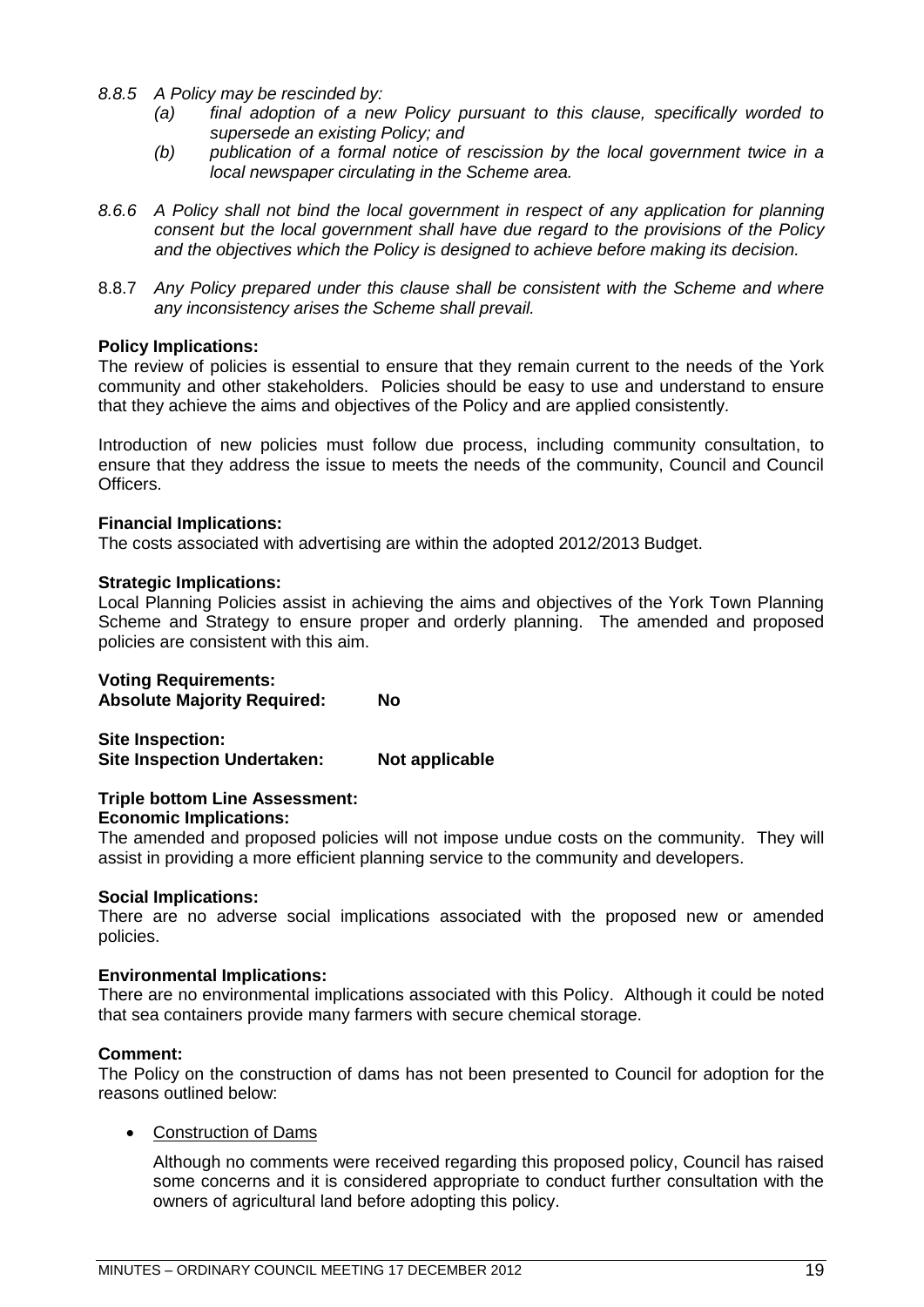*Cr Boyle read a letter in its entirety from the Department of Local Government stating that ..."in accordance with authority delegated by the Minister for Local Government, the Director General has approved the Shire's application under Section 5.69 of the Local Government Act 1995 to allow Councillors Brian Lawrance, Tony Boyle and Mark Duperouzel to participate in the discussion and decision making procedures relating to Council's review of the current Local Planning Policy for Sea Containers‖ …*

**RESOLUTION 031212**

**Moved: Cr Duperouzel Seconded: Cr Lawrance**

*"That Council:*

- *1. ADOPT the Local Planning Policy – Sea Containers under the provisions of Clause 5.3 of the York Town Planning Scheme No. 2.*
- *2. ADVERTISE the final adoption of the Local Planning Policy – Sea Containers."*

*CARRIED: 6/0*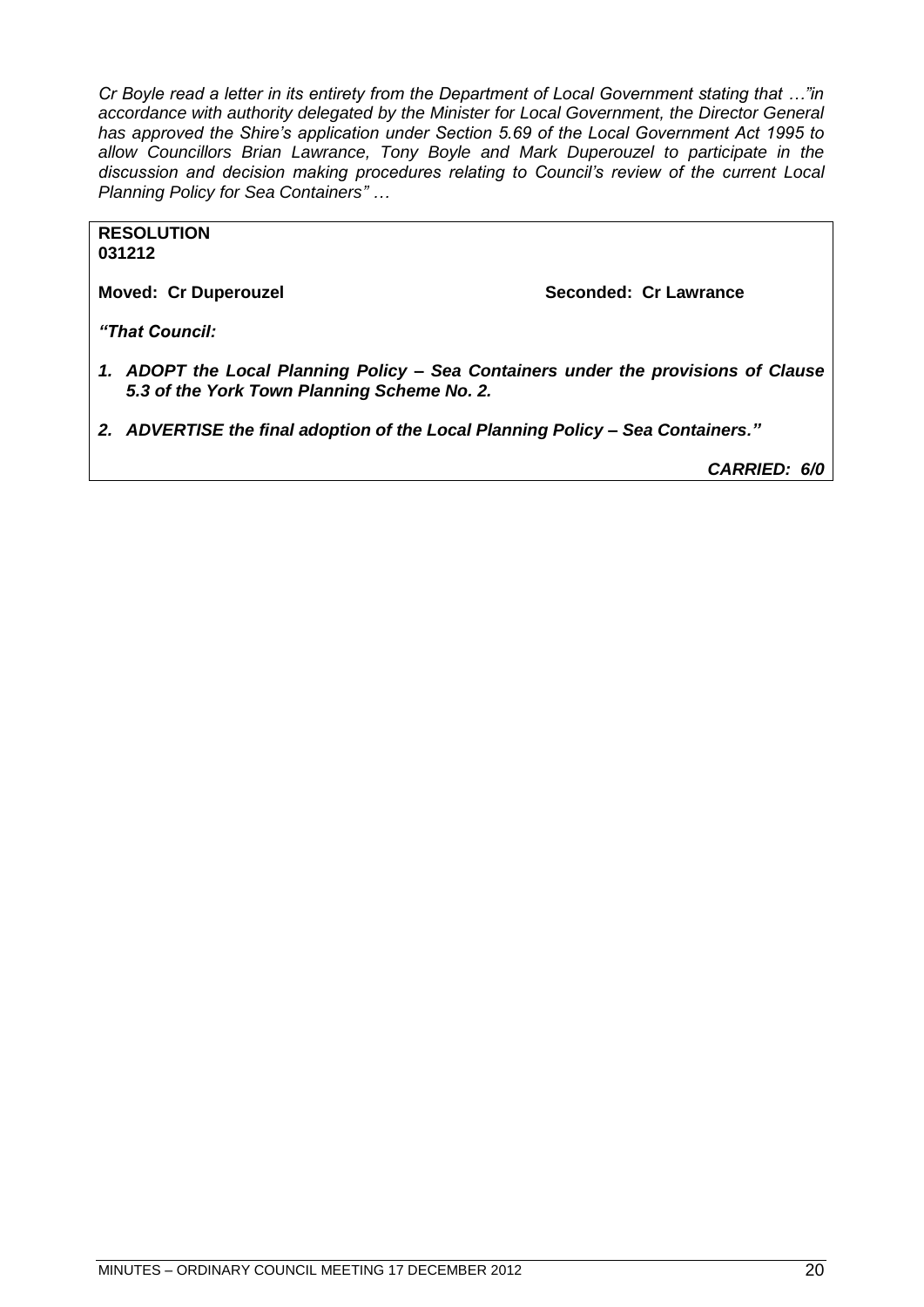### <span id="page-20-0"></span>**Item 9.1.1 – Appendices**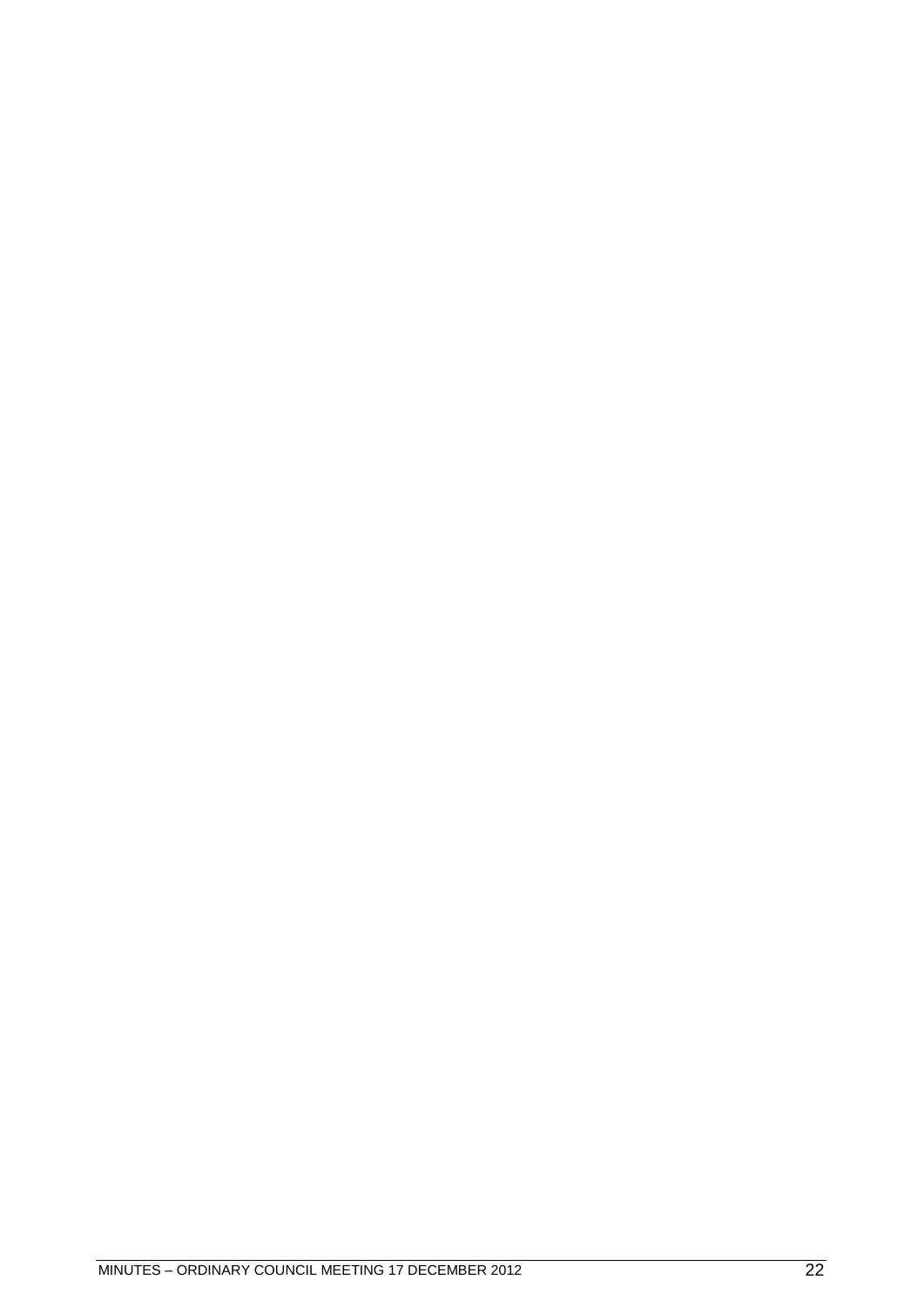# **9. OFFICER'S REPORTS**

- **9.1 DEVELOPMENT REPORTS**
- <span id="page-22-0"></span>**9.1.2 Scheme Amendment No. 48 – Old Lawn Tennis Club**

*When acting as a planning authority in accordance with the powers conferred by the Planning and Development Act 2005 and any relevant scheme, the Council of the Shire is entitled to make decisions based only on proper planning considerations.*

| FILE NO:                       | <b>PS.TPS.48</b>                                   |
|--------------------------------|----------------------------------------------------|
| <b>COUNCIL DATE:</b>           | 17 December 2012                                   |
| <b>REPORT DATE:</b>            | 6 December 2012                                    |
| <b>LOCATION/ADDRESS:</b>       | Lot 31 Glebe St and Lots 150-151 Clifford St, York |
| <b>APPLICANT:</b>              | <b>Shire of York</b>                               |
| <b>SENIOR OFFICER:</b>         | R Hooper, CEO                                      |
| <b>REPORTING OFFICER:</b>      | J Jurmann, MPS                                     |
| <b>DISCLOSURE OF INTEREST:</b> | Nil                                                |
| <b>APPENDICES:</b>             | 1 – Scheme Amendment Documentation                 |
|                                | 2 – Schedule of Submissions                        |
| <b>DOCUMENTS TABLED:</b>       | Nil                                                |

### **Summary:**

Council at its Ordinary Meeting held on 17 September 2012 resolved:

*―That Council resolve pursuant to Section 75 of the Planning and Development Act 2005 to:*

- *1. Initiate Scheme Amendment No. 48 to the York Local Planning Scheme No. 2 by:*
	- *a. Rezoning a portion of Lot 31 Glebe Street and Lots 150 and 151 Clifford Street, York from Reserve (Open Space and Recreation) to Residential R40; and*
	- *b. Amending the Scheme Map accordingly.*
- *2. Authorise the Shire President and the Chief Executive Officer to execute the relevant documentation.*
- *3. Forward the Scheme Amendment to the Environmental Protection Authority and request permission to advertise.*
- *4. Upon receipt of consent to advertise from the Environmental Protection Authority, advertise the Scheme Amendment for public comment for a period of 42 days in accordance with the Town Planning Regulations 1976.‖*

Following receipt of the Environmental Protection Authority's response, the proposal was advertised. No submissions from the public were received. Ten (10 responses were received from government and non-government service agencies.

It is recommended that Council finally adopt the scheme amendment and request the Minister for Planning approve the amendment for gazettal.

### **Background:**

Following the relocation of the York Tennis Club and facilities to the Forrest Oval Sporting Precinct, the land could be developed.

The York Local Planning Strategy identifies the site within the future east Residential Precinct and within the Blandstown Heritage Precinct, although the Local Planning Policy – Heritage Precincts and Places does not identify the site within the heritage precinct.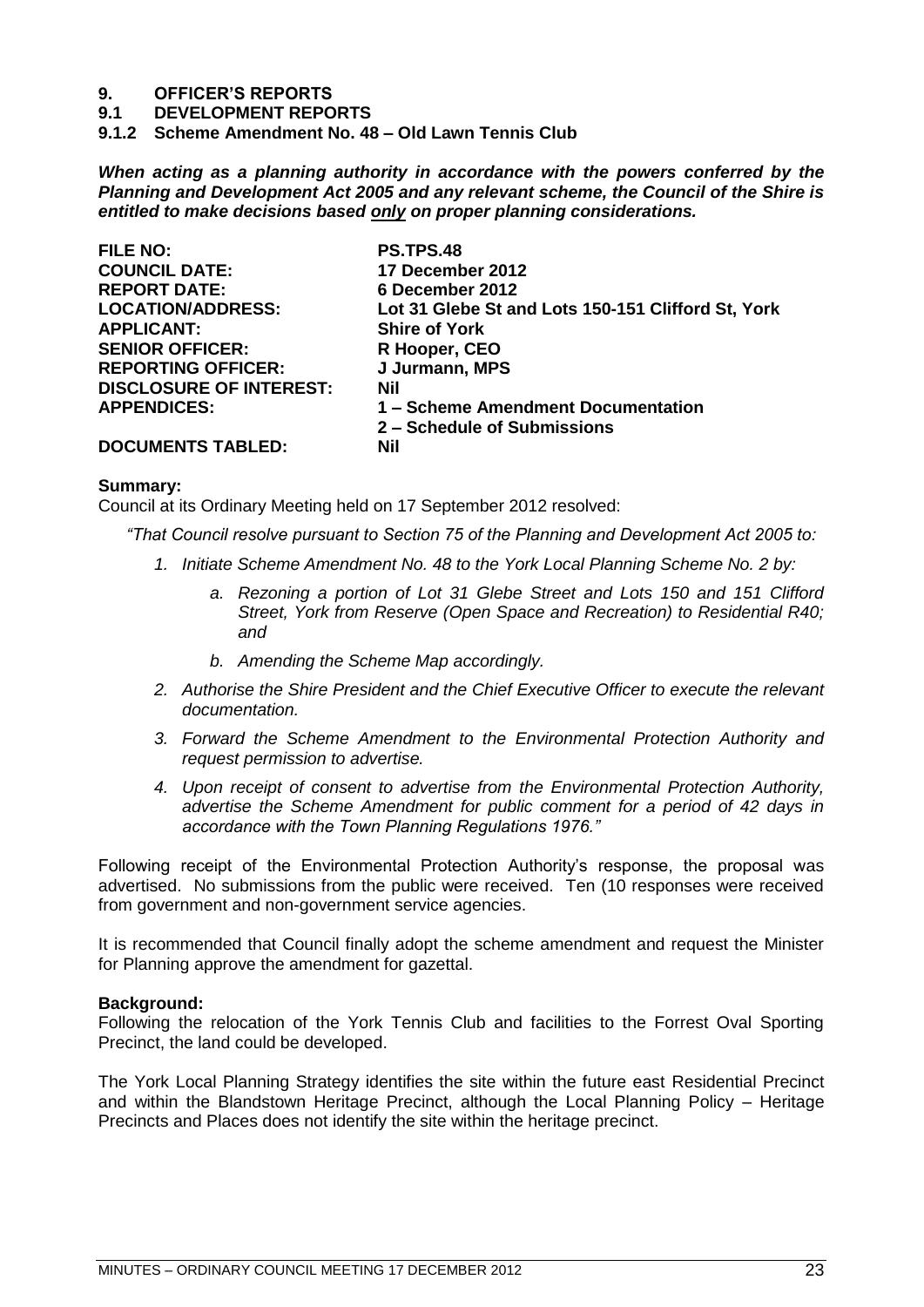An appropriate zoning is considered Residential R40, which is consistent with the LPS and compatible with the existing development. The R40 coding would enable theoretically a maximum of 19 lots at 400m2 in area to be created, or for theoretically a maximum of 34 dwellings to be constructed at an average area of 220m2. (Note: these figures have been calculated without the exclusion of the flood affected area of the site.)

An application was submitted to Landcorp in accordance with the Council resolution for all three sites identified and Council has been advised that the applications for the Old Lawn Tennis Centre and the Springbett Reserve have progressed with business reporting for both projects. A response should be received from Landcorp in August 2012.

Preliminary advice from Landcorp indicates that their feasibility assessment has been based on the delivery of possible medium density residential development, which would be permissible under the proposing zoning.

### **Consultation:**

The proposal was advertised for 42 days in accordance with the *Town Planning Regulations 1967*. Advertising consisted of an advertisement in the Avon Valley Gazette and on Council's website, direct neighbour notification and notices on Public Notice boards.

No submissions were received from the community regarding the proposal

Ten (10) submissions were received from government and non-government agencies. Refer to the Schedule of Submissions attached at Appendix 2 for a summary and an assessment of these submissions. The submissions received did not raised any issues that would prevent the approval (or delay of approval) of the scheme amendment.

### **Statutory Environment:**

### Planning and Development Act 2005

Under Section 75 of the *Planning and Development Act 2005*, a local government may amend a local planning scheme with reference to any land within its district, or with reference to land within its district and other land within any adjacent district, by an amendment:

- a) Prepared by the local government, approved by the Minister and published in the Gazette; or
- b) Proposed by all or any of the owners of any land in the scheme area, adopted, with or without modifications, by the local government, approved by the Minister and published in the Gazette.

### Town Planning Regulations 1967

A Scheme Amendment must be prepared, advertised and adopted in accordance with the provisions of the Regulations.

### York Local Planning Strategy

The LPS identifies the site within the future east Residential Precinct. The objective in the LPS is "To ensure any further residential development is compatible with existing development patterns and does not compromise the residential objectives for west of the Avon River.

The proposed rezoning is consistent with the strategy and will provide additional housing choice within an existing residential area. The coding of R40 is consistent with the surrounding properties and is the approach adopted by the Shire for properties that have connection to the reticulated sewerage system.

Refer to the Scheme Amendment documentation for further assessment of the objectives and strategies.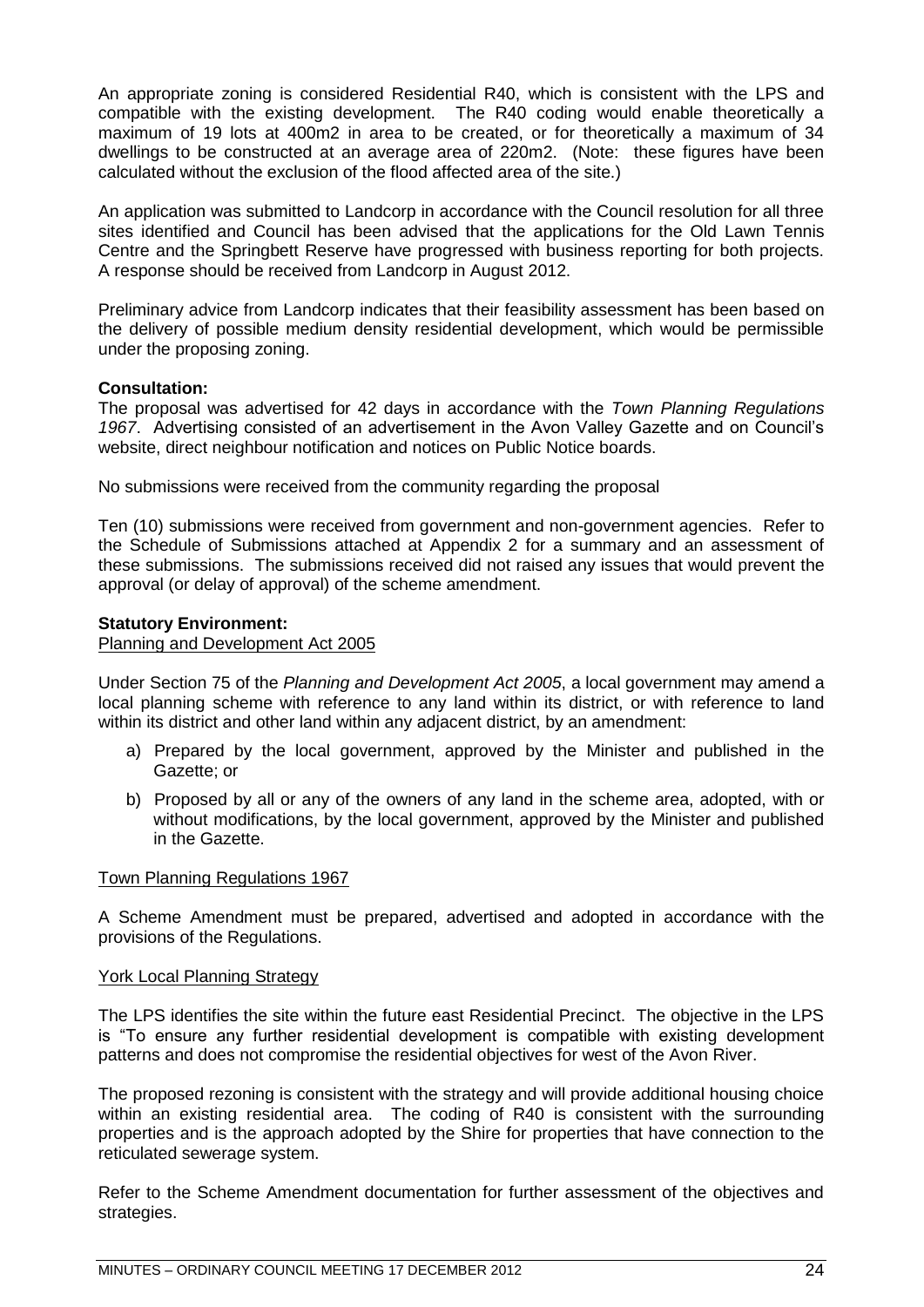### York Town Planning Scheme No. 2

The site is currently zoned Open Space and Recreation under the provisions of the Scheme and was occupied by the York Tennis Club until its recent relocation to the Forrest Oval sporting precinct.

It is proposed to rezone the site to Residential with a coding of R40 that would enable medium to high density residential development. This coding is consistent with existing Residential zoned lots in the locality.

### **Policy Implications:**

The proposed rezoning is consistent with the York Local Planning Strategy and Scheme.

### **Financial Implications:**

Council will be responsible for the costs involved with the scheme amendment. If the Landcorp application is successful, then they will be responsible for the development costs.

However, if the application is not successful, then the lot should be a marketable, developmentready residential lot that will appeal to a developer. Although if this scenario eventuates it will be recommended that a time-limit to develop is placed on the land sale to ensure that the site is developed in the short-term.

### **Strategic Implications:**

The proposed rezoning is consistent with the York Local Planning Strategy and Scheme.

| <b>Voting Requirements:</b><br><b>Absolute Majority Required:</b> | Nο |
|-------------------------------------------------------------------|----|
| <b>Site Inspection:</b>                                           |    |

**Site Inspection Undertaken: Yes**

### **Triple bottom Line Assessment: Economic Implications:**

The rezoning will enable the provision of additional housing choice for existing and new residents in an area close to the town centre.

### **Social Implications:**

The rezoning will not result in a loss of a community benefit, as the new tennis facilities at Forrest Oval have been constructed.

Housing choice is imperative to existing and future residents of York, particularly close to the Town Centre.

### **Environmental Implications:**

Flooding and protection of the river will need to be considered carefully in the development. Both issues are manageable with good design. The initial scheme amendment map was reviewed in light of discussions with the Department of Water and Department of Environment and Conservation to align with the 1 in 100 year ARI flood mapping. Accordingly, no objections have been raised from the Department of Water and Department of Environment and Conservation regarding the proposal.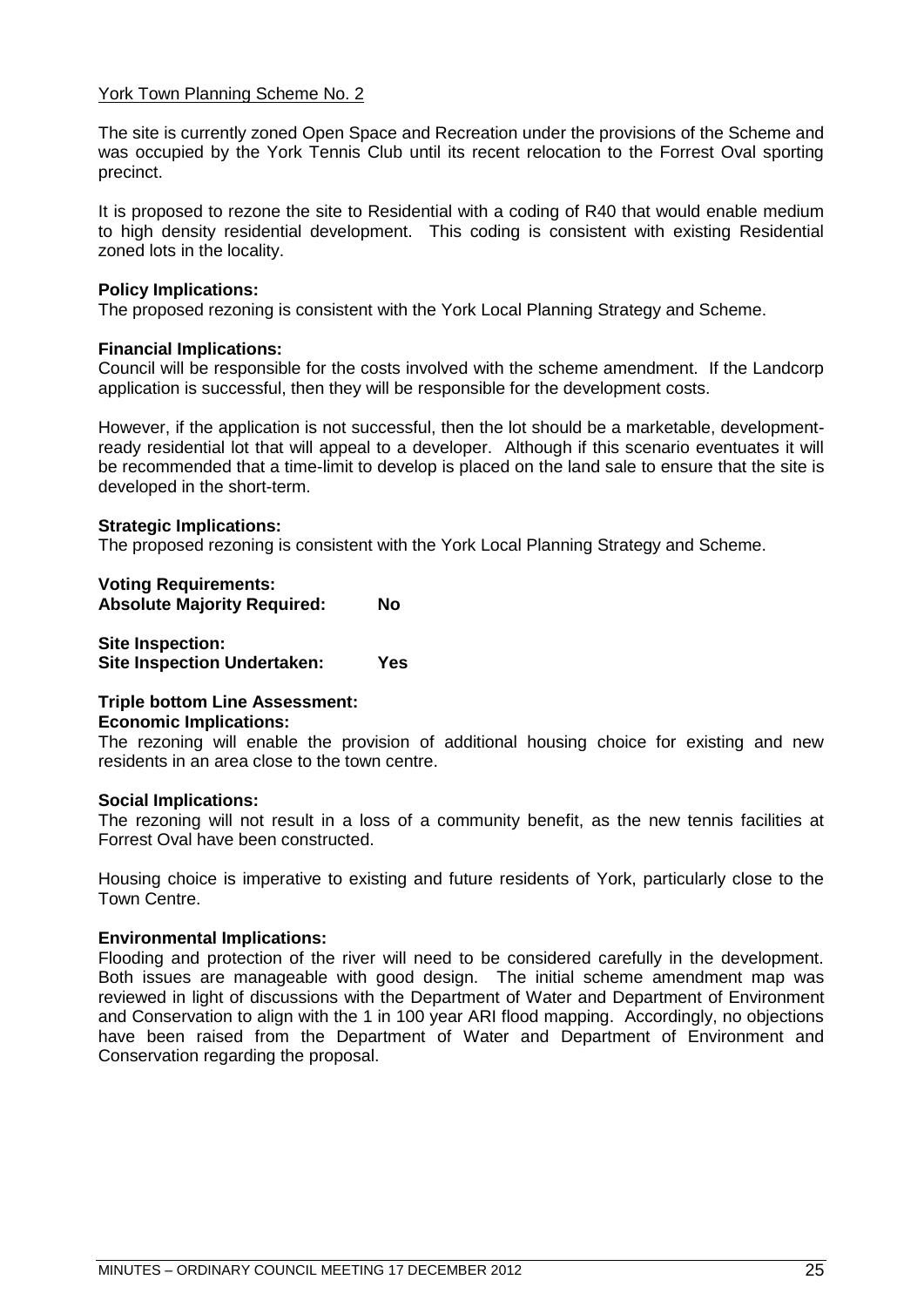### **Comment:**

The proposed land development is considered to be a benefit to the community.

If the application for the Regional Development Assistance Program is successful it will enable development to progress more expediently and more economically for the community than if the land was development by Council or a private development.

#### **RESOLUTION 041212**

**Moved: Cr Lawrance Seconded: Cr Hooper** 

*"That Council resolve*

- *1. In accordance with Section 75 of the Planning and Development Act 2005 to adopt, with or without modification, Scheme Amendment No. 48 of the Shire of York Town Planning Scheme No. 2 by:*
	- *i. Rezoning a portion of Lot 31 Glebe Street and Lots 150 and 151 Clifford Street, York from Reserve (Recreation and Open Space) to Residential R40;*
	- *ii. Amend the Scheme Map accordingly.*
- *2. Authorise the Shire President and the Chief Executive Officer to execute the relevant documentation; and*
- *3. Forward the Scheme Amendment No. 48 to the Western Australian Planning Commission and the Minister for Planning requesting final approval."*

*CARRIED: 6/0*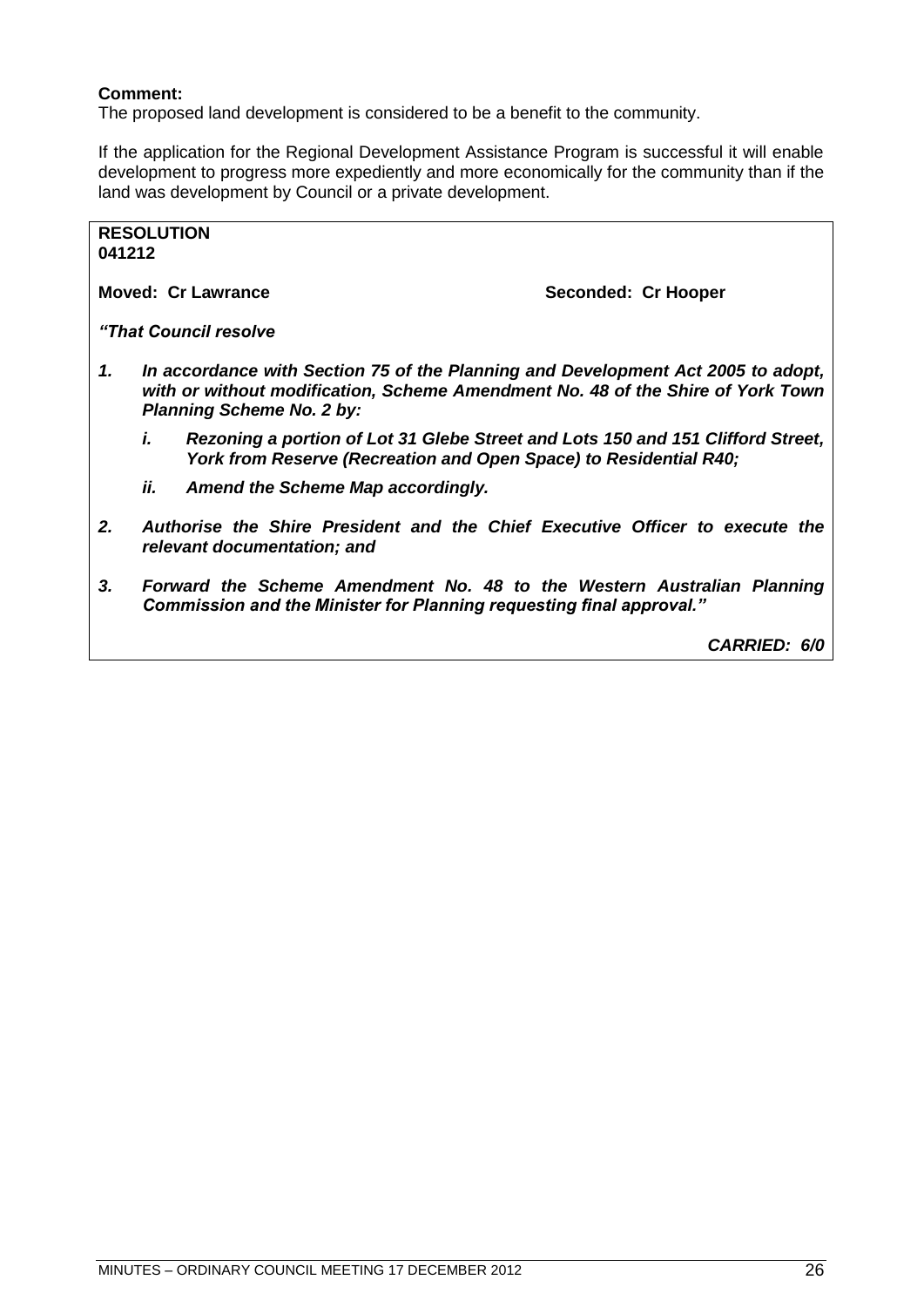### <span id="page-26-0"></span>**Item 9.1.2 - Appendices**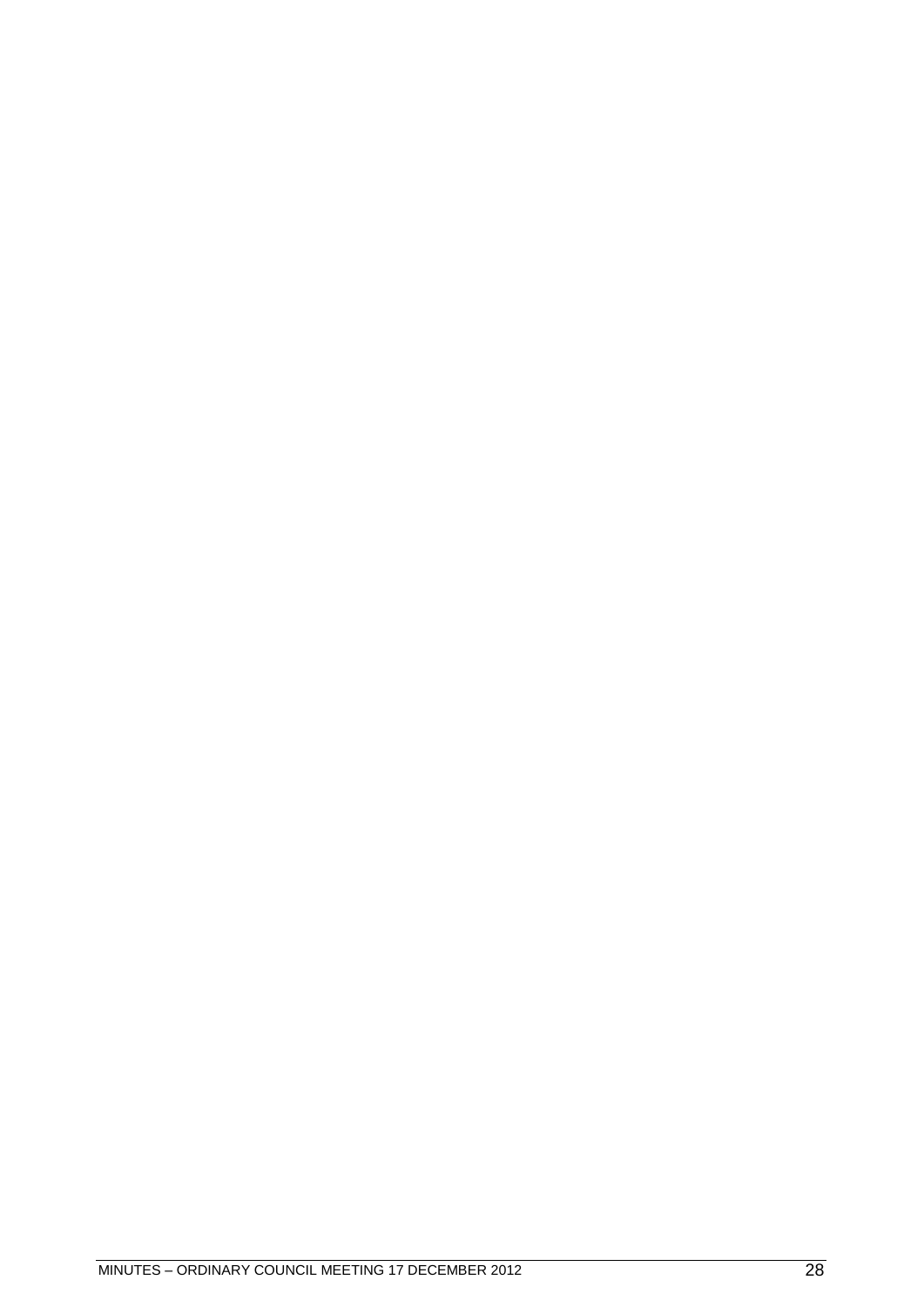# **9. OFFICER'S REPORTS**

**9.1 DEVELOPMENT REPORTS**

<span id="page-28-0"></span>**9.1.3 Filling – 9 Newcastle Street, York**

*When acting as a planning authority in accordance with the powers conferred by the Planning and Development Act 2005 and any relevant scheme, the Council of the Shire is entitled to make decisions based only on proper planning considerations.*

| <b>FILE NO:</b>                | NE4.5896, P811                     |
|--------------------------------|------------------------------------|
| <b>COUNCIL DATE:</b>           | 17 December 2012                   |
| <b>REPORT DATE:</b>            | 7 December 2012                    |
| <b>LOCATION/ADDRESS:</b>       | Lot 135 (9) Newcastle Street, York |
| <b>APPLICANT:</b>              | <b>Evenglow Pty Ltd</b>            |
| <b>SENIOR OFFICER:</b>         | R Hooper, CEO                      |
| <b>REPORTING OFFICER:</b>      | J Jurmann, MPS                     |
| <b>DISCLOSURE OF INTEREST:</b> | <b>Nil</b>                         |
| <b>APPENDICES:</b>             | 1 - Location Plan                  |
|                                | 2 – Flood Map                      |
|                                | 3 – Photographs                    |
|                                | 4 - Schedule of Submissions        |
| <b>DOCUMENTS TABLED:</b>       | Nil                                |

## **Summary:**

Council is in receipt of a planning application to continue filling of Lot 135 (9) Newcastle Street, York.

The application was advertised in accordance with the provisions of the York Town Planning Scheme No. 2 and one submission was received objecting to the proposal. The issues raised in the objection are the subject of this report.

It is recommended that the application be approved to formalise the existing level of fill and to control any further filling, subject to the conditions listed at the end of this report.

### **Background:**

Following a request from Council on 24 September 2012, investigations were instigated into the filling of the subject property due to concerns about what appeared to be uncontrolled filling and dumping of rubbish, particularly considering that the property adjoined the Avon River.

An inspection on 25 September 2012 by Council's Planning Manager confirmed that the concerns were valid and that large amounts of soil, rubble, concrete and other construction and demolition wastes had been deposited on the property and within the area identified as flood affected.

A Planning Direction was served on the owners on 26 September 2012 of the property directing cessation of the depositing of wastes and requiring removal of all materials and returning the land to natural ground within 60 days of the date of the Direction.

The owner contacted Council and requested a site meeting to discuss the matter to reach a suitable solution. A meeting was held on site on 16 October 2012 and it was agreed that a planning application needed to be submitted to Council for approval for the existing fill and for continuation of fill to raise the level of the property not within the identified floodway under controlled conditions to an agreed height. It was also agreed that the rubbish within the fill closest to the river would be removed and that the fill would be levelled to improve the appearance of the block.

A planning application was received by Council on 24 October 2012 and the works were completed as agreed by 29 October 2012.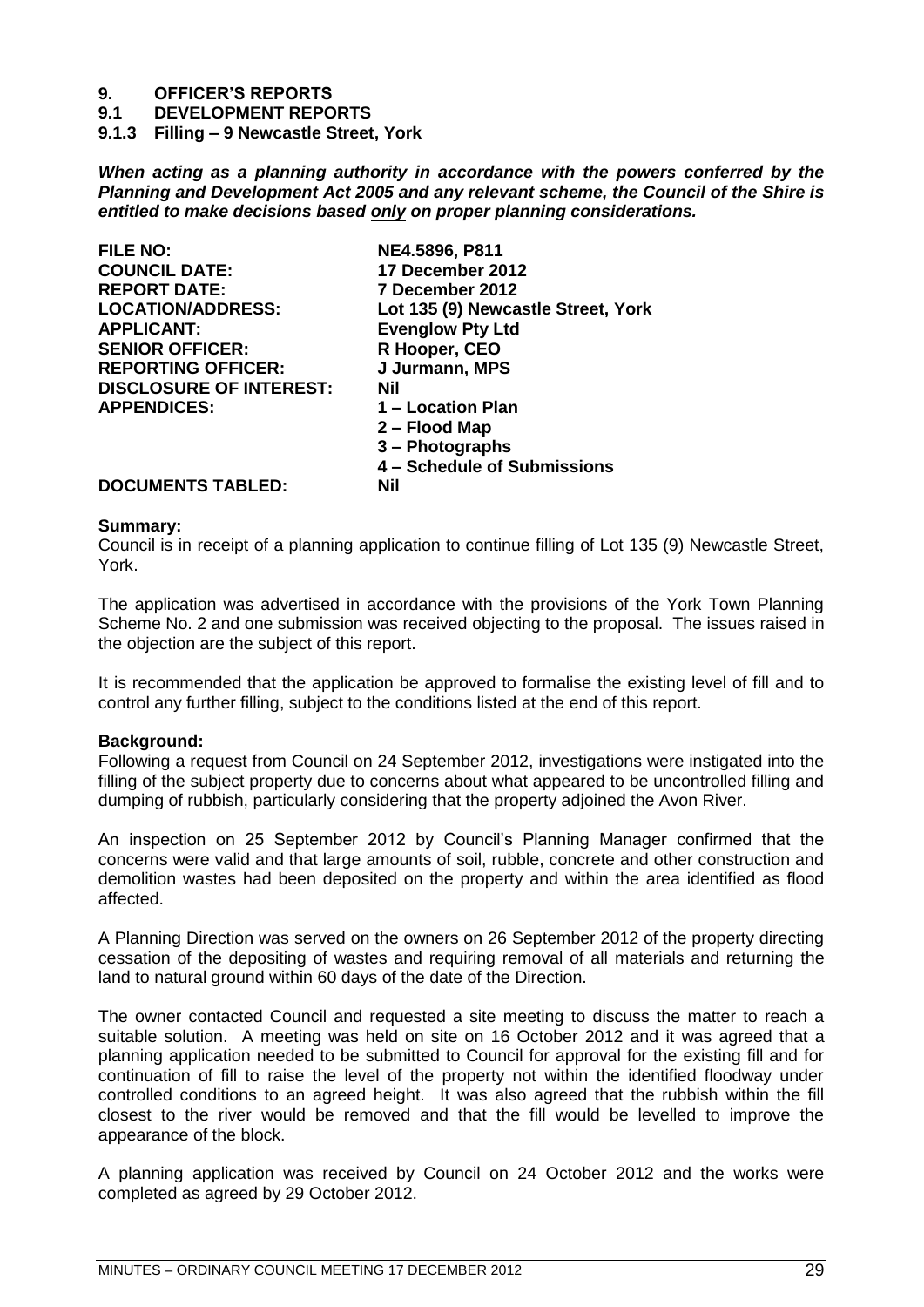### **Consultation:**

The application was advertised in accordance with the York Town Planning Scheme No. 2, including direct notification to adjoining landowners. A referral was also sent to the Department of Water.

One submission was received objecting to the proposal and raising a number of historical issues regarding the property. The Department of Water also provided comments.

Following receipt of the objection, the applicant was requested to provide additional details to address the issues raised.

Refer to the Schedule of Submissions for a summary of the submissions, response and Council's assessment.

The objector was advised, in writing, of the date of the Council meeting for the determination of this application.

### **Statutory Environment:**

York Town Planning Scheme No. 2 (TPS 2)

Development has the same meaning as the *Planning and Development Act 2005*, which includes the carrying out on the land of any excavation or other works.

Clause 4.1 of TPS2 stipulates that prior approval of the local government is required for all development, unless considered permitted development under Clause 4.2. Filling of land is not listed as permitted development and therefore prior approval is required.

Clause 7.14 of TPS2 enables Council to grant planning consent to a use or development already commenced or carried out regardless of when it was commenced or carried out, if the development conforms to the provisions of the Scheme.

The planning application has been submitted under the provisions of Clauses 4.1 and 7.14.

Clause 5.4 outlines the provisions relating to development in the Avon River Flood Fringe. It states that development must not be within the floodway; requires planning consent in the flood fringe; and that the Department of Water must be consulted when determining an application for development.

The proposed filling is not within the floodway (although some of the existing may be within the floodway) and the Department of Water has been consulted and raises no objection to the proposed filling.

Clause 7.5 of the Scheme sets out the matters for consideration when determining an application for planning consent. These matters have been considered as follows:

- *(a) The aims and provisions of the Scheme and any other relevant town planning schemes operating within the Scheme area.* The scheme objectives are to secure amenity health and convenience for residents; make provisions for the nature and location of buildings; preserve places of natural beauty; and to make provision for other matters necessary for housing. The proposal is considered consistent with the objectives in that it will provide for the future residential buildings in accordance with the requirements for the Avon River flood fringe; does not impact on the river as a place of natural beauty; and is unlikely to impact on the health of residents.
- *(b) The requirements of orderly and proper planning including any relevant proposed new town planning scheme or amendment, which has been granted consent for public submissions to be sought.*

There are no scheme amendments applicable to this proposal.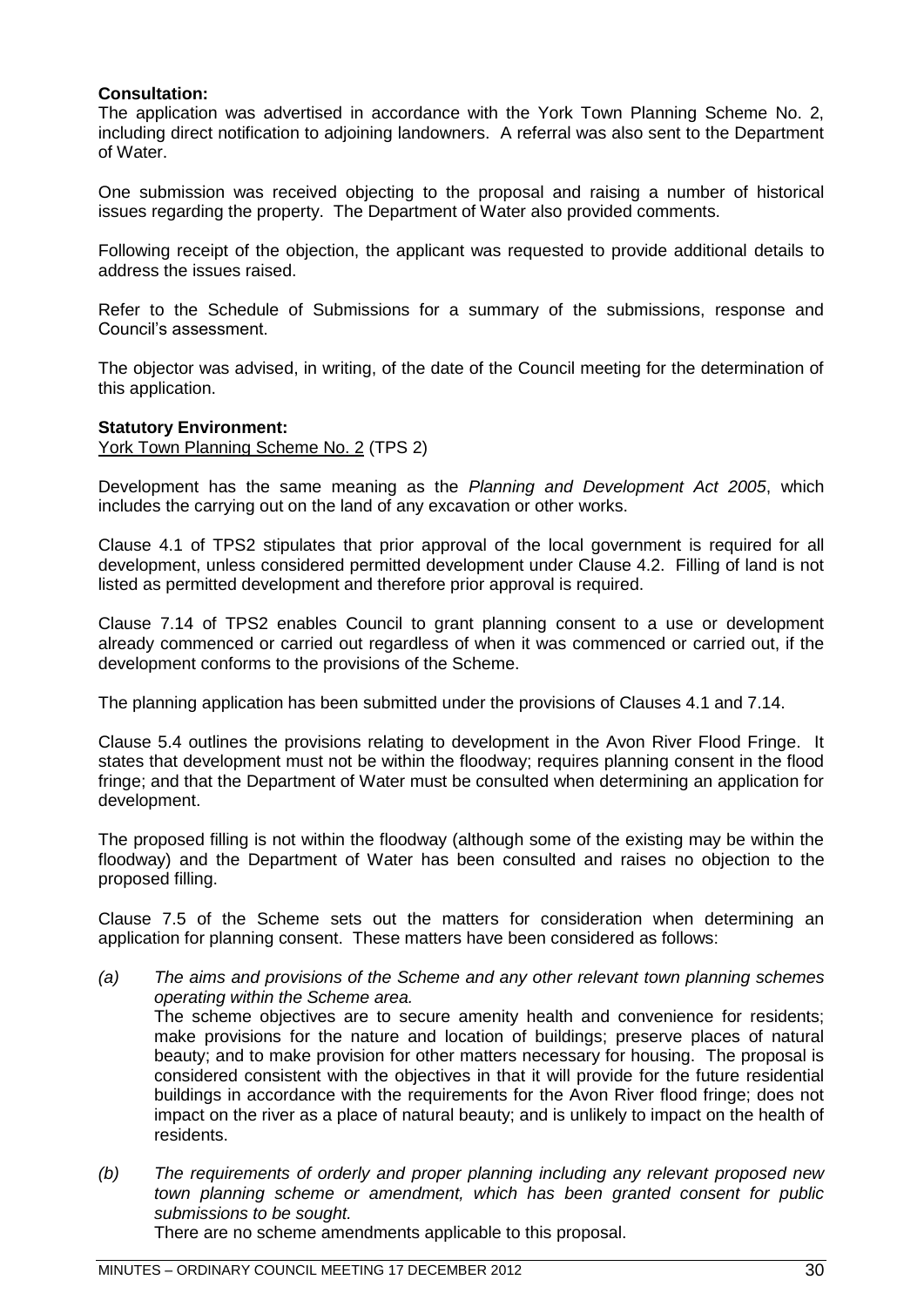- *(c) Any approved statement of planning policy of the Commission.* There are no statements applicable to this proposal.
- *(d) Any approved environmental protection policy under the Environmental Protection Act 1986.* There are no policies applicable to this proposal.
- *(e) Any relevant policy or strategy of the Commission and any relevant policy adopted by the Government of the State.* There are no policies applicable to this proposal.
- *(f) Any Planning Policy adopted by the local government under clause 8.8, any policy for a designated heritage precinct adopted under clause 5.1.3, and any other plan or guideline adopted by the local government under the Scheme.* There are no policies applicable to this proposal.
- *(g) In the case of land reserved under the Scheme, the ultimate purpose intended for the reserve.* The land is not reserved.
- *(h) The conservation of any place that has been entered in the Register within the meaning of the Heritage of Western Australia Act 1990, or which is included in the Heritage List under clause 5.1.2, and the effect of the proposal on the character or appearance of a heritage precinct.* The land is not heritage listed, adjoin a heritage listed property or within a heritage precinct.
- *(i) The compatibility or a use or development with its setting.* The proposal is to prepare for future residential housing that is consistent with the zoning and development in the area.
- *(j) Any social issues that have an effect on the amenity of the locality.* There are no social issues applicable to this proposal.
- *(k) The cultural significance of any place or area affected by the development.* The cultural significance of the Avon River is not affected by this proposal.
- *(l) The likely effect of the proposal on the natural environment and any means that are proposed to protect or to mitigate impacts on the natural environment.* Controlled filling as proposal will provide a better environmental outcome. Any filling within the floodway may require removal.
- *(m) Whether the land to which the application relates is unsuitable for the proposal by reason of it being, or being likely to be, subject to flooding, tidal inundation, subsidence, landslip, bushfire or any other risk.* As identified in this report, the land is identified on the Department of Water's mapping as flood affected. No filling is permitted iwthin the floodway. Any future residential development must have a habitable floor level of 500 mm above the 1 in 100 ARI level identified at 174.0 m AHD.
- *(n) The preservation of the amenity of the locality.* The works carried out as part of this process has improved the appearance of the lot. The filling of the lot is required for future residential development and is not considered to impact the amenity of the locality.
- *(o) The relationship of the proposal to development on adjoining land or on other land in the locality including but not limited to, the likely effect of the height, bulk, scale, orientation and appearance of the proposal.* Refer to comments above.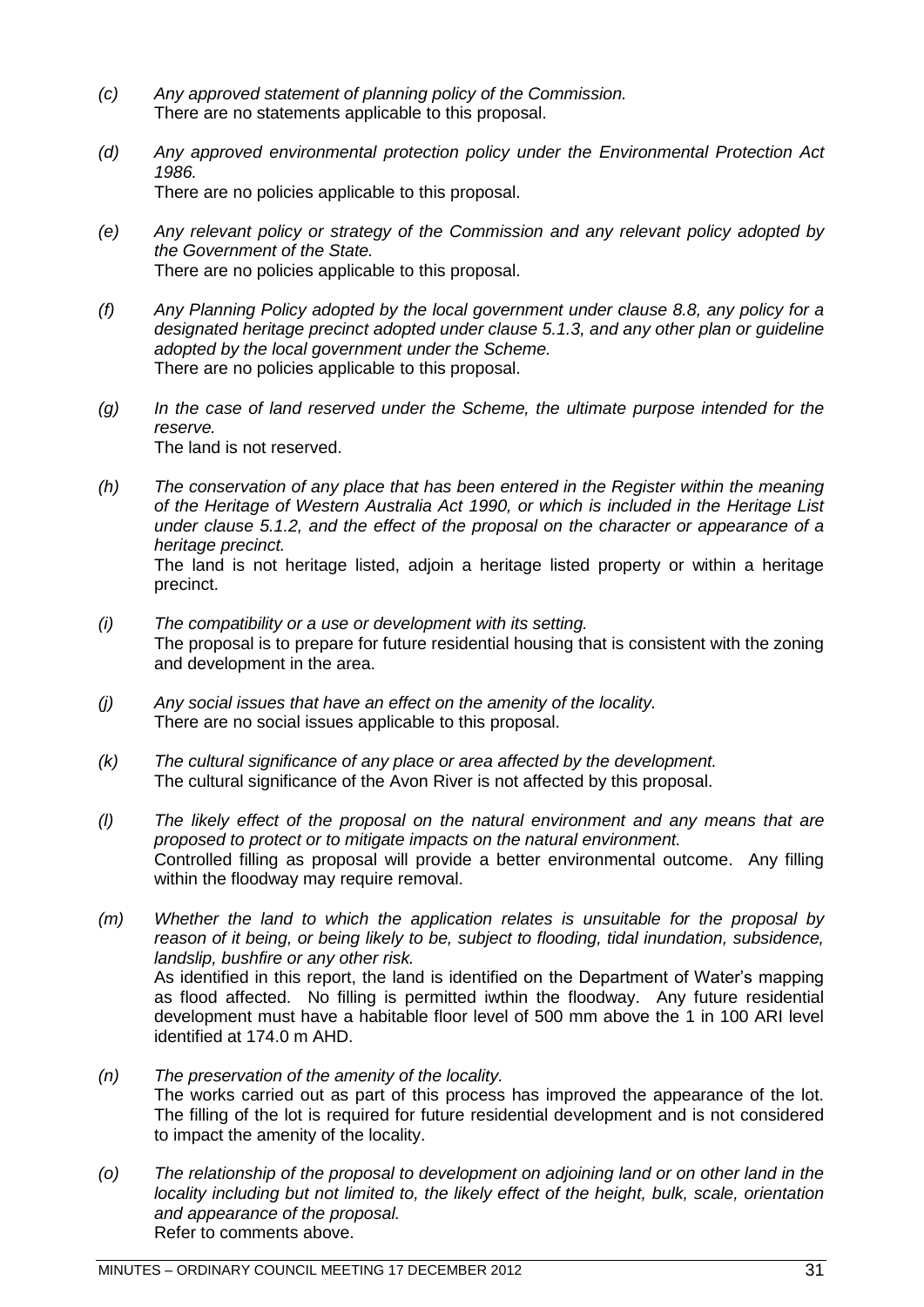- *(p) Whether the proposed means of access to and egress from the site are adequate and whether adequate provision has been made for the loading, unloading, manoeuvring and parking of vehicles.* The lot has legal access from Newcastle Street.
- *(q) The amount of traffic likely to be generated by the proposal, particularly in relation to the capacity of the road system in the locality and the probable effect on traffic flow and safety.* Not applicable.
- *(r) Whether public transport services are necessary and, if so, whether they are available and adequate for the proposal.* Not applicable.
- *(s) Whether public utility services are available and adequate for the proposal.* Not applicable.
- *(t) Whether adequate provision has been made for access for pedestrians and cyclists (including end of trip storage, toilet and shower facilities).* Not applicable.
- *(u) Whether adequate provision has been made for access by disabled persons.* Not applicable.
- *(v) Whether adequate provision has been made for the landscaping of the land to which the application relates and whether any trees or other vegetation on the land should be preserved.* Landscaping of the lot will be suggested to prevent further rubbish dumping and to further improve the appearance of the lot. Following removal of any required fill in the floodway, vegetation should be re-established.
- *(w) Whether the proposal is likely to cause soil erosion and degradation.* Fill will require stabilisation to prevent any erosion and degradation. Appropriate bank gradients and vegetation will assist.
- *(x) The potential loss of any community service or benefit resulting from the planning consent.* Not applicable.
- *(y) Any relevant submissions received on the application.* Refer to Schedule of Submissions.
- *(z) The potential impacts of noise, dust, light, risk, and other pollutants on surrounding land uses.* Dust may be an issue during vehicle movements. Windy days should be avoided, or alternatively water suppression should be used.
- *(aa) The comments or submissions received from any authority consulted under clause 7.4.* Refer to Schedule of Submissions.
- *(bb) Any other planning consideration the local government considers relevant.* Nil.

This assessment shows that the proposal, with imposition of recommended conditions of approval, meets the provisions of the Scheme.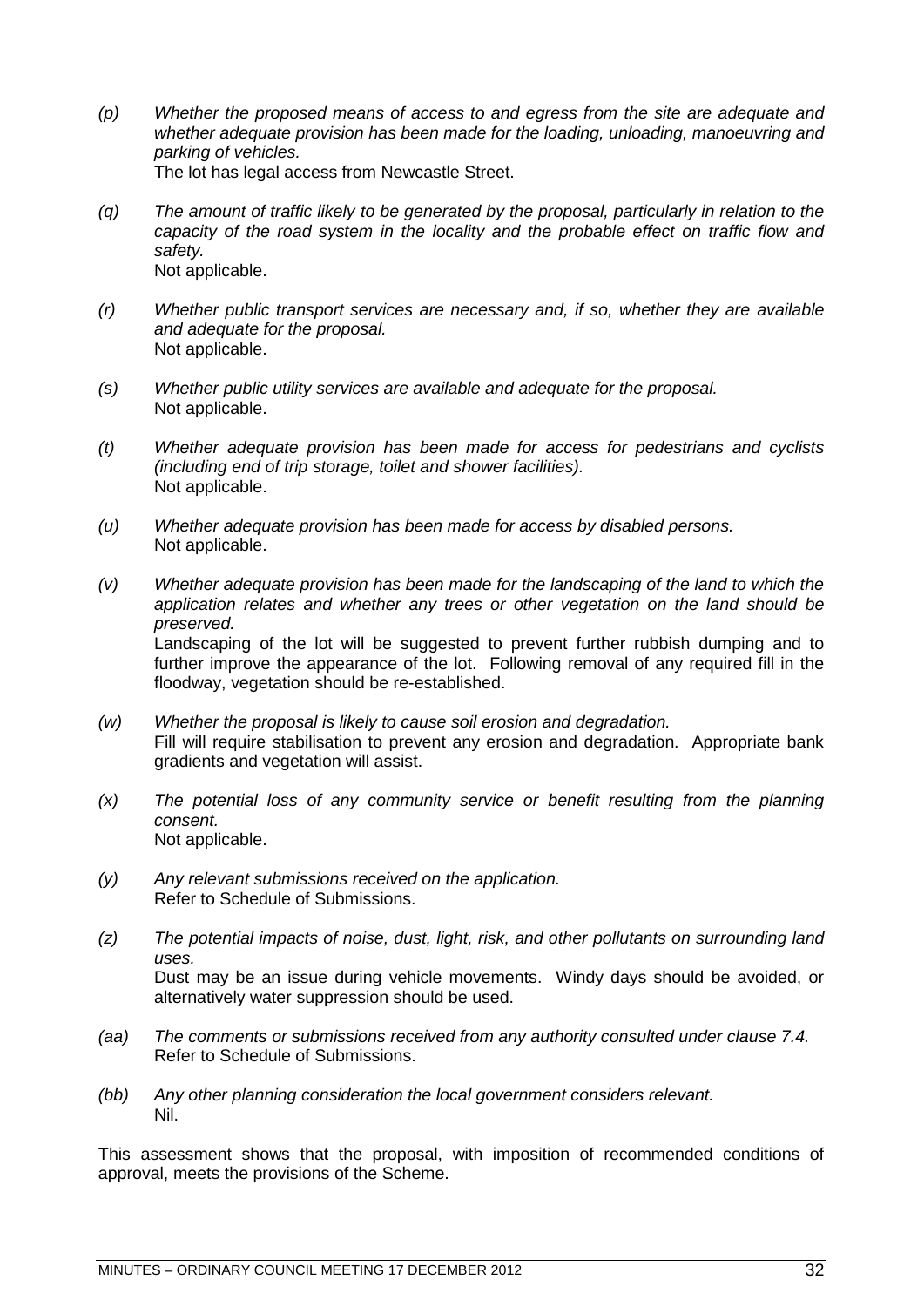### **Policy Implications:**

There is no policy implications associated with this proposal.

### **Financial Implications:**

To remove the fill would be costly and pointless for the landowner.

### **Strategic Implications:**

The Shire of York's 2012 Strategic Community Plan goals are:

### Social

- Manage population growth, through planned provision of services and infrastructure.
- Strengthen community interactions and a sense of a united, cohesive and safe community.
- Build and strengthen community, culture, vibrancy and energy.

### **Environmental**

- Maintain and preserve the natural environment during growth, enhancing the 'rural' nature of York, and ensuring a sustainable environment for the future.
- Support sustainable energy and renewable resource choices.

### Economic

- Build population base through economic prosperity.
- Value, protect and preserve our heritage and past.
- Grow the economic base and actively support local businesses and service provision.

The proposal is consistent with the goals of the Strategic Community Plan.

### **Voting Requirements: Absolute Majority Required: No**

**Site Inspection: Site Inspection Undertaken: Yes**

### **Triple bottom Line Assessment: Economic Implications:**

There are no economic implications associated with this proposal.

### **Social Implications:**

There are no social implications associated with this proposal.

### **Environmental Implications:**

As shown in this report, if the filling is not within the floodway, there are no environmental implications associated with this proposal.

### **Comment:**

The landowner has been extremely cooperative with Council in reaching a resolution that represents good and proper planning and meets his future development needs.

The allegations raised in the objection cannot be confirmed and until such time residential development is proposed, there is no requirement to determine the engineering capability of the fill.

It is recommended that any existing fill within the floodway be removed and the area be revegetated. Additionally, the perimeter of the filled area needs to be adequately stabilised and/or retained, and drained to prevent any impacts on the adjoining properties. Any additional fill should be limited to the 1 in 100 year ARI level identified by the Department of Water and must be controlled sufficiently by the landowner.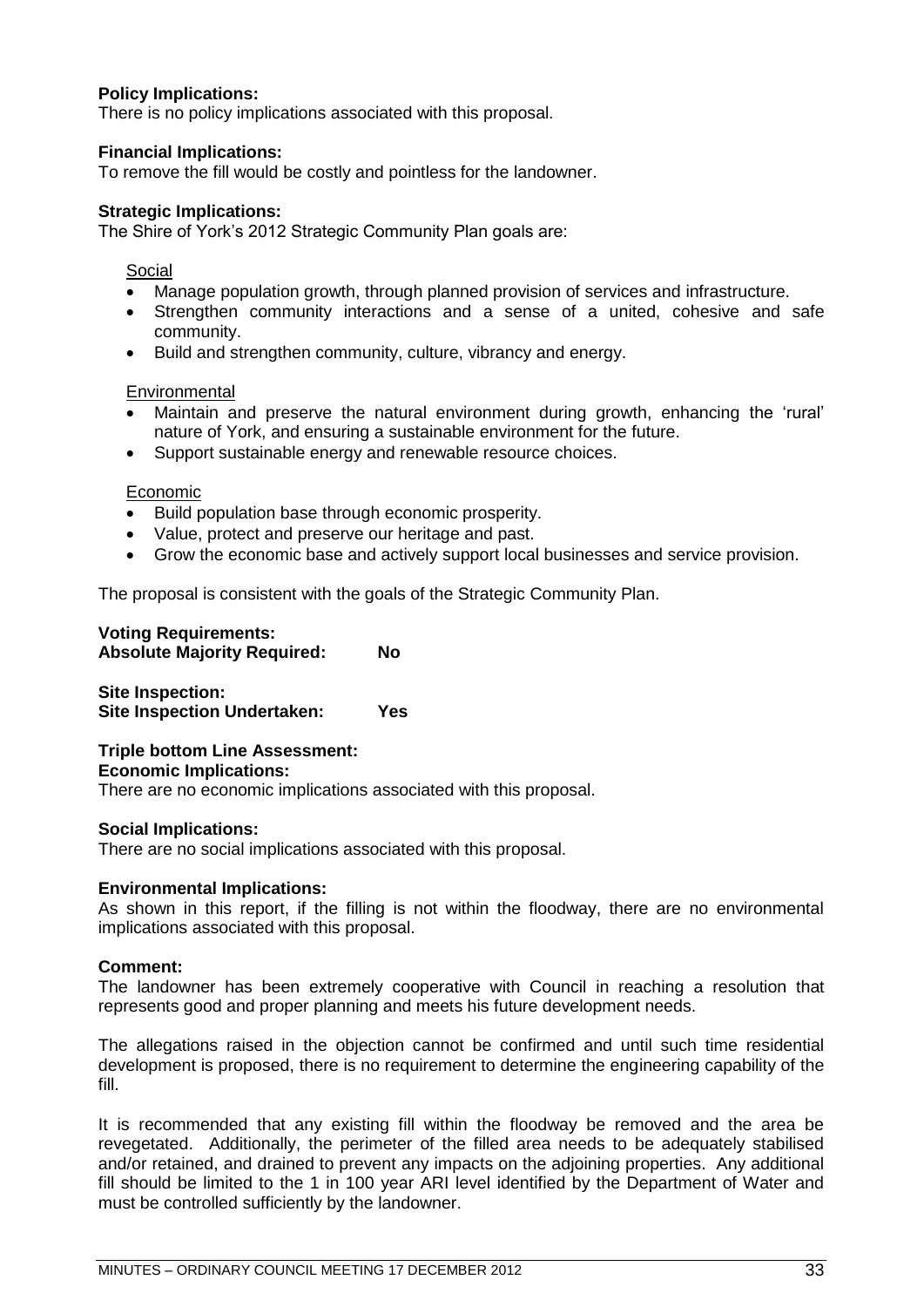### OFFICER RECOMMENDATION

### *―That Council:*

*APPROVE the planning application for the filling of Lot 135 (9) Newcastle Street, York subject to the following conditions:*

- *1. Development must substantially commence within two (2) years from the date of this decision.*
- *2. Development must take place in accordance with the stamped approved plans.*
- *3. No filling is permitted within the floodway as identified by the Department of Water's flood mapping for the Avon River.*
- *4. Any existing fill within the floodway must be removed within 12 months from the date of the determination and the area is to be revegetated to the satisfaction of Council.*
- *5. Any future filling of the subject lot must be clean fill and shall not exceed the 1 in 100 year ARI level of 174.0 m AHD.*
- *6. The perimeter of the fill area shall be retained and drained to the satisfaction of the local government.*
- *7. A stormwater management plan must be submitted for approval to Council within one month from the date of determination.*

### *Advice Notes:*

- *Note 1: If the development the subject of this approval is not substantially commenced within a period of 2 years, or such other period as specified in the approval after the date of the determination, the approval will lapse and be of no further effect.*
- *Note 2: Where an approval has so lapsed, no development is to be carried out without the further approval of the local government having first been sought and obtained.*
- *Note 3: If an applicant is aggrieved by this determination there is a right of appeal under the Planning & Development Act 2005. An appeal must be lodged within 28 days of the determination.*
- *Note 4: It is the applicant's responsibility to establish the site boundaries and identify the floodway and flood fringe and associated ARI flood levels as depicted on the Department of Water mapping. It is recommended that a survey be carried out for this purpose.‖*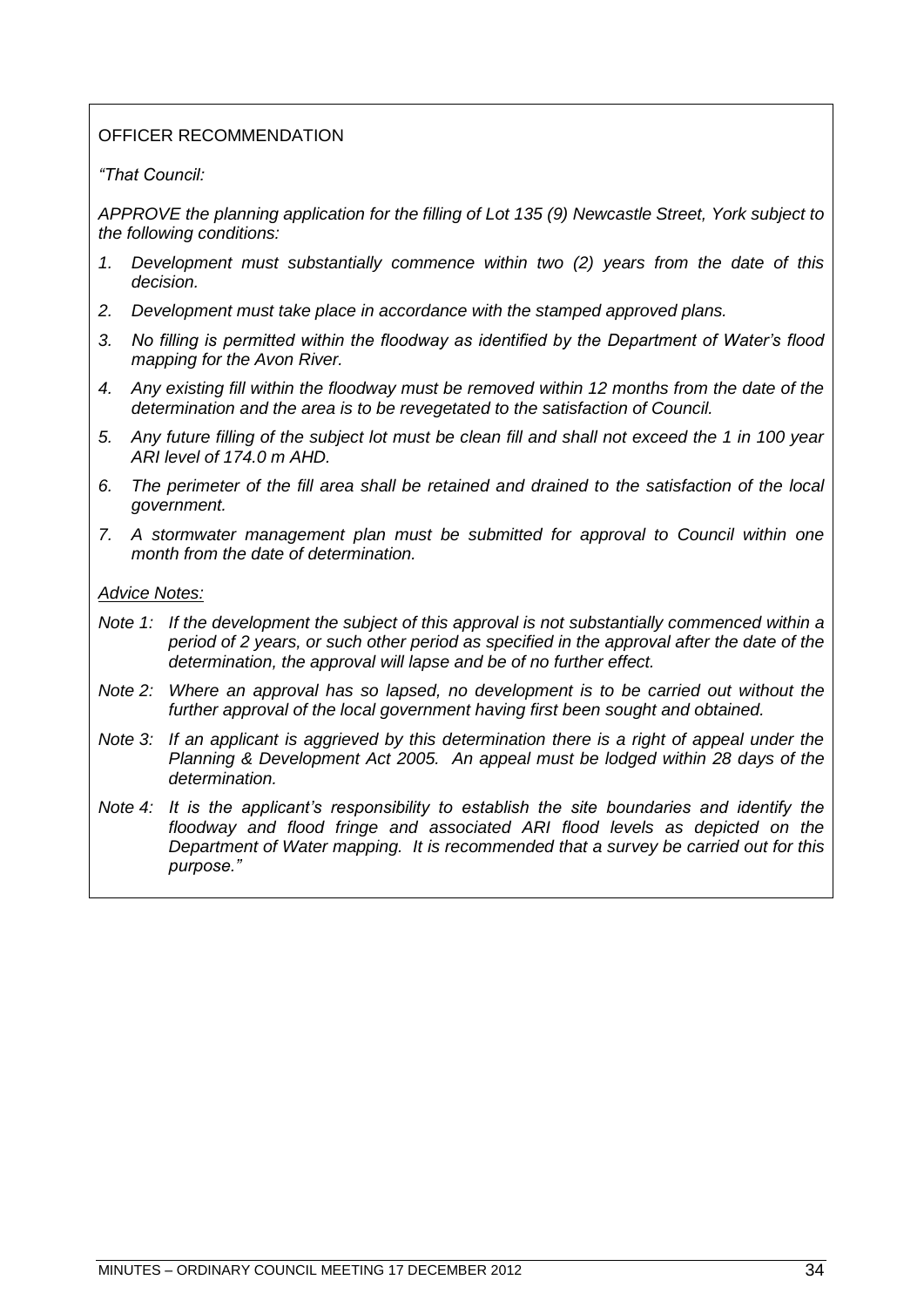### **RESOLUTION 051212**

**Moved: Cr Hooper Seconded: Cr Duperouzel**

*"That Council:*

*APPROVE the planning application for the filling of Lot 135 (9) Newcastle Street, York subject to the following conditions:*

- *1. Development must substantially commence within two (2) years from the date of this decision.*
- *2. Development must take place in accordance with the stamped approved plans.*
- *3. No filling is permitted within the floodway as identified by the Department of Water"s flood mapping for the Avon River.*
- *4. Any existing fill within the floodway must be removed within 12 months from the date of the determination and the area is to be revegetated to the satisfaction of Council.*
- *5. Any future filling of the subject lot must be clean fill and shall not exceed the 1 in 100 year ARI level of 174.0 m AHD.*
- *6. The perimeter of the fill area shall be retained and drained to the satisfaction of the local government.*
- *7. A stormwater management plan must be submitted for approval to Council within one month from the date of determination.*

### *Advice Notes:*

- *Note 1: If the development the subject of this approval is not substantially commenced within a period of 2 years, or such other period as specified in the approval after the date of the determination, the approval will lapse and be of no further effect.*
- *Note 2: Where an approval has so lapsed, no development is to be carried out without the further approval of the local government having first been sought and obtained.*
- *Note 3: If an applicant is aggrieved by this determination there is a right of appeal under the Planning & Development Act 2005. An appeal must be lodged within 28 days of the determination.*
- *Note 4: It is the applicant"s responsibility to establish the site boundaries and identify the floodway and flood fringe and associated ARI flood levels as depicted on the Department of Water mapping. It is recommended that a survey be carried out for this purpose.*
- *Note 5: That a file note be attached to the property details advising that the fill on the property may not meet the standards for construction and testing will be required before a building licence can be issued."*

*CARRIED: 6/0*

*The Officer Recommendation was varied by the inclusion of Advice Note 5 to clarify the standards required before a building licence can be issued.*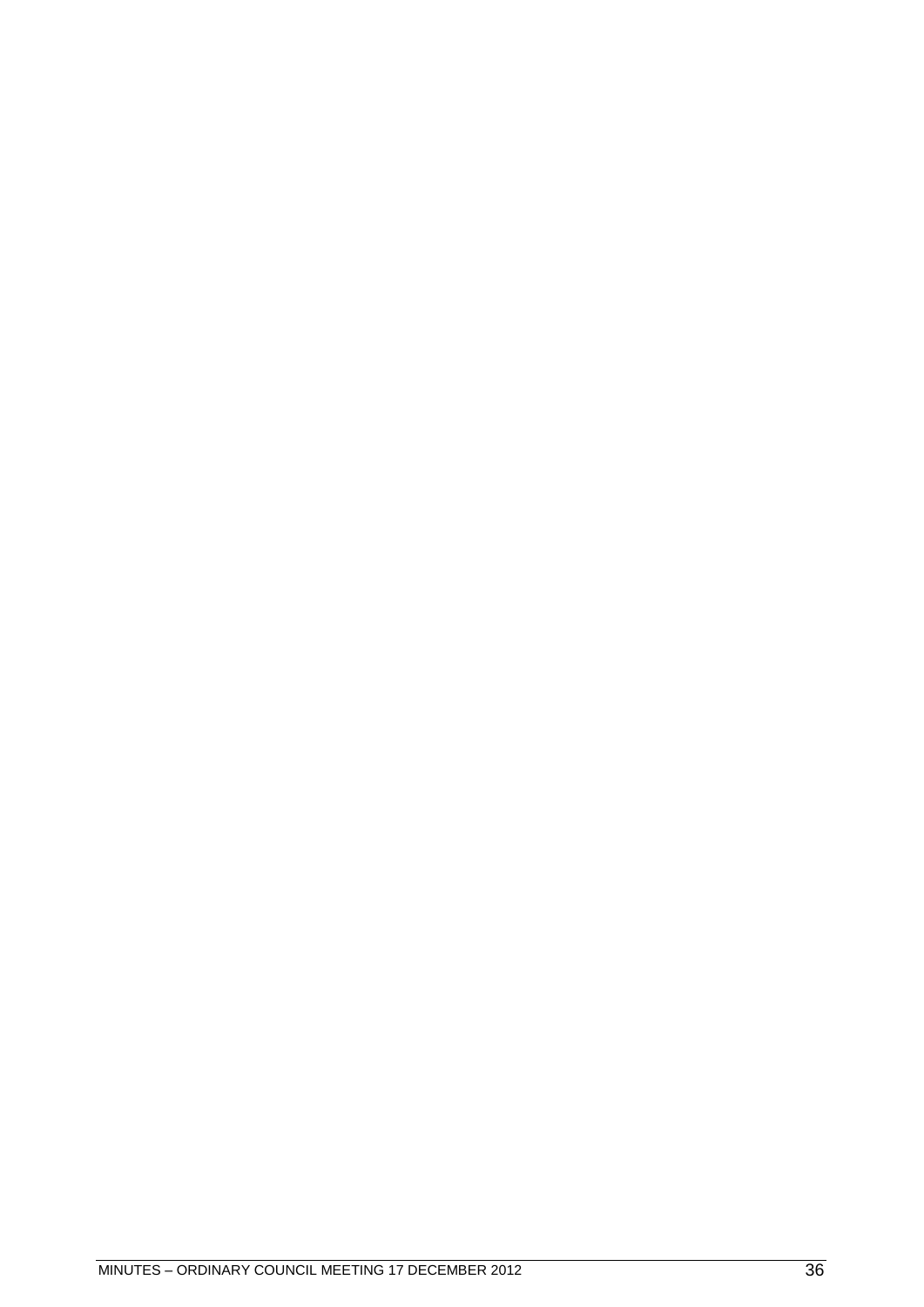# Item 9.1.3 - Appendices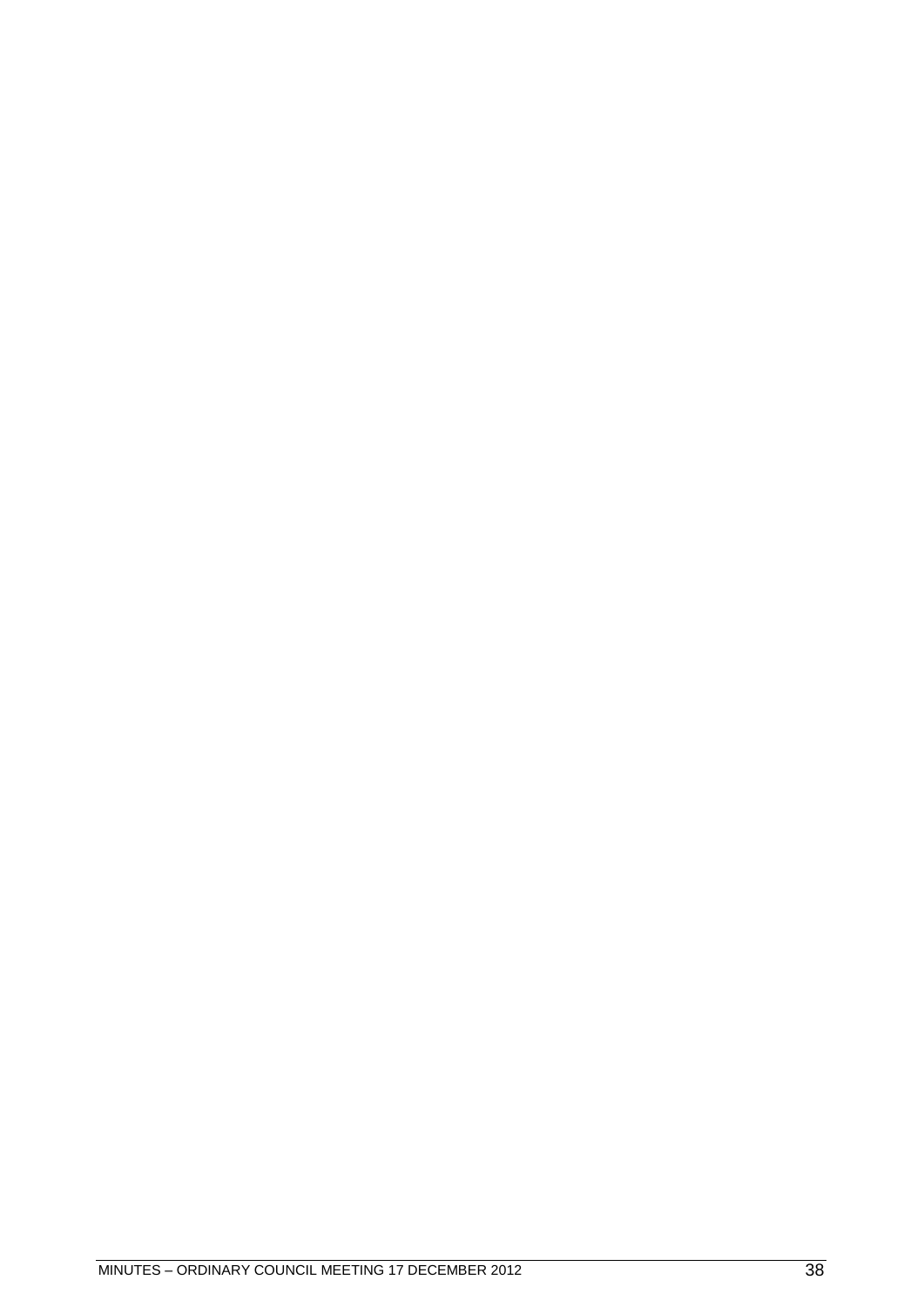# **9.2 Administration Reports**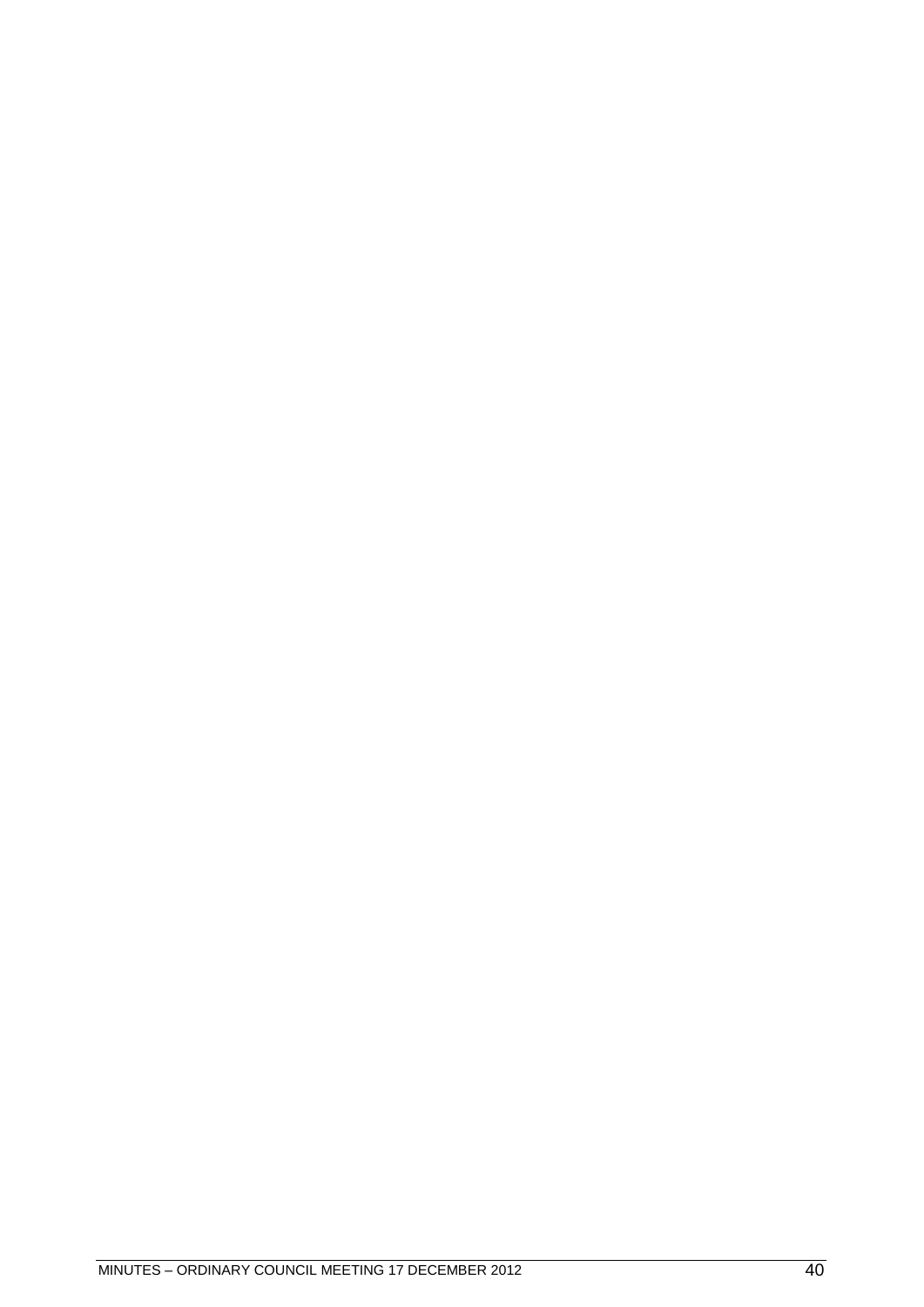#### **9.2 ADMINISTRATION REPORTS**

**9.2.1 Proposed Onsite Effluent Disposal Policy** 

| <b>FILE NO:</b>                | <b>BS.GEN.4</b>          |
|--------------------------------|--------------------------|
| <b>COUNCIL DATE:</b>           | 17 December 2012         |
| <b>REPORT DATE:</b>            | 3 December 2012          |
| <b>LOCATION/ADDRESS:</b>       | <b>Not Applicable</b>    |
| <b>APPLICANT:</b>              | <b>Not Applicable</b>    |
| <b>SENIOR OFFICER:</b>         | <b>Ray Hooper CEO</b>    |
| <b>REPORTING OFFICER:</b>      | <b>Gordon Tester MHB</b> |
| <b>DISCLOSURE OF INTEREST:</b> | <b>Cr Roy Scott</b>      |
| <b>APPENDICES:</b>             | <b>Proposed Policy</b>   |
| <b>DOCUMENTS TABLED:</b>       | Nil                      |
|                                |                          |

#### **Summary:**

Council is requested to approve a new policy that excludes standard septic tank and leach drain installations on land within the Shire of York with an R10 or higher density residential design code and any land less than 2000 square metres in area, but will permit the installation of Aerobic Treatment Units as onsite effluent disposal in these areas.

#### **Background:**

Council resolved to approve the proposed onsite effluent disposal policy for advertising at their Ordinary meeting held on 17 September 2012.

#### **Consultation:**

The proposed policy was advertised for (14) fourteen days in the prescribed manner.

All contractors likely to be affected by the proposed policy have been contacted in writing.

At the conclusion of the advertising period no submissions were received.

#### **Statutory Environment:**

Health Act 1911,

Health (Treatment of Sewage and Disposal of Effluent and Liquid Waste) Regulations 1974

#### **Policy Implications:**

Proposed policy attached as an appendice.

#### **Financial Implications:**

The average cost of a standard septic tank and leach drain installation is approximately \$10,000.00

The average cost of an aerobic treatment unit installation is \$15,000.00 with a quarterly maintenance requirement of \$90.00 per quarter.

In the event sewer becomes available a septic tank and leach drain will be destroyed and decommissioned while an aerobic treatment unit may be excavated and sold as a second hand unit.

Reuse of water in the domestic garden may assist in reducing water bills.

Statutory application fees are the same for both Aerobic Treatment Units and Septic Tanks.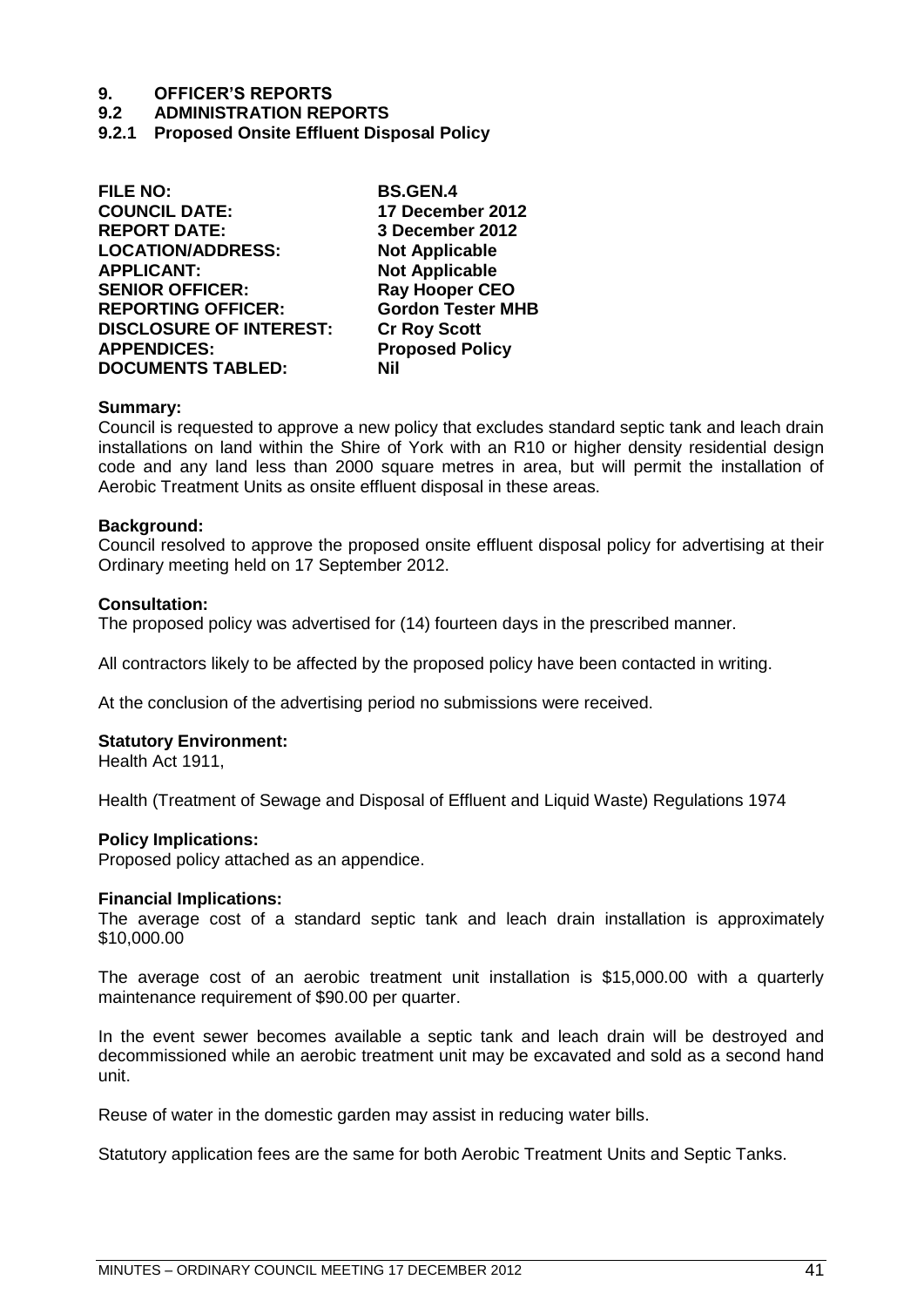## **Strategic Implications:**

Council's vision for the environment is to support sustainable energy and seek solutions for innovative use of water, energy and other resources.

It is a priority for Council to explore options and improvements in the towns energy and water use.

| <b>Voting Requirements:</b><br><b>Absolute Majority Required:</b> | No                                        |
|-------------------------------------------------------------------|-------------------------------------------|
| <b>Site Inspection:</b>                                           | Various sites inspected with failed leach |
| <b>Site Inspection Undertaken:</b>                                | drains                                    |

#### **Triple bottom Line Assessment: Economic Implications:**

While the installation of septic tanks and leach drains are initially cheaper to install, constant failure of leach drains is expensive as it is approximately \$ 800.00 per pump out.

Both effluent disposal systems have sludge tanks that require periodic pumping out, septic tanks additionally have leach drains that require pumping out.

## **Social Implications:**

Failed leach drains create tensions between neighbours.

### **Environmental Implications:**

Aerobic treatment unit's discharge treated effluent to a garden area where the effluent is disposed of by evaporation and transpiration through plants.

Effluent from septic tanks is dispersed through soil till the soil reaches saturation point, then the untreated effluent makes its way to the surface of the ground and in some cases, to the surface of the road resulting in an immediate health hazard and eventual pollution of waterways.

#### **Officers Comment:**

Considerable residential development has taken place in the past with septic tanks and leach drains being the only choice available for onsite effluent disposal where reticulated sewer is unavailable.

This has resulted in large numbers of septic tank installations being installed on small lots less than 2000 metres in area in the York Townsite.

Almost all residential areas in the York Townsite feature clay/loam soils that are not ideal for the distribution of effluent beneath the soil.

In addition to the above, seasonal high ground water levels and shallow rock layers contribute to leach drain failures causing effluent to be discharged to the surface of the ground.

Residential houses with 8 to 10 people residing within them generate more effluent than the existing soil types are capable of absorbing, again causing effluent to discharge to the surface of the ground.

The provision of reticulated sewer throughout the townsite is the preferred option for not only environmental health reasons, but to facilitate denser development on land that is currently unavailable for development due to the lack of sewer.

In the interim period prior to the installation of reticulated sewer, the installation of aerobic treatment units on small lots or environmentally sensitive areas is the preferred alternative to septic tanks and leach drains.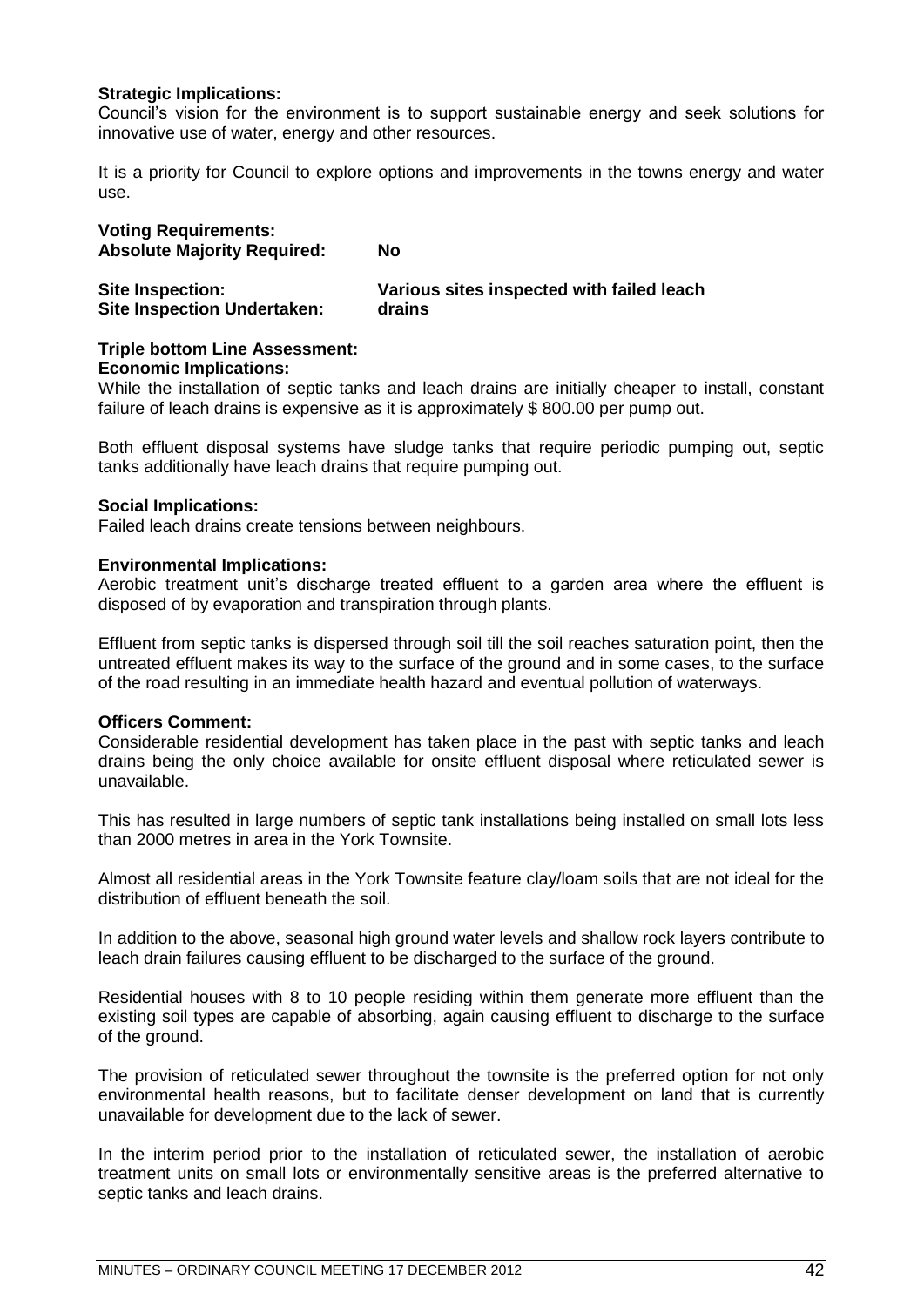The Department of Housing is currently in the process of removing septic tanks and leach drains from two of its York townsite properties that have continually failed and is substituting Aerobic Treatment Units in accordance with the provisions of the proposed policy.

It is recommended that the proposed Onsite Effluent Disposal Policy be adopted and advertised in the prescribed manner.

*Cr Roy Scott declared a Financial Interest to this item and left the room at 3.26pm.*

**RESOLUTION 061212**

**Moved: Cr Lawrance <br>
Seconded: Cr Duperouzel** 

*"That Council:*

*Adopt the proposed onsite effluent disposal policy and advertise the adoption of the policy in the prescribed manner."*

*CARRIED: 5/0*

*Cr Scott returned to the room at 3.30pm.*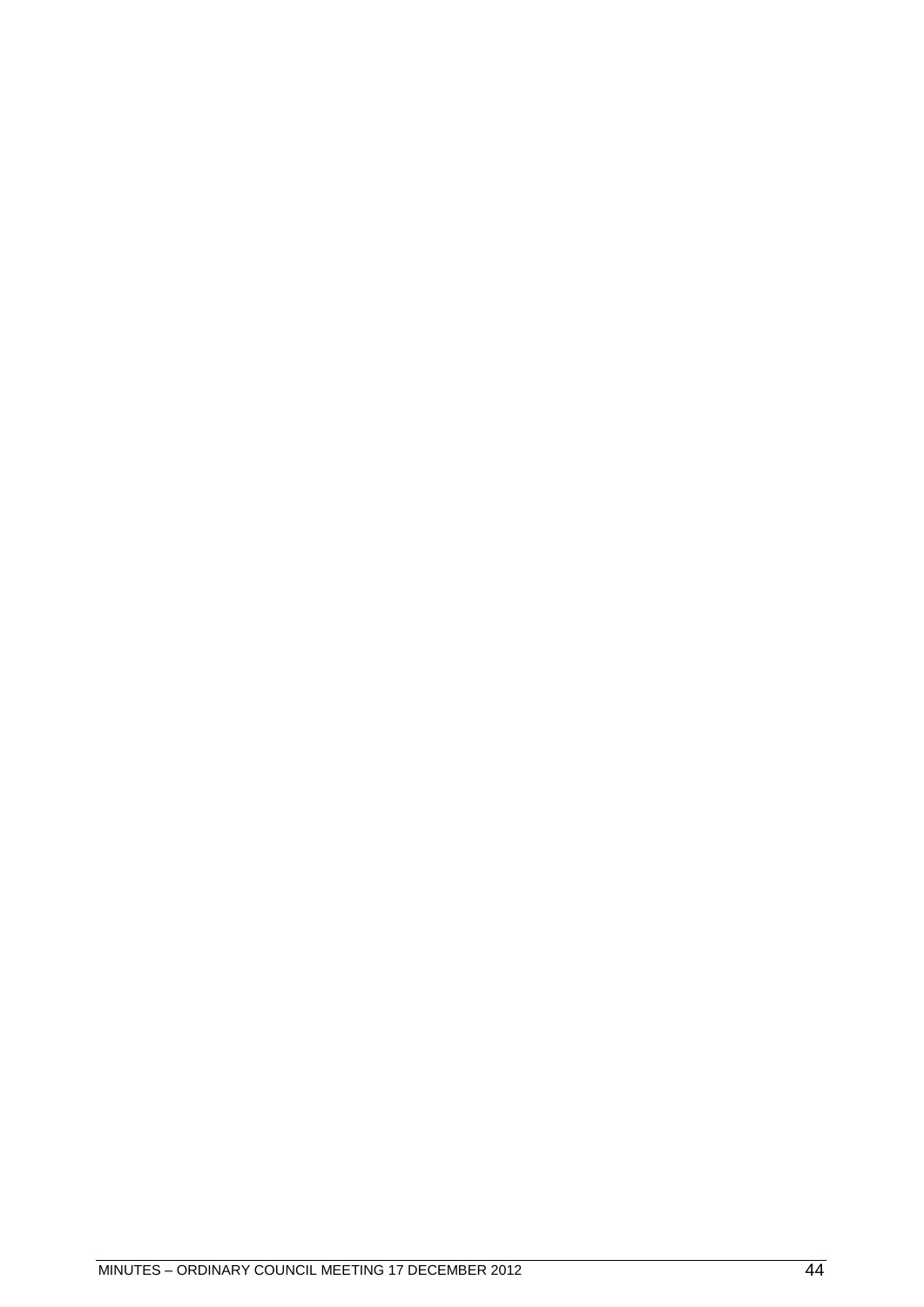# Item 9.2.1 - Appendices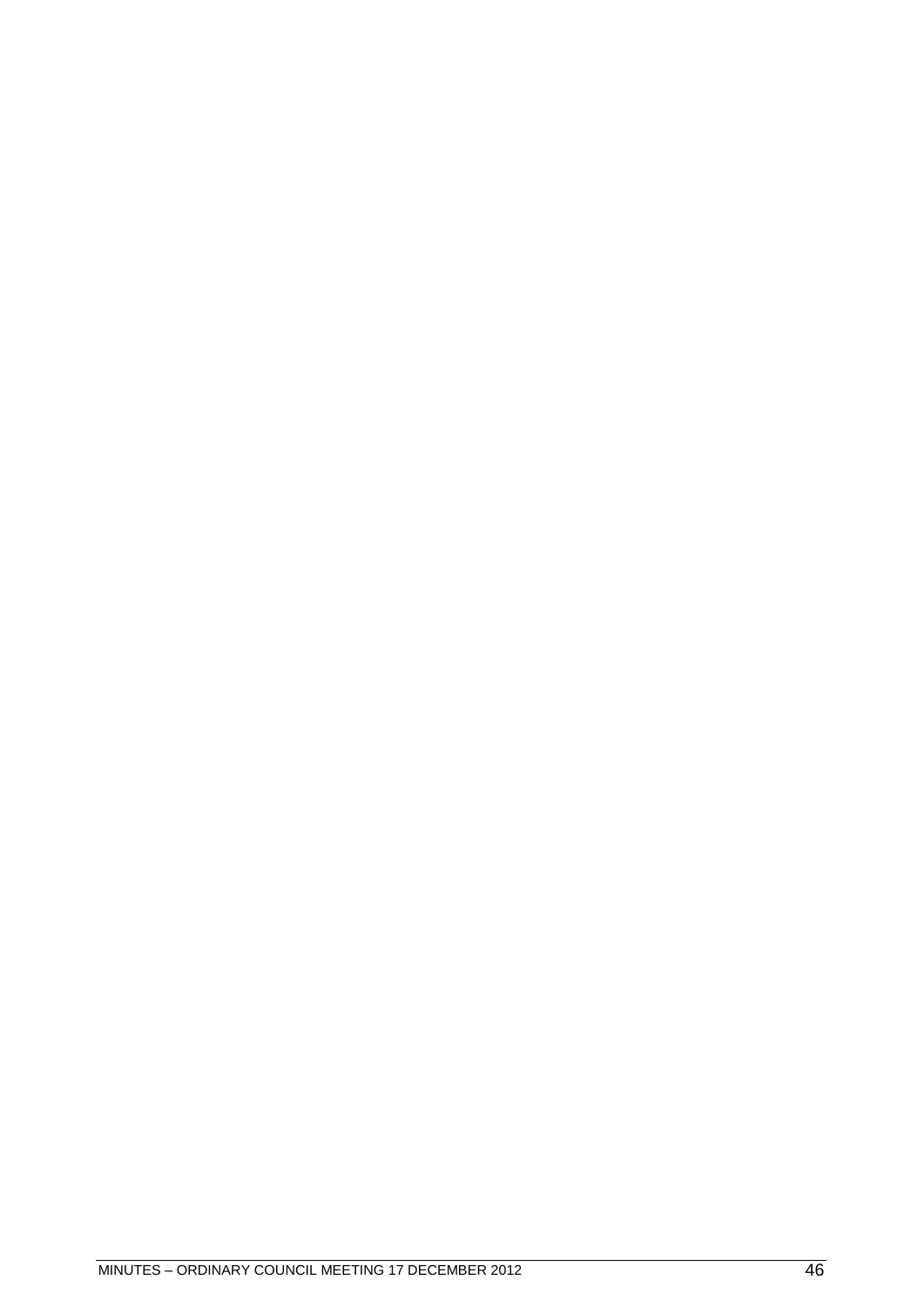- **9.2 ADMINISTRATION REPORTS**
- **9.2.2 Application To Keep Three (3) Dogs**

| <b>FILE NO:</b>                | <b>RS.ANC.1</b>                |
|--------------------------------|--------------------------------|
| <b>COUNCIL DATE:</b>           | 17 December, 2012              |
| <b>REPORT DATE:</b>            | 03 September, 2012             |
| <b>LOCATION/ADDRESS:</b>       | 44 Cardwell Rd, York 6302      |
| <b>APPLICANT:</b>              | <b>Sally Rae</b>               |
| <b>SENIOR OFFICER:</b>         | Mr Ray Hooper, CEO             |
| <b>REPORTING OFFICER:</b>      | <b>Ranger Services</b>         |
| <b>DISCLOSURE OF INTEREST:</b> | Nil                            |
| <b>APPENDICES:</b>             | <b>Nil</b>                     |
| <b>DOCUMENTS TABLED:</b>       | <b>Permission Notes</b>        |
|                                | Mr A. de Klerk, Mr W. Thompson |

#### **Summary:**

An application has been received from Sally Rae requesting permission to keep three dogs on their property at 44 Cardwell Rd. York

#### **Background:**

It is a requirement of the York Shire Council's Dogs Local Law (2000) that the maximum number of dogs that can be kept on a premise within a townsite is two unless an exemption is granted by Council under the provisions of section 26(3) of the Dog Act 1976 (as Amended).

Council has approved similar applications in the past where all adjoining neighbours have agreed to the request and the Shire Ranger or other authorised Council Officer has considered that there are no valid reasons for withholding such approval.

#### **Consultation:**

The Shire Ranger has liased with Mrs Sally Rae, owner of the property 44 Cardwell Rd. Mr Alan de Klerk of 42 Cardwell Rd. who has given permission for a  $3<sup>rd</sup>$  dog to be kept on the property and Mr W. Thompson of 13 Hope St (directly behind 44 Cardwell Rd) who has also given permission for a  $3^{rd}$  dog to be kept on the property. There are no other immediate neighbours.

#### **Statutory Environment:**

Dog Act 1976 (As Amended) York Shire Council Dogs Local Law (2000)

**Policy Implications:** Not Applicable

**Financial Implications:** Not Applicable

# **Strategic Implications:**

Not Applicable

### **Voting Requirements: Absolute Majority Required: Yes**

#### **Site Inspection:**

#### **Site Inspection Undertaken: Yes**

The Shire Ranger inspected the property on the 03 September 2012 and has advised that there are no reasons to withhold the granting of an exemption to keep three dogs at the property.

The property is adequately fenced to contain the dogs and she only has one dog in residence at the moment.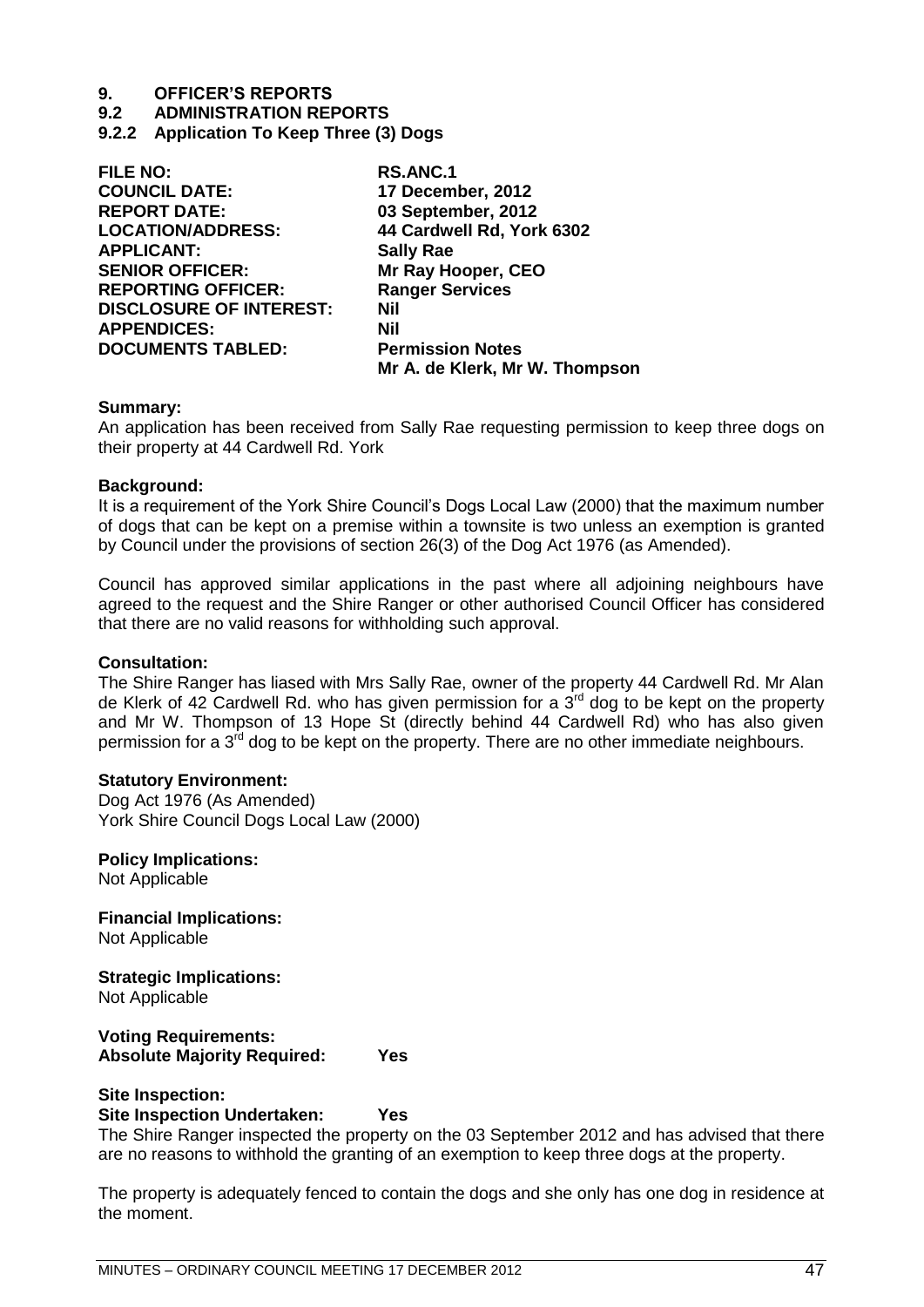#### **Triple bottom Line Assessment: Economic Implications:** Nil

### **Social Implications:**

Keeping of dogs in a townsite may impact on the social cohesion of a community if the dogs create a nuisance.

### **Environmental Implications:**

Nil

### **Comment:**

Mrs Rae has had no complaints in relation to any dogs on her property. She is requesting to keep a third dog in order to foster retired greyhounds.

It is recommended that Council agree to the granting of an exemption for the keeping of three dogs at 44 Cardwell Rd York subject to the following conditions:

- That the exemption be reviewed in twelve months to ensure that no adverse problems have been experienced as a result of the exemption, and
- That Council reserve the right to withdraw the exemption at anytime if any major or substantial problems are experienced prior to the review period.
- That the exemption applies only to the dogs nominated by the applicant.
- Each dog on the property must be registered with the Shire of York
- At each change in foster care the Shire is to be kept informed of dogs on property at any given time.

#### **RESOLUTION 071212**

**Moved: Cr Smythe Seconded: Cr Scott** 

*"That Council:*

*Approve an exemption for the keeping of three dogs at 44 Cardwell Rd. York subject to the following conditions:*

- *That the exemption be reviewed in twelve months time to ensure that no adverse problems have been experienced as a result of the exemption, And*
- *That Council reserve the right to withdraw the exemption at any time if any major or substantial problems are experienced prior to the review period.*
- *The exemption applies only to the dogs nominated by the applicant.*
- *Each dog must be registered with the Shire of York.*
- *At each change in foster care the Shire is to be kept informed of dogs on the property at any given time."*

*CARRIED: 4/2*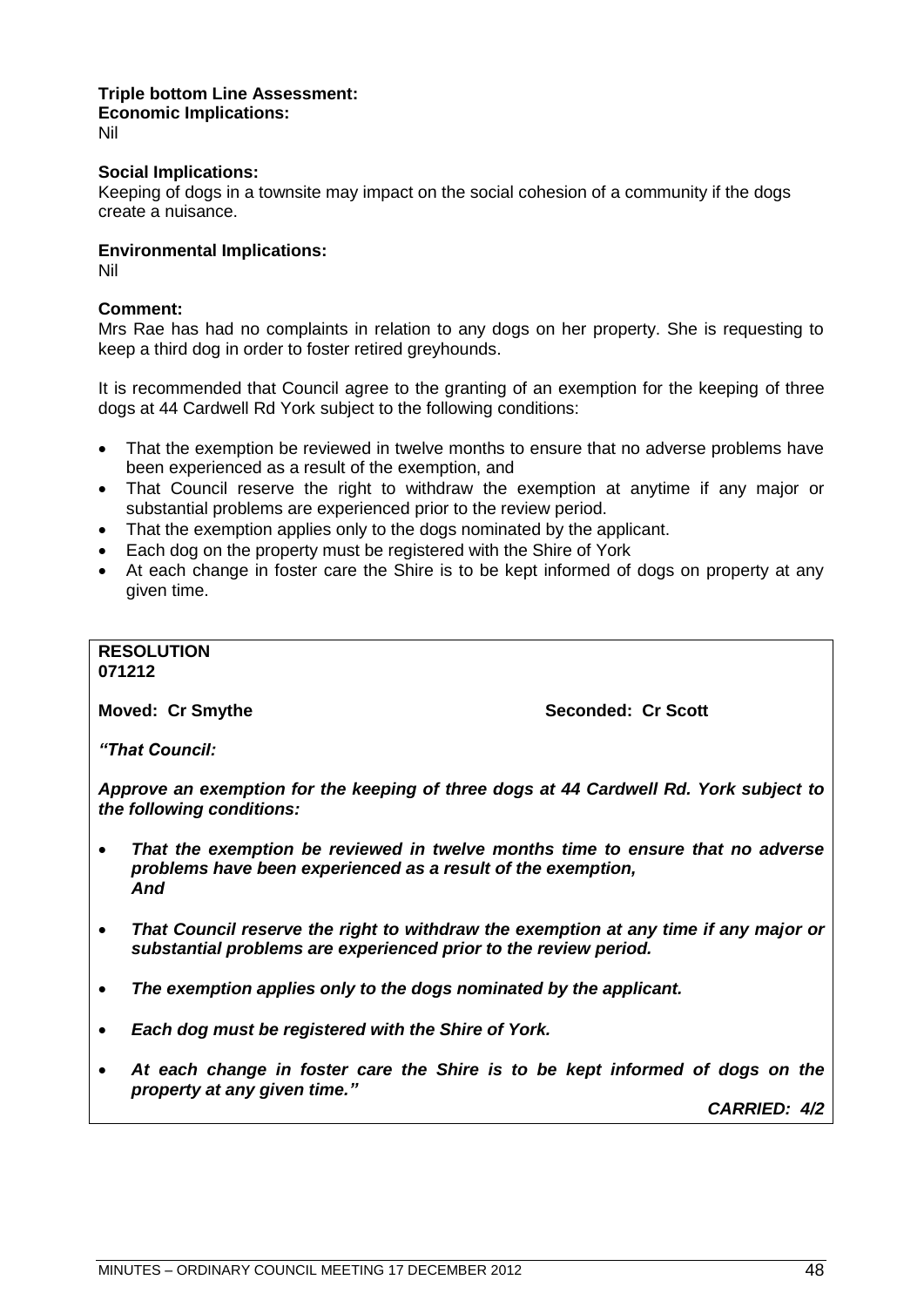### **9.2 ADMINISTRATION REPORTS**

**9.2.3 Proposed Temporary Accommodation Policy**

| <b>FILE NO:</b>                | <b>BS.GEN.PPO</b>                                  |
|--------------------------------|----------------------------------------------------|
| <b>COUNCIL DATE:</b>           | 17 December 2012                                   |
| <b>REPORT DATE:</b>            | 3 December 2012                                    |
| <b>LOCATION/ADDRESS:</b>       | <b>Not Applicable</b>                              |
| <b>APPLICANT:</b>              | <b>Not Applicable</b>                              |
| <b>SENIOR OFFICER:</b>         | <b>Ray Hooper CEO</b>                              |
| <b>REPORTING OFFICER:</b>      | <b>Gordon Tester MHB</b>                           |
| <b>DISCLOSURE OF INTEREST:</b> | Nil                                                |
| <b>APPENDICES:</b>             | <b>Proposed Policy Information and Application</b> |
|                                | <b>Forms</b>                                       |
| <b>DOCUMENTS TABLED:</b>       | Nil                                                |

#### **Summary:**

Council is requested to consider adopting a Temporary Accommodation Policy in regards to occupying a caravan on appropriately zoned land while constructing a dwelling house.

This policy includes a proposed application fee.

#### **Background:**

At Council's ordinary meeting held on 17 September 2012, after due consideration of the proposed Temporary Accommodation Policy Council resolved as follows;

―That Council adopt the proposed temporary accommodation policy for the purpose of advertising".

#### **Consultation:**

This proposed policy was advertised for public comment for a minimum of (14) fourteen days prior to Council reconsidering it.

At the conclusion of the advertising period no submissions were received.

#### **Statutory Environment:**

Caravan Parks and Camping Ground Regulations 1997.

Building Regulations 2011.

#### **Policy Implications:**

Proposed new policy is attached as an append ice

#### **Financial Implications:**

It is proposed that an application fee of \$150.00 be adopted in Councils Fees and Charges for this policy.

#### **Strategic Implications:**

Council's vision for the Built Environment will sustain growing needs, providing housing for all ages and employment.

It is also a priority of Council to facilitate affordable and sustainable housing options.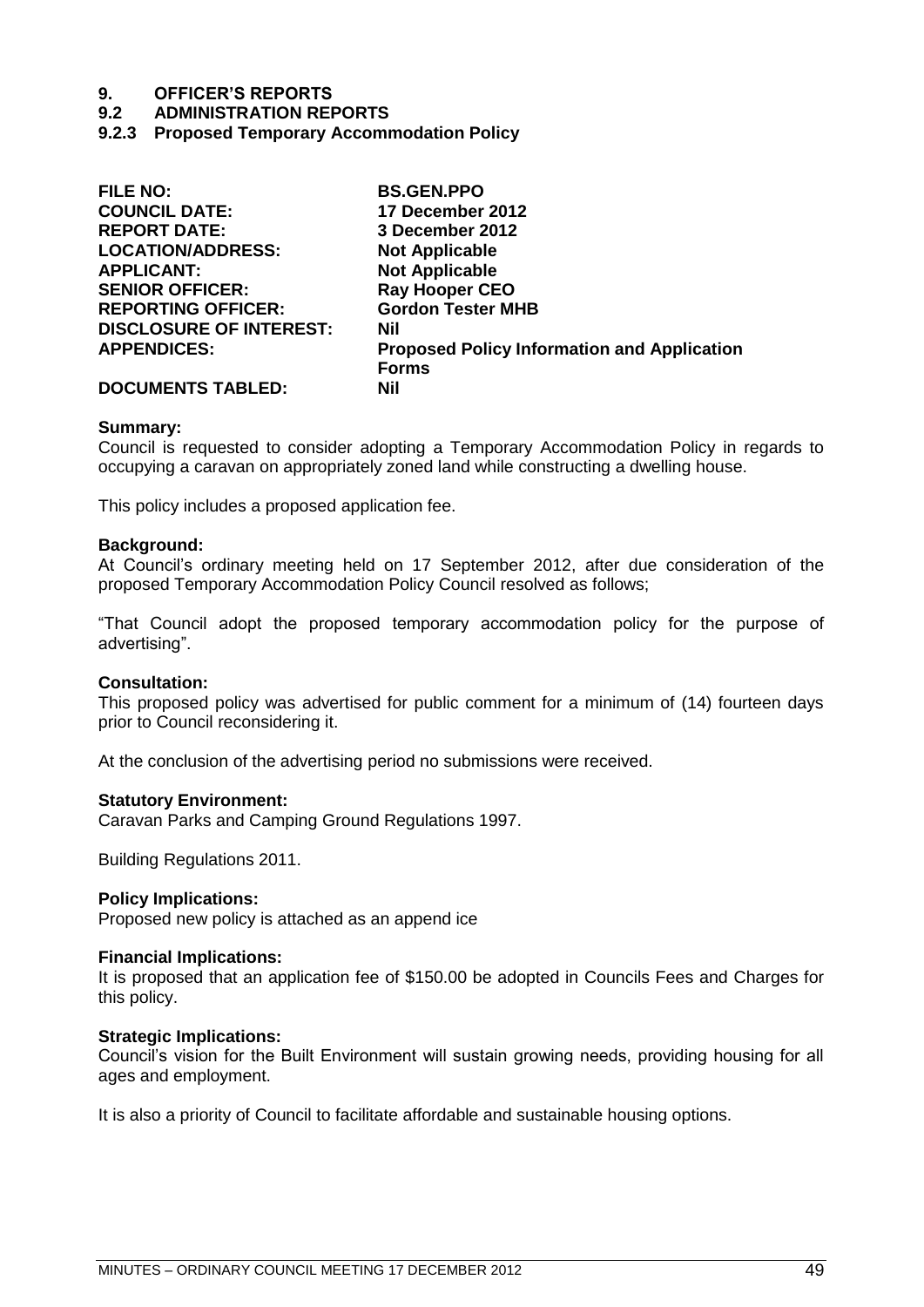### **Voting Requirements: Absolute Majority Required: No**

# **Site Inspection: Site Inspection Undertaken: Not Applicable**

# **Triple bottom Line Assessment:**

# **Economic Implications:**

It is the objective of this policy to enable owner builders to reside on their land while constructing their house should they wish to do so in a manner acceptable to Council negating the need for costly legal action when camping on land is carried out in an unauthorised manner.

# **Social Implications:**

To avoid any negative social implications by camping on land in densely populated areas it is proposed that approval will only be considered in the following zoned land.

- Rural Town site
- Rural Residential
- Rural Small Holdings; and
- General Agriculture

# **Environmental Implications:**

The proposed policy will address the need for an onsite effluent disposal system to be installed prior to camping on land. Camping will be required to be carried out in a manner that does not contravene any other written law or policy that will adversely affect the environment.

## **Officers Comment:**

The aim of this policy is to permit the use of temporary accommodation on site to assist owner builders to construct a house on their land.

The policy clearly states Councils expectations in regards to maintaining satisfactory levels of health and safety and the need to remove any temporary structures at the completion of the house.

It is also proposed to provide an information pamphlet explaining the policy to applicants and a fee of \$150.00 will be required to cover inspection and processing costs.

There will also be a requirement for applicants to sign a statutory declaration stating that they fully understand their legislative obligations regarding matters pertaining to temporary camping while building a house.

**RESOLUTION 081212**

**Moved: Cr Hooper Seconded: Cr Scott** 

*"That Council:*

*Adopt the proposed Temporary Accommodation Policy and advertise the adoption of the policy in the prescribed manner."*

*CARRIED: 6/0*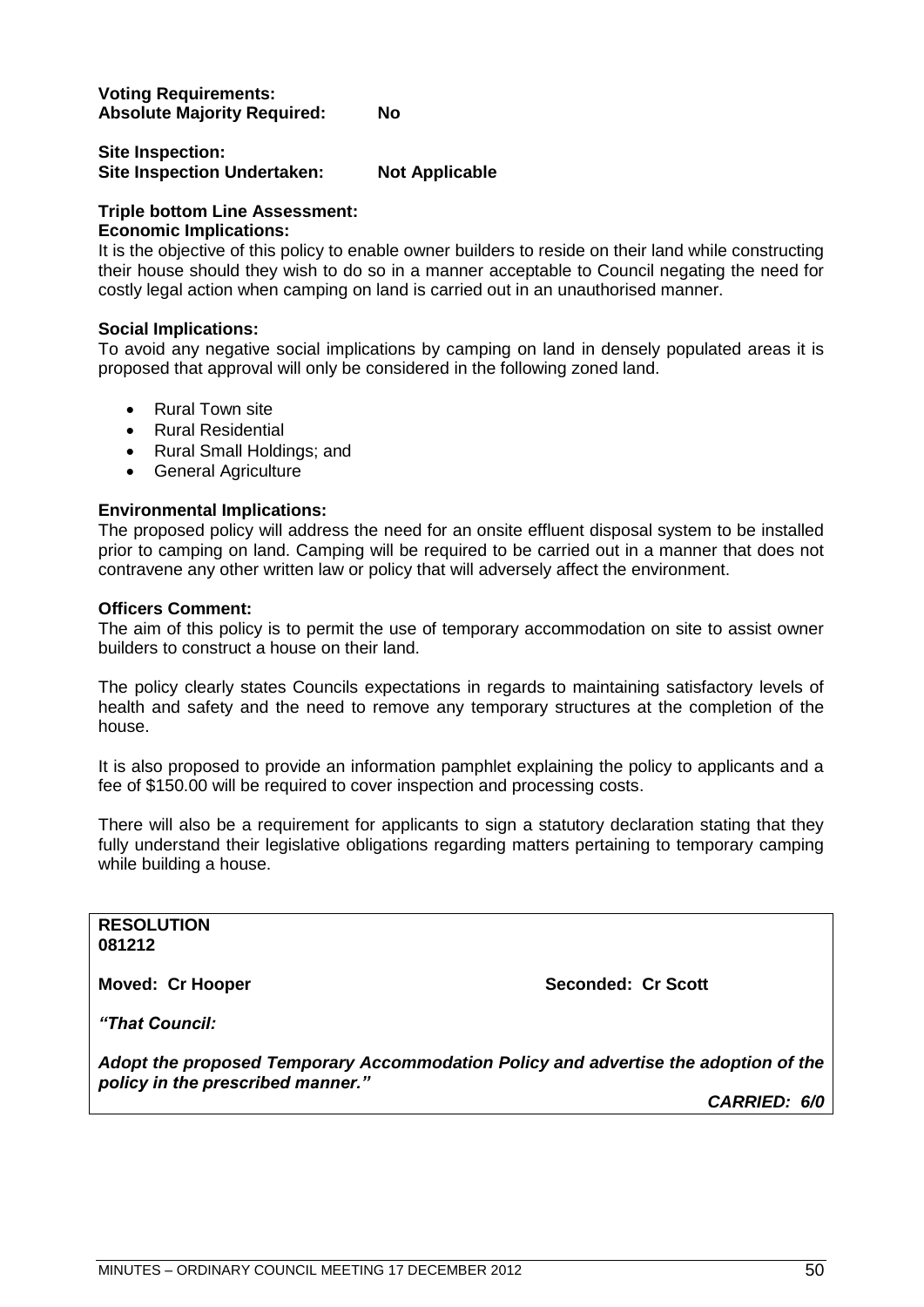# Item 9.2.3 - Appendices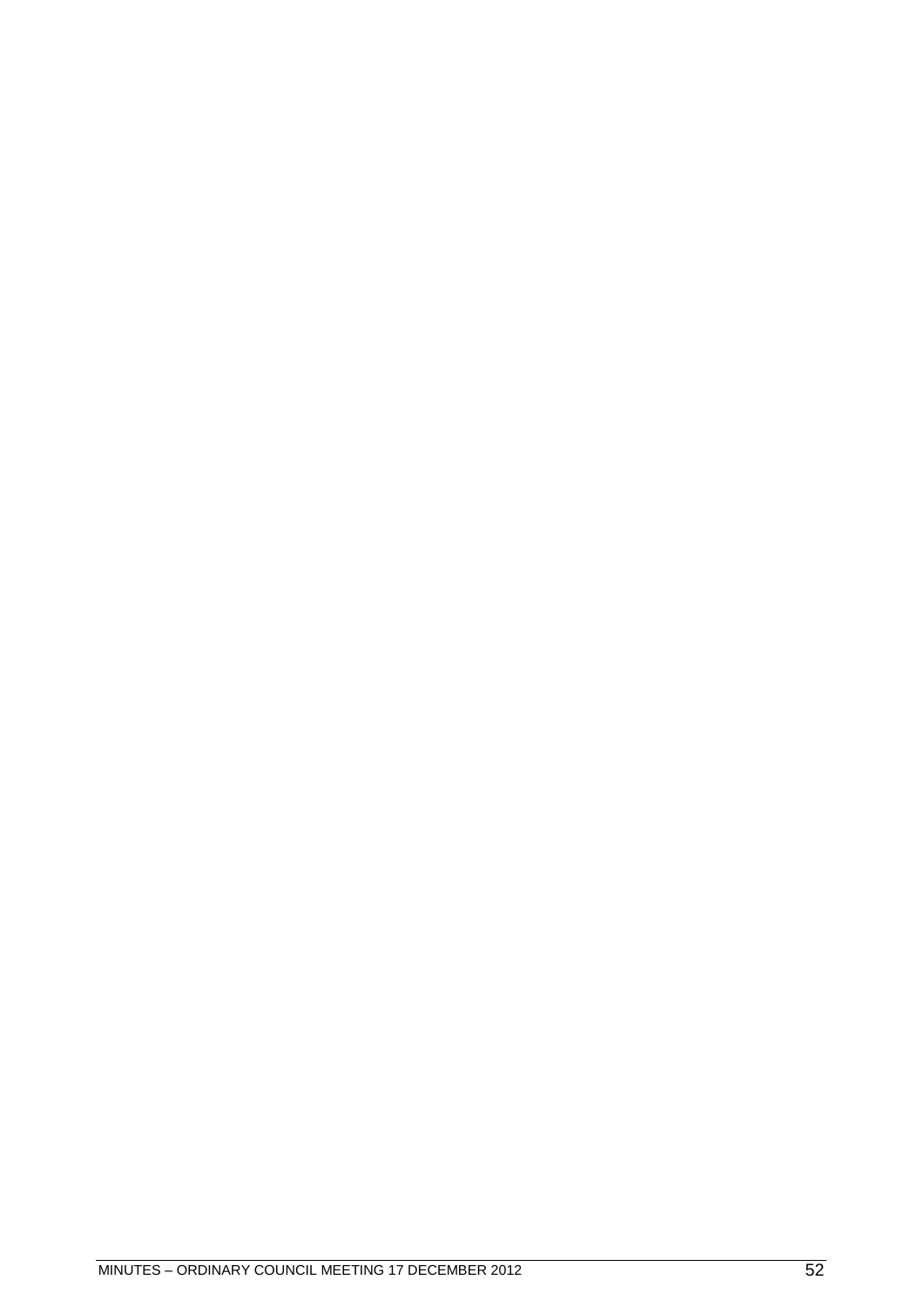**9.2 ADMINISTRATION REPORTS**

**9.2.4 Health and Wellbeing Policy**

| <b>FILE NO:</b>                |                                     |
|--------------------------------|-------------------------------------|
| <b>COUNCIL DATE:</b>           | 17 December 2012                    |
| <b>REPORT DATE:</b>            | 10 December 2012                    |
| <b>LOCATION/ADDRESS:</b>       | <b>Shire of York</b>                |
| <b>APPLICANT:</b>              | N/A                                 |
| <b>SENIOR OFFICER:</b>         | Ray Hooper, CEO                     |
| <b>REPORTING OFFICER:</b>      | <b>Tyhscha Cochrane, DCEO</b>       |
| <b>DISCLOSURE OF INTEREST:</b> | Nil                                 |
| <b>APPENDICES:</b>             | Draft – Health and Wellbeing Policy |
| <b>DOCUMENTS TABLED:</b>       | Nil                                 |

#### **Summary:**

That Council endorse the draft policy to show its support and commitment to promoting health and wellbeing for its employees.

#### **Background:**

The Shire of York encourages the use of various services for its employees through programmes provided by Health on the Move. These services include complete health checks every two years, sun care, ergonomics etc.

### **Consultation:**

Staff.

A survey of the staff showed 13 administration and 16 outside staff supported the creation of a Policy.

#### **Statutory Environment:**

Not applicable.

This is in no way linked to the Workplace Agreements and should be kept separate.

## **Policy Implications:**

N/A.

## **Financial Implications:**

Currently the costs of entry into the gymnasium, squash, swimming pool are as per the following breakups:

| <b>New</b><br>Gym | Usage 1 July 2012 - 30 June 2013                                                       |        |       |        |
|-------------------|----------------------------------------------------------------------------------------|--------|-------|--------|
|                   | Annual Membership Fee - Individual                                                     | 400.00 | 40.00 | 440.00 |
|                   | Annual Membership Fee - Pensioners/Seniors<br>- p/p (50% discount)                     | 200.00 | 20.00 | 220.00 |
|                   | Annual Membership Fee - Juniors p/p (13 to<br>17) (50% discnt)                         | 200.00 | 20.00 | 220.00 |
|                   | 6 Months Membership Fee - Individual                                                   | 240.00 | 24.00 | 264.00 |
|                   | 6 Mths Membership Fee - Pensioners/Seniors<br>- p/p (50% discount)                     | 120.00 | 12.00 | 132.00 |
|                   | 6 Mths Membership Fee - Juniors p/p (13 to<br>17) (50% discnt)                         | 120.00 | 12.00 | 132.00 |
|                   | Interim Membership Current Date of<br>Application to 30/06/13 - Adult/Individual – per |        |       |        |
|                   | month                                                                                  | 40.00  | 4.00  | 44.00  |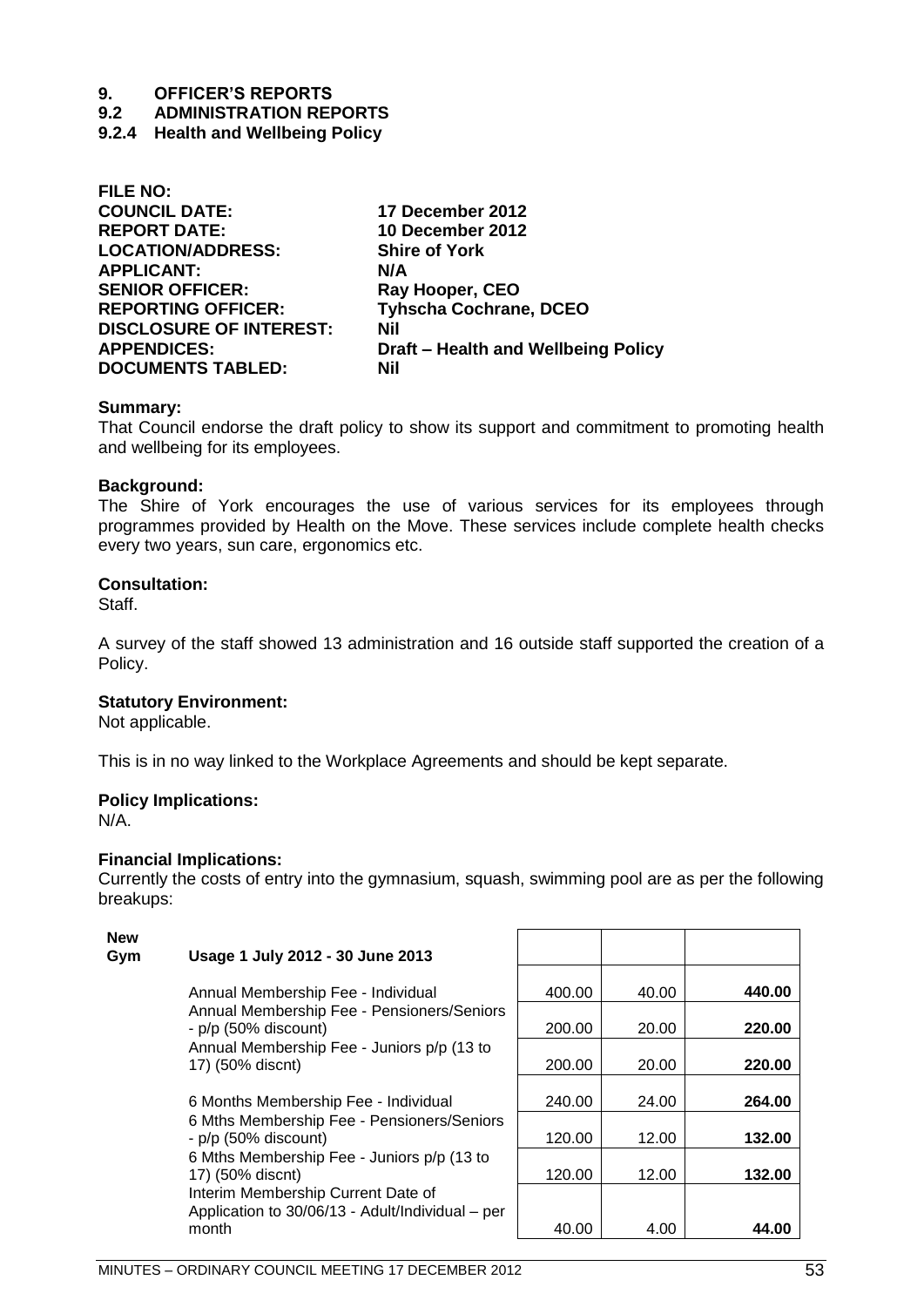|                      | Interim Membership Current Date of<br>Application to 30/06/13 - Pensioners/Seniors<br>per month      | 20.00  | 2.00  | 22.00  |
|----------------------|------------------------------------------------------------------------------------------------------|--------|-------|--------|
|                      | Interim Membership Current Date of<br>Application to 30/06/13 - Juniors (13 -17) - per<br>month      | 20.00  | 2.00  | 22.00  |
| Squash               | Annual Charge - per person                                                                           | 140.00 | 14.00 | 154.00 |
|                      | Quarterly charge - per person<br>Quarter defined: Jul - Sept, Oct - Dec, Jan -<br>Mar, Apr - Jun     | 50.00  | 5.00  | 55.00  |
| <b>Swimming Pool</b> |                                                                                                      |        |       |        |
| <b>Admission</b>     |                                                                                                      |        |       |        |
| Adult                |                                                                                                      | 2.73   | 0.27  | 3.00   |
| Children             |                                                                                                      | 2.73   | 0.27  | 3.00   |
|                      | Seniors & Eligible Pensioners                                                                        | 1.36   | 0.14  | 1.50   |
| <b>Spectators</b>    |                                                                                                      | 0.91   | 0.09  | 1.00   |
| <b>Season Passes</b> |                                                                                                      |        |       |        |
| Single               |                                                                                                      | 77.27  | 7.73  | 85.00  |
| <b>Closing Day</b>   | Half Single- Open to 31 December or 1 January to                                                     | 40.91  | 4.09  | 45.00  |
| Children             | Family - 2 Adults and 2 Children Only OR 1 Adult and 3                                               | 163.64 | 16.36 | 180.00 |
| <b>Closing Day</b>   | Half Family -Open to 31 December or 1 January to<br>(Family Season Pass: adult/s and their dependant | 90.91  | 9.09  | 100.00 |
| children)<br>fees    | Pensioners/Seniors with a valid card 50% of the above                                                |        |       |        |

A fee of \$50.00 per staff member is payable upon signing up as a member of the gym or squash courts. This covers administration time, issue of a toggle etc.

Conditions will be attached to the use of Council facilities, such as if a staff member leaves the employment of the Shire of York the toggle is to be returned or the remainder of the months left be paid in advance prior to a termination pay being completed.

#### **Strategic Implications:**

Strengthen Shire Leadership – Retain and Attract the Right People to do the Work.

# **Voting Requirements: Absolute Majority Required: No**

**Site Inspection: Site Inspection Undertaken: Not Applicable**

# **Triple bottom Line Assessment:**

# **Economic Implications:**

A nominal fee may be considered appropriate to impose due to administration time in providing a membership.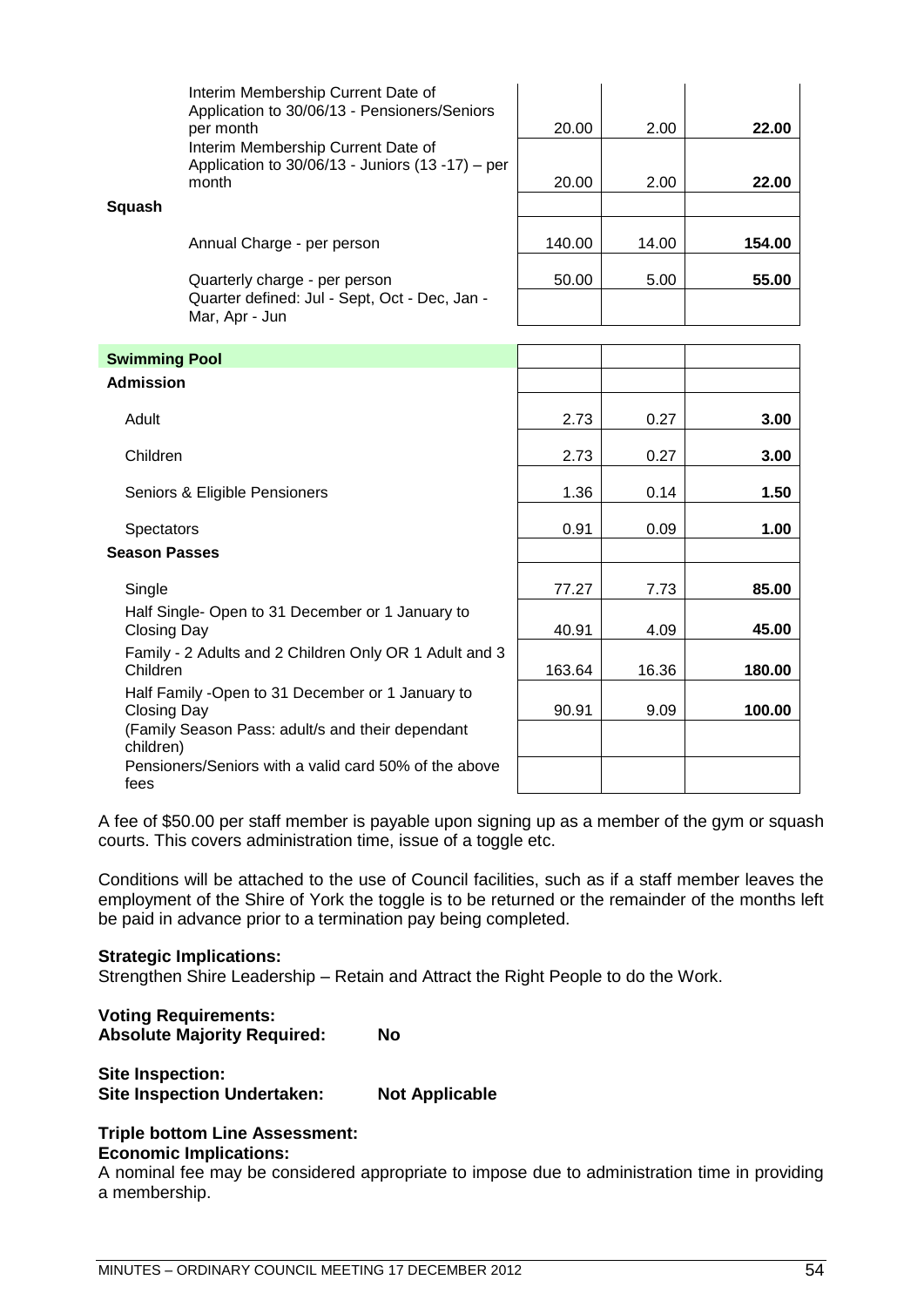### **Social Implications:**

Recognises staffs efforts and offers more than the average Council, which assists with the retention and attraction of staff.

#### **Environmental Implications:**

Nil.

### **Officers Comment:**

The Policy may be considered as part of an employment enhancement package, however these do not always come cheap and costs can escalate as the workforce grows. It is also very awkward to take something away once it is offered, so thought into a complete employment enhancement package needs to be given.

The objective of this Policy is to provide relatively low level financial support, as an incentive for staff to remain or attract new staff at the Shire of York.

**RESOLUTION 091212**

**Moved: Cr Smythe Seconded: Cr Scott** 

*"That Council endorse the Health and Wellbeing Policy attached and labelled Appendix A."*

*CARRIED: 6/0*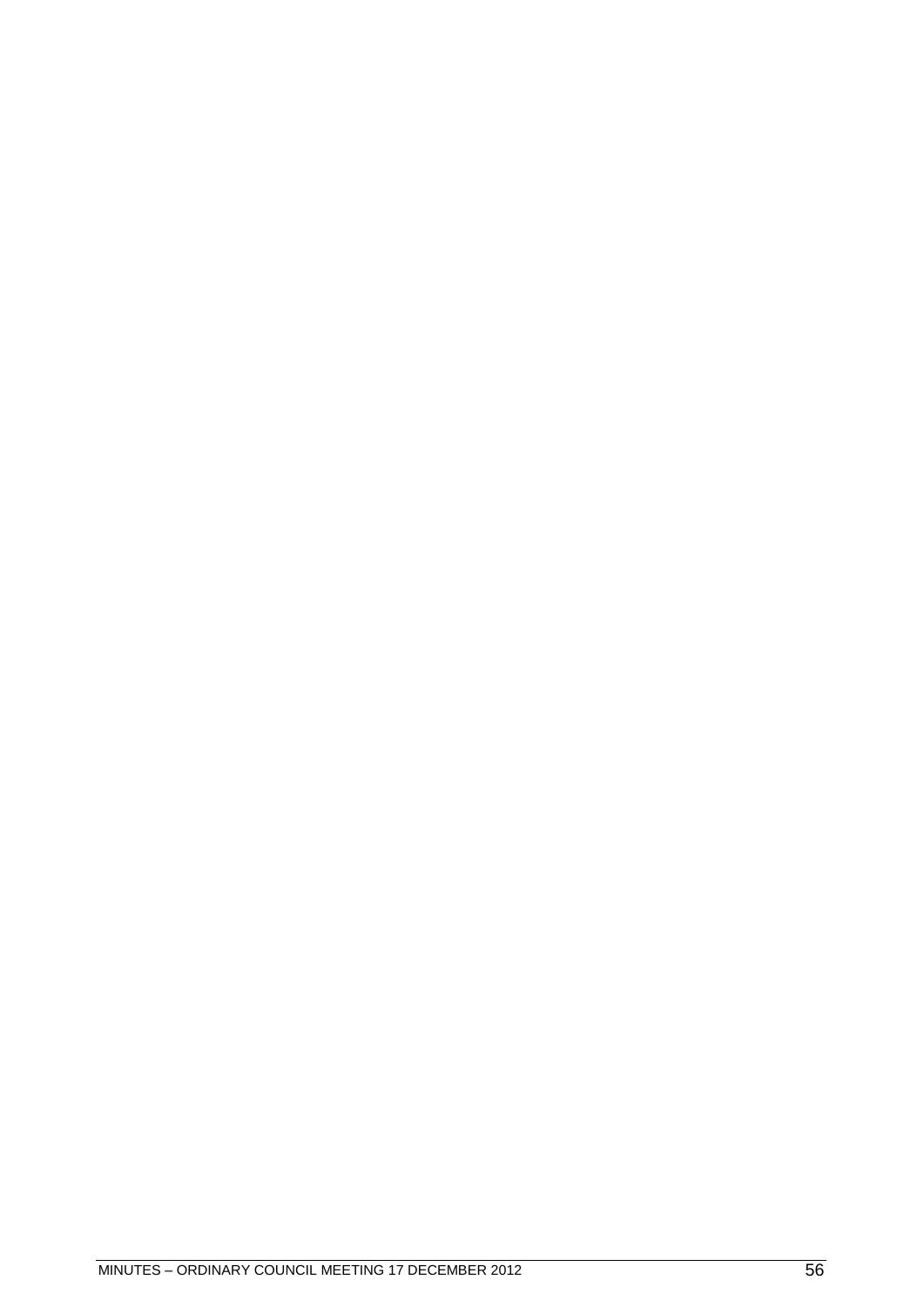# Item 9.2.4 - Appendices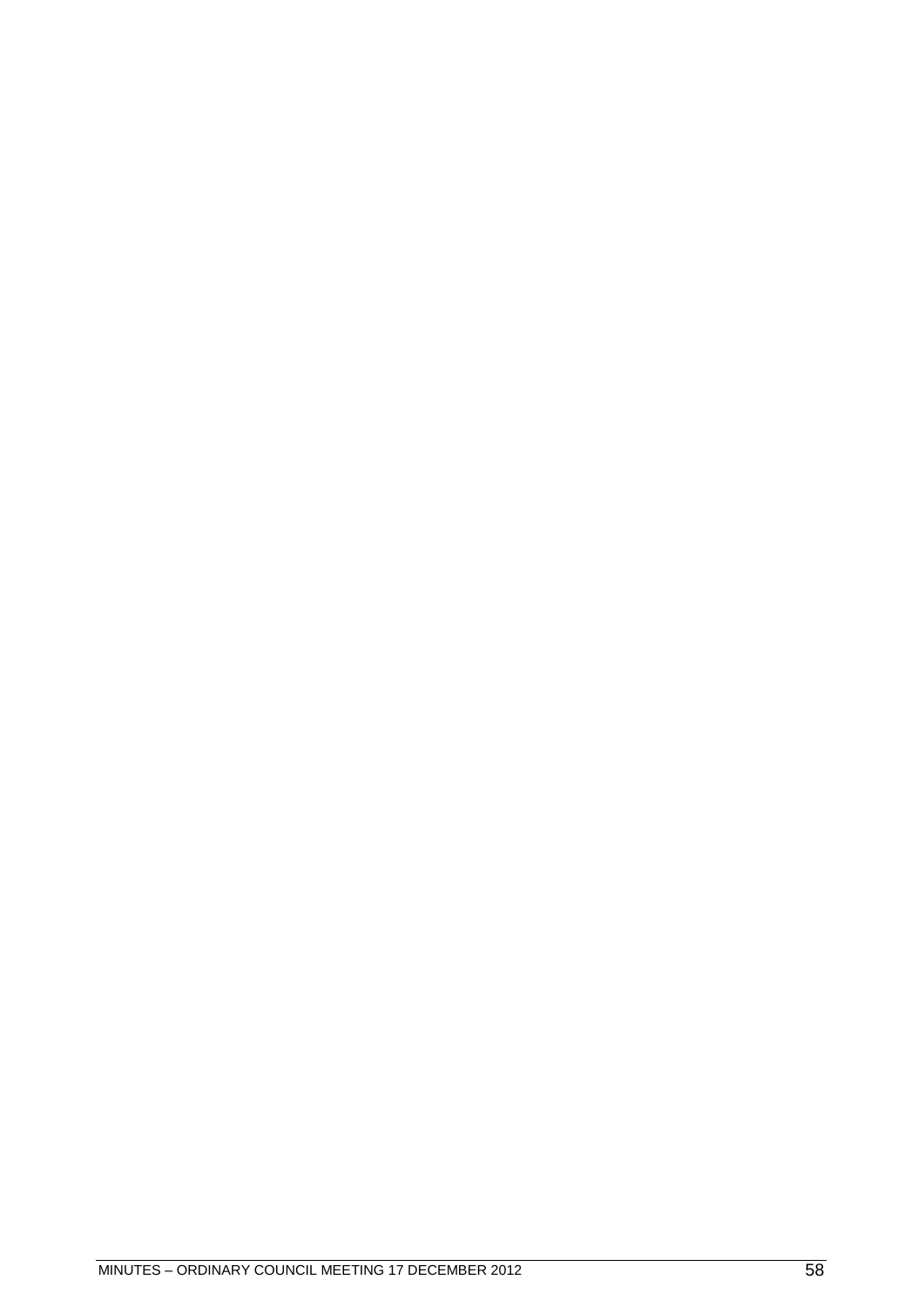**9.2 ADMINISTRATION REPORTS**

**9.2.5 WALGA - Request For Council Support – Cash For Cans**

| <b>FILE NO:</b>                | HS.WDL.3                  |
|--------------------------------|---------------------------|
| <b>COUNCIL DATE:</b>           | 17 December 2012          |
| <b>REPORT DATE:</b>            | 5 December 2012           |
| <b>LOCATION/ADDRESS:</b>       | <b>Not Applicable</b>     |
| <b>APPLICANT:</b>              | <b>WALGA</b>              |
| <b>SENIOR OFFICER:</b>         | <b>Ray Hooper CEO</b>     |
| <b>REPORTING OFFICER:</b>      | <b>Gordon Tester MHB</b>  |
| <b>DISCLOSURE OF INTEREST:</b> | Nil                       |
| <b>APPENDICES:</b>             | <b>Cash For Cans Logo</b> |
| <b>DOCUMENTS TABLED:</b>       | Nil                       |

#### **Summary:**

WALGA is currently advocating for a cash for containers scheme for WA.

The Association is seeking Councils support for this initiative by requesting that Council promote the Cash for Containers website by including the following message or similar on its website.

*Want to support a cash for containers scheme for a 10 cent deposit on all beverage containers (like they have in South Australia)?*

*Visit the Cash for Containers Website and sign the online petition<http://cash4containers.org.au/> action/support-wa-cash-containers-scheme*

### **Background:**

Cash for Containers Schemes (or Container Deposit Schemes or Legislation) have been around for a long time. Everyone is familiar with the South Australian Container Deposit Legislation (CDL), where consumers receive 10 cents back for recycling their used beverage containers at collection depots. CDL in South Australia has been in place since 1977, and is extremely successful. It is widely acknowledged that it would be politically unwise for any political party to attempt to remove CDL. A recent survey conducted by the South Australian Environmental Protection Authority (EPA) found 98% of the South Australian population supported CDL.

WALGA, through the Container Deposit Systems Policy Forum, has initiated an advocacy campaign to encourage all political parties to commit to implementing a WA based Cash for Containers Scheme. Implementing this type of Scheme at a National level has been discussed for a number of years. However, it is unlikely that the current Federal level discussions will result in tangible outcomes in the near future.

**Consultation:** Nil

**Statutory Environment:** Environmental Protection Act Litter Act

**Policy Implications:** Nil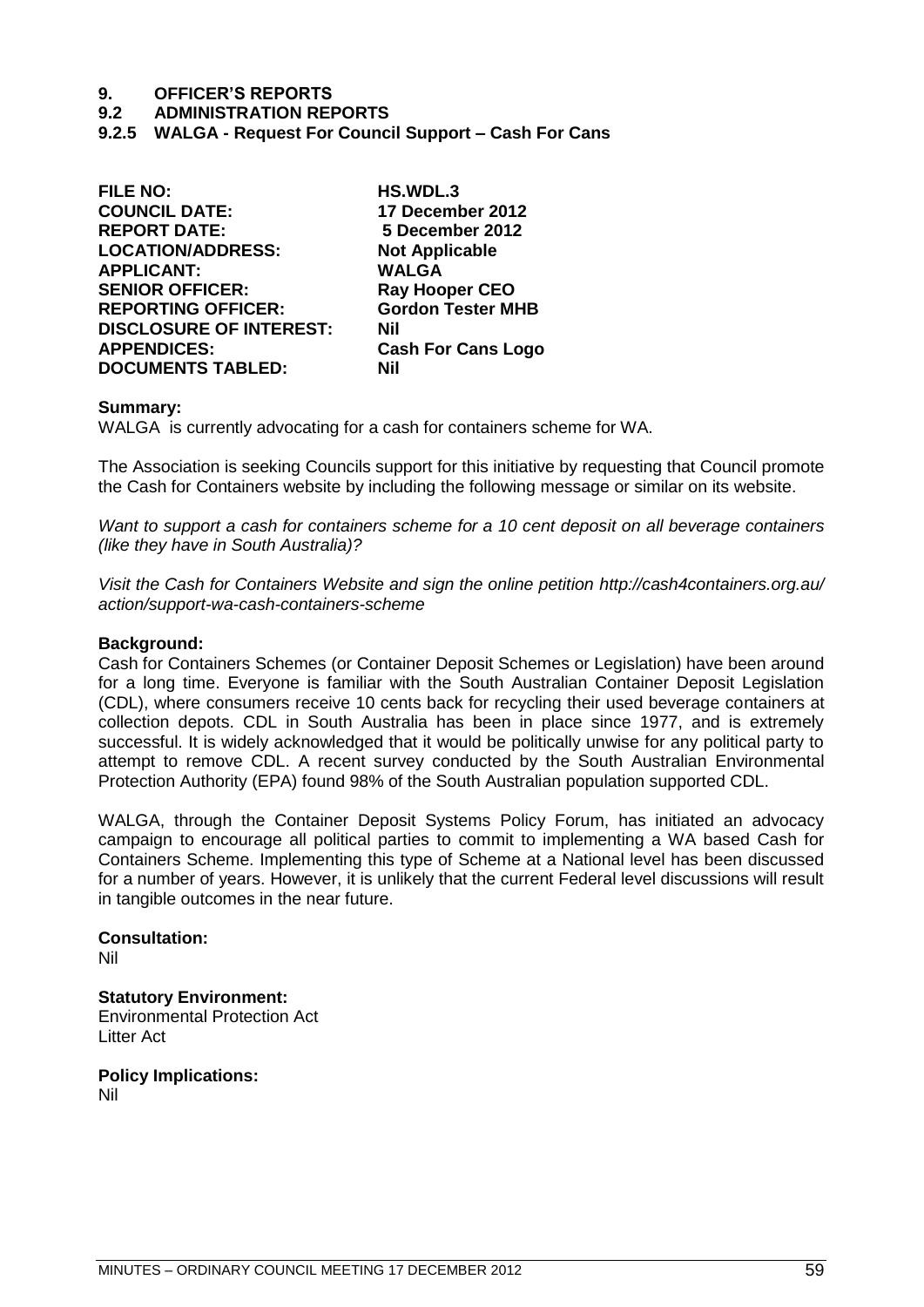**Financial Implications:** Nil

**Strategic Implications:** Will contribute to helping preserve and sustain the natural environment by reducing litter.

**Voting Requirements: Absolute Majority Required: No**

**Site Inspection: Site Inspection Undertaken: Not applicable**

**Triple bottom Line Assessment: Economic Implications:** Minor expense will be incurred for employees time in modifying the website.

**Social Implications:** Provides a possible funding source for community groups .

## **Environmental Implications:**

A litter free environment due to containers being collected for cash is a positive outcome for the environment.

### **Officers Comment:**

The South Australian experience is one of reduced litter and majority of residents support for the cash for cans concept.

It is recommended that Council support WALGA in their quest for container deposit legislation in Western Australia by placing a link on Council's website promoting the concept and using the campaign logo.

**RESOLUTION 101212**

**Moved: Cr Hooper Seconded: Cr Smythe**

*"That Council:*

*Support WALGA by promoting the Cash for Containers Website on Councils website by indicating the following message.*

*…Want to support a Cash for Containers Scheme for a 10 cent deposit on all beverage containers(like they have in South Australia)?...*

*Visit the cash for Containers Website and sign the online petition http://cash4containers. org.au/support-wa-cash-containers-scheme."*

*CARRIED: 6/0*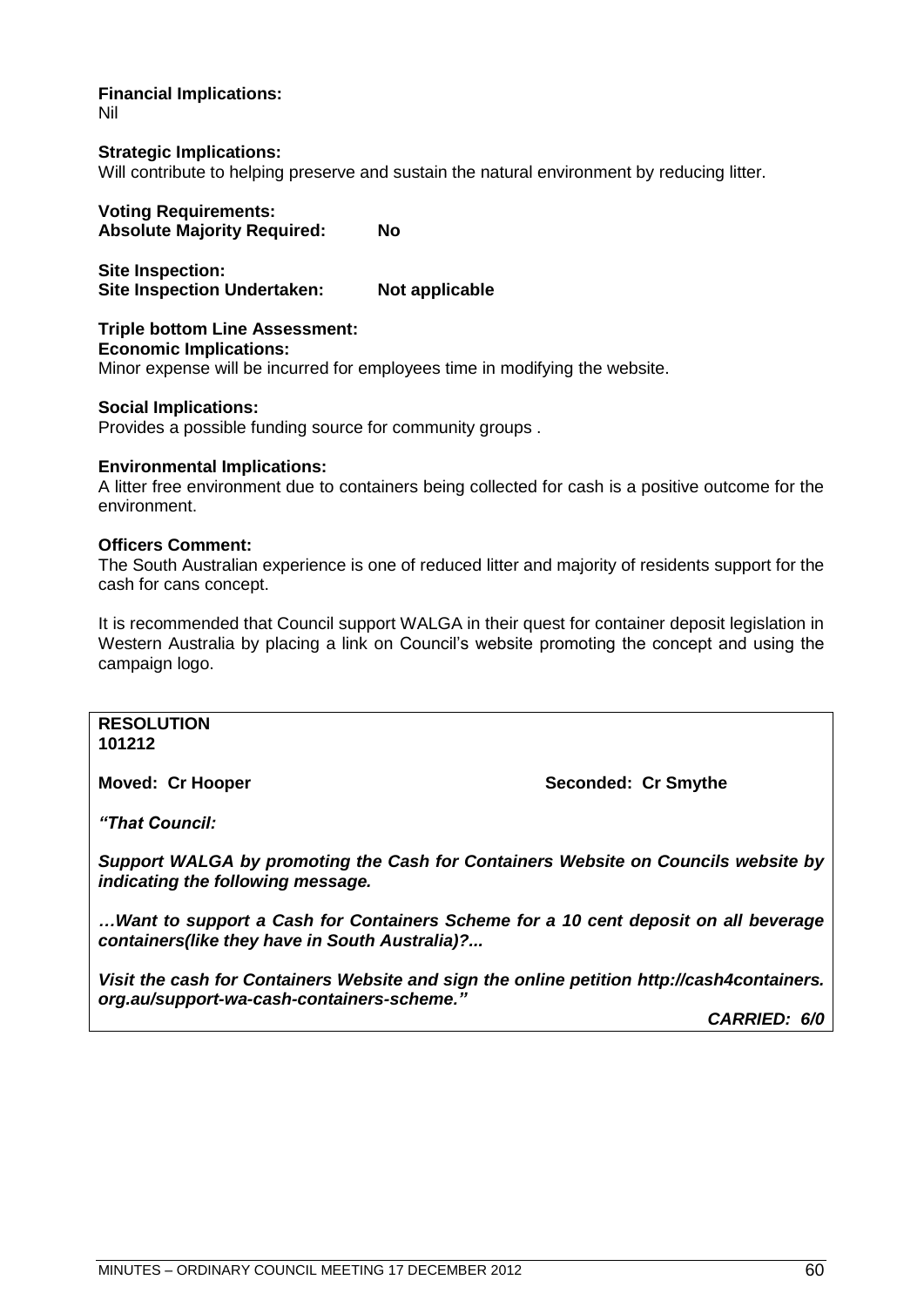# Item 9.2.5 - Appendices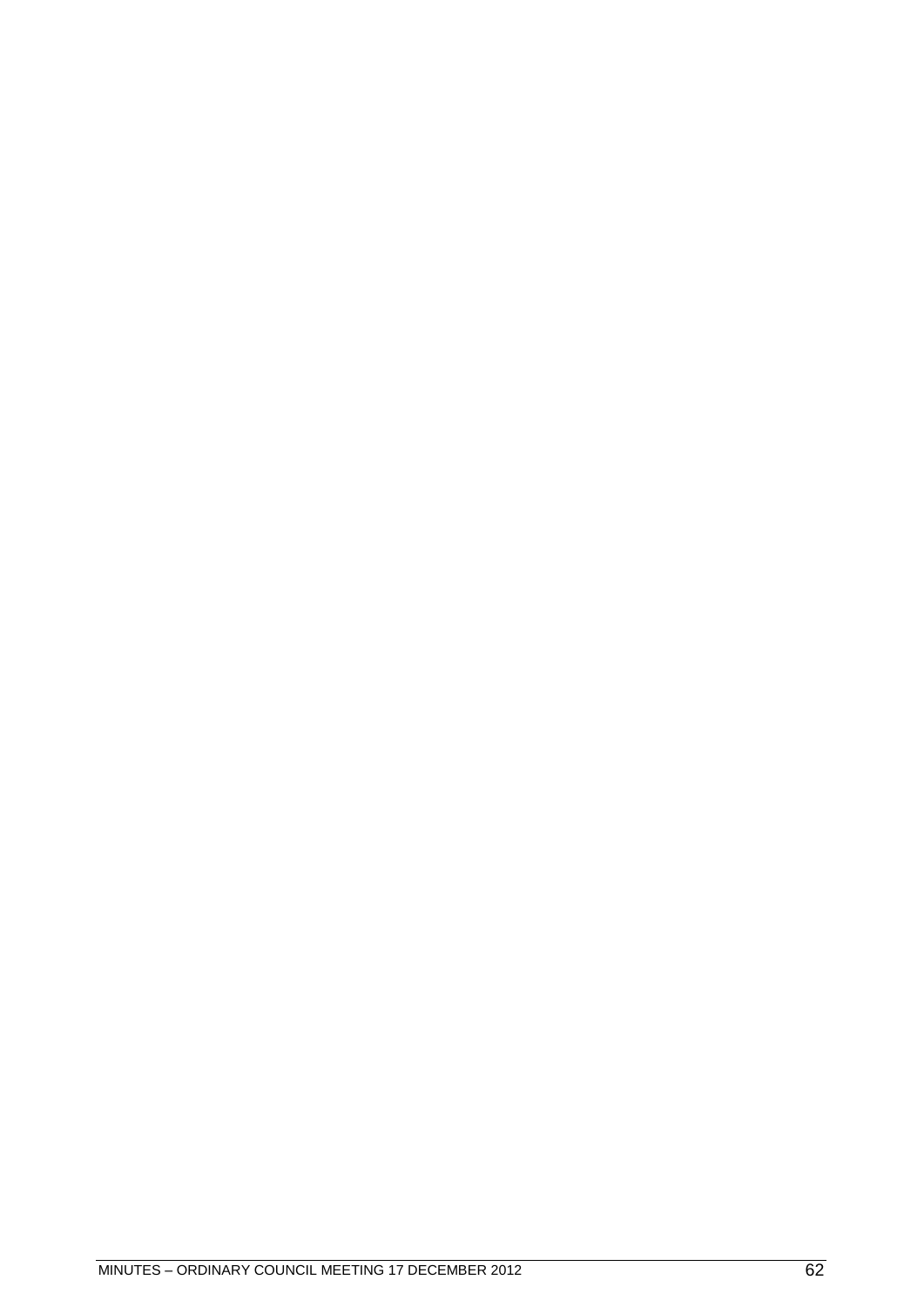# **9.2 ADMINISTRATION REPORTS**

**9.2.6 Residency Museum – Summary of Activities 2012**

| <b>FILE NO:</b>                | <b>CCP.11</b>                           |
|--------------------------------|-----------------------------------------|
| <b>COUNCIL DATE:</b>           | 17 December 2012                        |
| <b>REPORT DATE:</b>            | 6 December 2012                         |
| <b>LOCATION/ADDRESS:</b>       | <b>Residency Museum, Brook St, York</b> |
| <b>APPLICANT:</b>              | N/A                                     |
| <b>SENIOR OFFICER:</b>         | J Jurmann, MPS                          |
| <b>REPORTING OFFICER:</b>      | <b>C Littlefair, Curator</b>            |
| <b>DISCLOSURE OF INTEREST:</b> | Nil                                     |
| <b>APPENDICES:</b>             | Nil                                     |
| <b>DOCUMENTS TABLED:</b>       | Nil                                     |

#### **Summary:**

This report provides Council and the community a summary of the activities undertaken at the Residency Museum during 2012.

#### **Background:**

The Residency Museum is managed by the Shire of York employing a part-time (0.5EFT) professional Curator, plus community volunteers who open the Museum to the public.

General administration of the Museum, answering of public enquiries and requests for photographic images, updating the Museum object database (MOSAIC) and liaison with the local community is constant and ongoing.

In 2012, the activities of the Museum can be summarised as follows:

- The Curator and volunteers dismantled the Town Hall Centenary Exhibition "York Town Hall – The Halcyon Years'. Permanent interpretation of the building is now available through the exhibition banners, which were designed to enable post-event use.
- An inventory of the Shire Art Collection was undertaken and records added to the Museum database.
- A Disaster Plan has been drafted and Emergency conservation supplies kit compiled for the Museum.
- An interstate loan of two important historic embroidered samplers to the Yarra Valley Museum, Victoria was arranged to contribute to the national sampler exhibition 'Practice Makes Perfect'.
- Revision of all the Education material, including worksheets and teacher's resources has been undertaken to bring these materials into line with the new National Curriculum for History, shifting focus from the WA State Curriculum Society and Environment. This has been a major project for the Curator who has been assisted by Cathy Clarke from YDHS. YDHS are regional leaders in adoption of the new History Curriculum. Significantly, the Museum has been accepted onto the WA Education Department Excursion Provider's List and hope to 'go live' once the Shire website has been updated in early 2013.
- Considerable preparatory work is underway to update the Museum section of the Shire website.
- A concept has been developed to re-use historic style telephone boxes as exciting, attractive and informative enhancements to the York streetscape, using a map and prints from the Residency Museum photographic collection in the windows of the telephone boxes. Known as the Red Tardis Project, the phone boxes will promote and raise public awareness of The Residency Museum and its collections, York's historic buildings, the diversity of Heritage Walk and Drive Trails in the area complementing the services of the Visitor Information Centre.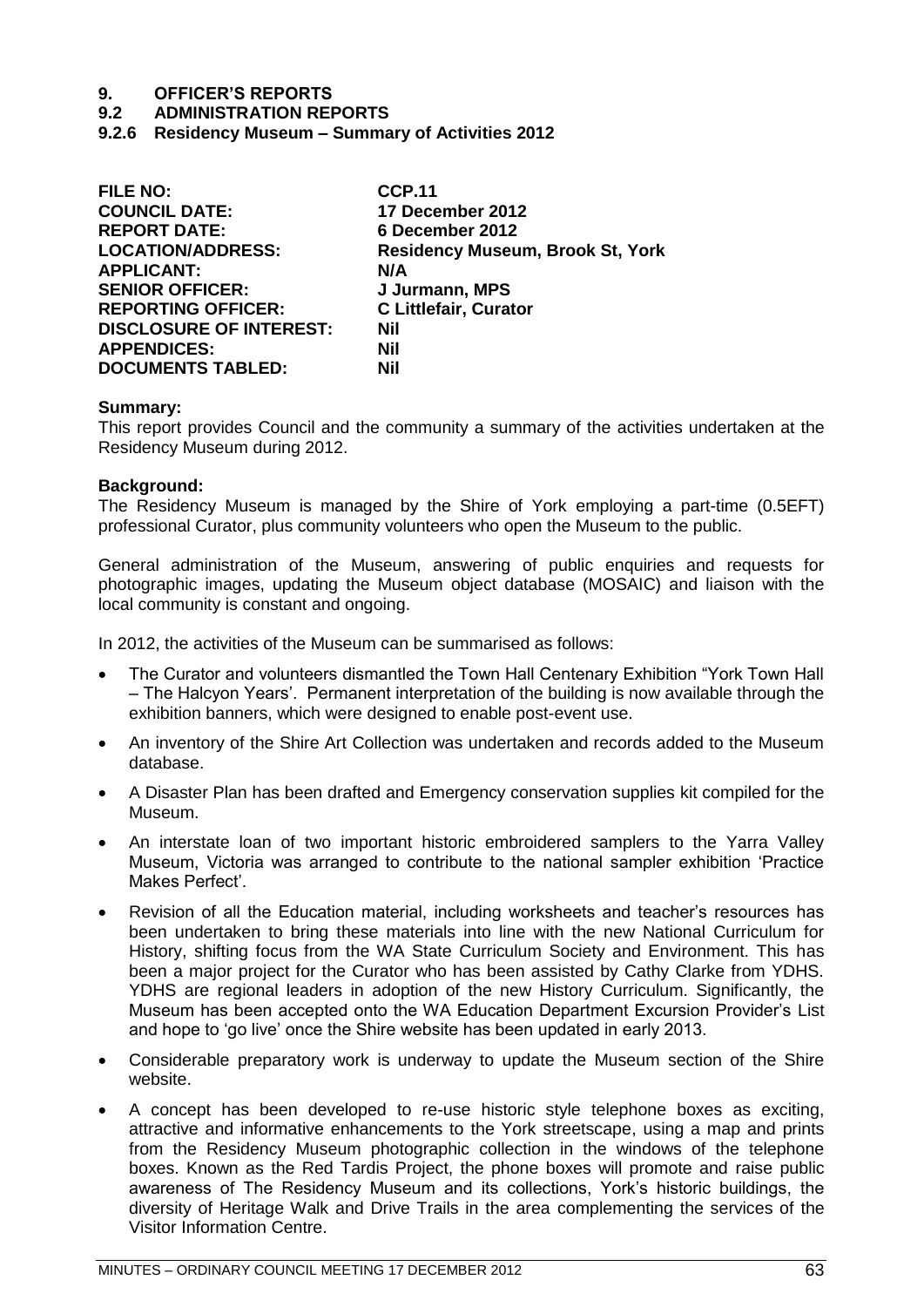- A Conservation grant application has been submitted to LotteryWest for conservation of Town Hall photographs and equipment for storage at the Museum.
- Several new hands-on activities have been added, the Museum now has over 20 children's activities interspersed throughout the exhibitions.
- The Curator and two volunteers staffed a display stand at the WA Museum during National Archaeology Week to promote the Residency Museum
- The Curator attended a Copyright training course run by the State Library of WA and the State Museums Australia Conference in addition to attendance at Local Government Curator's Group and Wheatbelt Chapter of Museums Australia meetings throughout the year.
- Conservation of one of the pair of Miner's Couches, a rare piece of jarrah furniture, was completed and returned to the Museum.
- A small exhibition with the theme of Community Celebrations was installed in the Town Hall Art Gallery.
- An Interpretation Workshop in conjunction with Museums Australia was run by the Curator at the Residency Museum for museums in the Wheatbelt area.
- An Afternoon tea was held for the Noongar community and Wheatbelt NRM (funding body) to celebrate the completion of the paintings on rocks for the Noongar Garden Walk.
- 14 group visits were hosted at the Museum including seniors, guides and brownies.
- A geocache was placed in the Museum grounds. (Geocaching is a hi-tech orienteering / trail activity that uses GPS co-ordinates and clues to locate specific places or landmarks.)
- 53 objects and 30 photographs were added to the Museum collection, some from the existing backlog and several new donations. A few of the most significant were:
	- o A set of wine glasses originally from Faversham House;
	- o a local 1939 wedding dress;
	- o York vehicle number plates;
	- $\circ$  175<sup>th</sup> Anniversary Banner:
	- o a 1937 photograph of newsagent's shop;
	- $\circ$  c.1953 photographs of the commissariat building, part of the Convict Depot not now existent.

Also received and awaiting processing are:

- o a pair of c.1860's chairs from Bridge House;
- o an apothecary's bag once the property of Lionel Obeithio Sargent;
- o a handwritten Presentation Address to Mr F Jones, railway employee at York in 1900; and
- $\circ$  numerous small articles from the estate of Tony Clack, including a projector camera used at York Town Hall.

All donations are strictly assessed in line with the Museum's Collecting Policy.

A Marketing Strategy is currently being developed by the Museum Curator for the Museum that will take into consideration wider implications for promotion of York's heritage and is liaising with the staff of the Visitor Information Services and York Recreation and Convention Centre for this purpose.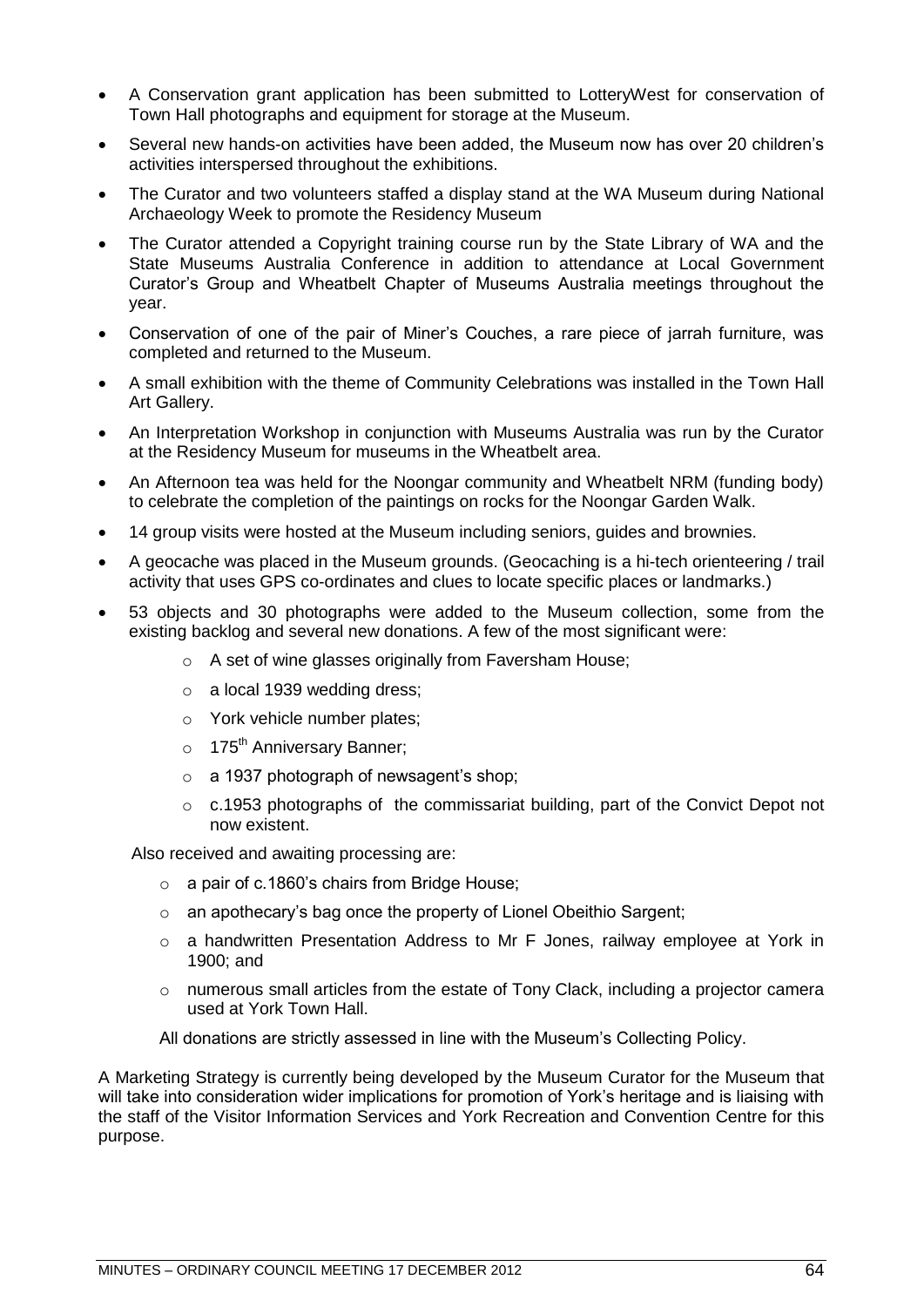# **Consultation:**

The Museum's Committee, volunteers and others are consulted about the activities of the Museum.

### **Statutory Environment:**

Not applicable.

#### **Policy Implications:**

Not applicable.

### **Financial Implications:**

Activities and initiatives are funded in SOY budget and through grants. Day-to-day operations of the Museum rely heavily on volunteers.

### **Strategic Implications:**

The activities described above are in line with the Shire of York Community Strategic Plan as follows:

Vision:

 A place of history and cultural interests, where past history is valued, building a sense of permanency and pride.

# Goals – Social:

- Build and strengthen community, culture, vibrancy and energy.
- *Community Priorities Against Key Areas: Social –* Strengthen the Cultural and Historical Significance of York.

#### Goals – Economic

- Value, protect and preserve our heritage and past.
- *Community Priorities Against Key Areas: Economic –* Increase Visitors / Support York as a Regional Place to Visit / Build tourism capability through events, arts, history, walkways, and cultural experiences.

### **Voting Requirements: Absolute Majority Required: No**

**Site Inspection: Site Inspection Undertaken: Not applicable**

# **Triple bottom Line Assessment:**

# **Economic Implications:**

There are no economic implications associated with this report.

#### **Social Implications:**

Continuing care of York's heritage will support community identity and pride in the town through the recognition and valuing of the area's unique cultural and historic significance. Volunteering is important to contributing to sense of place and community pride.

#### **Environmental Implications:**

There are no environmental implications associated with this report.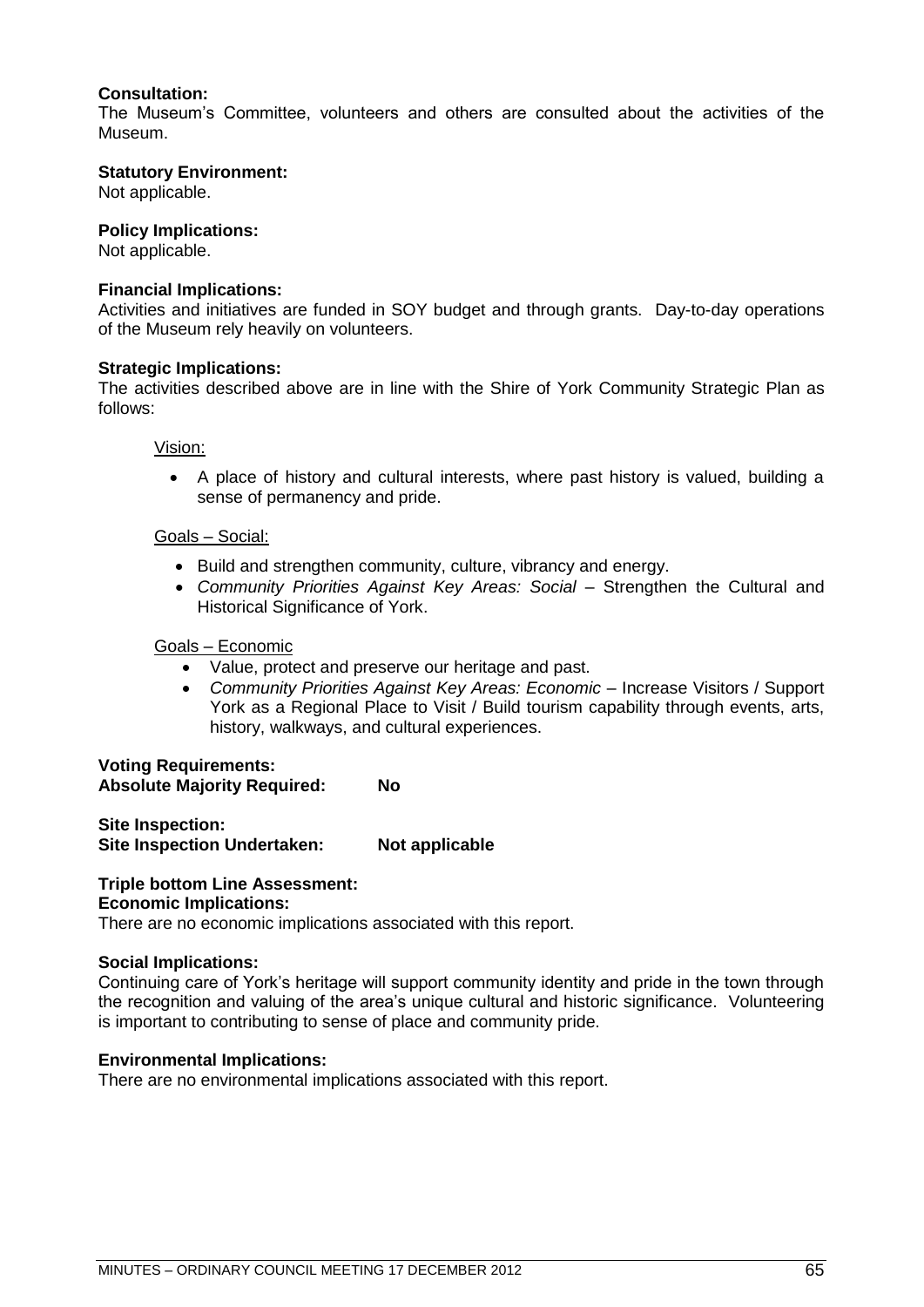## **Officers Comment:**

This report serves to keep the community informed of the activities in place.

Changing demographics in York since the Museum opened in 1972 mean that there is an increasing shortage of volunteers, which affects the operation and opening of the Museum. National trends show that this is not likely to be reversed. The current level of tourism in York has had a direct impact on visitor numbers to the Museum. The focus of the Curator's work during 2013 will be to focus on marketing, the development of education programmes for schools and targeting of group bookings to develop more sustainable patronage.

**RESOLUTION 111212**

**Moved: Cr Smythe Seconded: Cr Scott** 

*"That Council:*

*Receives the report from the Curator of the Residency Museum and acknowledges the extensive work of the Curator and volunteers in 2012."*

*CARRIED: 6/0*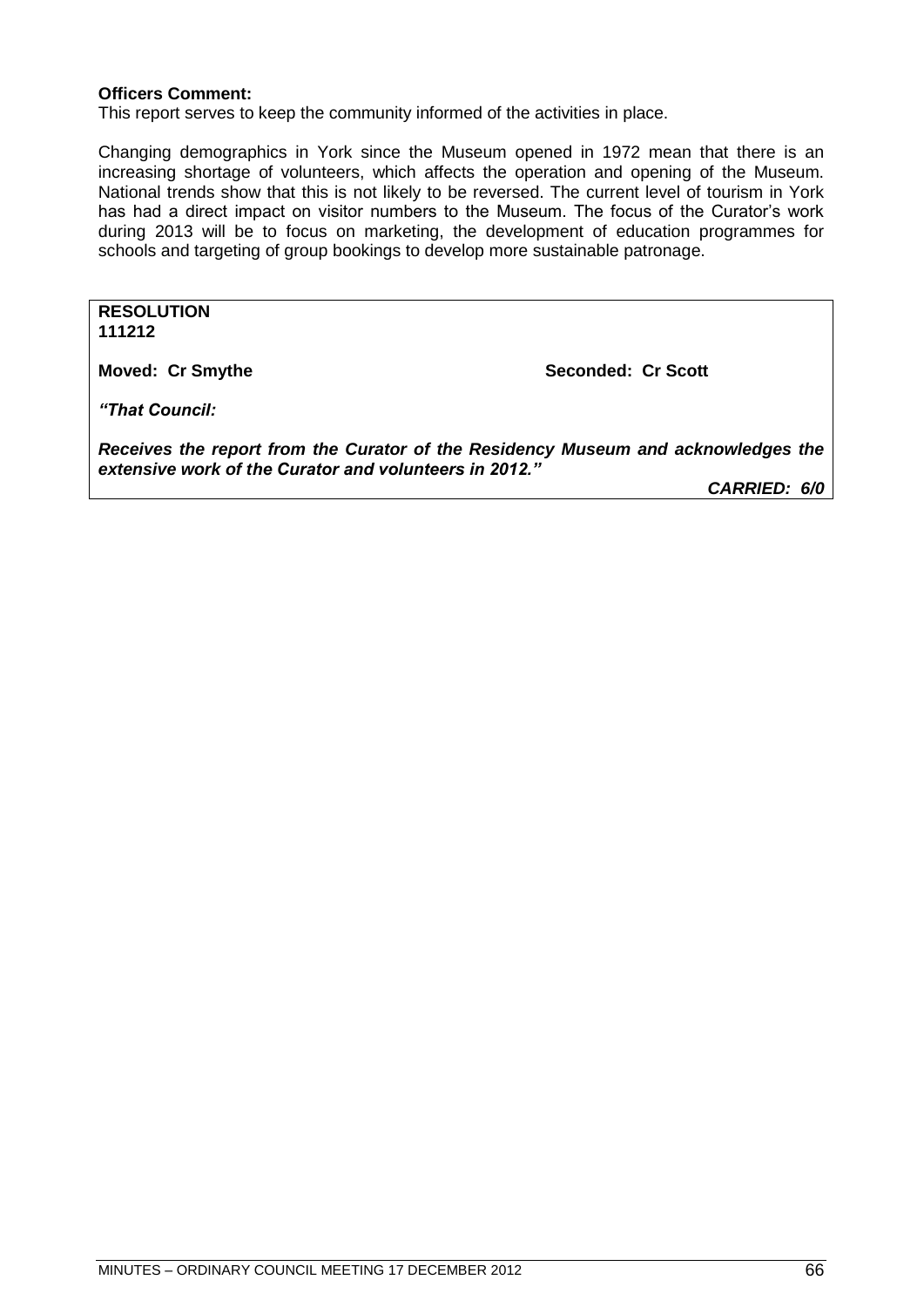# **9.2 ADMINISTRATION REPORTS**

**9.2.7 Information Services**

| <b>FILE NO:</b>                | <b>CS.LCS.8.1</b>                   |
|--------------------------------|-------------------------------------|
| <b>COUNCIL DATE:</b>           | 17 December, 2012                   |
| <b>REPORT DATE:</b>            | 7 December, 2012                    |
| <b>LOCATION/ADDRESS:</b>       | N/A                                 |
| <b>APPLICANT:</b>              | <b>Shire of York</b>                |
| <b>SENIOR OFFICER:</b>         | R Hooper, CEO                       |
| <b>REPORTING OFFICER:</b>      | <b>Information Services Officer</b> |
| <b>DISCLOSURE OF INTEREST:</b> | Nil                                 |
| <b>APPENDICES:</b>             | <b>Appendix A and B</b>             |
| <b>DOCUMENTS TABLED:</b>       | Nil                                 |
|                                |                                     |

### **Summary:**

The following is a summary of items for York Information Services for the month of **November 2012**.

 **Visitor Numbers-** (Appendix A) These numbers are counted manually and only include adults and older children actually walking through the doors of the Information Services office. They do not include people walking into the Town Hall to use toilets, view exhibits etc.

The Information Services are recording additional information on the visitor numbers visiting the Town Hall for such things as shopping, information only, events, family history, sightseeing, and walks. This count will assist any grant applications in the future and are available on request.

The number of visitors coming through the doors in November 2012 was **793** and the count of York maps outside the Information Office and the Town Hall sliding doors was **343** as compared to **1276** in 2011.

The York maps outside the Town Hall sliding door and the Information Services Office do not go into the visitor count for the month it is shown separate on the spreadsheet.

 **Product Sales-** (Appendix B) Net sales for the month of November 2012 were **\$434.40** compared to **\$1201.80** for the same period 2011.

Very limited stock items are left from the York Tourist Bureau and all remaining have been discounted to cost price, most of the net sales for the month were due to sale of York Info Services stock which is very limited.

 **Request for Services -** There are certain services that visitors ask for (verbally) on a regular basis, these include:

| • Souvenir Gold Coin Machine                     | 23 |
|--------------------------------------------------|----|
| • Laundromat                                     | 8  |
| • Cool drink & water to be supplied in Town Hall | 13 |
| • Public showers required                        | 8  |
| • Taxi or tour bus transport                     | 10 |

Please note that the Souvenir Gold Coin Machine is a highly recognisable vending machines which stamps a souvenir coin which is a high quality brass coin designed in WA and proudly manufactured in Australia. The Souvenir Gold Coin Machine can be seen wherever you go around WA.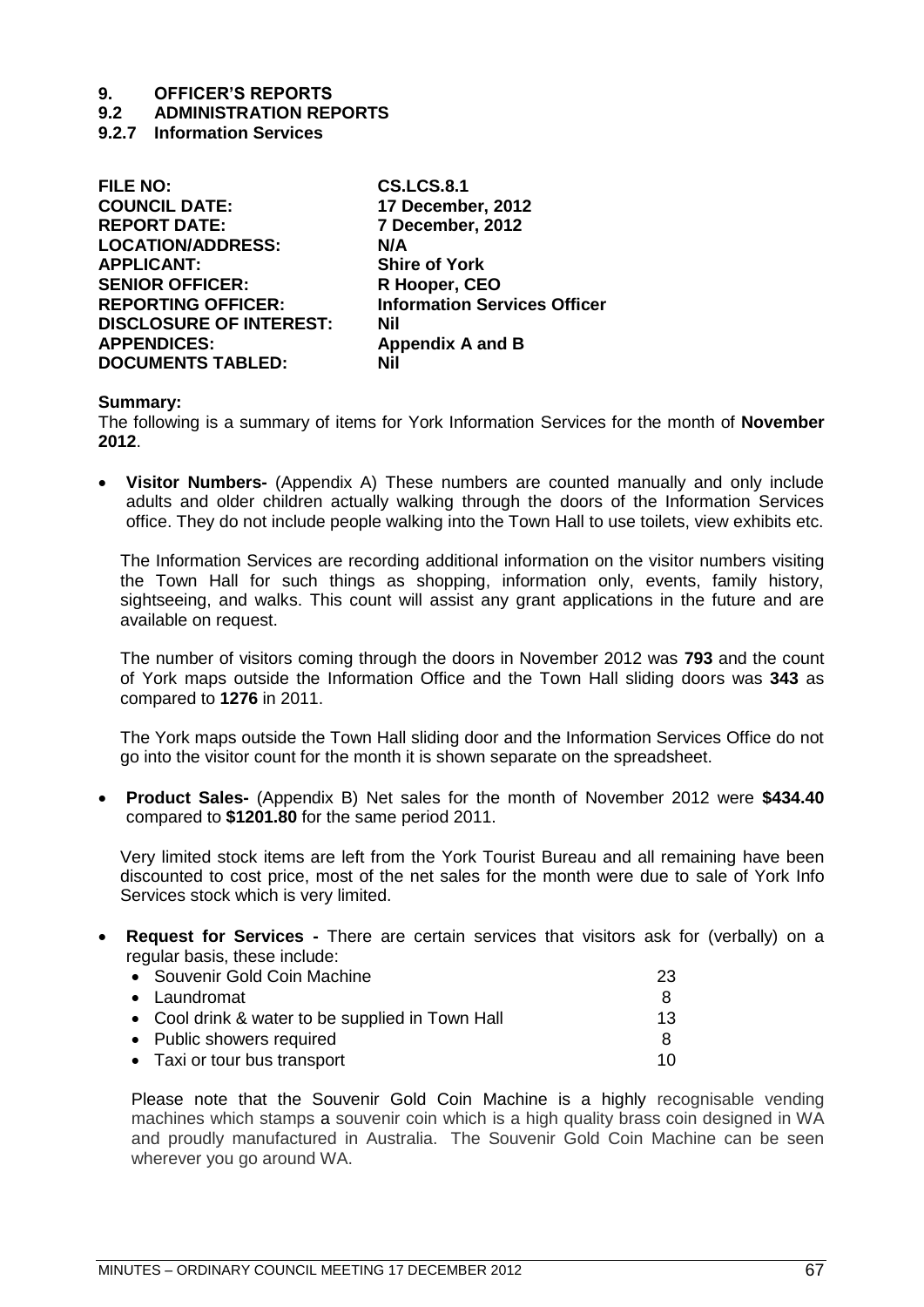- **Christmas / New Years Trading Hours -** York Information Services Officers are in the process of emailing all local business asking for details of opening/closing times over the Christmas / New Year period.
- **Complaints -** These are usually received by way of verbal feedback, with the occasional Council Action Request form, letter, or email received. The most common over the month of **November 2012** were:
	- Lack of attractions and businesses available Monday and Tuesday
	- Lack of places to eat of Monday and Tuesday nights
	- Lack of places to get lunch after 2pm
	- Places closing around the same time 3pm or 3.30pm over the weekends
	- The attraction places entry fees are too expensive
	- Places closing early during the day when you are supposed to open.
	- No transport around town for visitors e.g. taxi, tour buses

## **Background:**

There has been a large increase in the number of events coming to and through York for the next few months. All known details are listed on the Calendar of Events, which is distributed through York Information Services and available on the Shire of York website.

### **Consultation:**

Shire of York and local business proprietors

**Statutory Environment:**

Nil

**Policy Implications:** Not Applicable

**Financial Implications:**

A cold water dispenser similar to the unit in the Shire office kitchen can be installed on approximate cost of \$90 per month.

## **Strategic Implications:**

Not Applicable

**Voting Requirements: Absolute Majority Required: No Site Inspection:**

**Site Inspection Undertaken: Not applicable**

**Triple bottom Line Assessment: Economic Implications:** Nil

**Social Implications:** Nil

**Environmental Implications:** Nil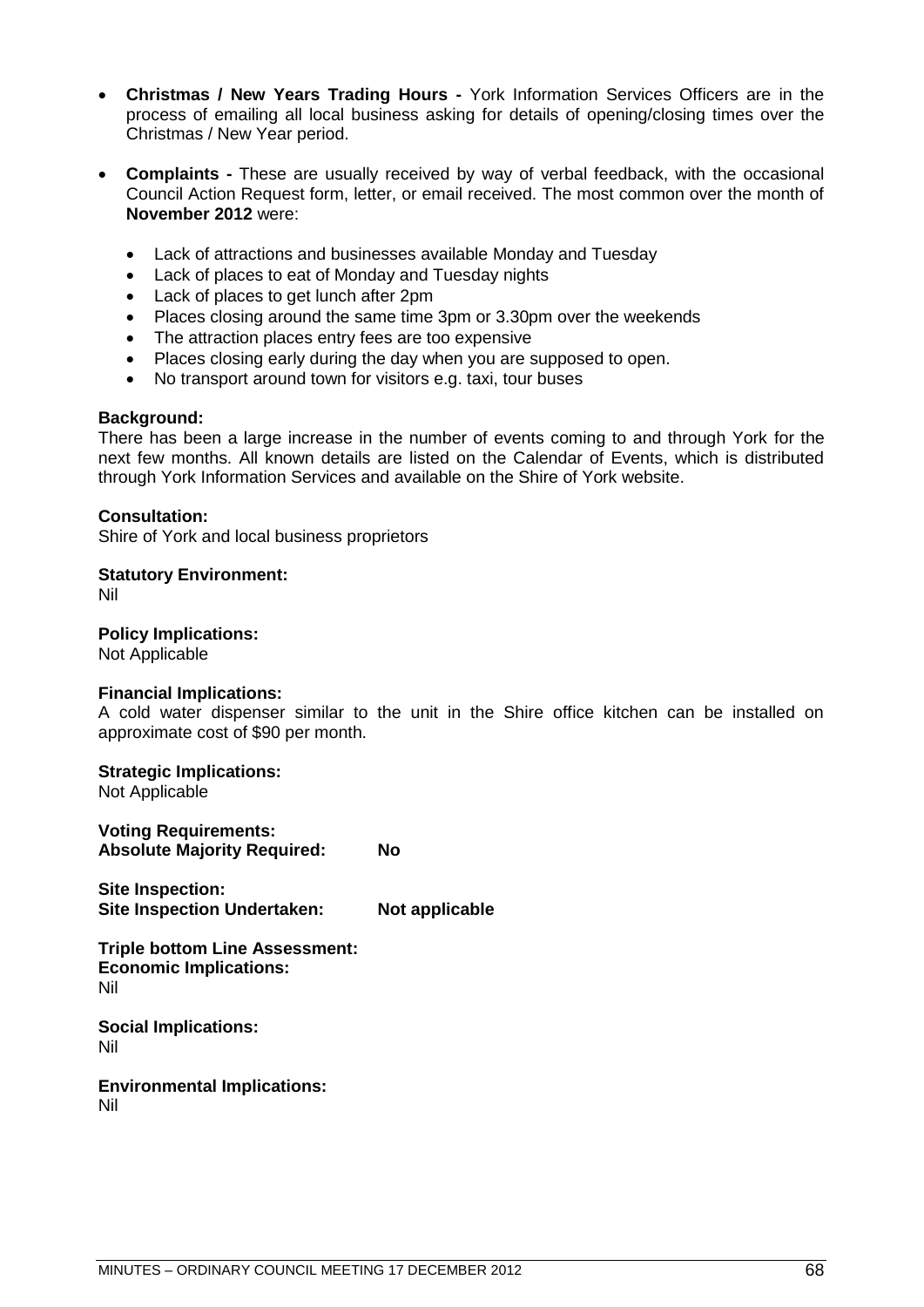# **Comment:**

This report serves to keep the community informed of the activities in place.

**RESOLUTION 121212 Moved: Cr Smythe Seconded: Cr Lawrance Seconded: Cr Lawrance** *"That Council: (1)Receive the November 2012 report prepared by York Information Services. (2)Arrange for cold water dispensing at the York Town Hall." CARRIED: 6/0*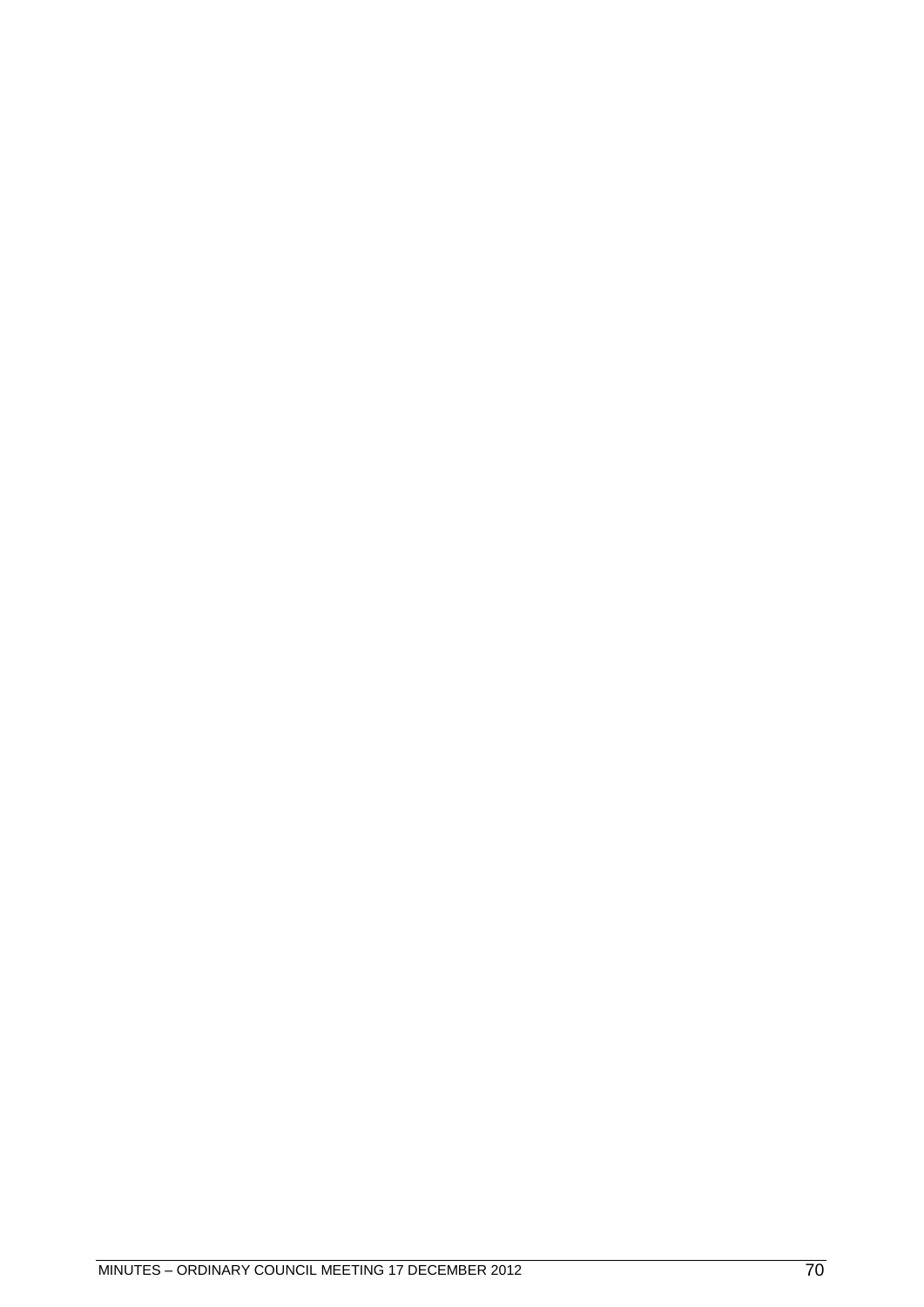# Item 9.2.7 - Appendices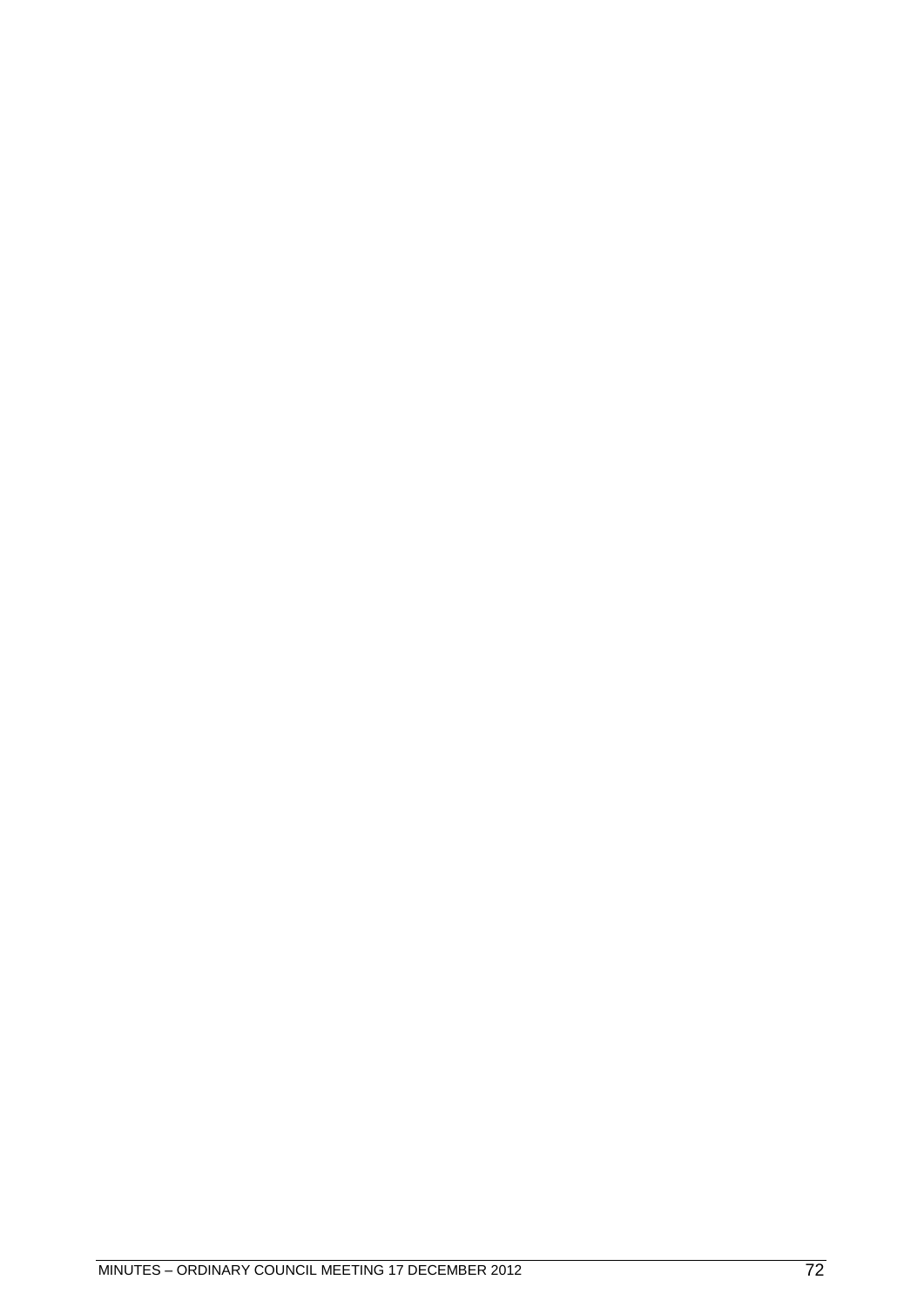**9.2 ADMINISTRATION REPORTS**

**9.2.8 Youth Report for November, 2012**

| <b>FILE NO:</b>                | CS.LCS.6                       |
|--------------------------------|--------------------------------|
| <b>COUNCIL DATE:</b>           | 17th December, 2012            |
| <b>REPORT DATE:</b>            | 7 <sup>th</sup> December, 2012 |
| <b>LOCATION/ADDRESS:</b>       | N/A                            |
| <b>APPLICANT:</b>              | <b>Shire of York</b>           |
| <b>SENIOR OFFICER:</b>         | R Hooper, CEO                  |
| <b>REPORTING OFFICER:</b>      | Lyn Kay, YDO                   |
| <b>DISCLOSURE OF INTEREST:</b> | Nil                            |
| <b>APPENDICES:</b>             | Nil                            |
| <b>DOCUMENTS TABLED:</b>       | Nil                            |

## **Summary:**

- **Wheatbelt Basketball –** The last game/presentation night was held at the Northam Recreation Centre on Monday 3<sup>rd</sup> December, 2012. The Youth Development Officer took several youth from Beverley and York. Teams from Kellerberrin, Moora, Quairading, Beverley, York and Northam attended and once the games finished were presented with a basketball, trophy and wristband each. The Shire of York was presented with a framed picture of the different Towns represented in appreciation of their support and funding.
- **Disco –** The end of term/Christmas Disco will be held in the Town Hall on the 14<sup>th</sup> December, 2012 for all children from York and surrounding Districts. Debbie Eastwell from Fun Karaoke provides the music for the day and Youth Development Officer will be searching for a "Father Christmas" to come and give all the children lollies on the day, normally at 4.30pm.
- **Holiday Programme –** Waiting for quotes from Sorrento Surf Lifesaving Club to have a day at their club with beach games, paddling and different Club activities related to Surf Lifesaving. We will be having lunch at Hillarys Boat Harbour. The anticipated date for this event is Friday 25<sup>th</sup> January, leaving York at 8am and the estimated cost will \$20 each.
- **York Youth Centre –** The Youth Centre is scheduled to be open on Monday, Wednesday and Friday from 9am-1pm during the School Holidays.

Discussions have been held with Ivy Penny from CANWA regarding the potential for an Urban Crew to run a "hip hop" workshop in York in the January School Holidays.

- **Sharing Stories Grant** A grant application to CANWA for \$5,000 to have Urban Artist. Darren Hutchens, work with youth to paint the "tennis hit-up wall" at the Candice Bateman Memorial Park has been submitted. Proposed dates for the project are March 23/24/25 2013.
- **Forrest Street Oval Water Tanks Grant**  Discussions held with Roadwise, York Police and the RAC Grants Department to work with youth to paint Road Safety messages on the water tanks on the edge of the Forrest Street Oval, opposite the York District High School. The Youth Development Officer and Constable Amy Taylor would like to combine the Police project of supplying helmets with the artwork on the tanks. Also under consideration is a Family Cycle Training Program on the same weekend.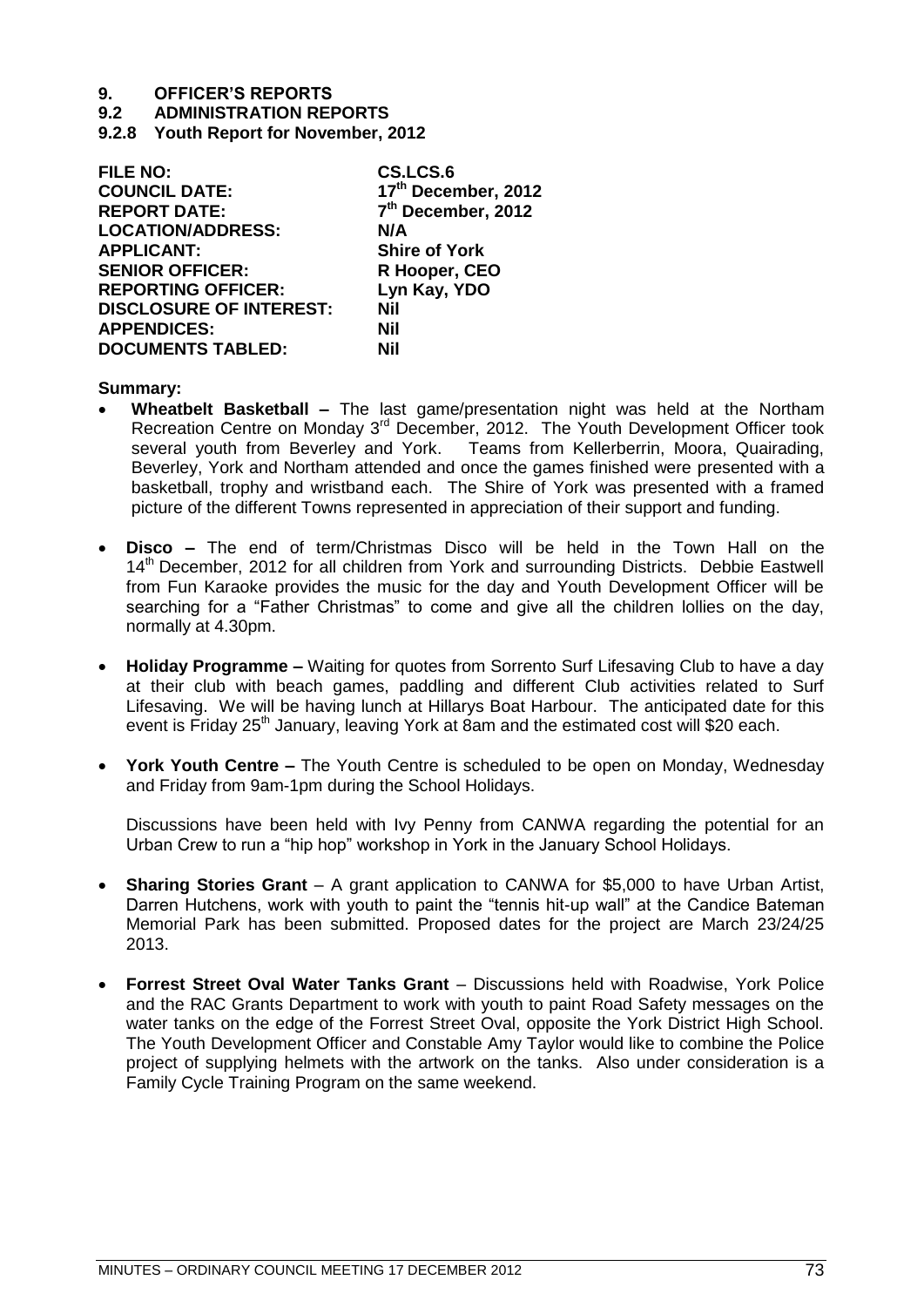## **Background:**

The Youth Development Officer is building strong relationships with the appropriate partners in all fields of youth development, including education, police and health partnerships. Trust and integrity is being developed with York youth and their parents/guardians as quality programs are being introduced and activated.

## **Consultation:**

Youth **School** Police Health **Councillors** Council Staff Community Members

**Statutory Environment:** Nil

## **Policy Implications:**

Not Applicable

## **Financial Implications:**

Activities and initiatives are funded in SOY budget and through grants, fundraising activities and 'user pays' arrangements.

## **Strategic Implications:**

*The Shire of York"s 2012 Strategic Community Plan:* 

## *Community Priorities Against Key Areas –*

## *Social: Building a Sense of Community*

*Our objectives and priorities are built from our shared outcomes.*

- *Outcomes - Community Needs and Services are met*
- *Objectives – Ensure Access to Services as Needs Change within the Community*
- *Priorities – Develop a Youth Plan to capture specific youth activities and opportunities*

## *Built Environment: Enhanced Lifestyle Choices*

*Our objectives and priorities are built from our shared outcomes.*

- *Outcomes – Improved Quality of Our Assets*
- *Objectives – Upgrade and Maintain Our Infrastructure*
- *Priorities – Provide and maintain facilities for youth and aged services*

## **Voting Requirements: Absolute Majority Required: No**

**Site Inspection: Site Inspection Undertaken: Not applicable**

**Triple bottom Line Assessment: Economic Implications:** Nil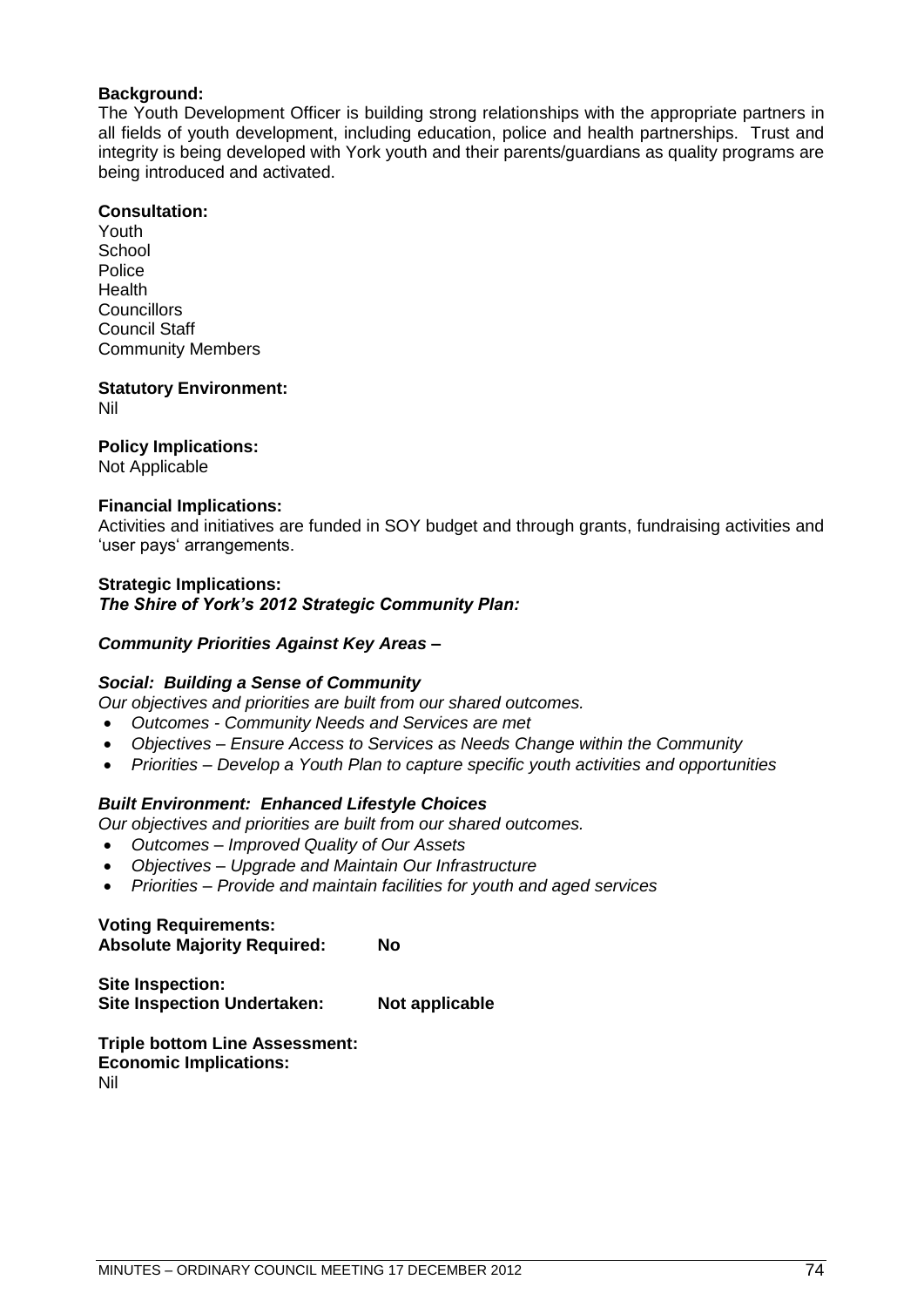## **Social Implications:**

A strong focus on Youth activities will support community cohesion and interaction through the recognition and valuing of this section of the community.

## **Environmental Implications:**

Not applicable

## **Comment:**

This report serves to keep the community informed of the activities in place.

| <b>RESOLUTION</b><br>131212                               |                     |
|-----------------------------------------------------------|---------------------|
| <b>Moved: Cr Duperouzel</b>                               | Seconded: Cr Smythe |
| "That Council:                                            |                     |
| Receives this report from the Youth Development Officer." | <b>CARRIED: 6/0</b> |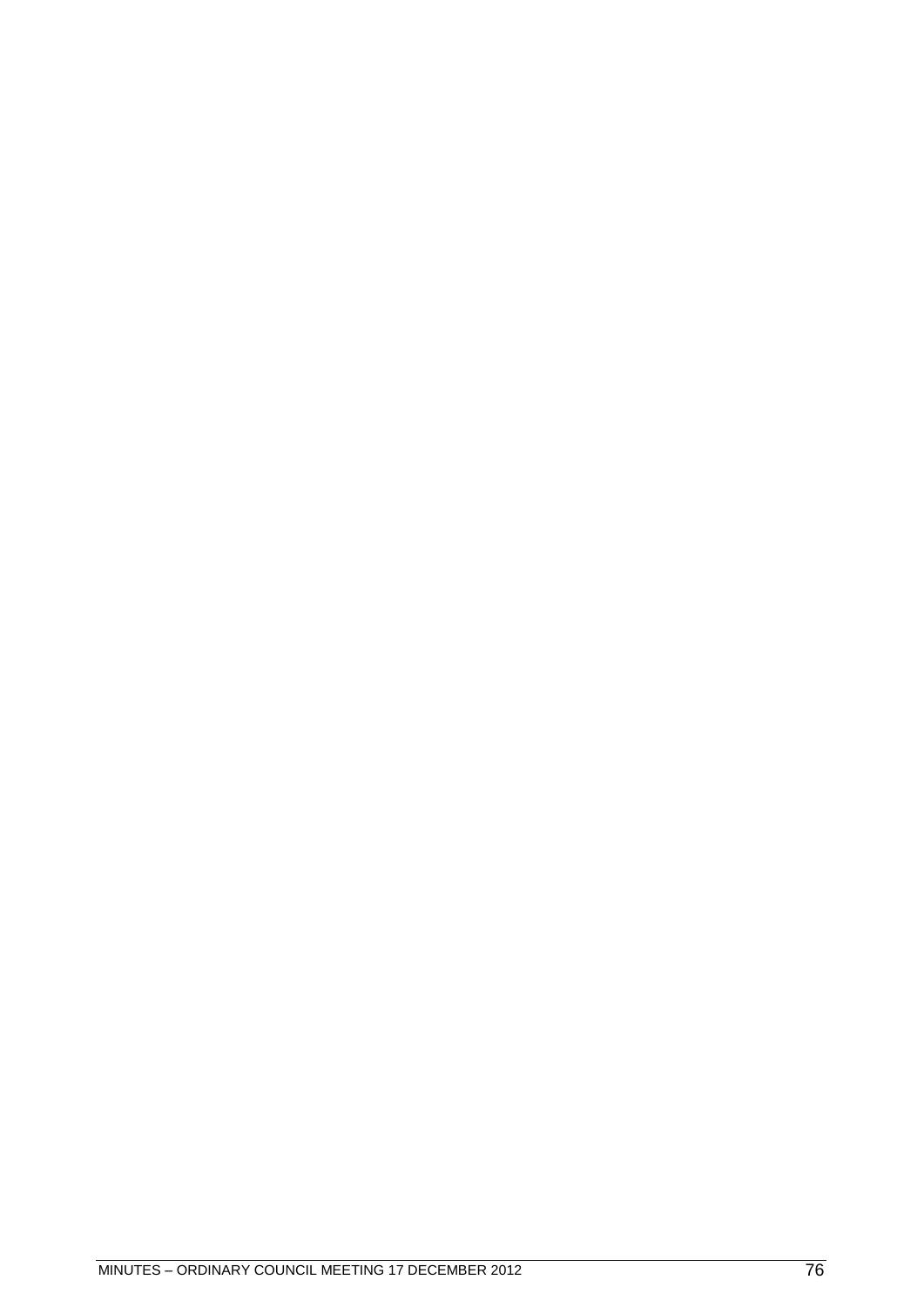## **9.2 ADMINISTRATION REPORTS**

**9.2.9 Waterwise Council**

| <b>FILE NO:</b>                | UT.WSP                             |
|--------------------------------|------------------------------------|
| <b>COUNCIL DATE:</b>           | 17 December, 2012                  |
| <b>REPORT DATE:</b>            | 7 December, 2012                   |
| <b>LOCATION/ADDRESS:</b>       | <b>Shire of York</b>               |
| <b>APPLICANT:</b>              | <b>Water Corporate</b>             |
| <b>SENIOR OFFICER:</b>         | R Hooper, CEO                      |
| <b>REPORTING OFFICER:</b>      | R Hooper, CEO                      |
| <b>DISCLOSURE OF INTEREST:</b> | Nil                                |
| <b>APPENDICES:</b>             | <b>Memorandum of Understanding</b> |
| <b>DOCUMENTS TABLED:</b>       | Nil                                |
|                                |                                    |

#### **Summary:**

The Water Corporation invites the Shire of York to join the Waterwise Programme as a partnership arrangement to better manage water consumption and use.

#### **Background:** Nil

## **Consultation:**

Water Corporation

#### **Statutory Environment:**

The Waterwise Programme is a no obligation arrangement.

## **Policy Implications:**

Nil

## **Financial Implications:**

Nil at this stage however there will be some staff training costs in the future which will generally be met from existing training budget allocations.

## **Strategic Implications:** *The Shire of York"s 2012 Strategic Community Plan:*

## *Environment: Preserving and Sustaining Our Natural Environment*

*Our Vision - We will support sustainable energy and seek solutions for innovative use of water, energy and other resources.*

*Our objectives and priorities are built from our shared outcomes.*

- *Outcomes - Efficient Use of Natural Resources*
- *Objectives - Support Sustainable and Renewable Resource Management*
- *Priorities - Explore options and improvements in the town's energy and water use*

## **Voting Requirements:**

**Absolute Majority Required: No**

**Site Inspection: Site Inspection Undertaken: Not Applicable**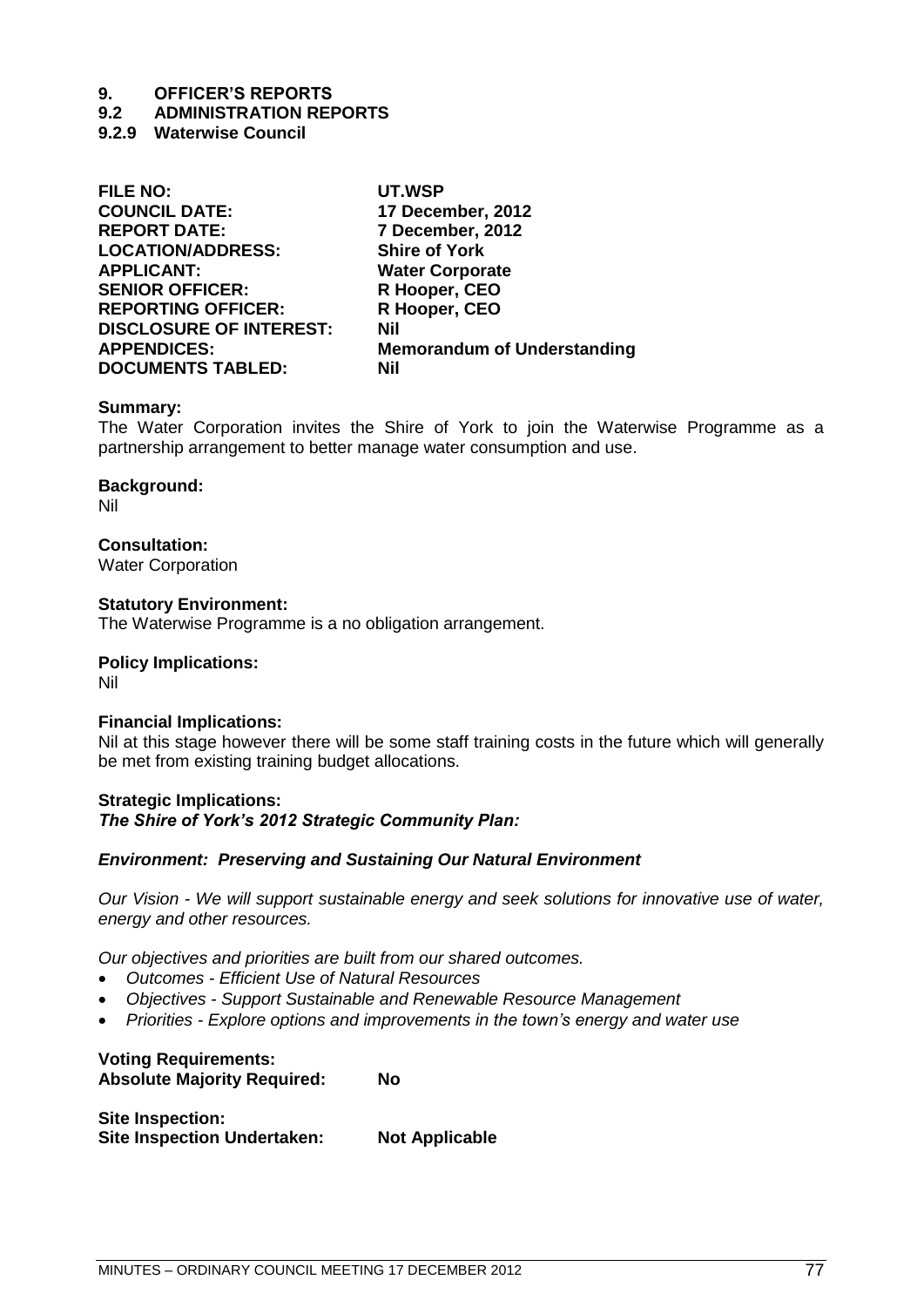#### **Triple bottom Line Assessment: Economic Implications:** Nil

## **Social Implications:**

Waterwise programmes can provide assistance and advice to all property owners as a social benefit to the Local Government participation.

## **Environmental Implications:**

With the implications and effects of climate change and the rising cost of water the programme is an environmental support mechanism.

## **Officers Comment:**

The Waterwise Programme has extensive participation and support across the State and entering into a Memorandum of Understanding is seen as a positive action.

**RESOLUTION 141212**

**Moved: Cr Smythe Seconded: Cr Duperouzel** 

*"That Council:*

*Authorise the entering into a Memorandum of Understanding arrangement between the Water Corporation and the Shire of York for participation in the Waterwise Programme."*

*CARRIED: 6/0*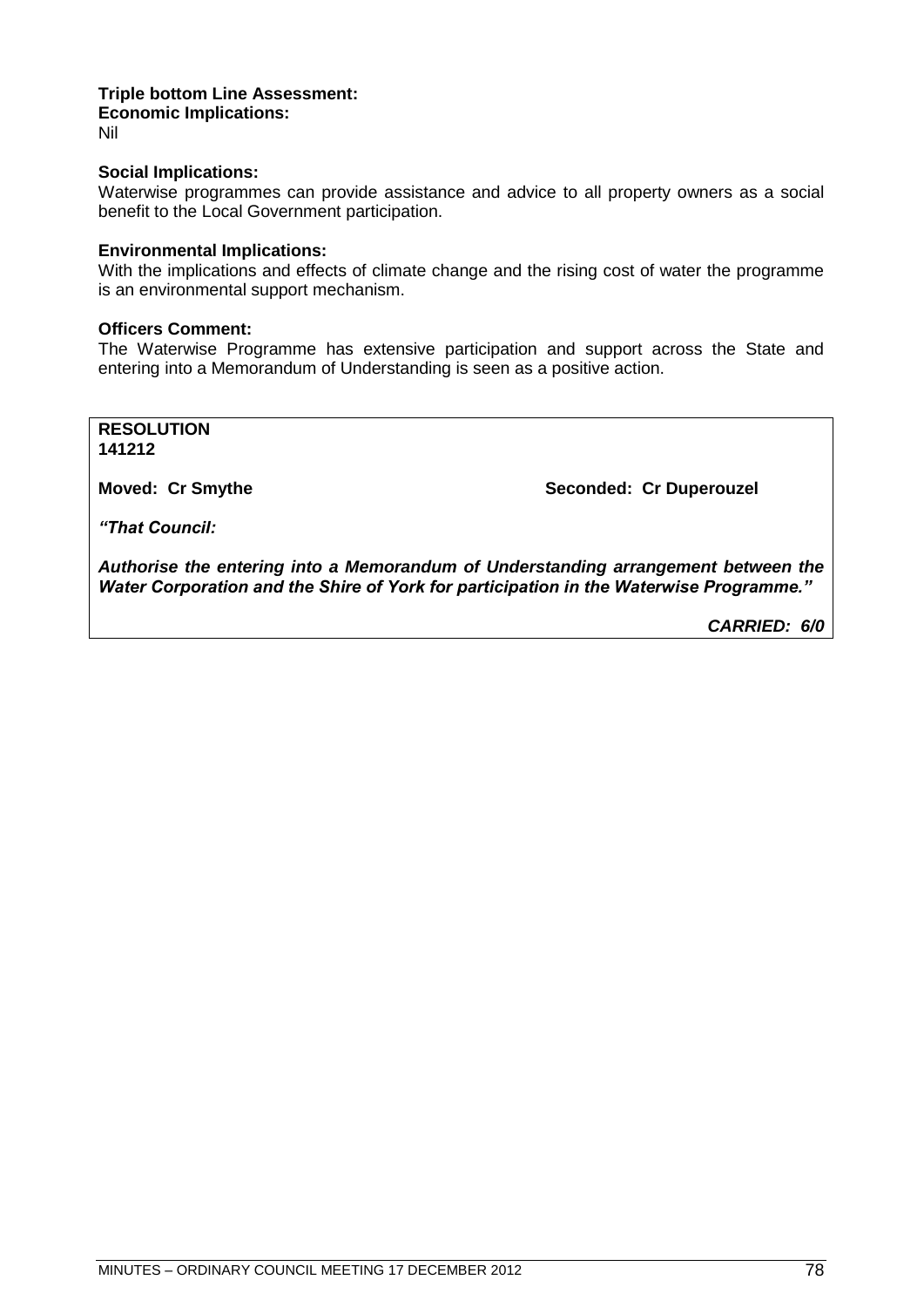## **Item 9.2.9 - Appendices**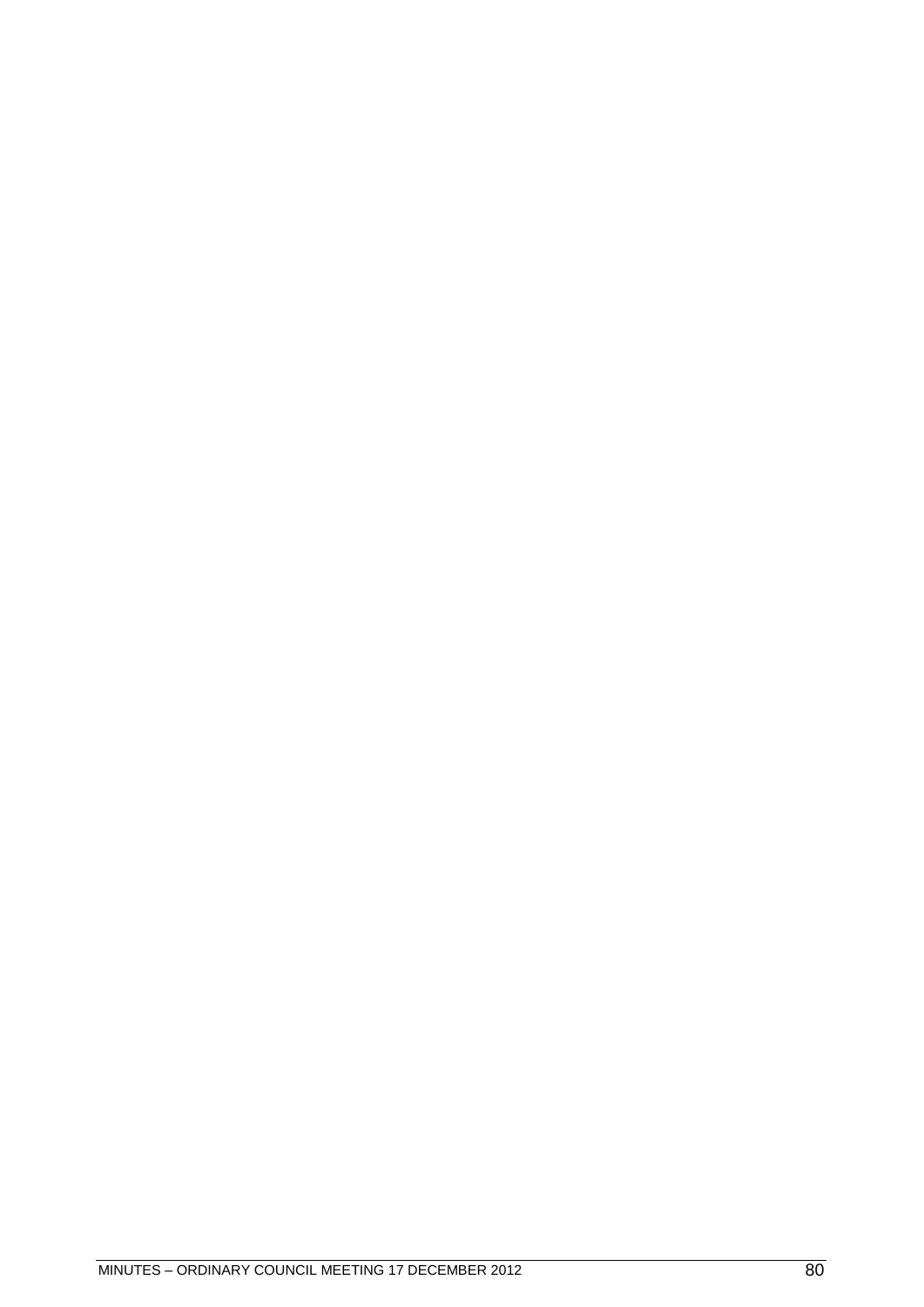**9.2 ADMINISTRATION REPORTS**

**9.2.10 Sale of Land – Lots 2-6 Avon Terrace & Lot 13 Redmile Road**

| <b>FILE NO:</b>                | AV1.60050                                    |
|--------------------------------|----------------------------------------------|
| <b>COUNCIL DATE:</b>           | 17 December, 2012                            |
| <b>REPORT DATE:</b>            | 6 December, 2012                             |
| <b>LOCATION/ADDRESS:</b>       | <b>Avon Terrace, York</b>                    |
| <b>APPLICANT:</b>              | <b>Avon Community Development Foundation</b> |
| <b>SENIOR OFFICER:</b>         | R Hooper, CEO                                |
| <b>REPORTING OFFICER:</b>      | R Hooper, CEO                                |
| <b>DISCLOSURE OF INTEREST:</b> | Cr Boyle - Financial - Board Member of ACDE  |
| <b>APPENDICES:</b>             | <b>Correspondence from Mia Davies MLC</b>    |
| <b>DOCUMENTS TABLED:</b>       | <b>Nil</b>                                   |
|                                |                                              |

#### **Summary:**

The Avon Community Development Foundation has advised that the Minister for Regional Development and Lands has approved the transfer of the Workers Housing Project from York to Northam.

#### **Background:**

On 19<sup>th</sup> September, 2011 Council entered into an agreement for ACDF to purchase the Old Powerhouse lots for a workers housing project to meet part of the regional employment demand. ACDF received a significant government grant in excess of \$3 million to fund the construction.

The site has undergone high level contamination assessment at a cost of \$94,000 to date arising from a complaint by an adjoining landowner and plans are being formulated for any necessary remediation works.

Unfortunately, after no discussion or consultation with the Shire of York, the Avon Community Development Foundation has made application to the State Government to transfer the project from York to Northam to a site already negotiated despite an agreement being in place for the York purchase.

York had an alternative site available for the project if the powerhouse lots were deemed to be not suitable for development.

Despite repeated requests no development application or building plans have been submitted for consideration and approval to allow the project to proceed when the funding was allocated.

#### **Consultation:**

Avon Community Development Foundation Hon B. Grylls MLA Member for Agricultural Region – Mia Davies MLC Member for Agricultural Region – Max Trenorden MLC Member for Agricultural Region – Brian Ellis MLC Member for Agricultural Region – Jim Chown MLC Minister for Housing

#### **Statutory Environment:**

Not applicable at this stage.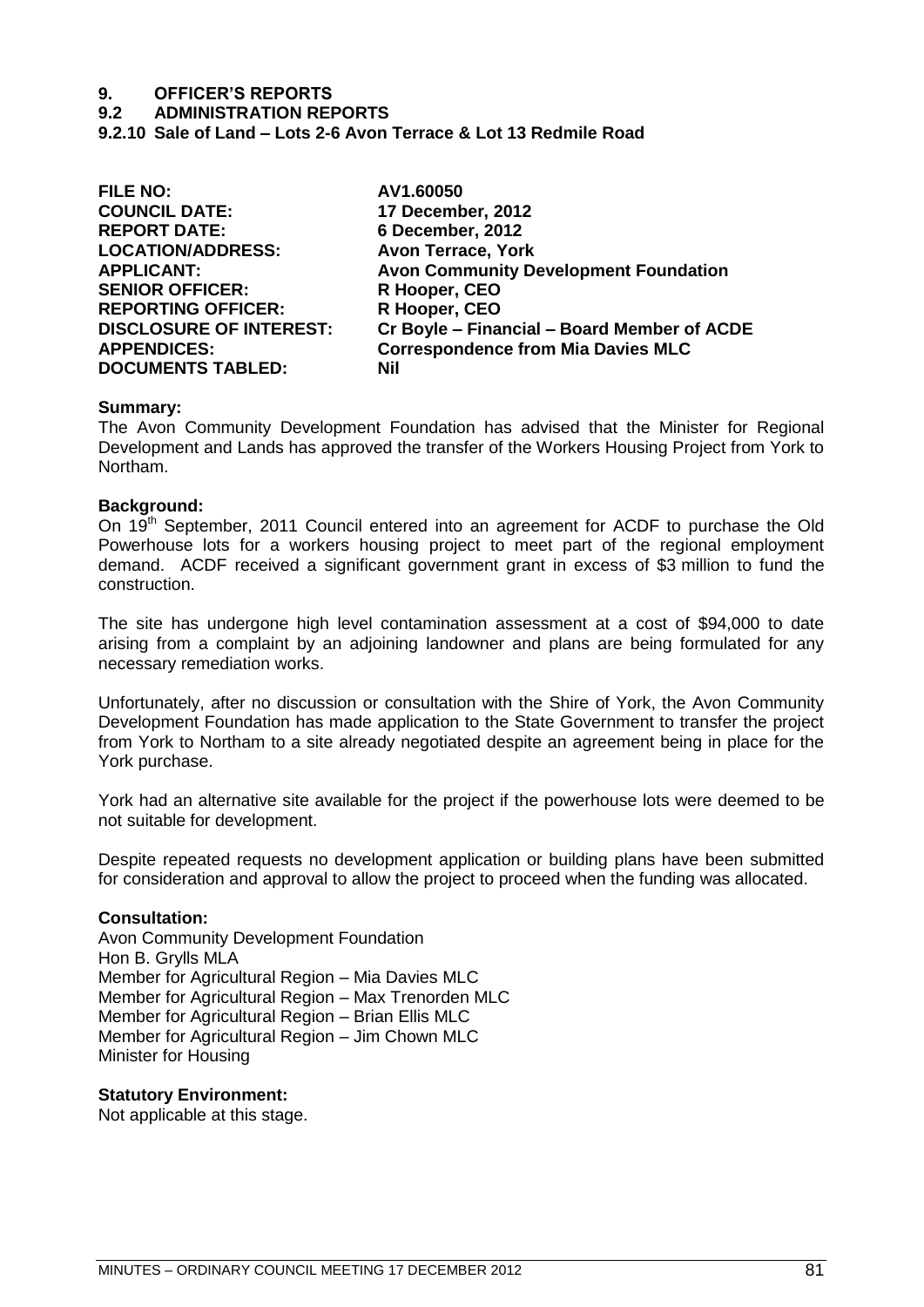#### **Policy Implications:** Nil

## **Financial Implications:**

The 2012/13 budget provides for income of \$550,000 (inclusive of GST) for this land sale and the loss of this level of funding will require a financial review for budget savings or alternative property sales.

## **Strategic Implications:** *The Shire of York"s 2012 Strategic Community Plan:*

## *Built Environment: Enhanced Lifestyle Choices - Our Vision*

- *Our built environment will sustain our growing needs, providing housing for all ages and employment.*
- *People will have choice in housing and be able to walk to shops and services within friendly village atmospheres.*

**Voting Requirements: Absolute Majority Required: No**

**Site Inspection: Site Inspection Undertaken: Not Applicable**

#### **Triple bottom Line Assessment: Economic Implications:**

The transfer of this regional level project to Northam which already receives significant SuperTown funding makes a mockery of the regional economy approach and centralises more residential development and employment opportunities into Northam to the severe detriment of a sub-regional centre.

There will be a flow-on effect for York through the loss of grant income based on population, loss of local spending by occupants, loss of rate income, etc.

## **Social Implications:**

New residential development has high social impact as people become involved in the community through recreation, education, organisations and other factors of social cohesion and inclusiveness.

## **Environmental Implications:**

All environmental issues associated with the site can be dealt with under standard engineering and environmental management processes.

## **Officers Comment:**

This decision by the State Government and the actions of the Avon Community Development Foundation support the contention that regional development and growth in the Avon is Northam centric and other towns can and will be ignored.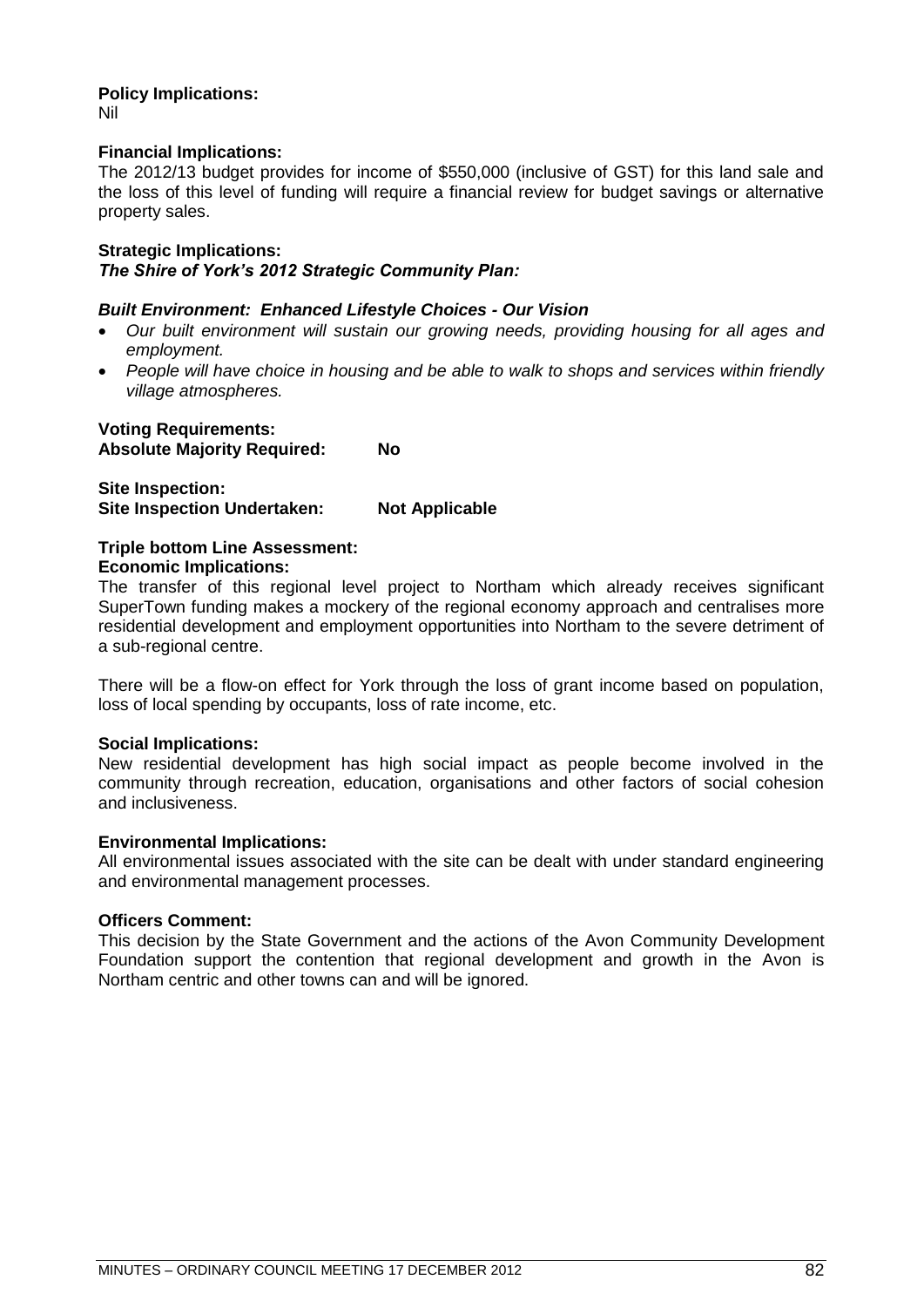*Cr Tony Boyle declared a Financial Interest to this item and left the room at 3.42pm.*

*Deputy Shire President Cr Roy Scott took the Chair.*

**RESOLUTION 151212**

**Moved: Cr Hooper Seconded: Cr Lawrance** 

*"That Council:*

- *1. Cancel the Shire of York membership of the Avon Community Development Foundation effective immediately.*
- *2. Advise the Avon Community Development Foundation that the Shire of York withdraws the nomination of Cr Tony Boyle as a Board Member of ACDF effective immediately.*
- *3. Advise all sitting Members of Parliament for the region and aspiring candidates for the 2013 State Elections of the extreme disappointment and dissatisfaction with the decision made, the processes involved and the lack of consultation with the Shire of York in relation to this action."*

*CARRIED: 3/2*

*Cr Boyle returned to the room at 3.46pm and resumed the Chair.*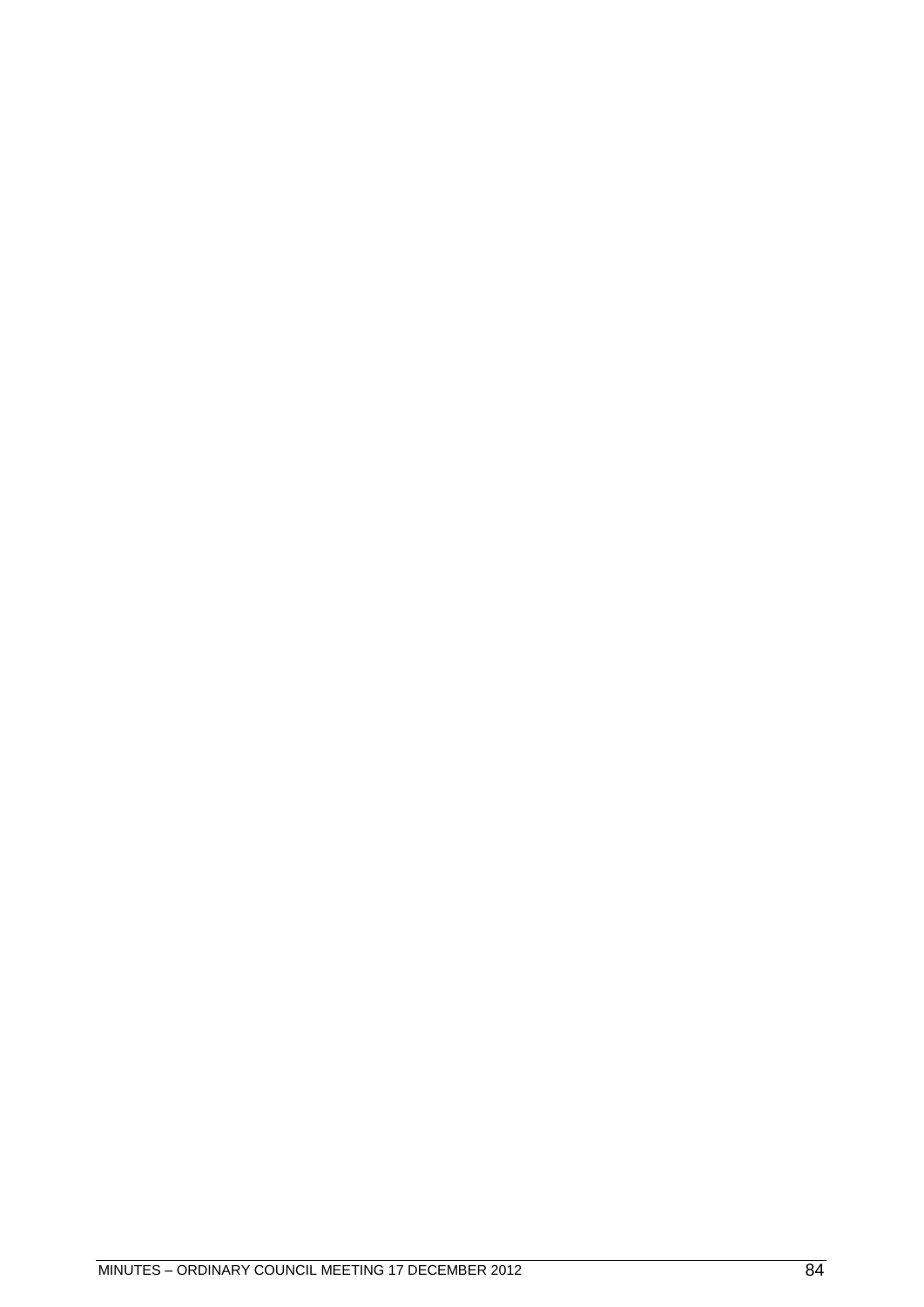## **Item 9.2.10 - Appendices**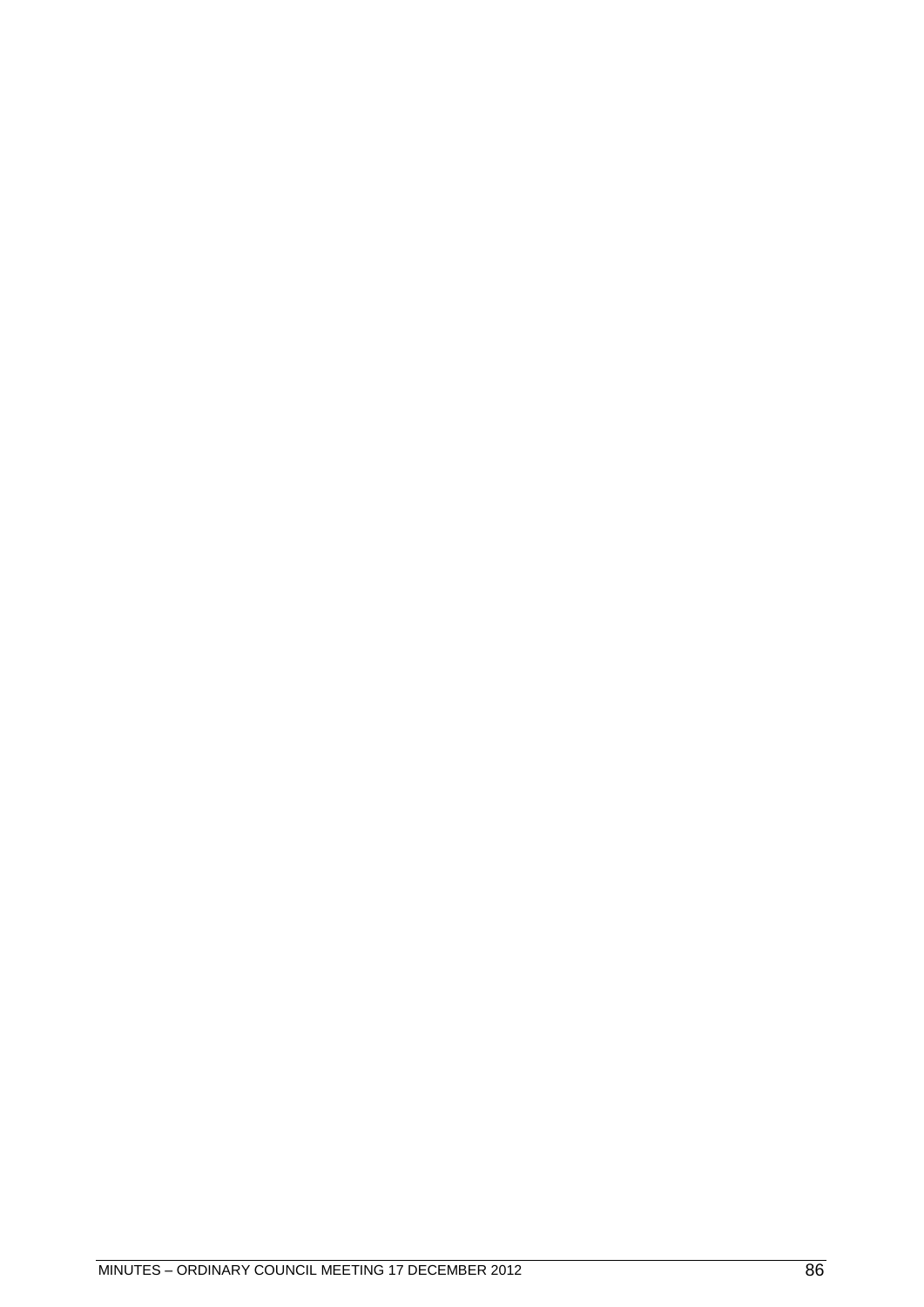**9.2 ADMINISTRATION REPORTS**

**9.2.11 South East Avon Regional Transition Group**

| <b>FILE NO:</b>                | OR.RDT.5                                        |
|--------------------------------|-------------------------------------------------|
| <b>COUNCIL DATE:</b>           | <b>17 December, 2012</b>                        |
| <b>REPORT DATE:</b>            | 11 December 2012                                |
| <b>LOCATION/ADDRESS:</b>       | South East Avon Region -                        |
|                                | York, Quairading, Cunderdin & Tammin            |
| <b>APPLICANT:</b>              | <b>Regional Transition Group</b>                |
| <b>SENIOR OFFICER:</b>         | R Hooper, CEO                                   |
| <b>REPORTING OFFICER:</b>      | R Hooper, CEO                                   |
| <b>DISCLOSURE OF INTEREST:</b> | Nil                                             |
| <b>APPENDICES:</b>             | Current State Versus Future State Strengths and |
|                                | <b>Weaknesses Analysis</b>                      |
|                                | <b>Drivers of Structural Reform</b>             |
|                                | <b>Recommendation to the SEARTG Board</b>       |
| <b>DOCUMENTS TABLED:</b>       | <b>Service Delivery Plans, Rating Study,</b>    |
|                                | <b>Business Plan</b>                            |

#### **Summary:**

The member Local Governments of the South East Avon Regional Transition Group – York, Quairading, Tammin and Cunderdin – resolved unanimously on the  $11<sup>th</sup>$  December, 2012 to recommend to the respective Councils for the structural reform process to move to the next stages being referred to the Local Government Advisory Board and negotiations with the State Government on transition costs so that in the event of an amalgamation there are no financial burdens on the communities.

### **Background:**

The South East Avon Regional Transition Group was formed from the South East Avon Voluntary Regional Organisation of Councils (SEAVROC) to progress the structural reform process beyond the collaborative alliance with no statutory powers.

The original SEAVROC comprised the Shires of Cunderdin, Quairading, Beverley, Brookton and York with Brookton leaving to form a Transition Group with Pingelly and the Shire of Tammin as the replacement Local Government.

The Shires of York, Cunderdin, Quairading, Tammin and Beverley entered into an Agreement with the State Government in August 2010 to progress structural reform with Government funding for Asset Management Plans, Business Plans and Community Strategic Plans as a precursor to a resolution on amalgamation.

In August 2012 the Shire of Beverley withdrew from the Regional Transition Group however it remains part of SEAVROC and there are ongoing shared services in place.

Amalgamation of all or some of the participating Local Governments was and remains an objective for the State Government if all due processes and analysis supported a merger.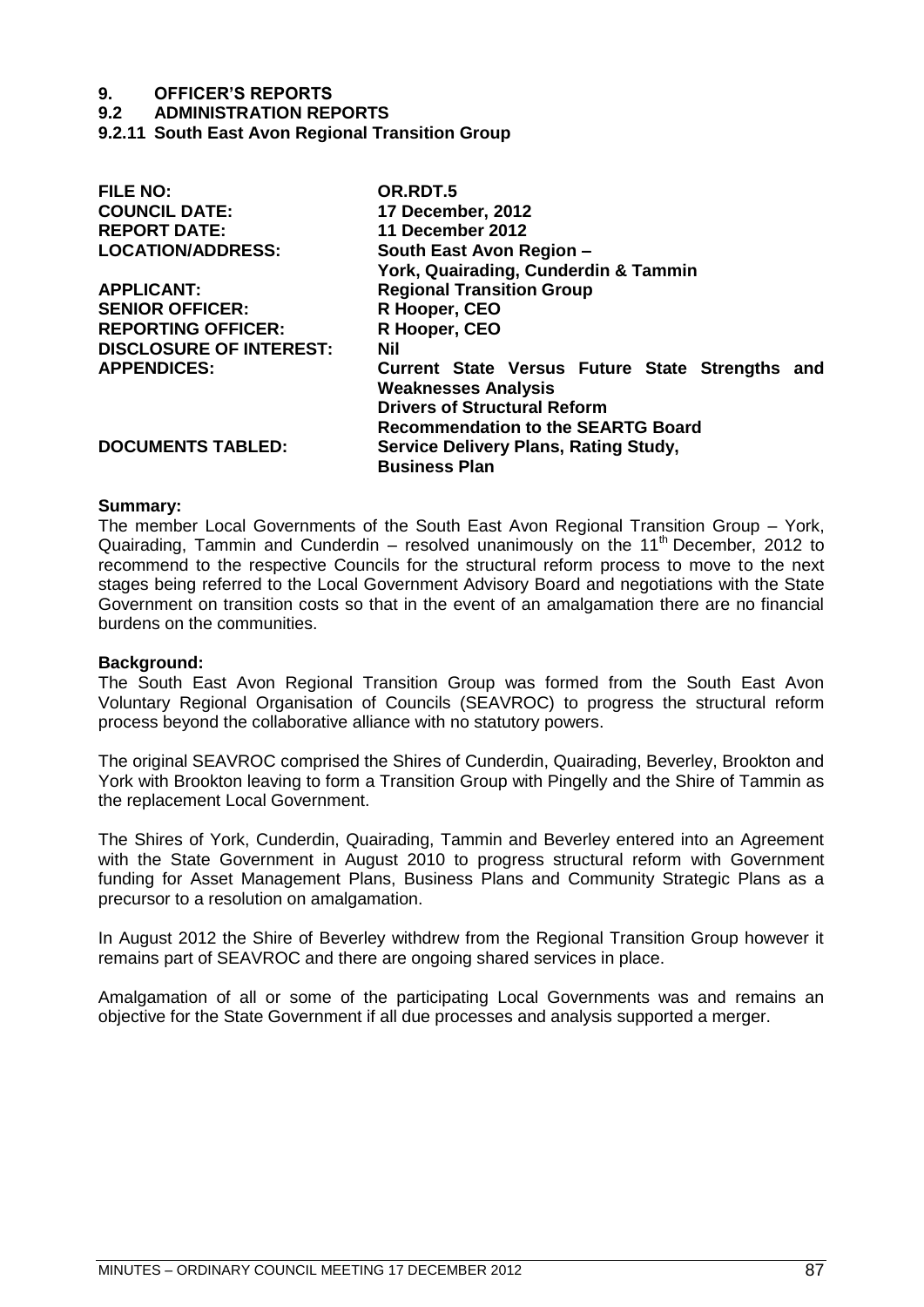#### **Statutory Environment:**

**Community** 

**Consultants** Individuals

**Consultation:** State Government

*Local Government Act 1995 - Sect 2.1 - State divided into districts* 

*(1) The Governor, on the recommendation of the Minister, may make an order —*

*(a) declaring an area of the State to be a district; or* 

*(b) changing the boundaries of a district; or* 

*(c) abolishing a district; or* 

Members of Parliament

Department of Local Government WA Local Government Association

*(d) as to a combination of any of those matters.* 

*(2) Schedule 2.1 (which deals with creating, changing the boundaries of, and abolishing districts) has effect.* 

*(3) The Minister can only make a recommendation under subsection (1) if the Advisory Board has recommended under Schedule 2.1 that the order in question should be made.* 

#### *Local Government Act 1995 - Schedule 2.1*

*[Section 2.1(2)]* 

## *1 . Terms used*

*In this Schedule, unless the contrary intention appears —*

*affected electors , in relation to a proposal, means —*

*(a) electors whose eligibility as electors comes from residence, or ownership or occupation of property, in the area directly affected by the proposal; or* 

*(b) where an area of the State is not within or is not declared to be a district, people who could be electors if it were because of residence, or ownership or occupation of property, in the area directly affected by the proposal;* 

*affected local government means a local government directly affected by a proposal; notice means notice given or published in such manner as the Advisory Board considers appropriate in the circumstances;* 

*proposal means a proposal made under clause 2 that an order be made as to any or all of the matters referred to in [section 2.1.](http://www.austlii.edu.au/au/legis/wa/consol_act/lga1995182/s2.1.html)*

#### *2 . Making a proposal*

*(1) A proposal may be made to the Advisory Board by —*

*(a) the Minister; or* 

*(b) an affected local government; or* 

*(c) 2 or more affected local governments, jointly; or* 

*(d) affected electors who —*

*(i) are at least 250 in number; or* 

*(ii) are at least 10% of the total number of affected electors.* 

*(2) A proposal is to —*

*(a) set out clearly the nature of the proposal, the reasons for making the proposal and the effects of the proposal on local governments; and* 

*(b) be accompanied by a plan illustrating any proposed changes to the boundaries of a district; and* 

*(c) comply with any regulations about proposals.* 

*[Clause 2 amended by No. 49 of 2004 [s. 67\(2\).\]](http://www.austlii.edu.au/au/legis/wa/consol_act/lga1995182/s67.html)*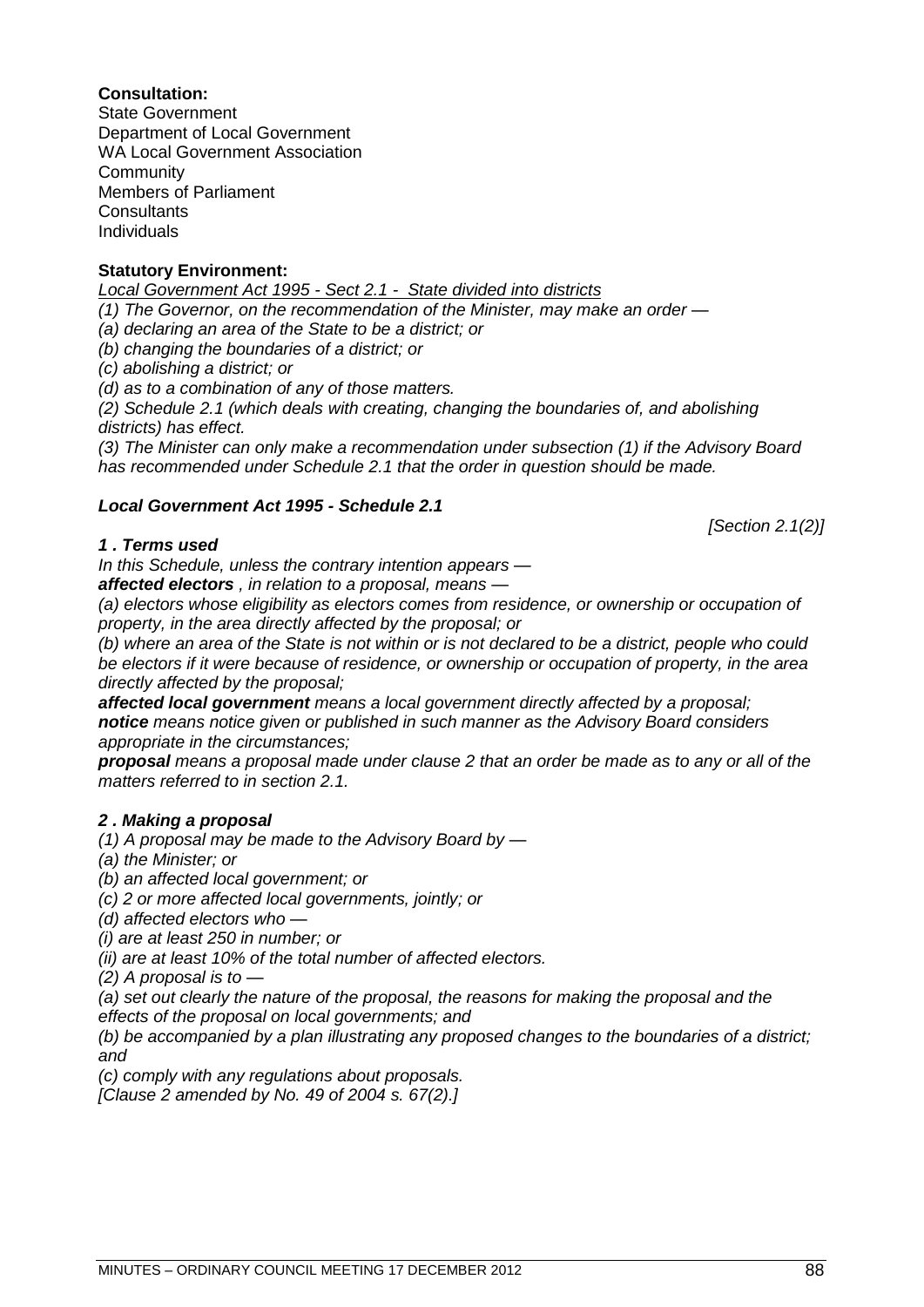## *3 . Dealing with proposals*

*(1) The Advisory Board is to consider any proposal.* 

*(2) The Advisory Board may, in a written report to the Minister, recommend\* that the Minister reject a proposal if, in the Board's opinion —*

*(a) the proposal is substantially similar in effect to a proposal on which the Board has made a recommendation to the Minister within the period of 2 years immediately before the proposal is made; or* 

*(aa) where the proposal was made by affected electors under clause 2(1)(d), that the majority of those electors no longer support the proposal; or* 

*(b) the proposal is frivolous or otherwise not in the interests of good government.* 

*\* Absolute majority required.* 

*(3) If, in the Advisory Board's opinion, the proposal is —*

*(a) one of a minor nature; and* 

*(b) not one about which public submissions need be invited,* 

*the Board may, in a written report to the Minister, recommend\* that the Minister reject the proposal or that an order be made in accordance with the proposal.* 

*\* Absolute majority required.* 

*(4) Unless it makes a recommendation under subclause (2) or (3), the Advisory Board is to formally inquire into the proposal.* 

*[Clause 3 amended by No. 64 of 1998 [s. 52\(2\);](http://www.austlii.edu.au/au/legis/wa/consol_act/lga1995182/s52.html) No. 49 of 2004 [s. 67\(3\).\]](http://www.austlii.edu.au/au/legis/wa/consol_act/lga1995182/s67.html)*

## *4 . Notice of inquiry*

*(1) Where a formal inquiry is required the Advisory Board is to give —*

*(a) notice to affected local governments, affected electors and the other electors of districts directly affected by the proposal; and* 

*(b) a report to the Minister.* 

*(2) The notice and report under subclause (1) are to —*

*(a) advise that there will be a formal inquiry into the proposal; and* 

*(b) set out details of the inquiry and its proposed scope; and* 

*(c) advise that submissions may be made to the Board not later than 6 weeks after the date the notice is first given about —*

*(i) the proposal; or* 

*(ii) the scope of the inquiry.* 

*(3) If, after considering submissions made under subclause (2)(c), the Advisory Board decides\* that the scope of the formal inquiry is to be significantly different from that set out in the notice and report under subclause (1), it is to give —*

*(a) another notice to affected local governments, affected electors and the other electors of districts directly affected by the proposal; and* 

*(b) another report to the Minister.* 

*(4) The notice and report under subclause (3) are to —*

*(a) set out the revised scope of the inquiry; and* 

*(b) advise that further submissions about the proposal, or submissions about matters relevant to the revised scope of the inquiry, may be made to the Board within the time set out in the notice. \* Absolute majority required.* 

## *5 . Conduct of inquiry*

*(1) A formal inquiry is to be carried out, and any hearing for the purposes of the inquiry is to be conducted, in a way that makes it as easy as possible for interested parties to participate fully. (2) In carrying out a formal inquiry the Advisory Board is to consider submissions made to it under clause 4(2)(c) and (4)(b) and have regard, where applicable, to —*

*(a) community of interests; and* 

*(b) physical and topographic features; and* 

*(c) demographic trends; and* 

*(d) economic factors; and* 

*(e) the history of the area; and* 

*(f) transport and communication; and* 

*(g) matters affecting the viability of local governments; and* 

*(h) the effective delivery of local government services,* 

*but this does not limit the matters that it may take into consideration.*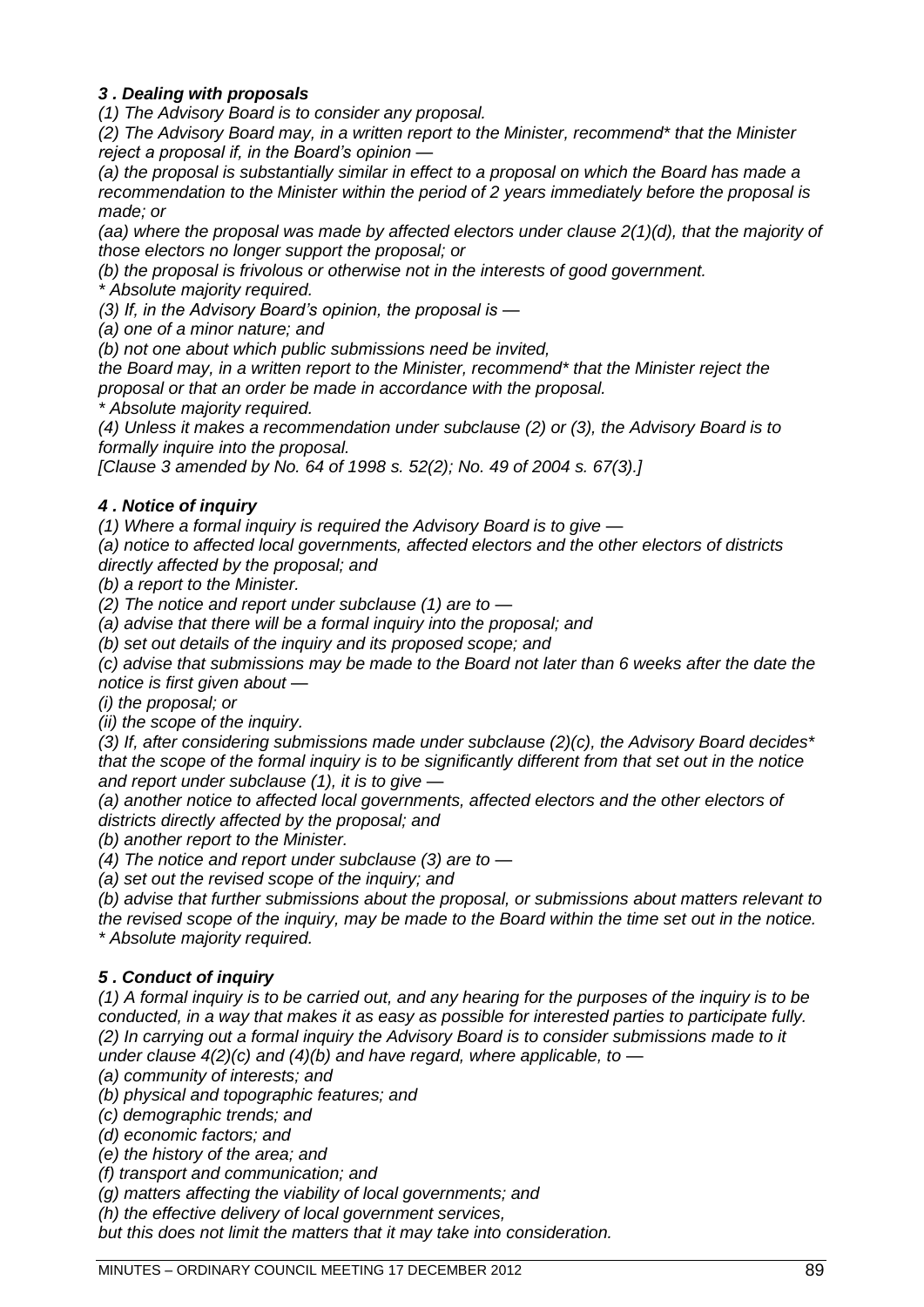## *6 . Recommendation by Advisory Board*

*(1) After formally inquiring into a proposal, the Advisory Board, in a written report to the Minister, is to recommend\* —*

*(a) that the Minister reject the proposal; or* 

*(b) that an order be made in accordance with the proposal; or* 

*(c) if it thinks fit after complying with subclause (2), the making of some other order that may be made under [section 2.1.](http://www.austlii.edu.au/au/legis/wa/consol_act/lga1995182/s2.1.html)*

*\* Absolute majority required.* 

*(2) The Advisory Board is not to recommend to the Minister the making of an order that is significantly different from the proposal into which it formally inquired unless the Board has — (a) given\* notice to affected local governments, affected electors and the other electors of districts directly affected by the recommendation of its intention to do so; and* 

*(b) afforded adequate opportunity for submissions to be made about the intended order; and* 

*(c) considered any submissions made.* 

*\* Absolute majority required.*

## *7 . Minister may require a poll of electors*

*In order to assist in deciding whether or not to accept a recommendation of the Advisory Board made under clause 6, the Minister may require that the Board's recommendation be put to a poll of the electors of districts directly affected by the recommendation.* 

## *8 . Electors may demand poll on a recommended amalgamation*

*(1) Where the Advisory Board recommends to the Minister the making of an order to abolish 2 or more districts (the districts ) and amalgamate them into one or more districts, the Board is to give notice to affected local governments, affected electors and the other electors of districts directly affected by the recommendation about the recommendation.* 

*(2) The notice to affected electors has to notify them of their right to request a poll about the recommendation under subclause (3).* 

*(3) If, within one month after the notice is given, the Minister receives a request made in accordance with regulations and signed by at least 250, or at least 10%, of the electors of one of the districts asking for the recommendation to be put to a poll of electors of that district, the Minister is to require that the Board's recommendation be put to a poll accordingly.* 

*(4) This clause does not limit the Minister's power under clause 7 to require a recommendation to be put to a poll in any case.* 

*[Clause 8 amended by No. 64 of 1998 [s. 52\(3\).\]](http://www.austlii.edu.au/au/legis/wa/consol_act/lga1995182/s52.html)*

## *9 . Procedure for holding poll*

*(1) Where, under clause 7 or 8, the Minister requires that a recommendation be put to a poll — (a) the Advisory Board is to —*

*(i) determine the question or questions to be answered by electors; and* 

*(ii) prepare a summary of the case for each way of answering the question or questions; and* 

*(b) any local government directed by the Minister to do so is to —*

*(i) in accordance with directions by the Minister, make the summary available to the electors before the poll is conducted; and* 

*(ii) subject to subclause (2), declare\* the Electoral Commissioner, or a person approved by the Electoral Commissioner, to be responsible for the conduct of the poll under Part 4, and return the results to the Minister.* 

*\* Absolute majority required.* 

*(2) Before making a declaration under subclause (1)(b)(ii), the local government is to obtain the written agreement of the Electoral Commissioner.* 

*[Clause 9 amended by No. 49 of 2004 [s. 67\(4\)](http://www.austlii.edu.au/au/legis/wa/consol_act/lga1995182/s67.html) and (5).]*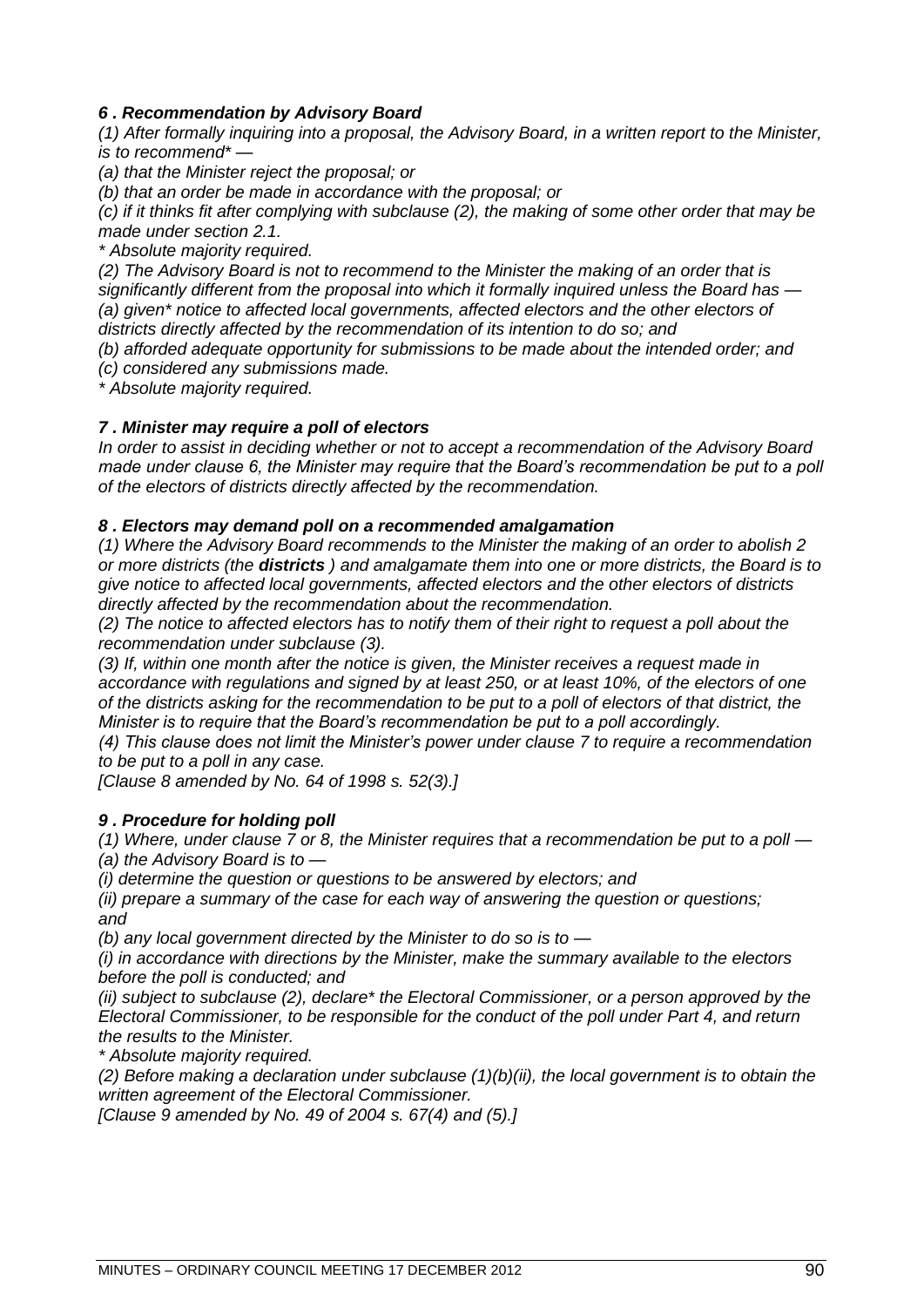## *10 . Minister may accept or reject recommendation*

*(1) Subject to subclause (2), the Minister may accept or reject a recommendation of the Advisory Board made under clause 3 or 6.* 

*(2) If at a poll held as required by clause 8 —*

*(a) at least 50% of the electors of one of the districts vote; and* 

*(b) of those electors of that district who vote, a majority vote against the recommendation, the Minister is to reject the recommendation.* 

*(3) If the recommendation is that an order be made and it is accepted, the Minister can make an appropriate recommendation to the Governor under [section 2.1.](http://www.austlii.edu.au/au/legis/wa/consol_act/lga1995182/s2.1.html)*

## *10A. Recommendations regarding names, wards and representation*

*(1) The Advisory Board may —*

*(a) when it makes its recommendations under clause 3 or 6; or* 

*(b) after the Minister has accepted its recommendations under clause 10,* 

*in a written report to the Minister, recommend the making of an order to do any of the things* 

*referred to in [section 2.2\(1\),](http://www.austlii.edu.au/au/legis/wa/consol_act/lga1995182/s2.2.html) [2.3\(](http://www.austlii.edu.au/au/legis/wa/consol_act/lga1995182/s2.3.html)1) or (2) or [2.18\(](http://www.austlii.edu.au/au/legis/wa/consol_act/lga1995182/s2.18.html)1) or (3) that the Board considers appropriate. (2) In making its recommendations under subclause (1) the Advisory Board —*

*(a) may consult with the public and interested parties to such extent as it considers appropriate; and* 

*(b) is to take into account the matters referred to in clause 8(c) to (g) of Schedule 2.2 so far as they are applicable.* 

*[Clause 10A inserted by No. 64 of 1998 [s. 52\(4\).\]](http://www.austlii.edu.au/au/legis/wa/consol_act/lga1995182/s52.html)*

## *11 . Transitional arrangements for orders about districts*

*(1) Regulations may provide for matters to give effect to orders made under [section 2.1](http://www.austlii.edu.au/au/legis/wa/consol_act/lga1995182/s2.1.html) including —*

*(a) the vesting, transfer, assumption or adjustment of property, rights and liabilities of a local government;* 

*(b) the extinguishment of rights of a local government;* 

*(c) the winding up of the affairs of a local government;* 

*(d) the continuation of actions and other proceedings brought by or against a local government before the taking effect of an order under [section 2.1;](http://www.austlii.edu.au/au/legis/wa/consol_act/lga1995182/s2.1.html)*

*(e) the bringing of actions and other proceedings that could have been brought by or against a local government before the taking effect of an order under [section 2.1;](http://www.austlii.edu.au/au/legis/wa/consol_act/lga1995182/s2.1.html)*

*(f) if the effect of an order under [section 2.1](http://www.austlii.edu.au/au/legis/wa/consol_act/lga1995182/s2.1.html) is to unite 2 or more districts, the determination of the persons who are to be the first mayor or president, and deputy mayor or deputy president, of the new local government;* 

*(g) the continuation of any act, matter or thing being done under another written law by, or involving, a local government.* 

*(2) Subject to regulations referred to in subclause (1), where an order is made under [section 2.1](http://www.austlii.edu.au/au/legis/wa/consol_act/lga1995182/s2.1.html) any local governments affected by the order (including any new local government created as a result of the order) are to negotiate as to any adjustment or transfer between them of property, rights and liabilities.* 

*(3) Where an order is made under [section 2.1](http://www.austlii.edu.au/au/legis/wa/consol_act/lga1995182/s2.1.html) the Governor may, by order under [section](http://www.austlii.edu.au/au/legis/wa/consol_act/lga1995182/s9.62.html)  [9.62\(1\),](http://www.austlii.edu.au/au/legis/wa/consol_act/lga1995182/s9.62.html) give directions as to any of the matters set out in subclause (1) if, and to the extent that, those matters are not resolved by regulations referred to in that subclause or by negotiation under subclause (2).* 

*(4) A contract of employment that a person has with a local government is not to be terminated or varied as a result (wholly or partly) of an order under [section 2.1](http://www.austlii.edu.au/au/legis/wa/consol_act/lga1995182/s2.1.html) so as to make it less favourable to that person unless —*

*(a) compensation acceptable to the person is made; or* 

*(b) a period of at least 2 years has elapsed since the order had effect.* 

*(5) The rights and entitlements of a person whose contract of employment is transferred from one local government to another, whether arising under the contract or by reason of it, are to be no less favourable to that person after the transfer than they would have been had the person's employment been continuous with the first local government.*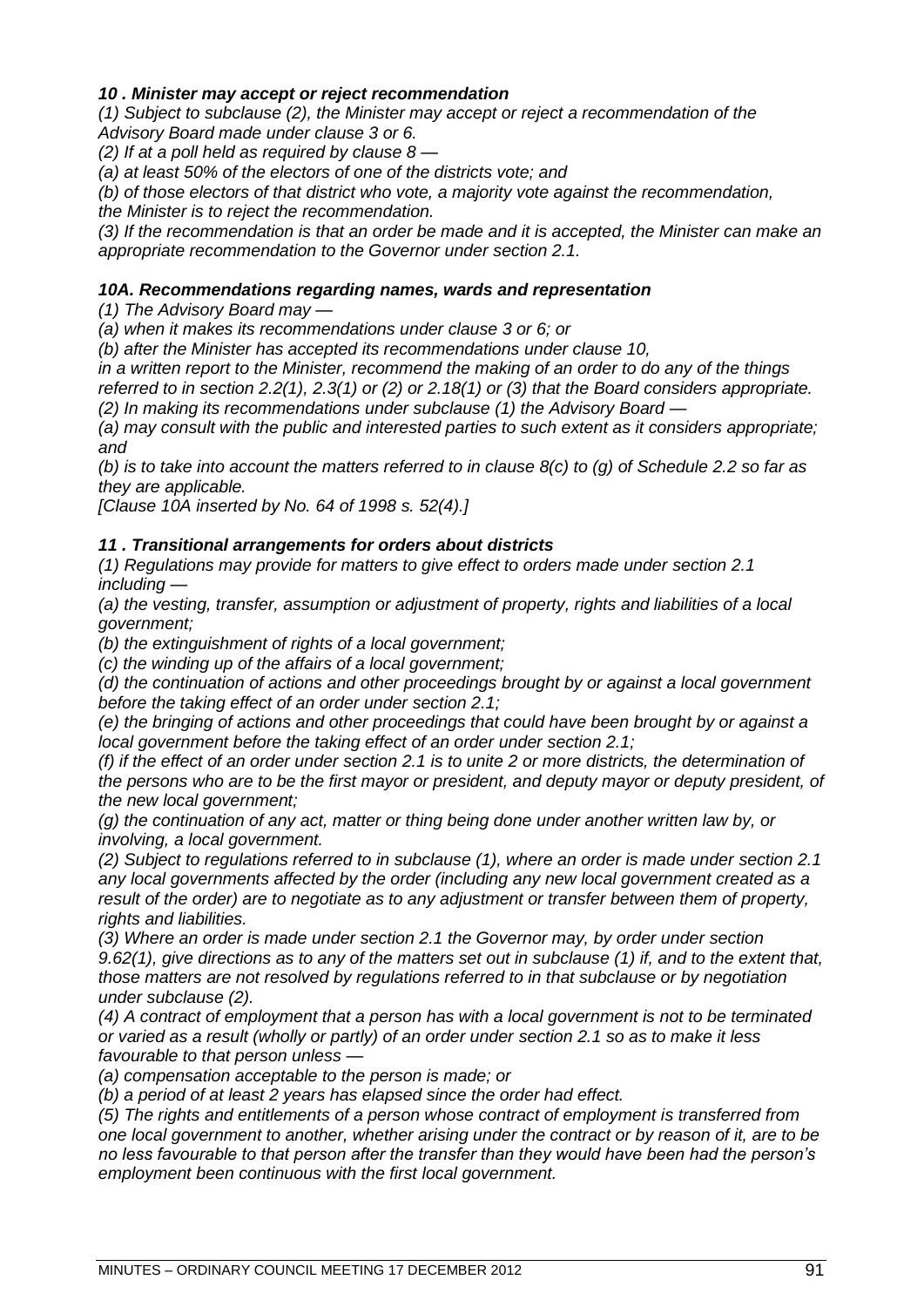*(6) If land ceases to be in a particular district as a result of an order under [section 2.1,](http://www.austlii.edu.au/au/legis/wa/consol_act/lga1995182/s2.1.html) any written law that would have applied in respect of it if the order had not been made continues to*  apply in respect of the land to the extent that its continued application would be consistent with *—*

*(a) any written law made after the order was made; and* 

*(b) any order made by the Governor under subclause (8).*

*(7) Regulations may make provision as to whether or not, or the modifications subject to which, a written law continues to apply in respect of land under subclause (6).* 

*(8) The Governor may, in a particular case, by order, vary the effect of subclause (6) and regulations made in accordance with subclause (7).* 

*[Clause 11 amended by No. 64 of 1998 [s. 52\(5\).\]](http://www.austlii.edu.au/au/legis/wa/consol_act/lga1995182/s52.html)*

## **Policy Implications:**

Nil

## **Financial Implications:**

Nil at this stage as the consultancy and support services to date have primarily been funded by the State Government under the structural reform process.

If the process proceeds to the final stage the Government will be required to fund agreed transition costs for the establishment of the new Local Government.

## **Strategic Implications:** *The Shire of York"s 2012 Strategic Community Plan:*

## *Governance: Strengthen Shire Leadership - Our Vision*

 *We will ensure our sustainability through our leadership, our regional and government partnerships and ensure we make informed resource decisions for our community good.*

**Voting Requirements: Absolute Majority Required: Yes**

**Site Inspection: Site Inspection Undertaken: Not Applicable**

## **Triple bottom Line Assessment:**

**Economic Implications:**

There may be economies of scale and purchasing power benefits from a larger entity rather than four smaller ones.

## **Social Implications:**

Change associated with structural reform of this scale will have obvious community impacts and concerns which will need to be offset by improved service delivery, higher service delivery standards, increased communication processes and the provision of new services beyond the capacity of the existing Local Governments.

## **Environmental Implications:**

No major environmental impacts are envisaged through any merger process.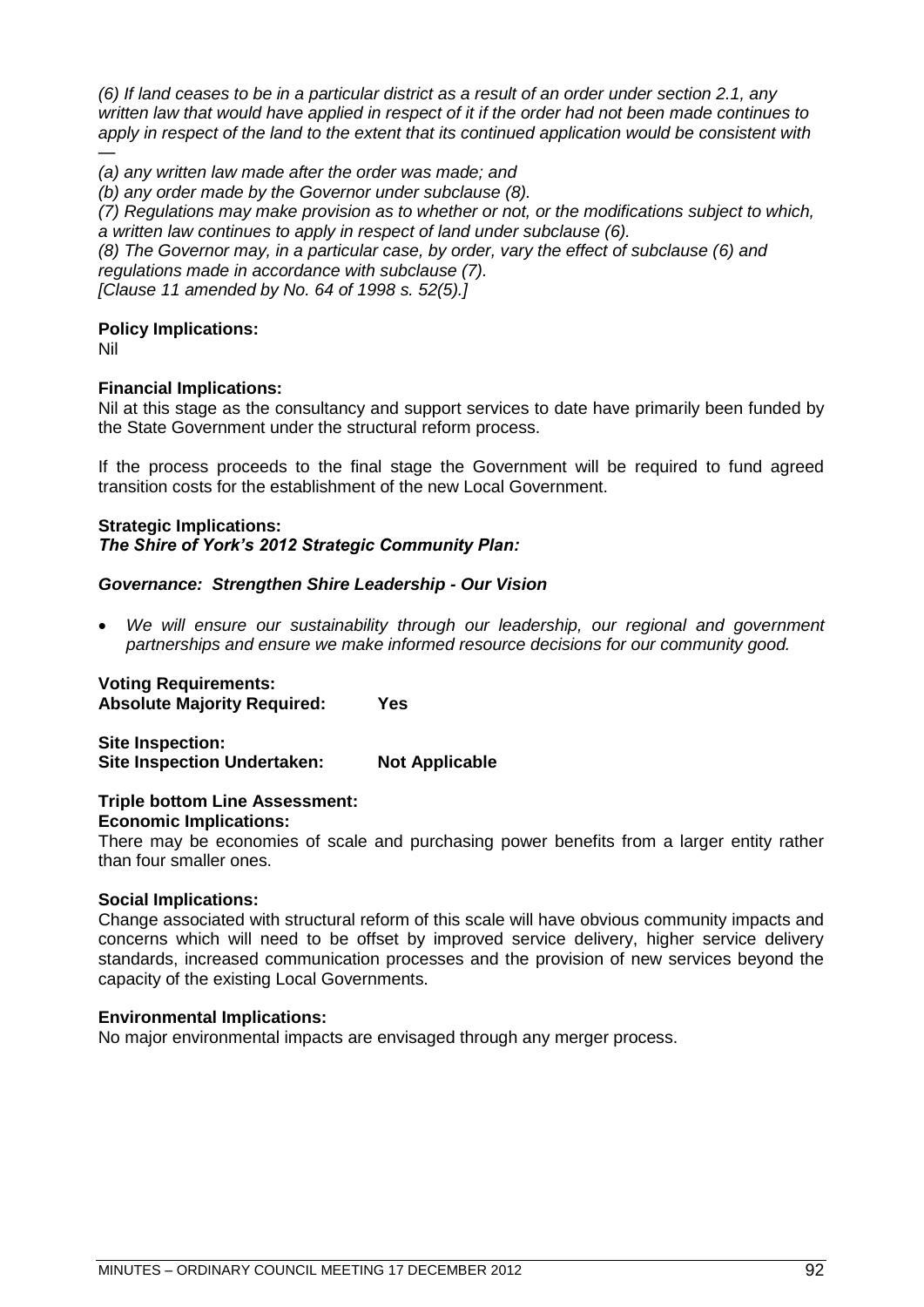## **Officers Comment:**

The referral of the proposal to amalgamate the Local Governments of York, Quairading, Cunderdin and Tammin to the Local Government Advisory Board is simply a step in the structural reform process to determine the advantages and disadvantages and the viability of the proposal by reference to an independent body for analysis and assessment.

The public are guaranteed input into the processes undertaken by the Advisory Board.

If the Advisory Board determines that there is sufficient community benefit to justify an amalgamation of the Local Governments and makes such a recommendation to the Minister each individual Local Government retains the right to conduct a poll of electors which may reject the proposal bringing the process to an end.

The Local Governments of Town and Shire of Narrogin and the Shire of Cuballing are currently in the Local Government Advisory Board assessment process.

The metropolitan Local Government review undertaken by the State Government may have flow on effects across the State in view of the apparent determination to reduce the number of Local Governments in the metropolitan area from the current 30 to somewhere between 12 and 20.

The advent of SuperTowns and the centralising of government services to designated centres will impact on the sustainability and viability of other Local Government areas.

Additionally the allocation of Royalties for Regions and other funds to large scale regional benefit projects and programmes rather than to individual Shires will impact on infrastructure and service provision.

It is considered that higher population figures and collective effort through amalgamations, subsidiaries, alliances, resource sharing and other options will be required to give rural communities a political and economic voice into the future and moving to the Advisory Board referral stage is one step and option in what will be a long term process to retain Local Governments as viable entities providing appropriate services to communities.

The statutory period for Advisory Board processes and the timing of the 2013 State Election indicates that the likely timing of any new entity is more likely to be October 2014 rather than October 2013.

It is stressed that referring an amalgamation proposal to the Local Government Advisory Board is not a pre-judgement of the outcomes.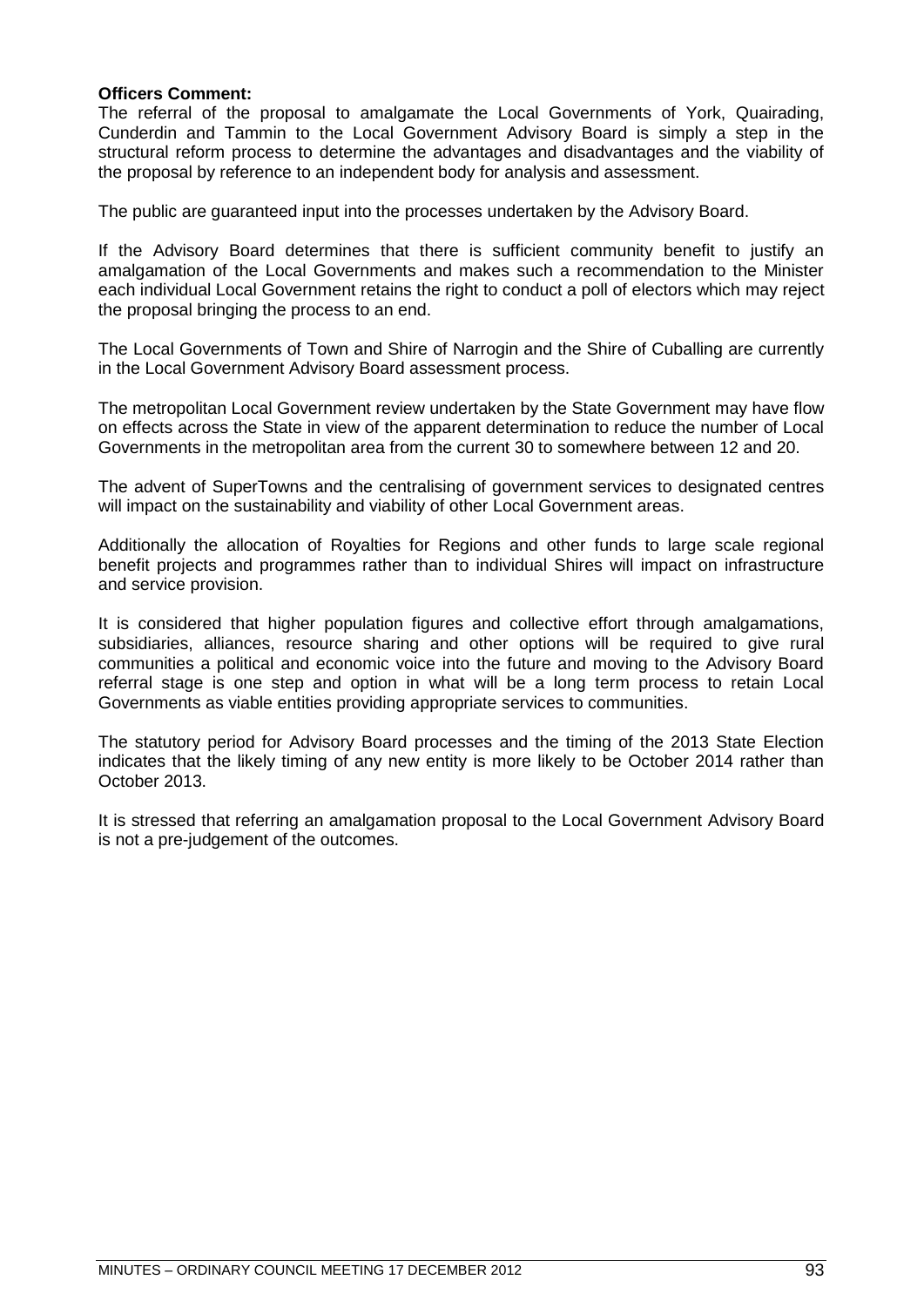| 161212                                                          | <b>RESOLUTION</b>                                                 |                                                                                                                                                                                                                                                                                                                |
|-----------------------------------------------------------------|-------------------------------------------------------------------|----------------------------------------------------------------------------------------------------------------------------------------------------------------------------------------------------------------------------------------------------------------------------------------------------------------|
|                                                                 | <b>Moved: Cr Hooper</b>                                           | Seconded: Cr Lawrance                                                                                                                                                                                                                                                                                          |
|                                                                 | "That Council:                                                    |                                                                                                                                                                                                                                                                                                                |
| $\mathbf{1}$ .                                                  | Group being the Shires of York, Quairading, Cunderdin and Tammin. | Receive the revised Regional Business Plan based on a potential amalgamation of<br>the four member Local Governments in the South East Avon Regional Transition                                                                                                                                                |
| 2.                                                              |                                                                   | (a) That the Shire of York resolves to amalgamate with the Shire of Quairading,<br>Cunderdin and Tammin and submit a proposal for amalgamation to the Local<br>Government Advisory Board for implementation in accordance with the<br>provisions of Clause 2 of Schedule 2.1 of the Local Government Act 1995. |
|                                                                 | submitted to the Local Government Advisory Board.                 | (b) That the Revised Business Plan for the South East Avon Regional Transition<br>Group which sets out the nature of the proposal, the reasons for making the<br>proposal, the effects of the proposal on the Local Governments and<br>accompanying plan illustrating the new Local Government boundary, be    |
| 3.                                                              | but not limited to, the following:                                | With the member Councils of the South East Avon Regional Transition Group<br>enter into negotiations with the Minister for Local Government on behalf of the<br>State Government for commitment to funding and process agreements including,                                                                   |
|                                                                 | • Transitional representation                                     |                                                                                                                                                                                                                                                                                                                |
| • Transitional costs                                            |                                                                   |                                                                                                                                                                                                                                                                                                                |
| • Establishment dates                                           |                                                                   |                                                                                                                                                                                                                                                                                                                |
| <b>• Appointment of Commissioners</b><br>• Uniformity of rating |                                                                   |                                                                                                                                                                                                                                                                                                                |
|                                                                 | • Pre-release of transitional funds."                             |                                                                                                                                                                                                                                                                                                                |
|                                                                 |                                                                   | CARRIED: 5/1                                                                                                                                                                                                                                                                                                   |

*Cr Smythe was recorded as voting against the motion.*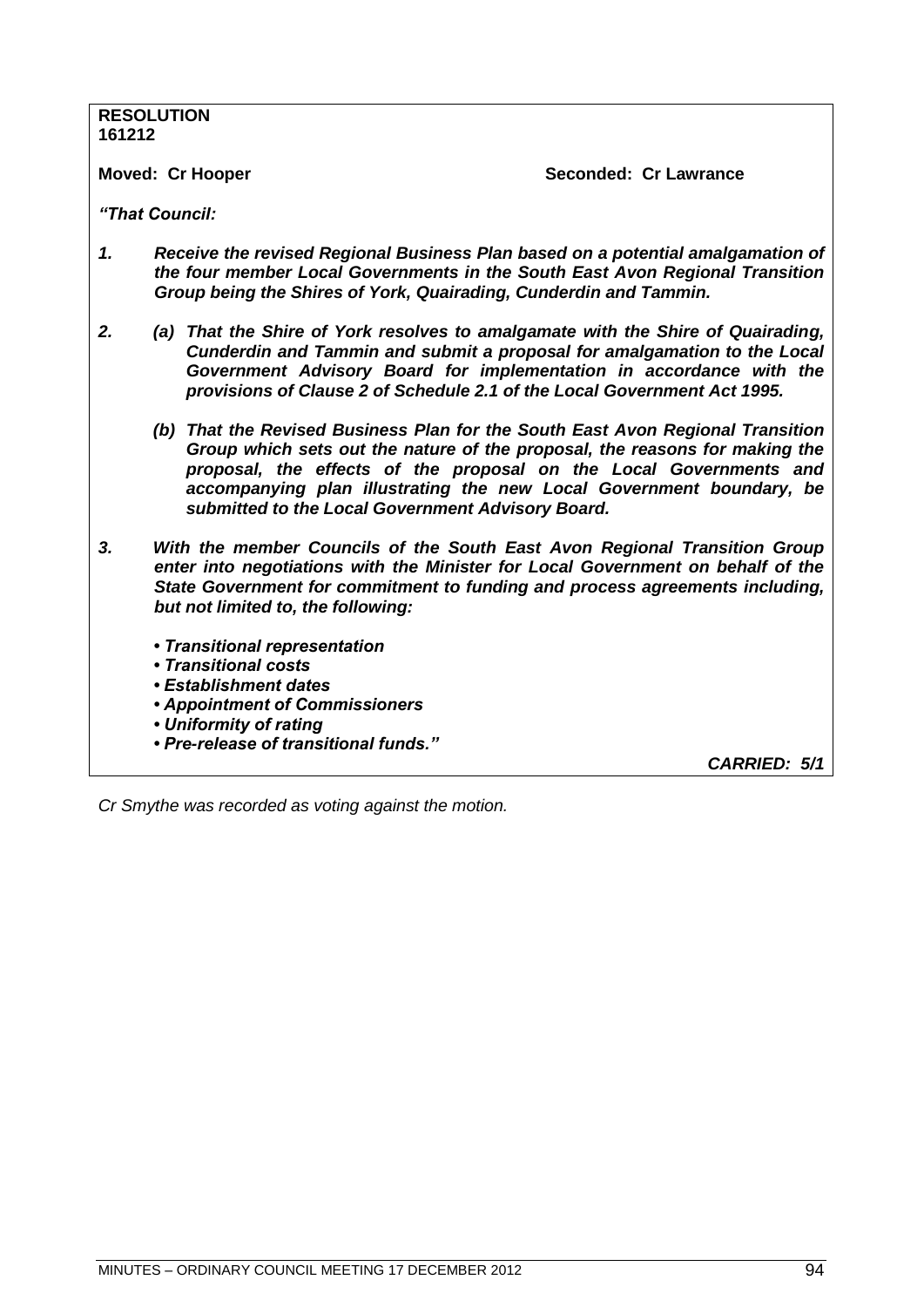## **Item 9.2.11 - Appendices**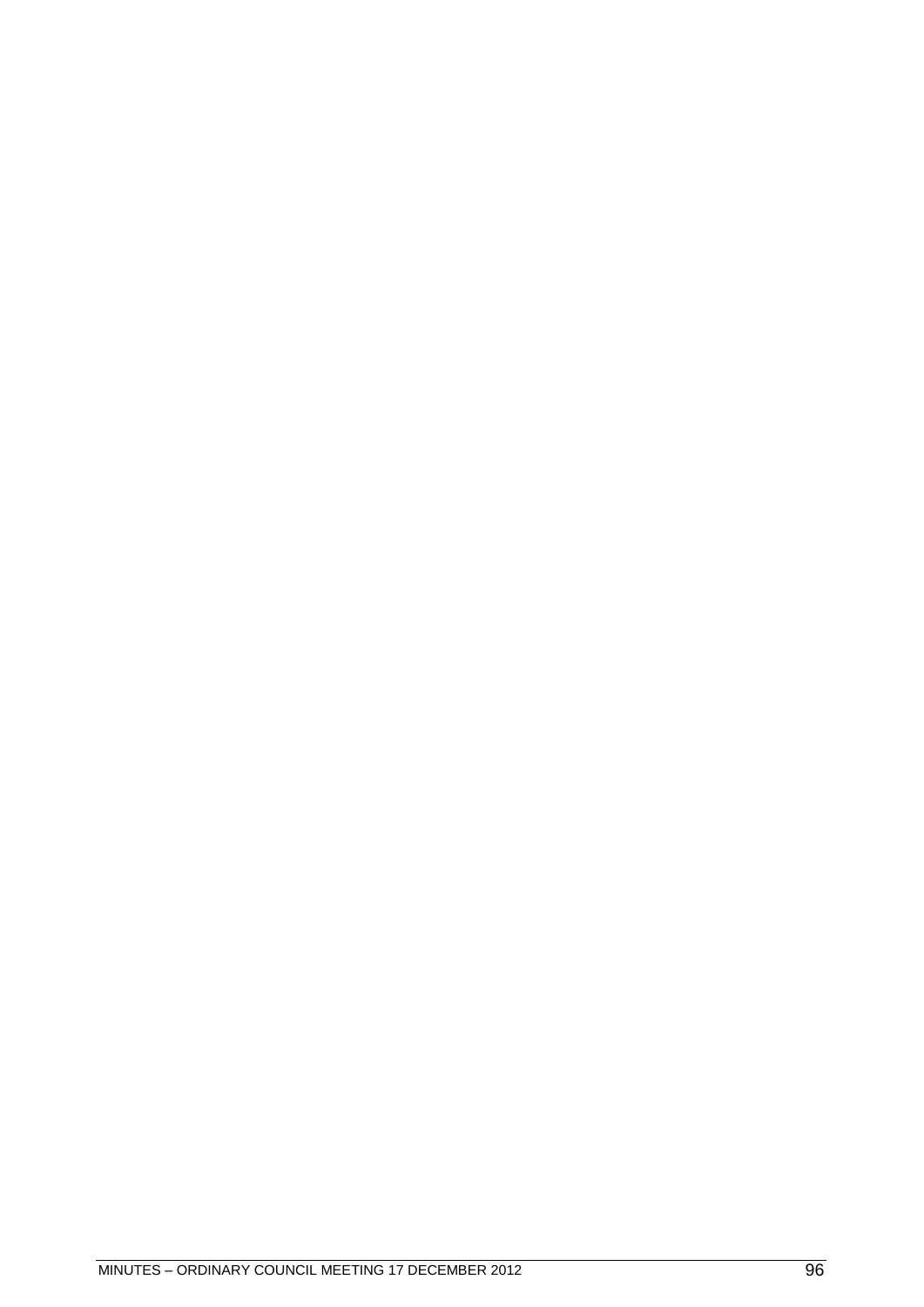## **9.3 Works Reports**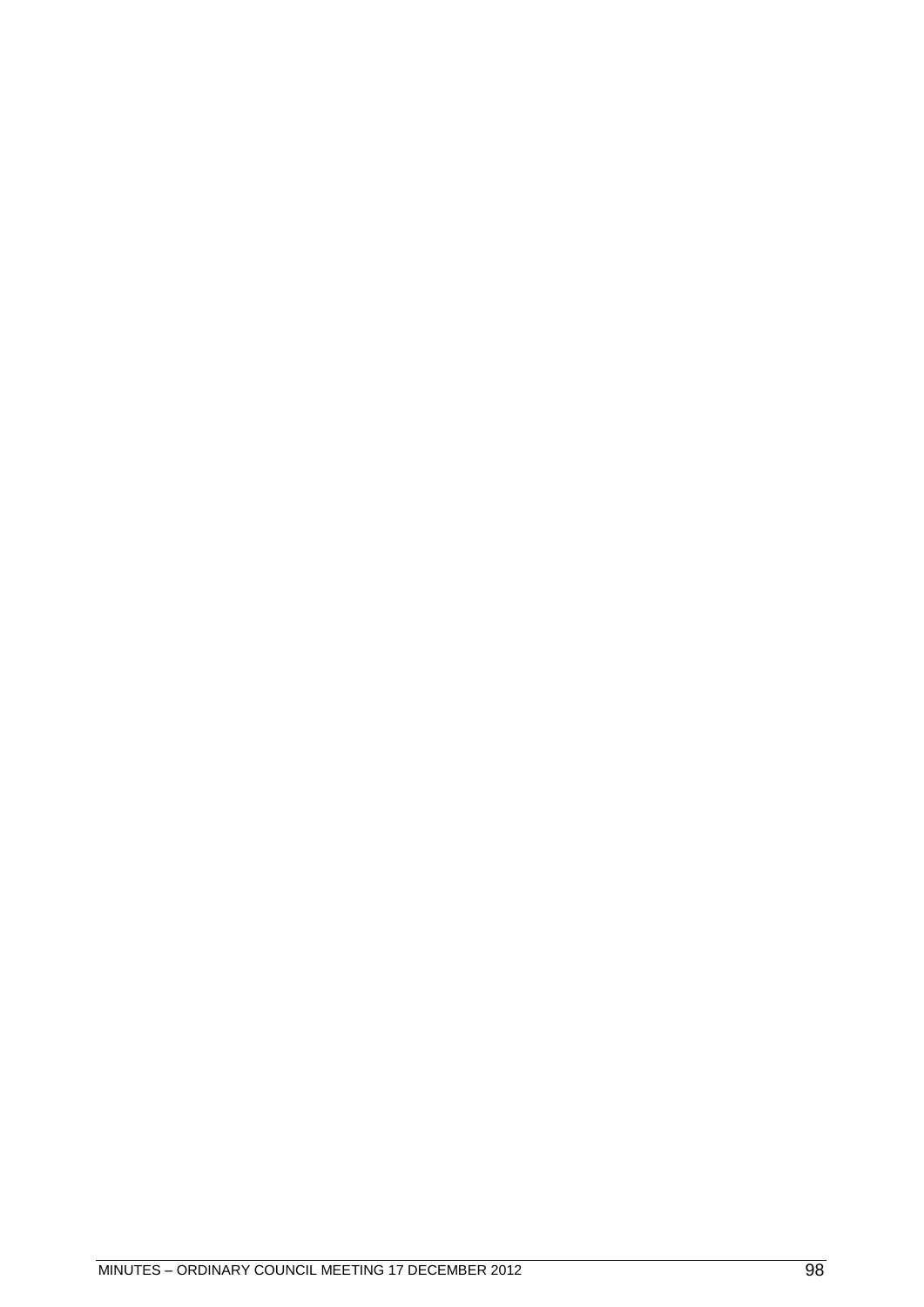## **9.4 Financial Reports**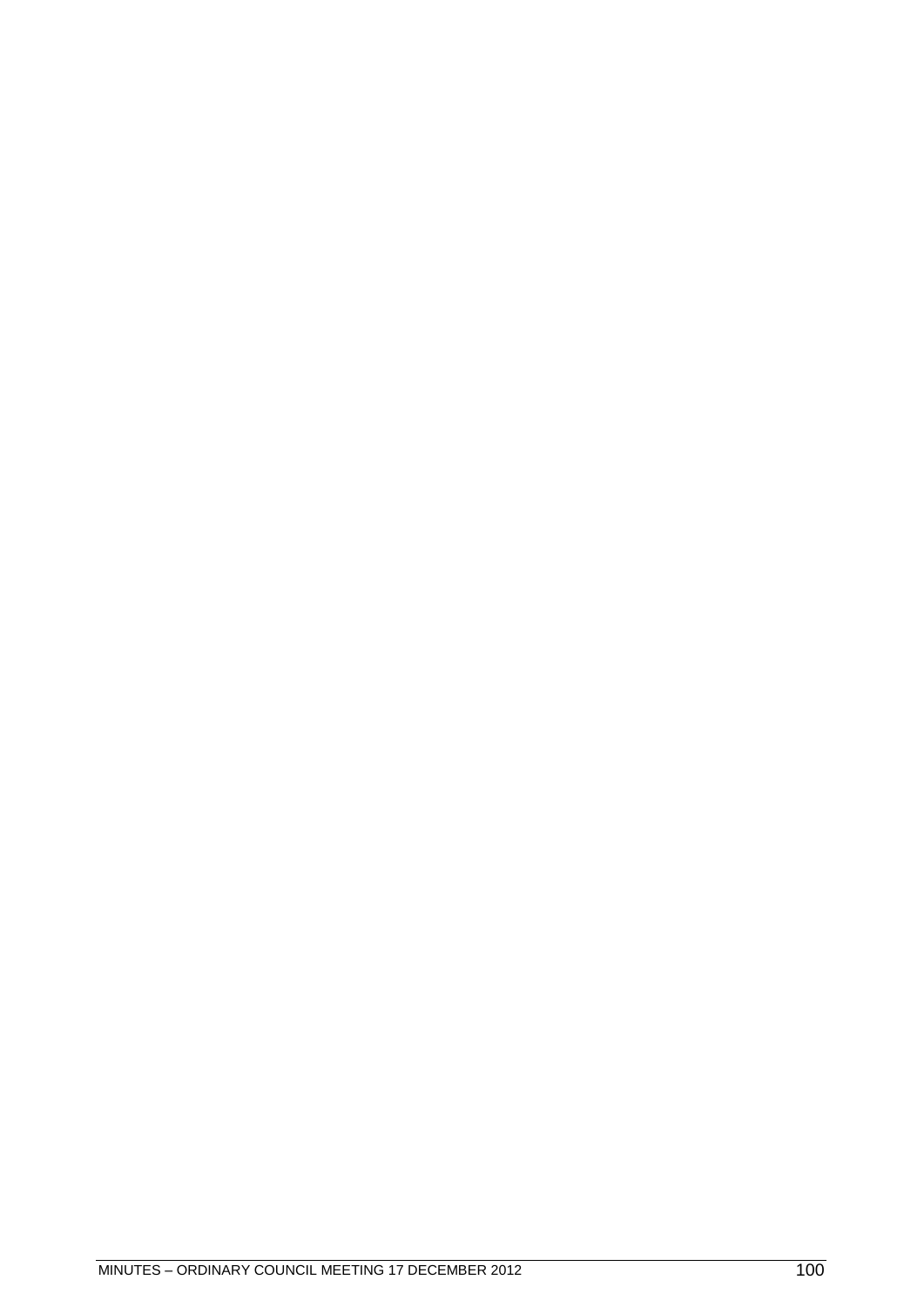## **9.4 FINANCE REPORTS**

**9.4.1 Monthly Financial Reports – November 2012**

| <b>FILE NO:</b>                | <b>FI.FRP</b>                                  |
|--------------------------------|------------------------------------------------|
| <b>COUNCIL DATE:</b>           | 17 December 2012                               |
| <b>REPORT DATE:</b>            | 5 December 2012                                |
| <b>LOCATION/ADDRESS:</b>       | <b>Not Applicable</b>                          |
| <b>APPLICANT:</b>              | <b>Not Applicable</b>                          |
| <b>SENIOR OFFICER:</b>         | Ray Hooper, CEO                                |
| <b>REPORTING OFFICER:</b>      | <b>Tabitha Bateman, Administration Officer</b> |
| <b>DISCLOSURE OF INTEREST:</b> | Nil                                            |
| <b>APPENDICES:</b>             | Yes - Appendix A as detailed in Summary        |
| <b>DOCUMENTS TABLED:</b>       | Nil                                            |
|                                |                                                |

#### **Summary:**

The Financial Report for the period ending 30 November 2012 is hereby presented for the consideration of the Council.

Appendix A includes the following:

- Monthly Statements for the period ended 30 November 2012
- Bank Account Reconciliations
- List of Creditors Payments
- Payroll Direct Debits Summary
- Corporate Credit Card Summary
- Fuel Card Summary

## **Consultation:**

Dominic Carbone

### **Statutory Environment:**

Local Government Act 1995 (As Amended). Local Government (Financial Management) Regulations 1996 (As Amended).

## **Policy Implications:**

Nil.

## **Financial Implications:**

The following information provides balances for key financial areas for the Shire of York's financial position as at 30 November 2012;

| Sundry Creditors as per General Ledger                            | \$134.84       |
|-------------------------------------------------------------------|----------------|
| Sundry Debtors as per General Ledger                              | \$485,075.96   |
| Unpaid rates and services current year (paid in advance inc. ESL) | \$1,409,928.10 |
| Unpaid rates and services previous years (inc. ESL)               | \$571,515.47   |

## **Strategic Implications:**

Nil

**Voting Requirements: Absolute Majority Required: No**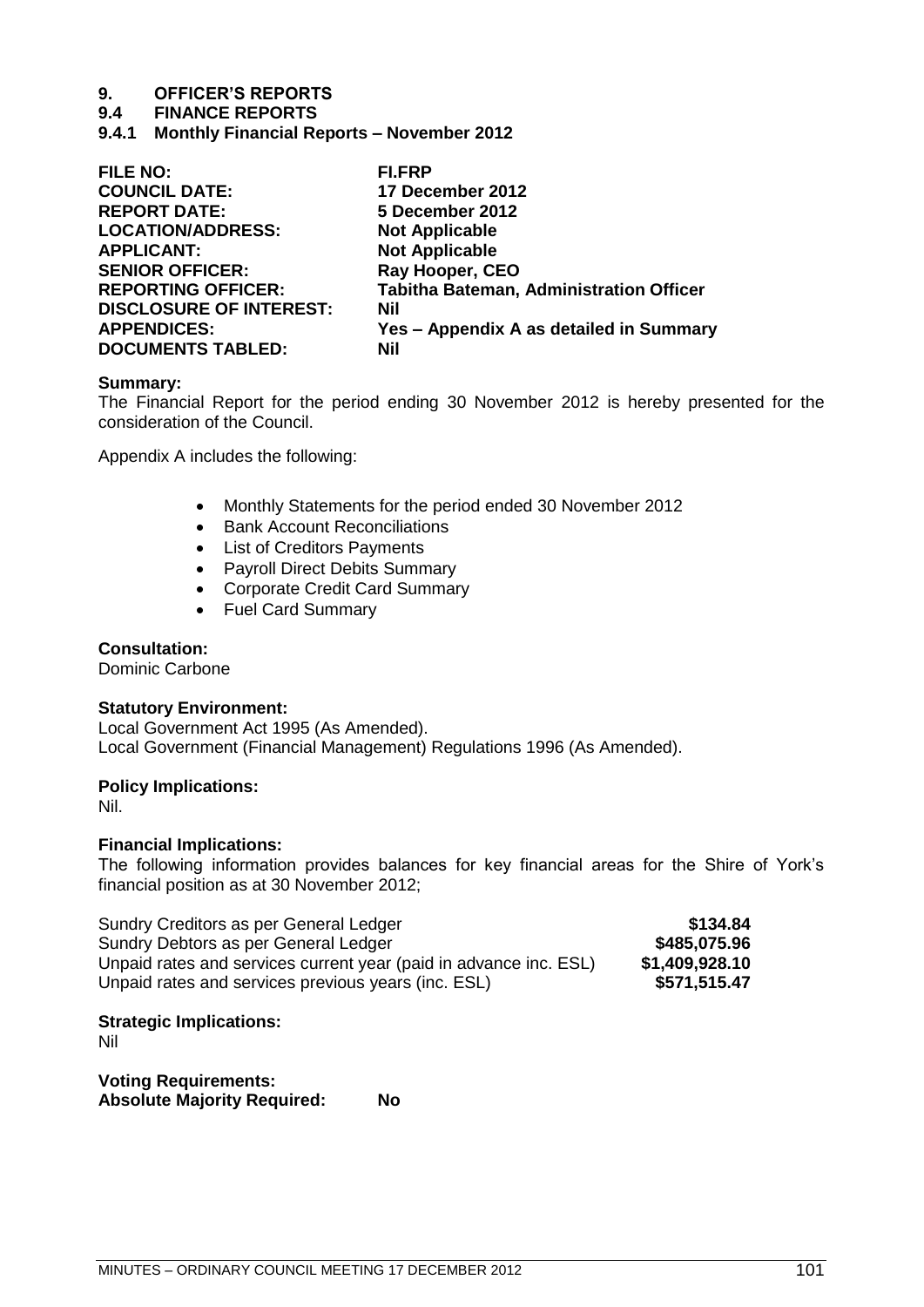## **Site Inspection: Site Inspection Undertaken: Not applicable**

#### **Triple bottom Line Assessment: Economic Implications:**

A zero balance or surplus end of year financial position will increase community confidence and cohesion and provide an opportunity for improved community benefits in future years.

## **Social Implications:**

Not applicable.

## **Environmental Implications:**

Not applicable.

## **Comment:**

Not applicable.

| <b>RESOLUTION</b>                                                                                                                                            |                |                                       |
|--------------------------------------------------------------------------------------------------------------------------------------------------------------|----------------|---------------------------------------|
| 171212                                                                                                                                                       |                |                                       |
|                                                                                                                                                              |                |                                       |
| Moved: Cr Boyle                                                                                                                                              |                | <b>Seconded: Cr Scott</b>             |
| "That Council:                                                                                                                                               |                |                                       |
| Receive the Monthly Financial Report for November and ratify payments drawn from<br>the Municipal and Trust accounts for the period ending 30 November 2012: |                |                                       |
|                                                                                                                                                              | <b>VOUCHER</b> | <b>AMOUNT</b>                         |
| <b>MUNICIPAL FUND</b>                                                                                                                                        |                |                                       |
| <b>Cheque Payments</b>                                                                                                                                       | 30409 - 30455  | 84,045.51<br>\$                       |
| <b>Electronic Funds Payments</b>                                                                                                                             | 10105 - 10240  | \$938,609.71                          |
| <b>Direct Debits Payroll</b>                                                                                                                                 |                | 161,996.90                            |
| <b>Bank Fees</b>                                                                                                                                             |                | \$\$\$\$<br>877.44                    |
| <b>Corporate Cards</b>                                                                                                                                       |                | 740.49                                |
| <b>Shell Cards</b>                                                                                                                                           |                | 237.23                                |
| <b>TOTAL</b>                                                                                                                                                 |                | \$1,186,507.28                        |
| <b>TRUST FUND</b>                                                                                                                                            |                |                                       |
| <b>Cheque Payments</b>                                                                                                                                       | 4066 - 4079    | \$<br>3,864.43                        |
| <b>Direct Debits Licensing</b>                                                                                                                               |                | $5$<br>112,796.10                     |
| <b>TOTAL</b>                                                                                                                                                 |                | $\overline{\mathbf{s}}$<br>116,660.53 |
| <b>TOTAL DISBURSEMENTS</b>                                                                                                                                   |                | \$1,303,167.81"                       |
|                                                                                                                                                              |                | <b>CARRIED: 6/0</b>                   |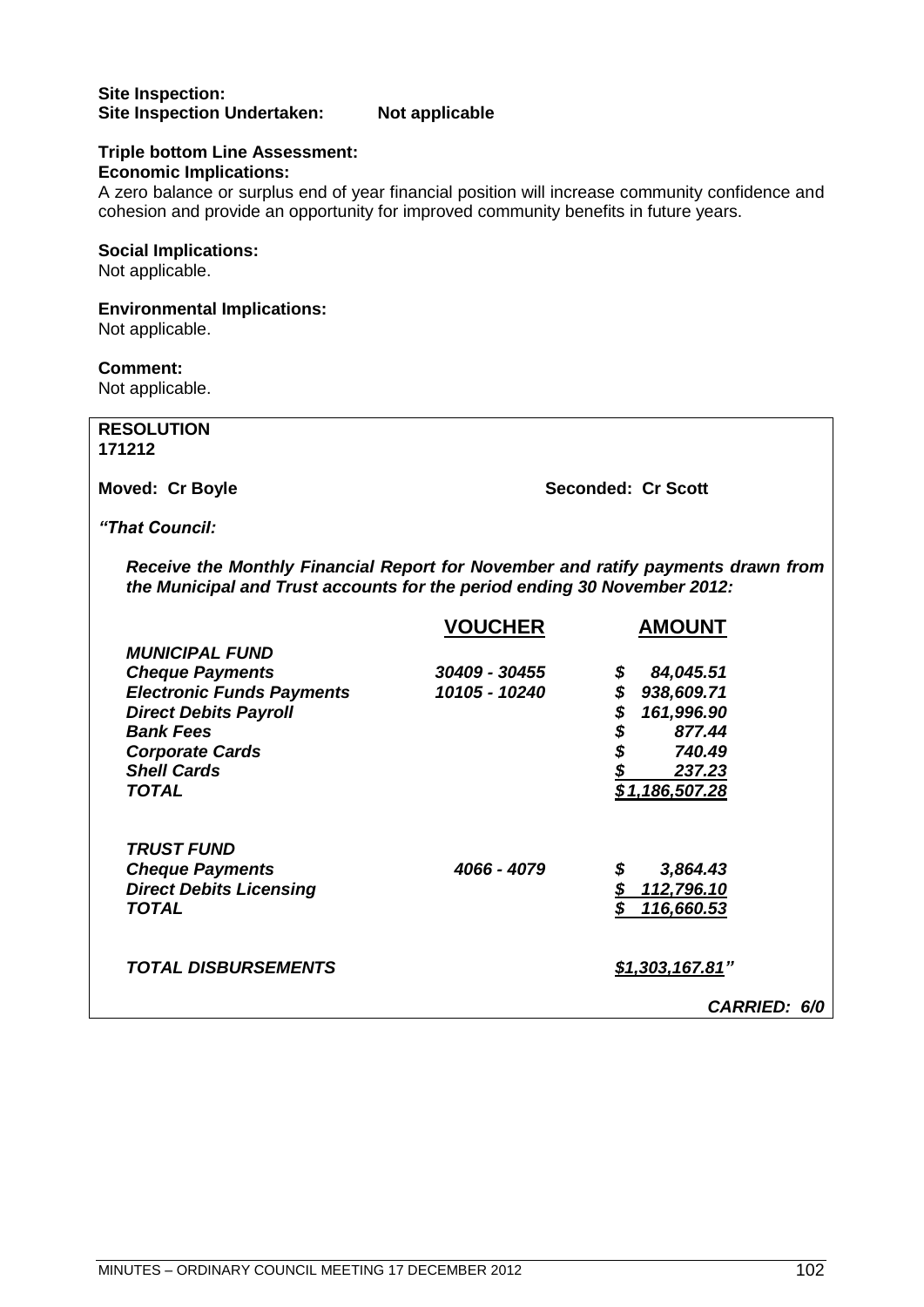## **Item 9.4.1 - Appendices**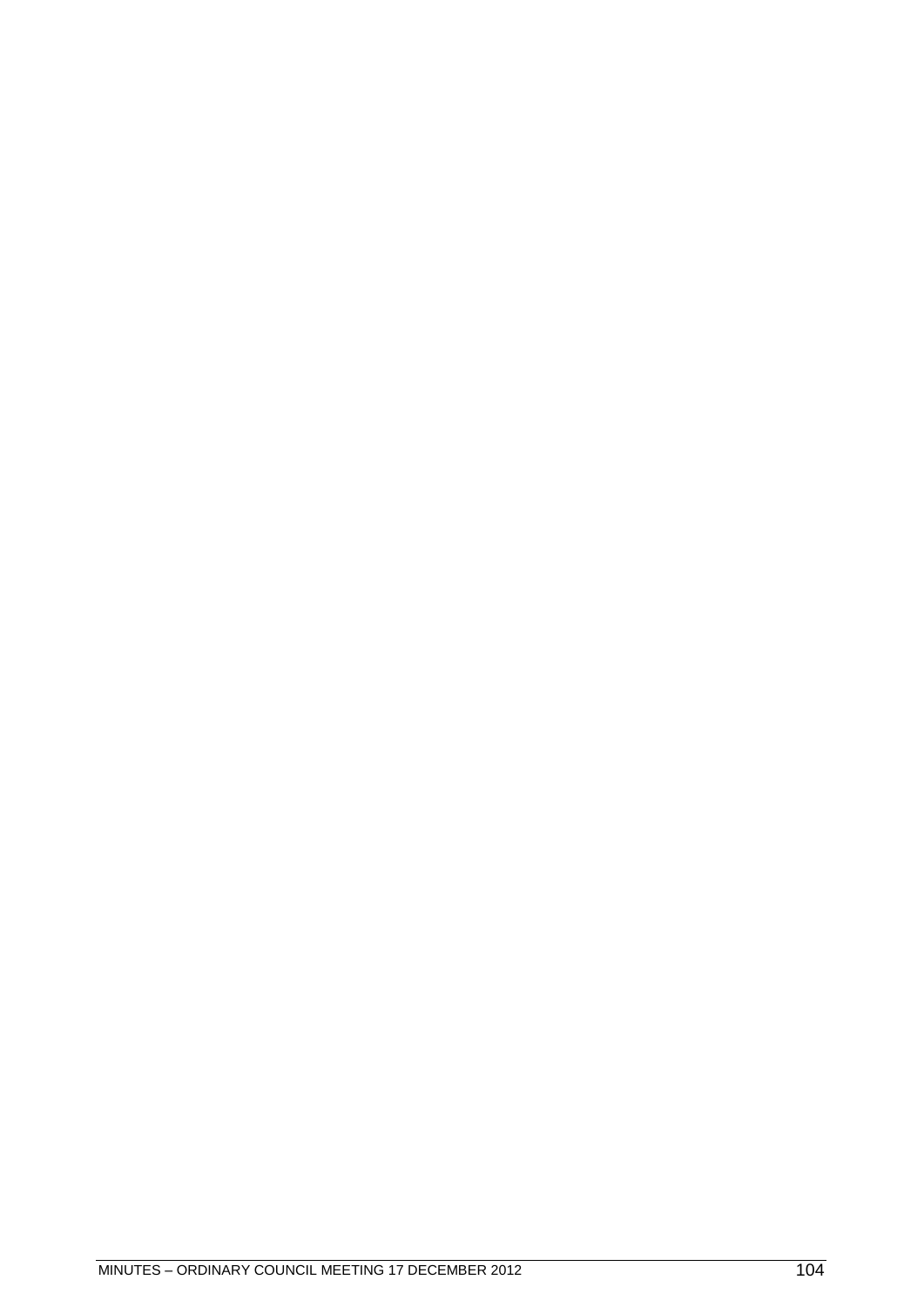**9.4 FINANCE REPORTS**

**9.4.2 Investments – November 2012** 

| <b>FILE NO:</b>                | FI.FRP                                    |
|--------------------------------|-------------------------------------------|
| <b>COUNCIL DATE:</b>           | 17 December 2012                          |
| <b>REPORT DATE:</b>            | 5 December 2012                           |
| <b>LOCATION/ADDRESS:</b>       | <b>Shire of York</b>                      |
| <b>APPLICANT:</b>              | N/A                                       |
| <b>SENIOR OFFICER:</b>         | Ray Hooper, CEO                           |
| <b>REPORTING OFFICER:</b>      | <b>Tabitha Bateman, FO</b>                |
| <b>DISCLOSURE OF INTEREST:</b> | Nil                                       |
| <b>APPENDICES:</b>             | <b>Shire of York Investment Portfolio</b> |
| <b>DOCUMENTS TABLED:</b>       | Nil                                       |

#### **Summary:**

That Council consider the investment portfolio as attached.

#### **Background:**

The investment policy requires Council to review the performance of its investments on a monthly basis.

## **Consultation:**

Auditors; and Dominic Carbone.

## **Statutory Environment:**

Not Applicable.

#### **Policy Implications:**

In accordance with the Financial Management Investment Policy.

## **Financial Implications:**

Credit Ratings:

## **Strategic Implications:**

Not applicable.

**Voting Requirements: Absolute Majority Required: No**

**Site Inspection: Site Inspection Undertaken: Not applicable**

#### **Triple bottom Line Assessment: Economic Implications:** Not applicable.

#### **Social Implications:** Not applicable.

**Environmental Implications:**

Not applicable.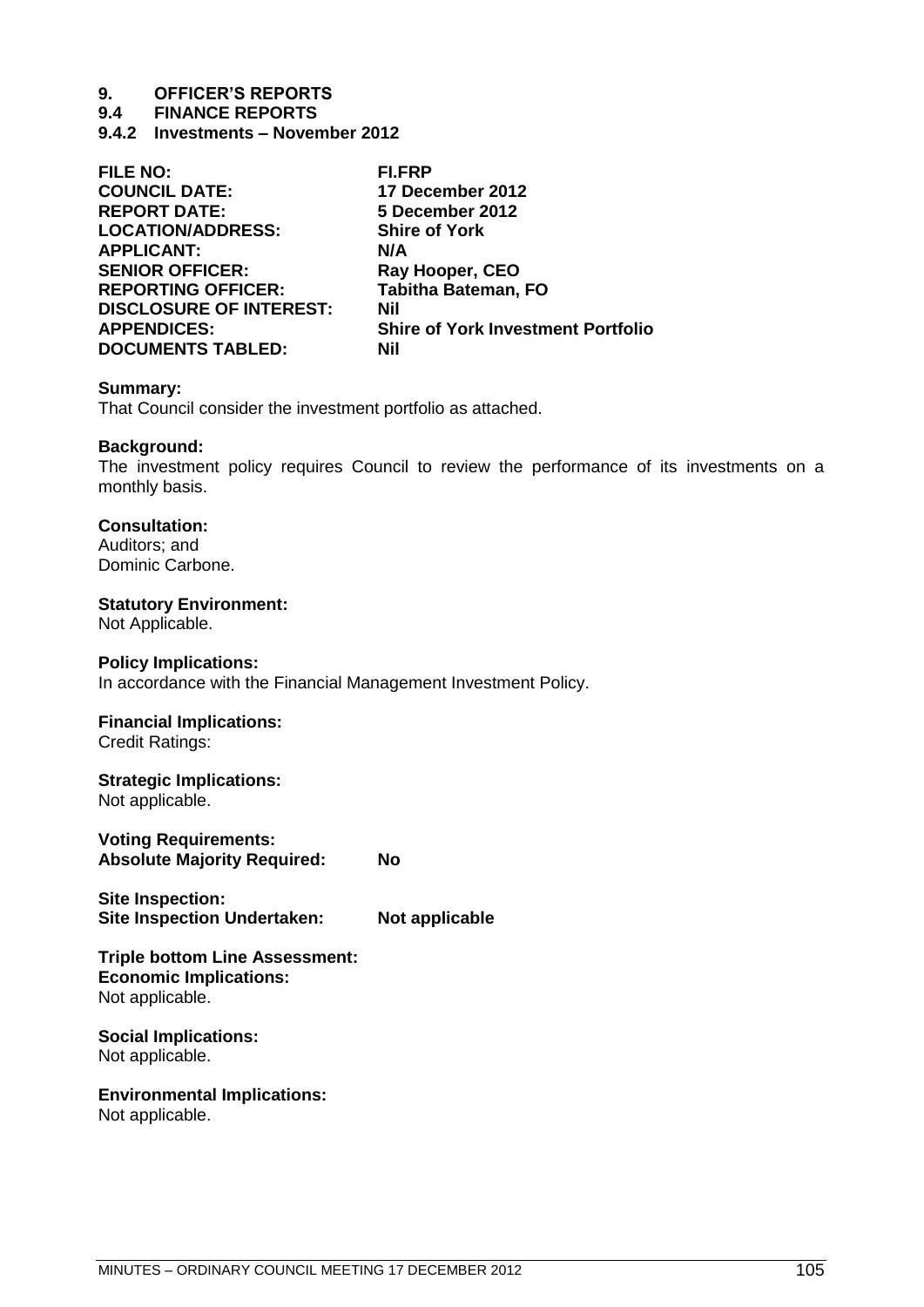## **Comment:**

In accordance with the policy, a report of investments is presented to Council to provide a summary of investments held by the Shire of York.

The Shire of York Investment Portfolio identifies Council's investment type, term to maturity and investment value.

The reporting will be reviewed on an ongoing basis by the Auditors and staff.

**RESOLUTION 181212**

**Moved: Cr Smythe Seconded: Cr Lawrance Seconded: Cr Lawrance** 

*"That Council receive the Shire of York Investment Portfolio as attached to this report."*

*CARRIED: 6/0*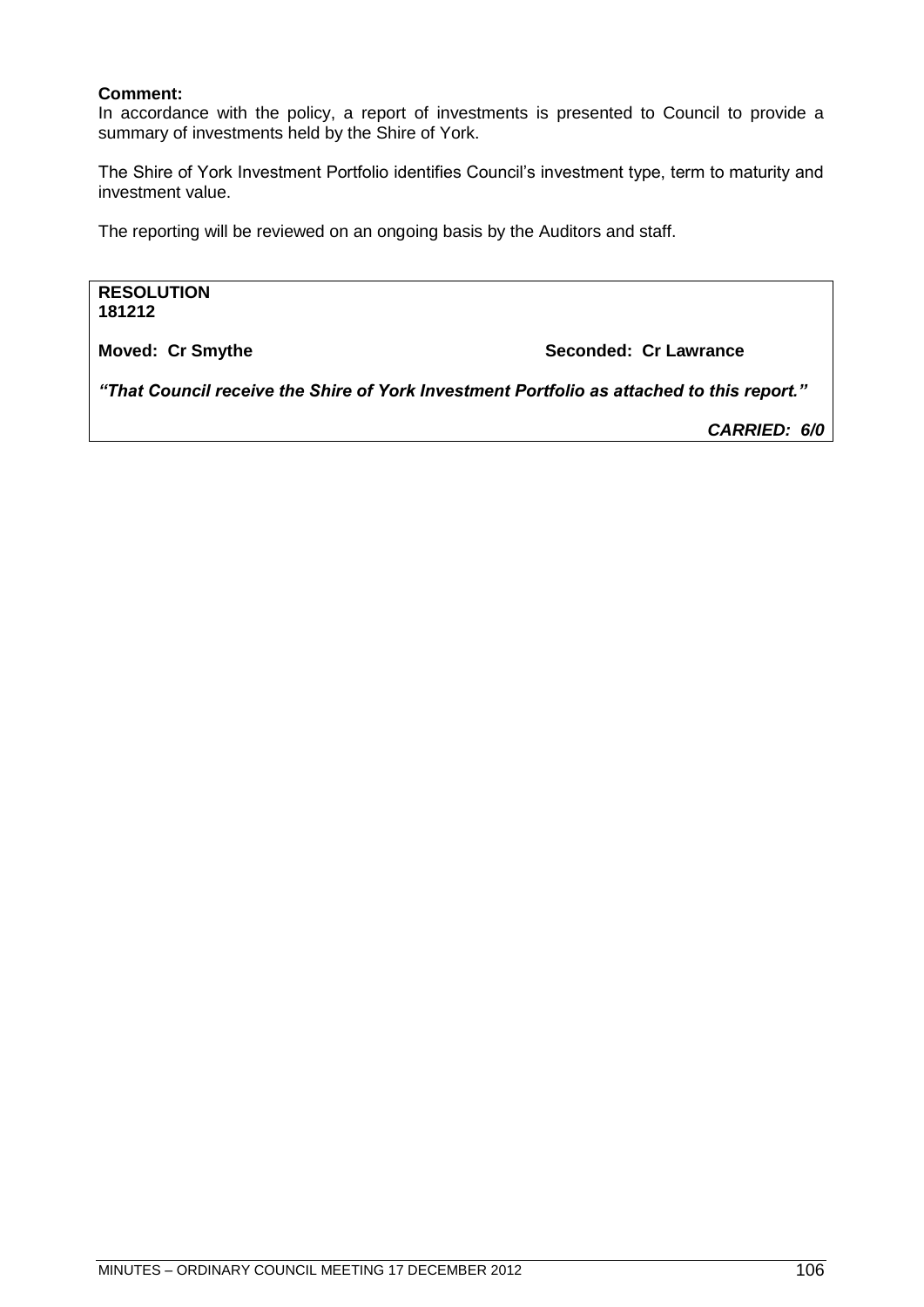## **Item 9.4.2 - Appendices**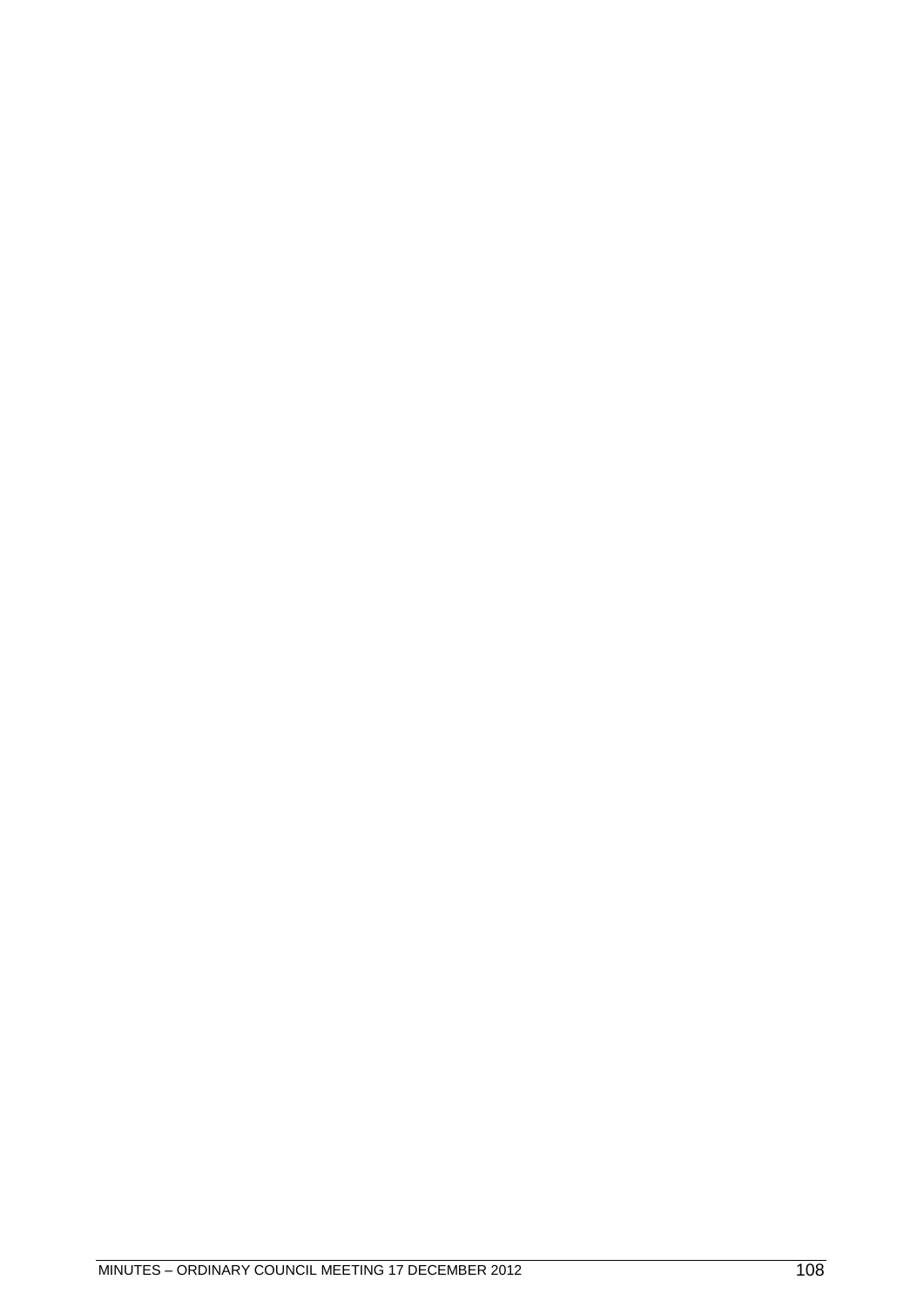# **9. OFFICERS' REPORTS**

### **9.4 FINANCE REPORTS**

**9.4.3 Revised Forward Capital Works Plan 2012-13 to 2016-17**

| FILE:                          | <b>FI.FAG.8.1</b>                 |
|--------------------------------|-----------------------------------|
| <b>COUNCIL DATE:</b>           | 17 December 2012                  |
| <b>REPORT DATE:</b>            | 7 December 2012                   |
| <b>LOCATION/ADDRESS:</b>       | N/A                               |
| <b>APPLICANT:</b>              | N/A                               |
| <b>SENIOR OFFICER:</b>         | Ray Hooper, CEO                   |
| <b>REPORTING OFFICER</b>       | <b>Tyhscha Cochrane, DCEO</b>     |
| <b>DISCLOSURE OF INTEREST:</b> | Nil                               |
| <b>APPENDICES:</b>             | <b>Forward Capital Works Plan</b> |
|                                | 2012-13 to 2016-17                |
| <b>DOCUMENTS TABLED:</b>       | Nil                               |

### **Summary:**

All local governments are required to prepare and adopt a Forward Capital Works Plan as a requirement for future Royalties for Regions funding.

This report recommends that the revised Forward Capital Works Plan 2012-13 to 2016-17 for the Shire of York be accepted by Council. A review of the Plan was conducted with Councilors and staff and as a result updates were made to the associated five year financial plan.

### **Background:**

In 2009/10 the Shire received \$35,000 from the Department of Regional Development, through the Royalties for Regions Country Local Government Fund (CLGF) to assist in preparing a five year Forward Capital Works Plan (FCWP), with the aim of supporting capacity building within the local government industry.

This grant has since been acquitted and Council is required to review on an annual basis.

In preparing the Forward Capital Works Plan, the Shire was required to address the following:

- 1. Infrastructure items only, not plant and equipment;
- 2. Infrastructure should be owned by the Council;
- 3. Expenditure to cover 5 years, commencing from 2012-13;
- 4. The Plan must be approved by the Council; and
- 5. A statement of commitment from the Council to undertake annual reviews of the Plan.

In addition to the above, the Shire identified four key objectives for the Plan to address:

- 1. Key infrastructure projects that will benefit the community;
- 2. The cost of the projects in today's dollars and their affordability;
- 3. Potential sources of revenue available to the Shire to fund the projects; and
- 4. Whole of life costs of the projects to determine whether the Shire can afford to provide, maintain and operate the projects into the future.

The Shire adopted its Forward Capital Works Plan on 11 January 2011 and adopted the reviewed Plan on the  $9<sup>th</sup>$  January 2012.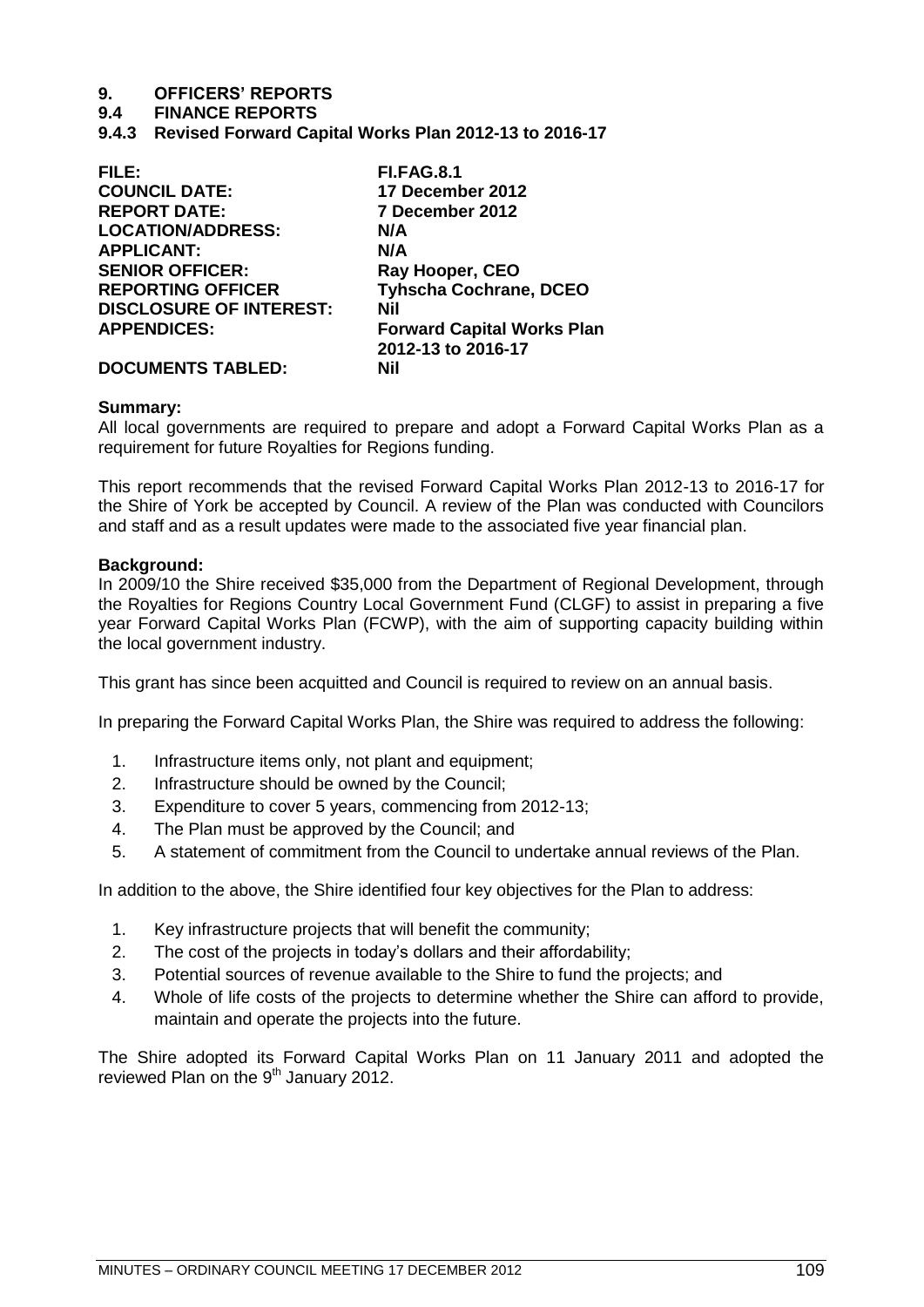In October 2011, the Department of Regional Development and Lands (RDL) released the 2011-12 Country Local Government Fund Individual guidelines. The guidelines require local governments to review their Forward Capital Works Plan and submit the required documentation by 30 December 2011 to RDL. Failure to submit the required documentation by 30 December 2011 may result in a local government being excluded from 2011-12 funding and their 2011-12 notional allocation being redistributed to other eligible recipients.

Local governments are not required to submit their FCWP but ensure they are kept up to date. Local governments must submit to RDL:

- 1. A Financial Assistance Agreement, which outlines the conditions of funding and work scheduled for the funds.
- 2. Relevant supporting documentation, for example letters of support, relating plans or strategies; and
- 3. Notification, in writing, of any changes to the projects relating to CLGF activity in the FCWP.

Project proposals for CLGF grants must meet the following criteria:

- 1. Projects must be identified in a Council approved Forward Capital Works Plan.
- 2. Local government should be well advanced in their project planning.
- 3. CLGF expenditure must be directly related to the delivery of capital works projects.
- 4. Up to 15% of the total project cost can be allocated from CLGF towards project management fees and project documentation activities (such as architectural fees and the development of structural, mechanical and hydraulic engineering plans) on eligible CLGF projects.
- 5. The cost of limited, but reasonable, direct wages, where they are a component in the construction of an infrastructure asset, may be included under CLGF expenditure.

### **Consultation:**

Darren Long Consulting Staff and Councillors

### **Statutory Environment:**

There are no statutory requirements for Council to review and adopt the Forward Capital Works Plan. However it is a condition of the Royalties for Regions program that for Council to receive CLGF funding, it must review its Forward Capital Plan.

**Policy Implications:**  Nil

**Financial Implications:**  Nil

### **Strategic Implications:**

The Forward Capital Works Plan provides a framework for infrastructure planning, assists in determining priorities and establishes the Council's capacity to meet the costs of proposed projects.

**Voting Requirements: Absolute Majority Required: No**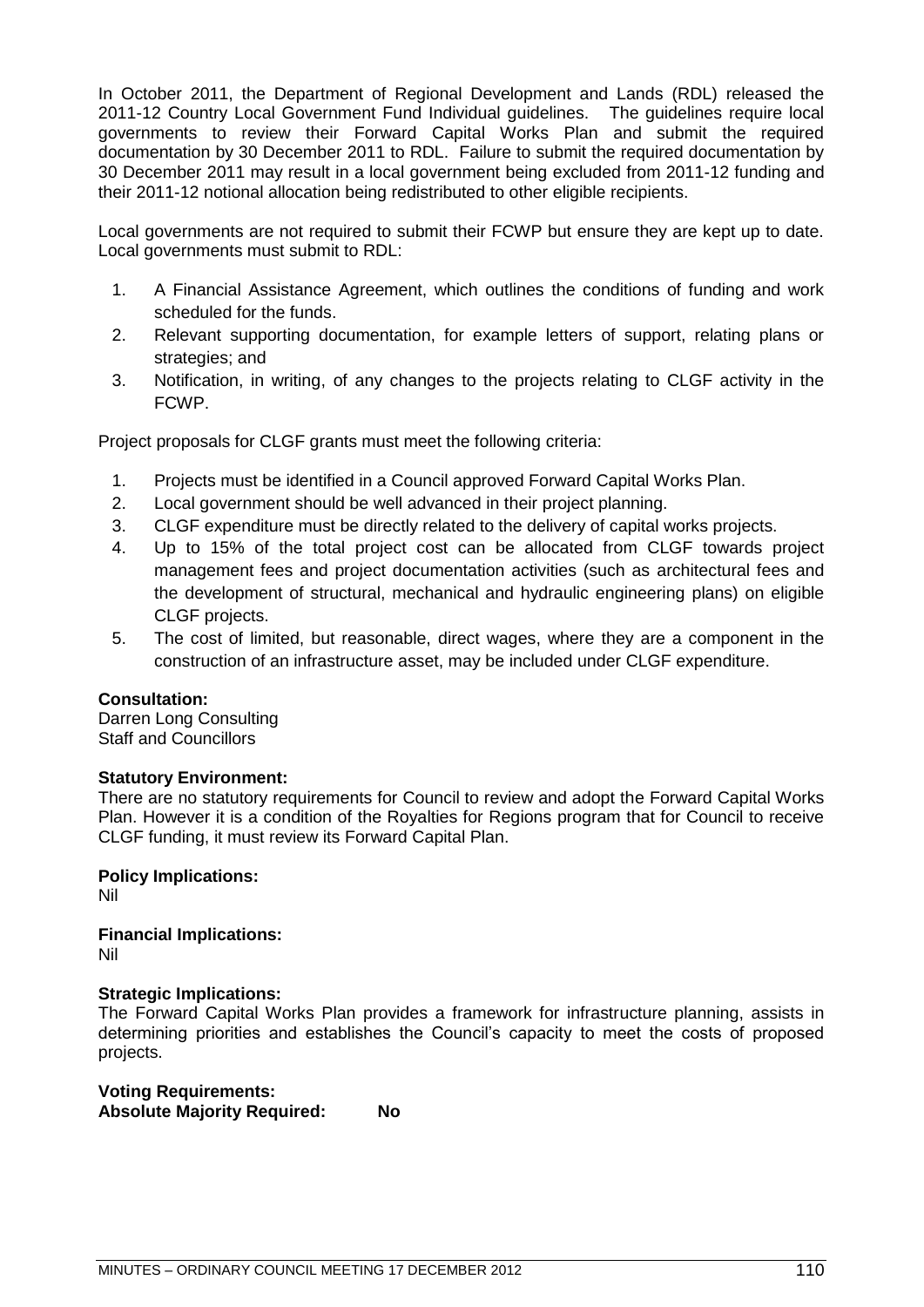### **Triple bottom Line Assessment:**

**Economic Implications:** 

A four year Forward Capital Plan supports infrastructure planning and priorities and establishes capacity to meet costs.

### **Social Implications:**

The Forward Capital Plan will provide a high degree of certainty to the community for new projects.

### **Environmental Implications:**

Nil

### **Comment:**

The Forward Capital Plan has been developed to identify financial capacity and project priorities.

The Plan will assist in future budget preparation and aligns with the Community Strategic Plan and also underpin business and asset management planning for local governments undergoing structural reform.

A copy of the revised 2012-13 to 2016-17 Forward Capital Works Plan is presented for Council's consideration and adoption.

**RESOLUTION 191212**

**Moved: Cr Duperouzel Seconded: Cr Hooper** 

*"That Council*

*Adopts the Forward Capital Works Plan and submits the necessary documentation to the Department of Regional Development and Lands subject to any modifications arising from the Council review of the documents."*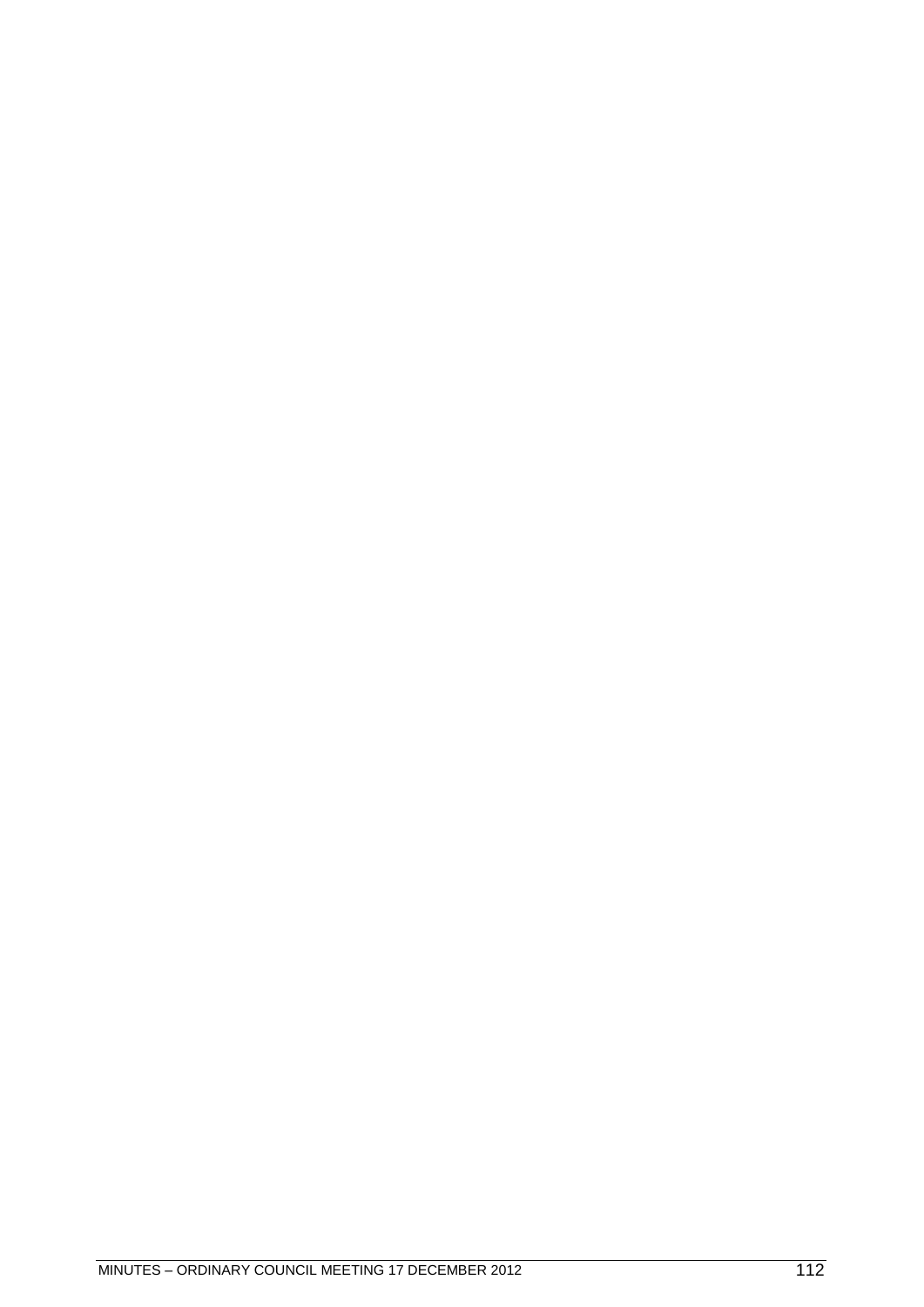### **Item 9.4.3 - Appendices**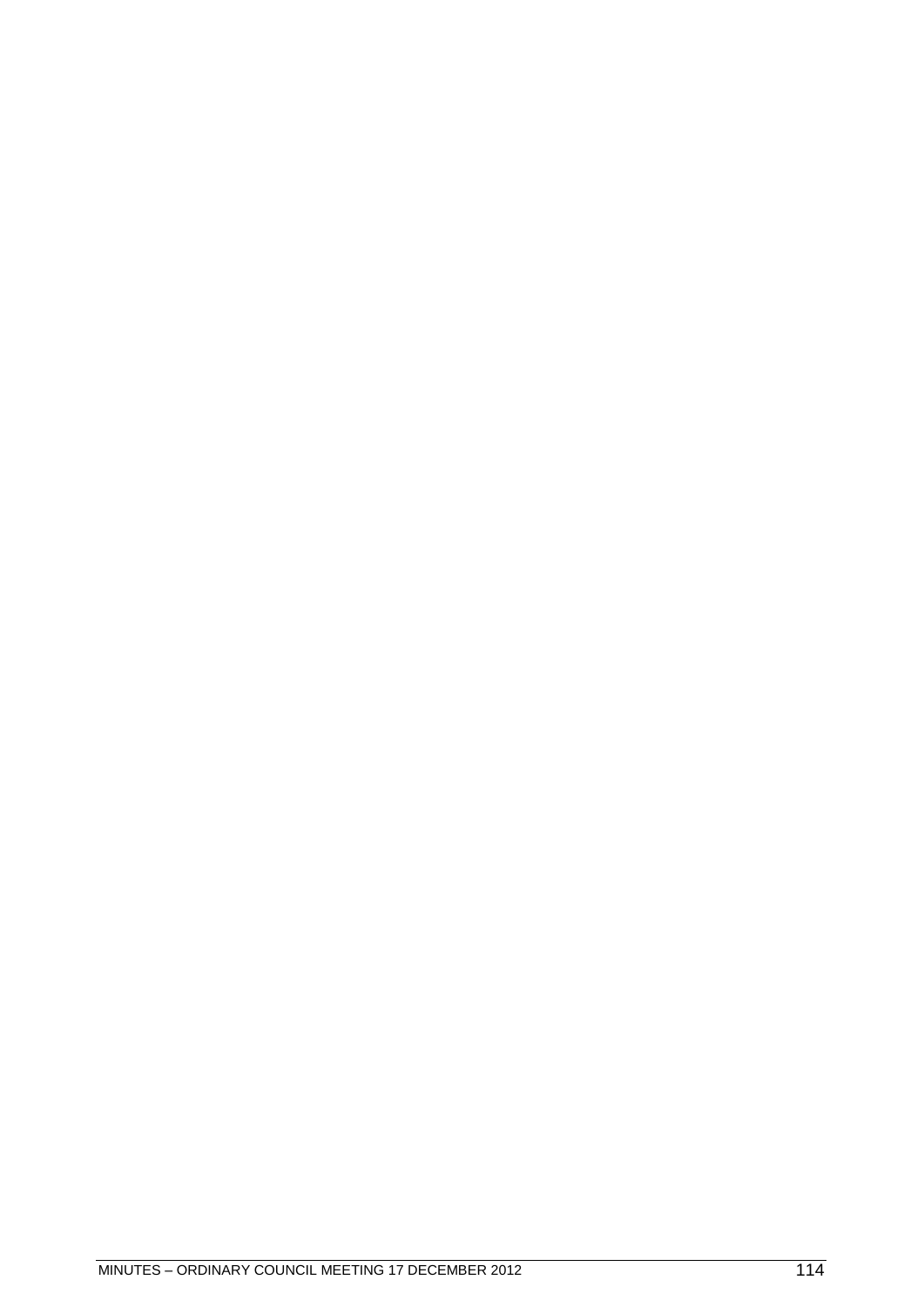## **9.5 Late Reports**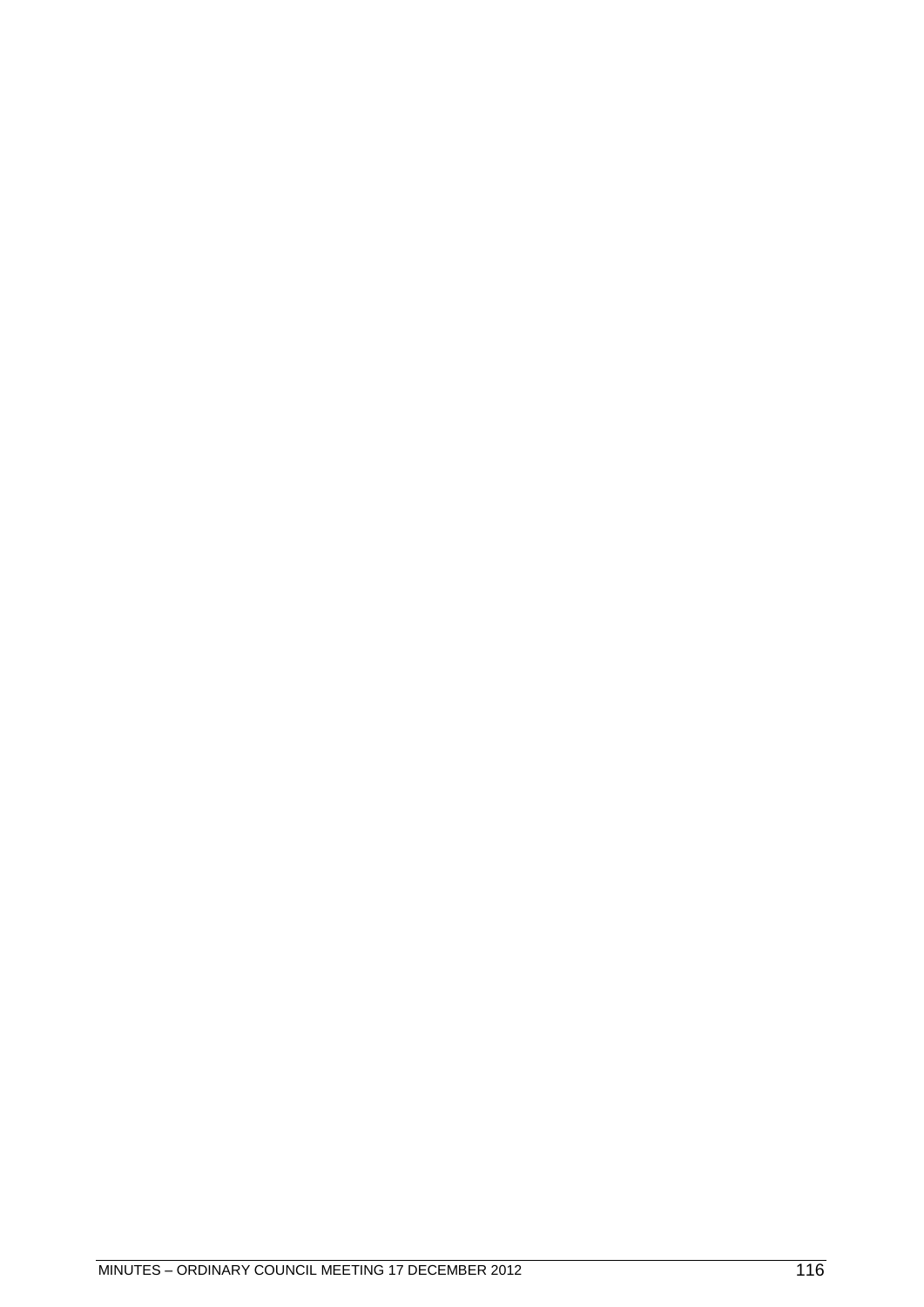# **9. OFFICER'S REPORTS**

**9.5 LATE REPORTS**

**9.5.1 Proposed Depot At Lot 12130 Ashworth Rd, York**

| <b>FILE NO:</b>                | AS1.60609, P814                   |
|--------------------------------|-----------------------------------|
| <b>COUNCIL DATE:</b>           | 17 December 2012                  |
| <b>REPORT DATE:</b>            | 14 December 2012                  |
| <b>LOCATION/ADDRESS:</b>       | Lot 12130 Ashworth Rd, York       |
| <b>APPLICANT:</b>              | <b>Field Deployment Solutions</b> |
| <b>SENIOR OFFICER:</b>         | R Hooper, CEO                     |
| <b>REPORTING OFFICER:</b>      | J Jurmann, MPS                    |
| <b>DISCLOSURE OF INTEREST:</b> | Nil                               |
| <b>APPENDICES:</b>             | 1 - Location Plan                 |
|                                | 2 – Site Plan                     |
|                                | 3 – Submission                    |
| <b>DOCUMENTS TABLED:</b>       | Nil                               |
|                                |                                   |

### **Summary:**

Council is in receipt of a planning application to use Lot 12130 Ashworth Road, York for the purposes of a depot and to construct ancillary structures, including an office and staff quarters.

The application was advertised in accordance with the provisions of the York Town Planning Scheme No. 2 and one submission was received objecting to the proposal. The issues raised in this submission are discussed in this report.

It is recommended that the application be approved, subject to the conditions listed at the end of this report.

### **Background:**

Lot 12130 Ashworth Road is located approximately 1.8 kilometres from the Great Southern Highway turnoff, adjoining York Olive Oil. The property is currently used for agriculture and is 41.84 hectares in area.

It is proposed to use the property as a depot to support the operations of Field Deployment Solutions who provide services to the agricultural, mining and disaster relief industries. The applicant describes the operations at the depot as an area that "transport goods are held at the depot for consolidation of loads going out and break down of loads coming in, most items are moved in and out within a few weeks of arrival, but the bulk of the goods are rolled over within a few days". The goods will include mobile and semi-permanent camps, air portable buildings associated with mining, construction and agricultural industries. No manufacturing or assembling of products is proposed.

The structures proposed to be constructed are as follows:

- 1. Dome Structure this consists of 16 sea containers connected by a dome-type awning where vehicles will be loaded and unloaded. It is also proposed to use the structure for maintenance of the vehicles.
- 2. Staff/Manager's Quarters and Office it is proposed to construct an office and sleeping quarters for staff.
- 3. Dwelling (although not part of this application as it does not require planning approval) it is proposed to construct in the near future a dwelling for occupation by the landowner and applicant.

In the application it is estimated that there will be approximately 20 trucks per week on average, which is not expected to increase due to the nature of the company's operations. The hours of operation of the depot will be between 6 am and 6 pm Monday to Friday, unless a transport operation is delayed or postponed due to mechanical issues or other delays.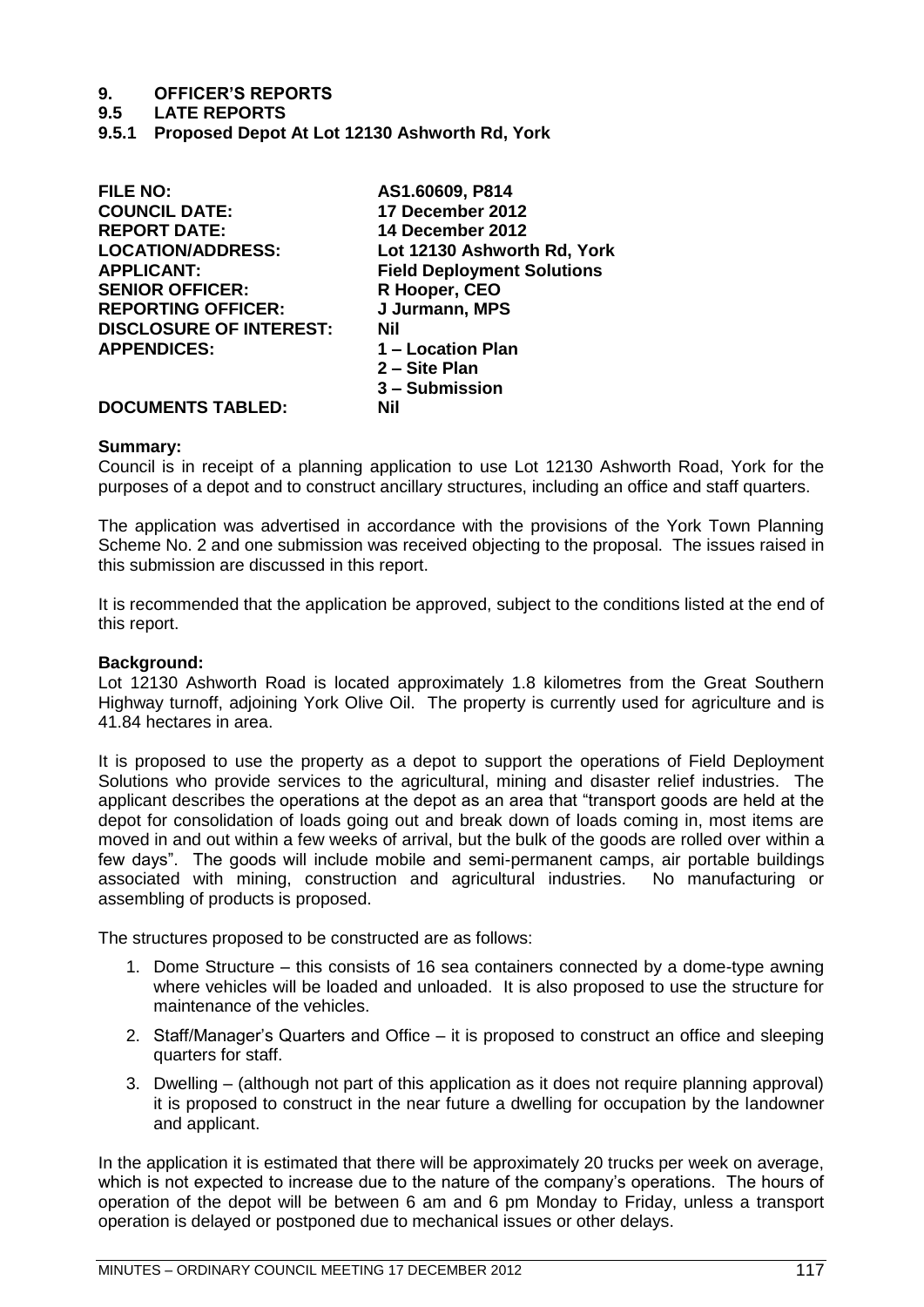### **Consultation:**

The application was advertised in accordance with the York Town Planning Scheme No. 2 directly to adjoining landowners, in the Avon Valley Gazette, at Council's Office, on Council's website and on Public Notice Boards. A referral was also sent to Main Roads WA.

One submission was received objecting to the proposal. The issues raised are regarding permissibility, inappropriate use of agricultural land for non-rural purposes and number of truck movements. All issues raised have been considered in the assessment of this application. Refer to Appendix 3 for a copy of the submission.

### **Statutory Environment:**

York Town Planning Scheme No. 2 (TPS2)

The property is zoned General Agriculture under the provisions of TPS2. The objectives of the zone are:

- *(a) To ensure the continuation of broad-hectare agriculture as the principal land use in the district encouraging where appropriate the retention and expansion of agricultural activities.*
- *(b) To consider non-rural uses where they can be shown to be of benefit to the district and not detrimental to the natural resources or the environment.*
- *(c) To allow for facilities for tourists and travellers, and for recreation uses.*
- *(d) To have regard to residential use of adjoining land at the interface of the General Agriculture zone with other zones to avoid adverse effects on local amenities.*

The objectives of the zone permit non-rural uses where they can be shown to be of benefit to the district and not detrimental to the natural resources or the environment. The establishment of this component of the operations may be beneficial to the district through employment, sale of fuel and the like. The location of the depot has been carefully considered by the applicant to protect the environmental features of the site.

The proposed use is best defined as a 'transport depot'. A transport depot means:

*―land and buildings used for the garaging of motor vehicles used or intended to be used for carrying goods or persons for hire or reward or for any consideration, or for the transfer of goods or persons from one such motor vehicle to another such motor vehicle and includes maintenance, management and repair of the vehicles used, but not of other vehicles.‖*

Transport depots are a 'SA' use, which means that the use is not permitted unless the local government has exercised its discretion and has granted planning consent after giving special notice in accordance with clause 7.2. It should be noted that this is the first issue raised in the objection. The author contends that the use should be classified as an 'industry' which would therefore be prohibited. However an 'industry' means:

*―the carrying out of any process in the course of trade or business for gain, for and incidental to one or more of the following:*

- *a) The winning, processing or treatment of minerals;*
- *b) The making, altering, repairing or ornamentation, painting, finishing, cleaning, packing, or canning or adapting for sale, or the breaking up or demolition of any article or part of an article;*
- *c) The generation of electricity or the production of gas;*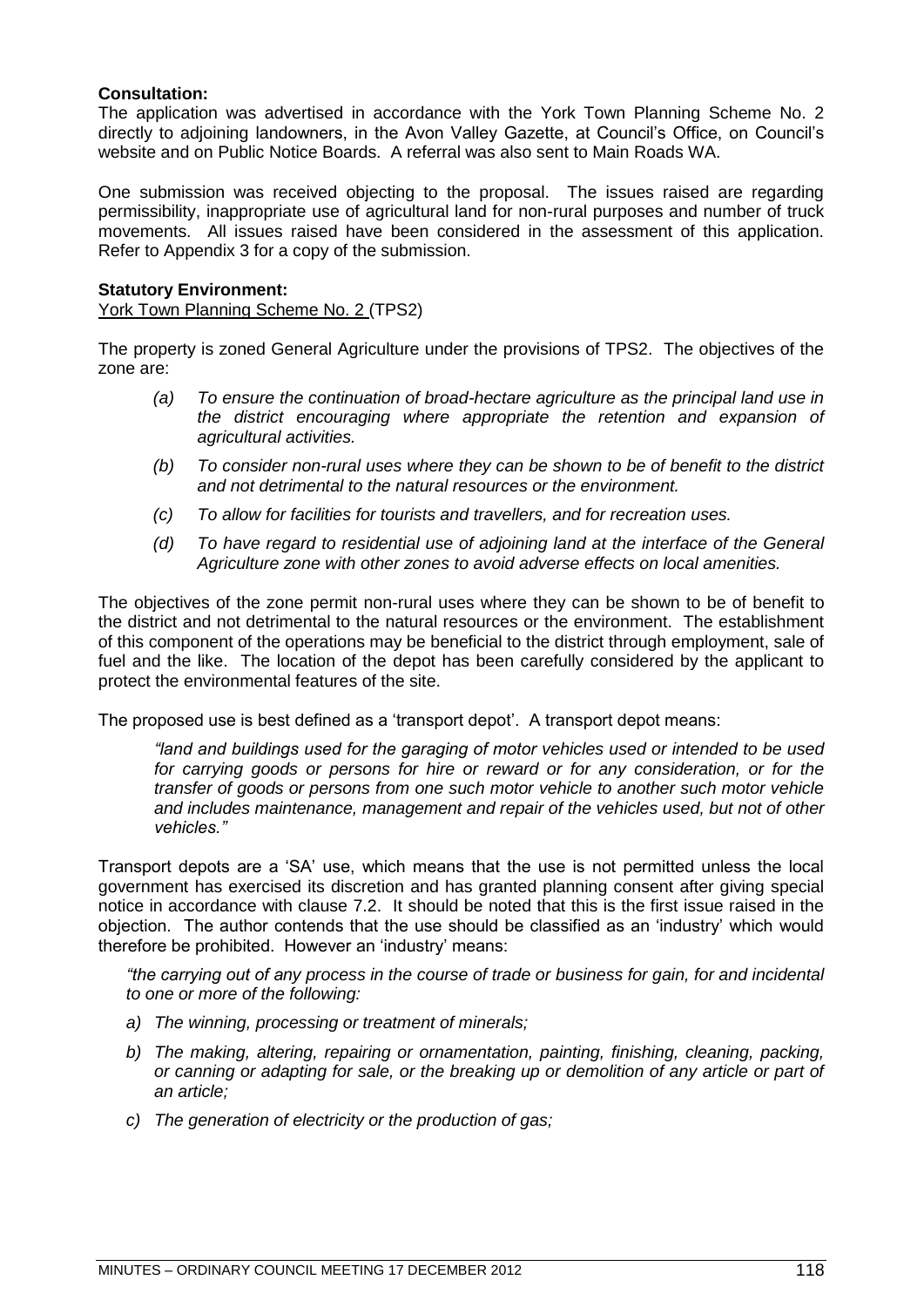*d) The manufacture of edible goods,*

*and includes, when carried out on land upon which the process is carried out and in connection with that process, the storage of goods, any work of administration or accounting, or the wholesaling of, or the incidental sale of goods resulting from the process, and the use of land for the amenity of persons engaged in the process; but does not include:*

- *(i) The carrying out of agriculture,*
- *(ii) On-site work on buildings or land,*
- *(iii) In the case of edible goods the preparation of food for retail sale from the premises.‖*

Special notice has been given in accordance with clause 7.2. Refer to the Consultation Section of this report. In consideration of this agenda item, Council is exercising its discretionary power under the provisions of TPS2.

The matters for consideration set out in Clause 7.5 of TPS2 have been considered as follows:

*(cc) The aims and provisions of the Scheme and any other relevant town planning schemes operating within the Scheme area.*

The York Town Planning Scheme No. 2 is the relevant planning scheme operating in the Shire. The objectives of the scheme are:

- *a) to zone the Scheme area for the purposes described in the Scheme;*
- *b) to secure the amenity health and convenience of the Scheme area and the residents thereof;*
- *c) to make provisions as to the nature and location of buildings and the size of lots when used for certain purposes;*
- *d) the preservation of places of natural beauty, of historic buildings, and objects of historical and scientific interest;*
- *e) to make provision for other matters necessary or incidental to Town Planning and housing;*
- *f) to make provision for the protection and management of the natural environment within the Scheme area; and*
- *g) to recognise the special historic significance of the town of York to Western Australia an dot preserve this through the implementation of Design Guidelines.*

The proposal is considered consistent with the objectives of the Scheme, in that the purpose is identified in the Land Use table for the General Agriculture zone; the lot is of sufficient area and location for the proposed use; and the use will not detrimentally affect the environment.

*(dd) The requirements of orderly and proper planning including any relevant proposed new town planning scheme or amendment, which has been granted consent for public submissions to be sought.*

Council resolved at its Ordinary Meeting held in November to initiate Scheme Amendment No. 50, an Omnibus Amendment. The Amendment proposes to amend the Land Use table and definitions. The amendment does not propose to change the provisions relating to the permissibility or the like relating to the use of land zoned General Agriculture for the purposes of a transport depot.

*(ee) Any approved statement of planning policy of the Commission.*

There are no statements of planning policy applicable to this proposal.

*(ff) Any approved environmental protection policy under the Environmental Protection Act 1986.*

There are no policies applicable to this proposal.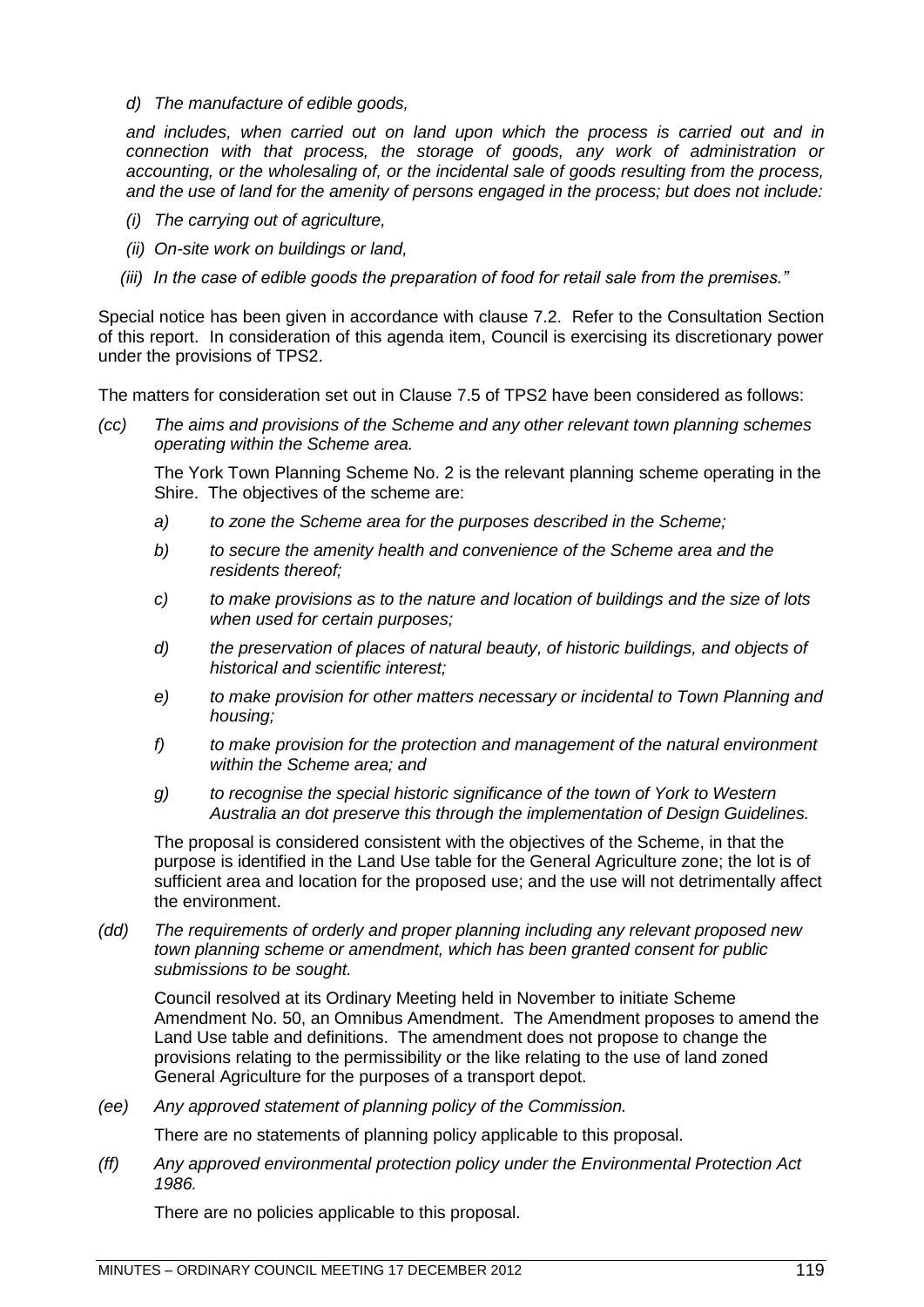*(gg) Any relevant policy or strategy of the Commission and any relevant policy adopted by the Government of the State.*

### Statement of Planning Policy No. 11 - Agricultural and Rural Land Use Planning

The four key objectives of the policy are—

- 1. Protect agricultural land resources;
- 2. Plan and provide for rural settlement;
- 3. Minimise the potential for land use conflict; and
- 4. Carefully manage natural resources.

The viable area of the lot will continue to be used for agricultural purposes; will not affect any future rural settlement; the proposal will not result in any land use conflict is managed in accordance with the recommended conditions; and will not impact on any natural resources.

It is considered that the proposal is inconsistent with the objectives of the State Policy.

*(hh) Any Planning Policy adopted by the local government under clause 8.8, any policy for a designated heritage precinct adopted under clause 5.1.3, and any other plan or guideline adopted by the local government under the Scheme.*

### York Local Planning Policy - Contributions for Road & Footpath Construction & **Upgrading**

This Policy was adopted at the Ordinary Council Meeting held on 19 November 2012. Although this application was submitted on 8 November 2012, it was not considered formal (due to outstanding information) until 22 November 2012. Therefore it is considered that the provisions of this Policy apply to this application and that Council should seek financial contribution from the applicant for the upgrading and maintenance of Ashworth Road to the entrance of the depot from Great Southern Highway. Refer to Policy section for further assessment of this requirement.

*(ii) In the case of land reserved under the Scheme, the ultimate purpose intended for the reserve.*

The land is not reserved under the Scheme.

*(jj) The conservation of any place that has been entered in the Register within the meaning of the Heritage of Western Australia Act 1990, or which is included in the Heritage List under clause 5.1.2, and the effect of the proposal on the character or appearance of a heritage precinct.*

The property is not heritage listed or located within a heritage precinct.

*(kk) The compatibility or a use or development with its setting.*

The location of the depot has been chosen so that it is within the property and not visible from adjoining neighbours. The area will be screened with vegetation. The depot will serve as an ancillary operation to the main operations of the business that is currently carried out in Perth (although it is proposed to locate suitable premises in York).

It is considered that due to the nature and scale of the proposal, that the use will not be incompatible with the surrounding agricultural/tourist uses and residences. Additionally, the recommended conditions of consent will provide effective management measures.

*(ll) Any social issues that have an effect on the amenity of the locality.*

There are no social issues associated with this proposal.

*(mm) The cultural significance of any place or area affected by the development.*

No place or area of cultural significance will be affected by the development.

*(nn) The likely effect of the proposal on the natural environment and any means that are proposed to protect or to mitigate impacts on the natural environment.*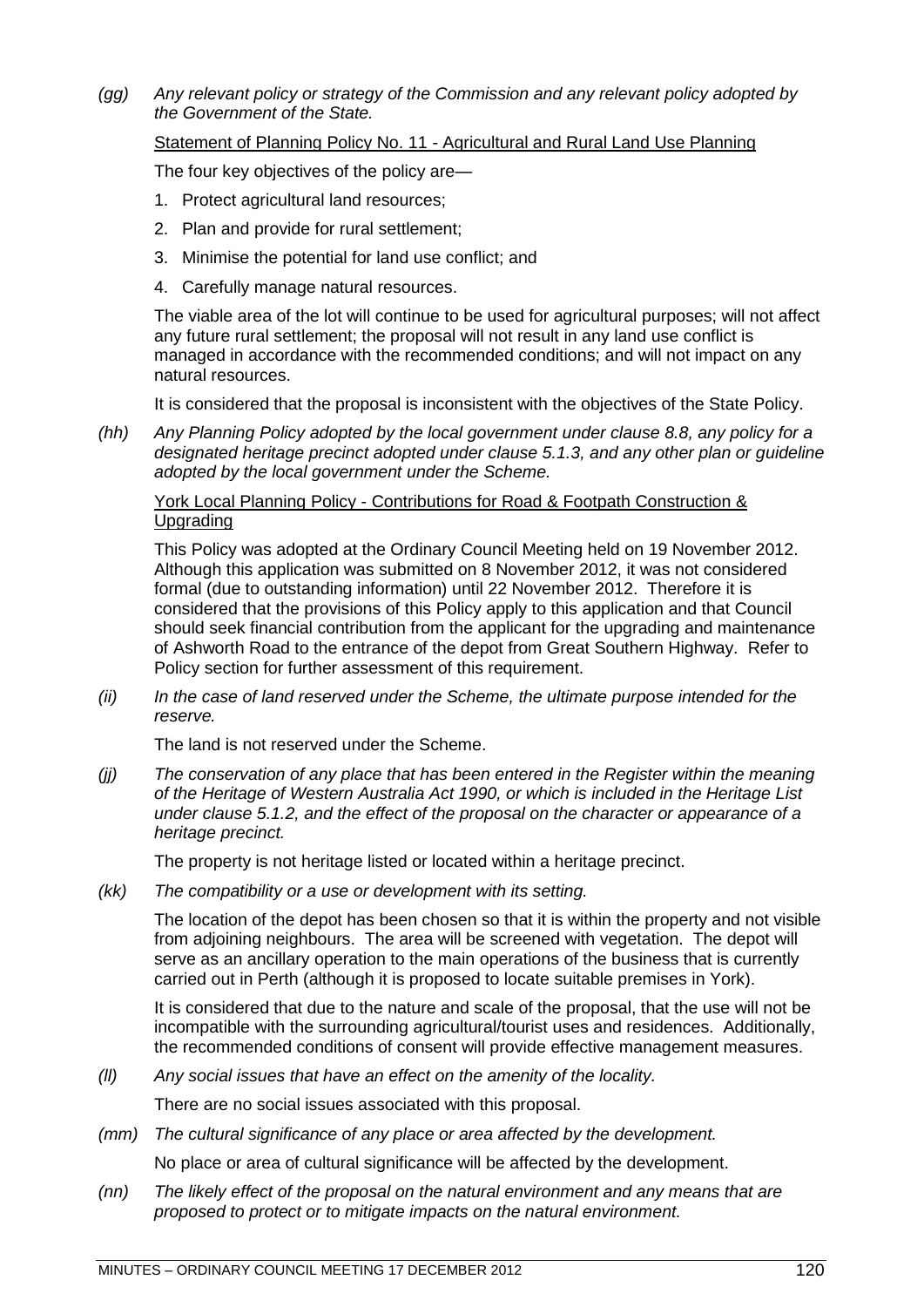- (oo) Stormwater runoff from the area will be captured in rainwater tanks and dams for reuse. Pollution prevention measures for storage of fuels or other liquids will be required. It is unlikely that the proposal will impact the environment.
- *(pp) Whether the land to which the application relates is unsuitable for the proposal by reason of it being, or being likely to be, subject to flooding, tidal inundation, subsidence, landslip, bushfire or any other risk.*

The land is not affected by any known natural constraints. Compliance with the Local Laws requiring fire breaks is required.

*(qq) The preservation of the amenity of the locality.*

The proposal will not impact on the amenity of the locality if conditions are met and the proposal remains at the scale applied for. Any increase in operations will require a further planning application.

*(rr) The relationship of the proposal to development on adjoining land or on other land in the locality including but not limited to, the likely effect of the height, bulk, scale, orientation and appearance of the proposal.*

The location of the proposed depot is at the rear of the lot and will not be visible to the general public or community using Ashworth Road. The land is 41 hectares in size and the depot will occupy 1 hectare of this property. The remainder of the property is continue to the used for agricultural purposes. The dome structure and sea containers may be visible from neighbouring properties, however it is proposed to use landscaping as screening.

*(ss) Whether the proposed means of access to and egress from the site are adequate and whether adequate provision has been made for the loading, unloading, manoeuvring and parking of vehicles.*

Access and egress from the site is from an existing driveway on Ashworth Road, which also provides access through an easement to Lot 1711. Trucks entering the site will turn left and exiting the site right. It is proposed to create a separate entrance to the main dwelling and manager's/staff quarters further along Ashworth Road.

There is sufficient room on site for loading, unloading, manoeuvring and parking of vehicles. Clause 4.5 of TPS2 does not stipulate the number of on-site car parking spaces for transport depots. Due to the nature and location of the proposal, it is considered that there is sufficient parking on site to cater for the development.

(tt) *The amount of traffic likely to be generated by the proposal, particularly in relation to the capacity of the road system in the locality and the probable effect on traffic flow and safety.*

Ashworth Road is capable of catering for an additional 20 truck movements per week. As indicated in this report, it is appropriate however for the proponent to contribute to the upgrade and maintenance of Ashworth Road in accordance with Council Policy.

*(uu) Whether public transport services are necessary and, if so, whether they are available and adequate for the proposal.*

Not applicable to the proposal.

*(vv) Whether public utility services are available and adequate for the proposal.*

The applicant will need to liaise with the utility providers with regards to any required upgrades. Relevant services are available to the site.

*(ww) Whether adequate provision has been made for access for pedestrians and cyclists (including end of trip storage, toilet and shower facilities).*

Not applicable.

*(xx) Whether adequate provision has been made for access by disabled persons.* Not applicable.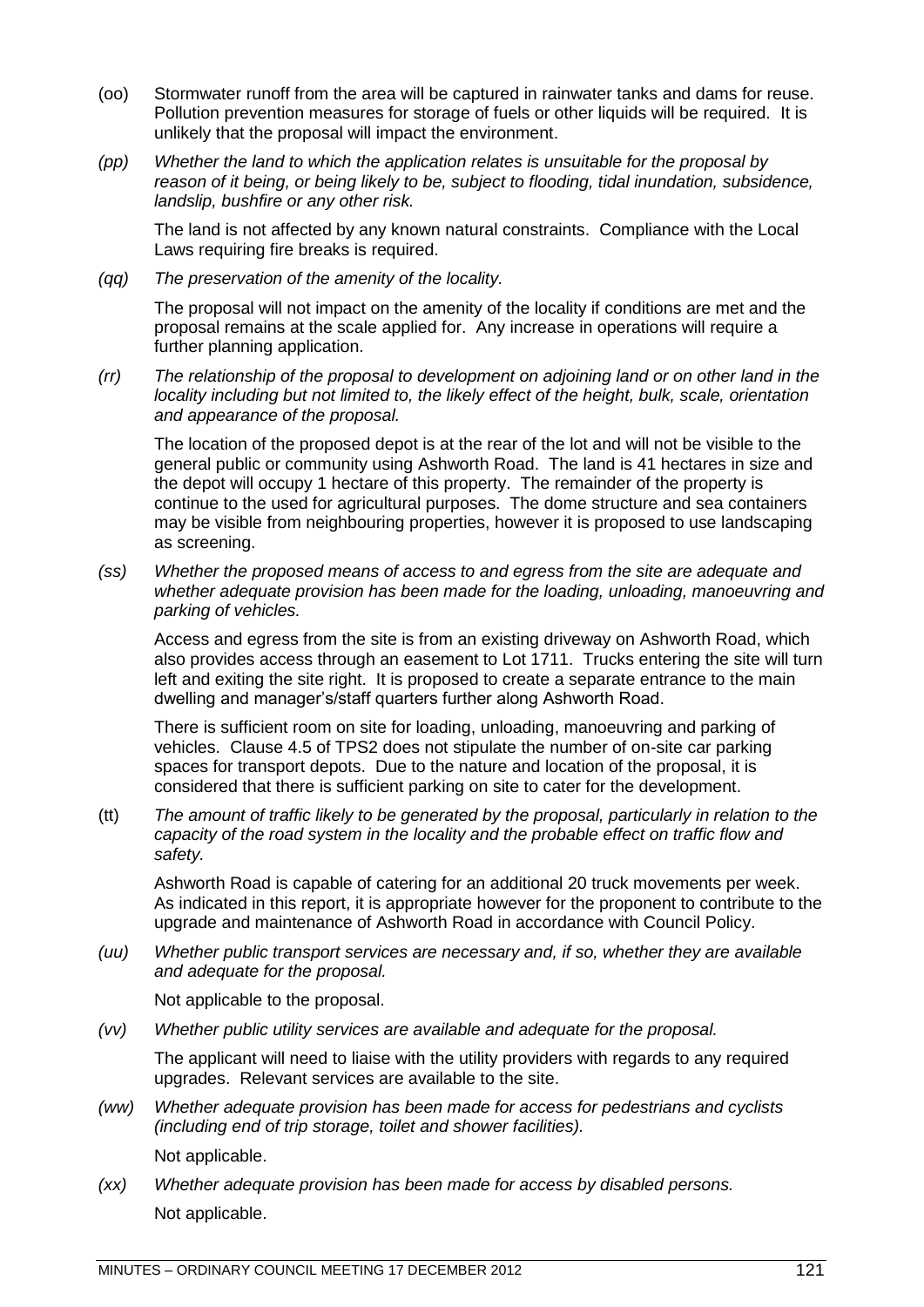*(yy) Whether adequate provision has been made for the landscaping of the land to which the application relates and whether any trees or other vegetation on the land should be preserved.*

It is proposed to complement the existing vegetation by densely landscaping the depot area, particularly around the dome structure and sea containers.

*(zz) Whether the proposal is likely to cause soil erosion and degradation.*

Access roads/tracks will require maintenance to prevent erosion and degradation.

*(aaa) The potential loss of any community service or benefit resulting from the planning consent.*

No community service or benefit will be affected by this proposal.

*(bbb) Any relevant submissions received on the application.*

As mentioned earlier in this report, one submission was received objecting to the proposal. The issues raised in the submission have been assessed and are discussed throughout this report.

*(ccc) The potential impacts of noise, dust, light, risk, and other pollutants on surrounding land uses.*

The closest residence is approximately 450 metres from the proposed site of the depot. Dust is unlikely to be an issue, however a condition is recommended that the access roads be stabilised. Noise can carry long distances depending on weather conditions. It is appropriate to limit hours of operation to reduce the potential impact of noise from truck movements. It should be noted that a submission was not received from the closest landowner.

*(ddd) The comments or submissions received from any authority consulted under clause 7.4.*

Comments were invited from Main Roads WA. No response was received.

*(eee) Any other planning consideration the local government considers relevant.*

A new dwelling is proposed to be constructed in addition to the development proposed by this application. A single dwelling in the General Agriculture zone is listed as 'P' in the Land Use table and is therefore, permitted development (i.e. development that does not require prior planning approval).

The proposal is considered to meet the provisions of the Scheme and subject to conditions of consent, will not impact neighbouring properties or the locality.

### **Policy Implications:**

The proposal is consistent with Council Policy.

### **Financial Implications:**

It is considered appropriate that the application contribute to the upgrading and maintenance of Ashworth Road in accordance with the recently adopted Local Planning Policy.

### **Strategic Implications:**

The Shire of York's 2012 Strategic Community Plan goals are:

Social

- Manage population growth, through planned provision of services and infrastructure.
- Strengthen community interactions and a sense of a united, cohesive and safe community.
- Build and strengthen community, culture, vibrancy and energy.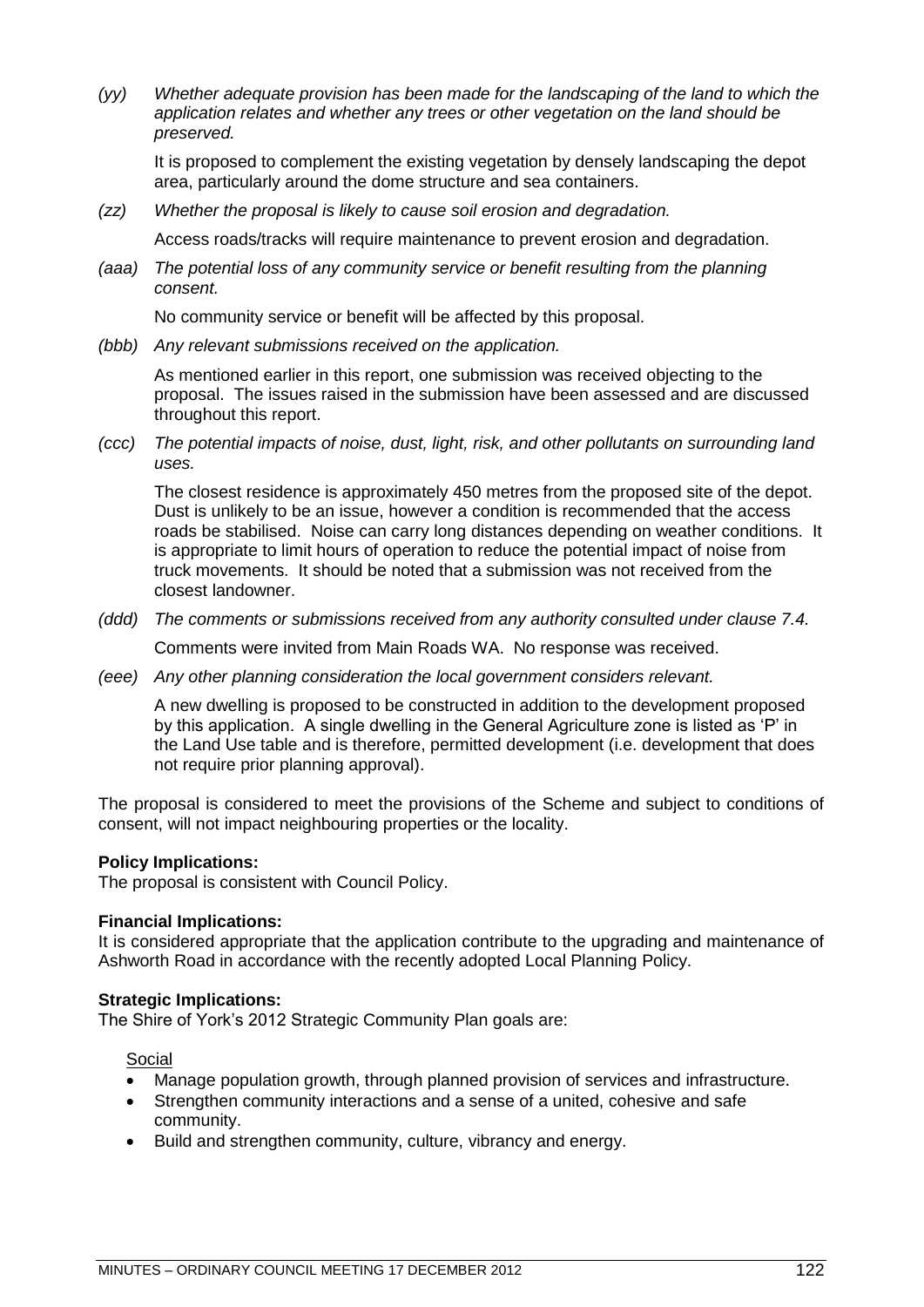Environmental

- Maintain and preserve the natural environment during growth, enhancing the 'rural' nature of York, and ensuring a sustainable environment for the future.
- Support sustainable energy and renewable resource choices.

### **Economic**

- Build population base through economic prosperity.
- Value, protect and preserve our heritage and past.
- Grow the economic base and actively support local businesses and service provision.

The growth of the economic base of York is imperative for the sustainable growth of York. This relocation of this business to York will contribute to the economy and build population base from the relocation of the business owner.

The proposal will not impact on the historic or environmental features of the locality, nor will it impact on the agricultural activities of the region.

There are no negative strategic implications associated with this proposal.

### **Voting Requirements:**

**Absolute Majority Required: No**

**Site Inspection: Site Inspection Undertaken: Yes**

## **Triple bottom Line Assessment:**

### **Economic Implications:**

The additional movement of 20 trucks per week on Ashworth Road will result in higher maintenance costs for the Shire of York and the community. As indicated in this report, it is appropriate for the applicant to contribute to any requiring upgrading and maintenance of Ashworth Road so that these costs are not borne by the community.

### **Social Implications:**

There are no social implications identified with this proposal.

### **Environmental Implications:**

As indicated in this report, through preventative measures and management, environmental impact can be prevented.

### **Comment:**

This report demonstrates that the proposal meets the objectives and provisions of the York Town Planning Scheme No. 2. There are no planning reasons that this application should not be approved.

The site inspection indicated that the depot area will be screened by existing vegetation from the two nearby residences and that this screening will be enhanced by additional proposed tree planting. Additionally, it is proposed to paint the sea containers to complement the surrounding environment.

It is considered appropriate that the proponent contributes to the upgrade and maintenance of Ashworth Road.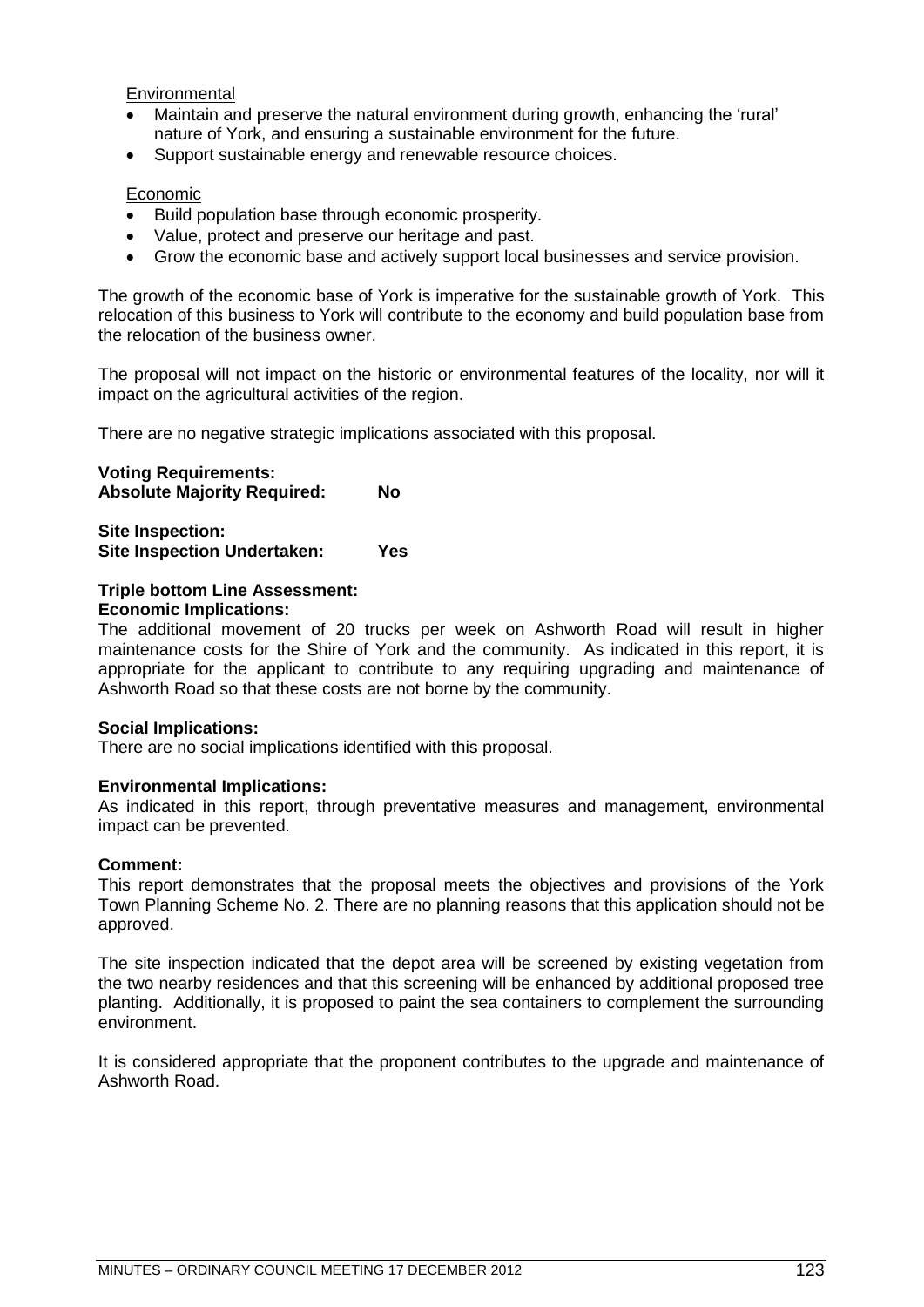**RESOLUTION 201212**

**Moved: Cr Hooper Seconded: Cr Duperouzel** 

*"That Council:*

*APPROVE the planning application to establish a (transport) depot, office and manager"s/staff quarters at Lot 12130 Ashworth Road, York, subject to the following conditions of consent:*

- *1. Development must substantially commence within two (2) years from the date of this decision.*
- *2. Development must take place in accordance with the stamped approved plans.*
- *3. Within 12 months from the commencement of the use, a contribution shall be made to the Shire of York for the upgrade and maintenance of Ashworth Road in accordance with the Local Planning Policy - Contributions for Road & Footpath Construction & Upgrading.*
- *4. This approval does not permit the carrying out of any manufacturing or other processes that could be defined as "Industry – General" or any other use defined as an industry under the provisions of the York Town Planning Scheme No. 2.*
- *5. No more than five (5) trucks are permitted on site at any one time. The tare weight of the trucks must not exceed the limit permitted on Ashworth Road.*
- *6. Truck and associated loading and unloading movements are restricted to 6.00 am to 6.00 pm Monday to Friday, unless there are exceptional circumstances, such as mechanical failure or other justifiable reasons.*
- *7. All roadways, entrances, loading and unloading areas, and other trafficked areas, must have a stabilised surface.*
- *8. Any liquid material (fuel, oil and the like) must be kept in a designated roofed and bunded area.*
- *9. All used oils and other wastes from truck service and maintenance activities must be stored in a roofed and bunded area prior to being transported to an approved waste disposal facility.*
- *10. The office and manager"s/staff quarters may only be used/occupier ancillary to the operation of the depot. Permanent habitation of this building for residential purposes is not permitted.*
- *11. The dome structure, sea containers and general compound area shall be screened with appropriate vegetative landscaping within 12 months from the commencement of the use.*
- *12. Any advertising signage, other than one small business identification sign, will require separate planning approval.*

### *Advice Notes:*

*Note 1: If the development the subject of this approval is not substantially commenced within a period of 2 years, or such other period as specified in the approval after the date of the determination, the approval will lapse and be of no further effect.*

*Note 2: Where an approval has so lapsed, no development is to be carried out without the further approval of the local government having first been sought and obtained.*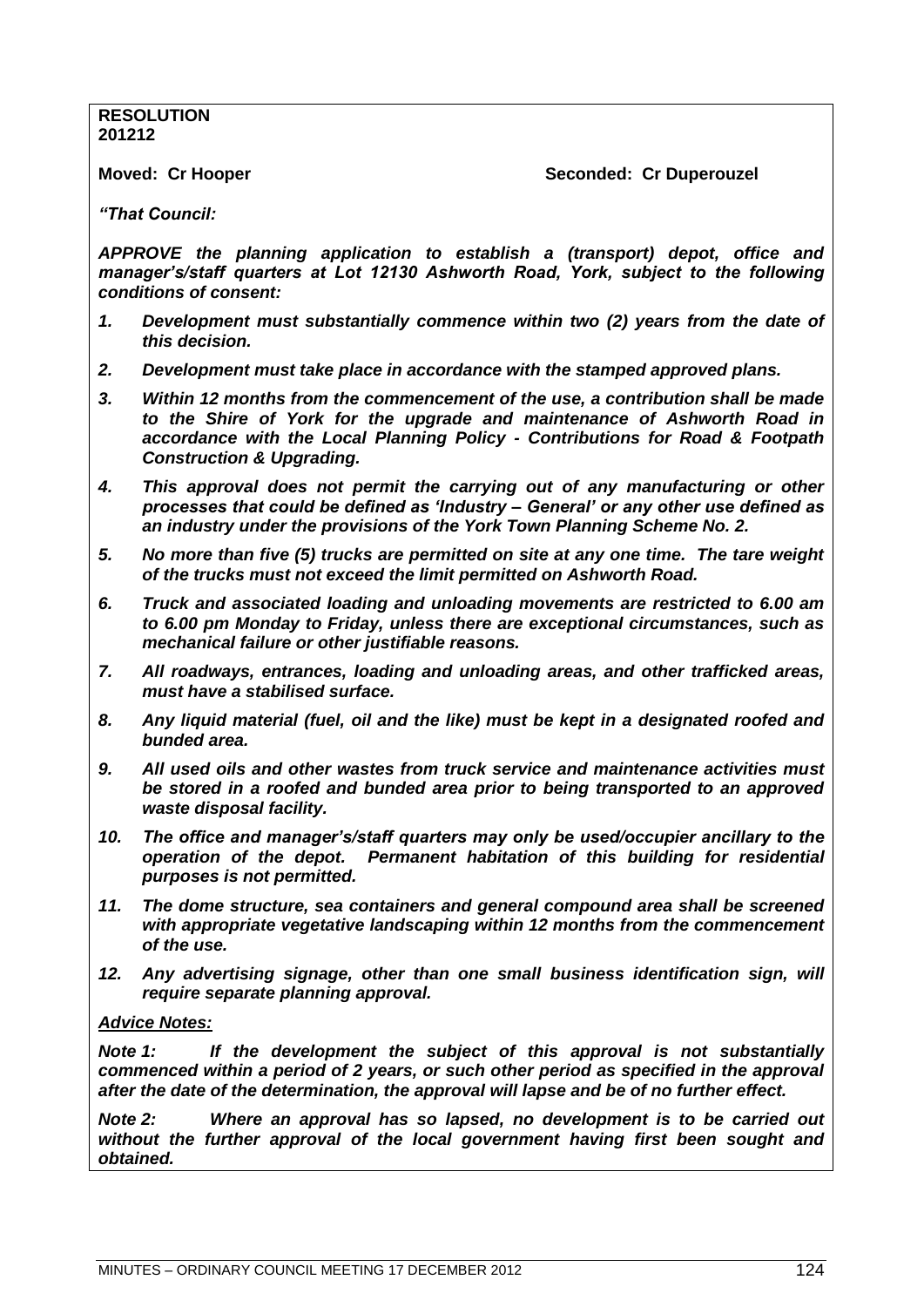*Note 3: If an applicant is aggrieved by this determination there is a right of appeal under the Planning & Development Act 2005. An appeal must be lodged within 28 days of the determination.*

*Note 4: This approval is not a building permit. In accordance with the provisions of the Building Act 2011, an application for a building permit must be submitted to, and approval granted by the local government prior to any change of classification or prior to the commencement of any structural works within the development hereby permitted."*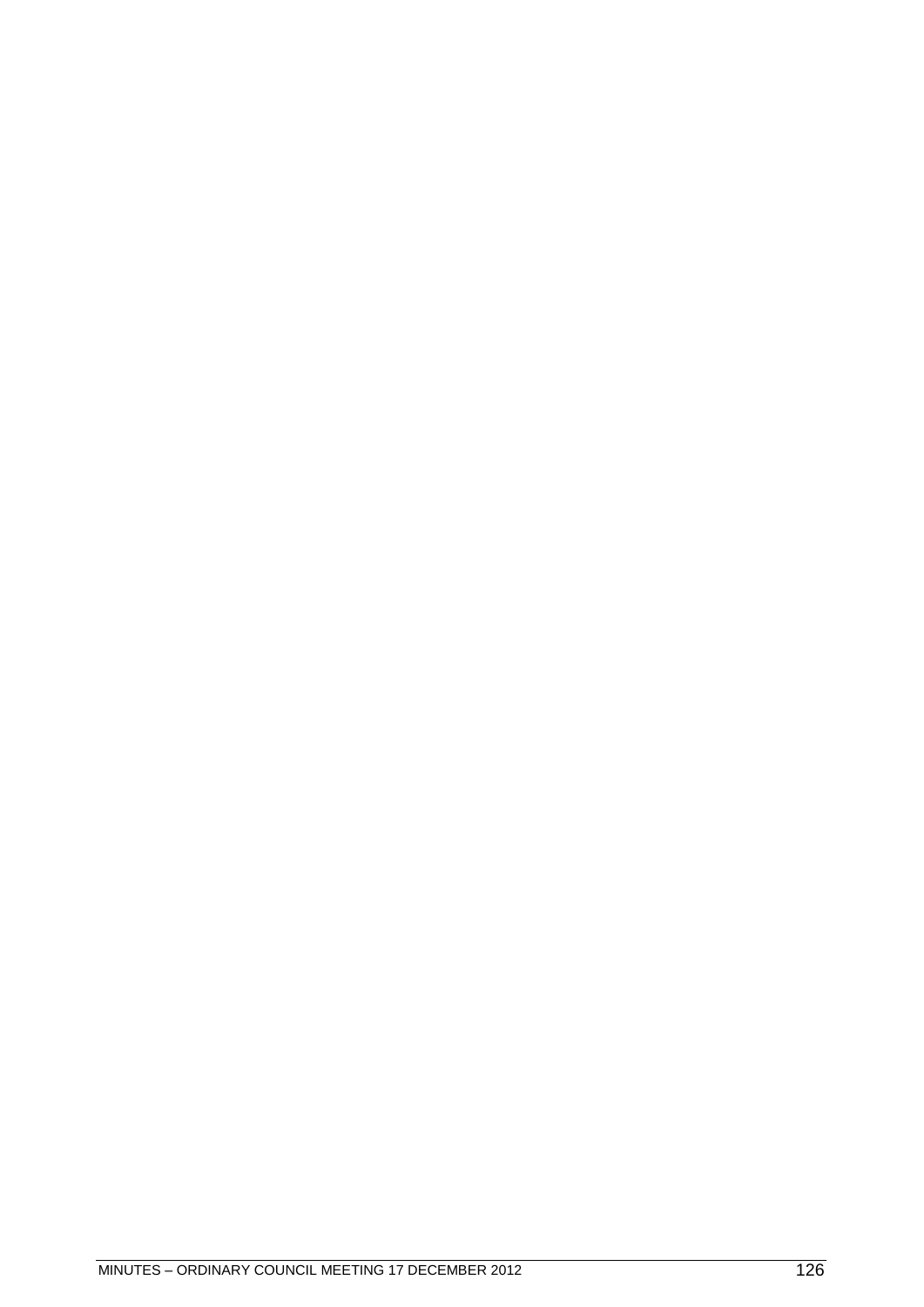### **Item 9.5.1 – Appendices**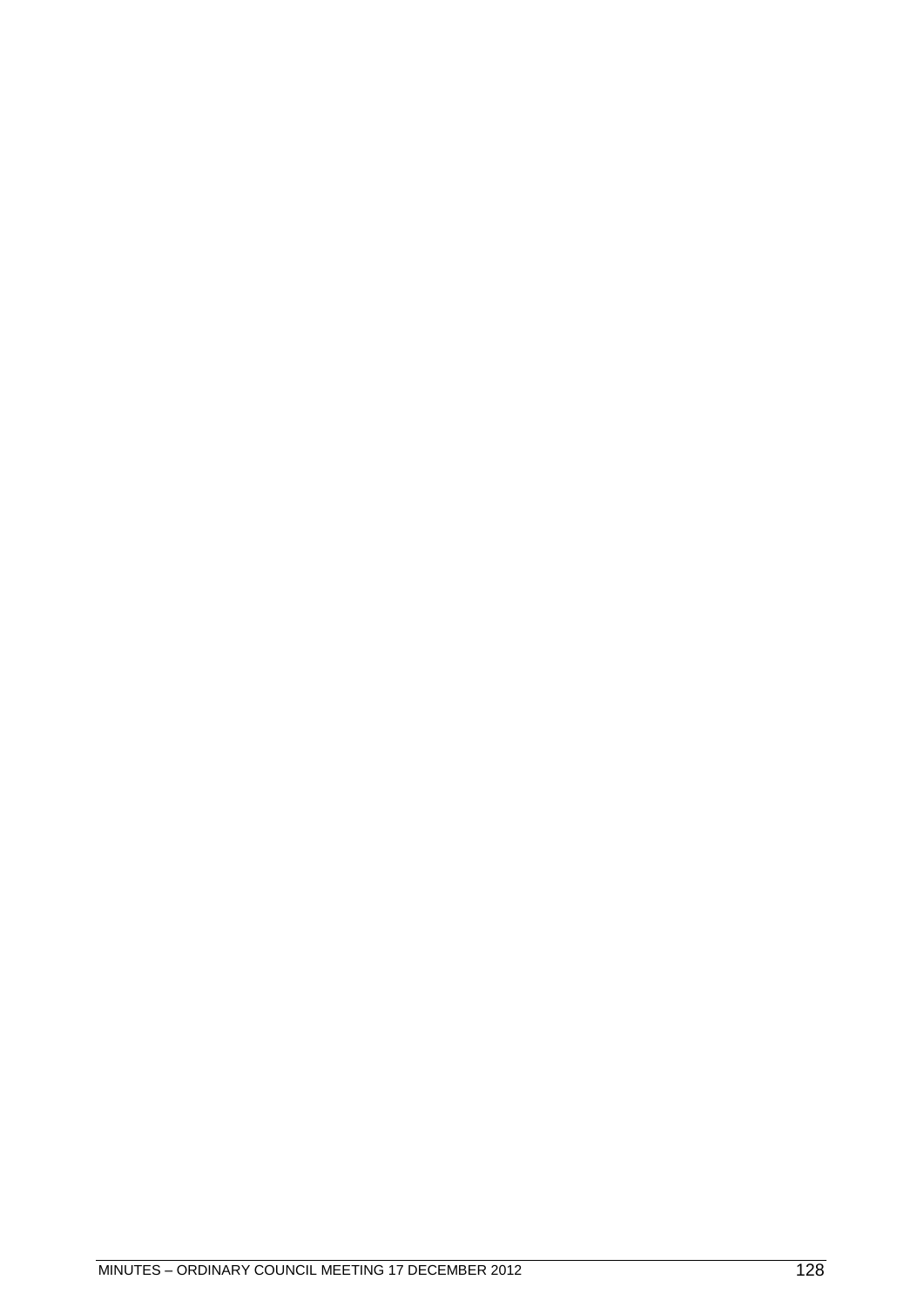# **9. OFFICER'S REPORTS**

**9.5 LATE REPORTS**

**9.5.2 2013 York Motorcycle Festival**

| <b>FILE NO:</b>                | CS.CEV.3                                      |
|--------------------------------|-----------------------------------------------|
| <b>COUNCIL DATE:</b>           | 17 December, 2012                             |
| <b>REPORT DATE:</b>            | 13 December, 2012                             |
| <b>LOCATION/ADDRESS:</b>       | <b>York Townsite</b>                          |
| <b>APPLICANT:</b>              | <b>Premiere Events</b>                        |
| <b>SENIOR OFFICER:</b>         | R Hooper, CEO                                 |
| <b>REPORTING OFFICER:</b>      | R Hooper, CEO                                 |
| <b>DISCLOSURE OF INTEREST:</b> | Nil                                           |
| <b>APPENDICES:</b>             | <b>Premier Events Proposal &amp; Costings</b> |
| <b>DOCUMENTS TABLED:</b>       | Nil                                           |
|                                |                                               |

### **Summary:**

Premiere Events have submitted a proposal for the 2013 York Motorcycle Festival as the initiator for an annual event to showcase motorcycles and as a fundraiser for designated charities.

### **Background:**

The inaugural York Motorcycle Festival was held in 2012 as a Wheels for Hope fundraiser and it was an extremely well attended and successful event.

### **Consultation:**

Premier Events Rotary

**Statutory Environment:** Not applicable

**Policy Implications:** Nil

### **Financial Implications:**

Cash contributions are in accordance with Council policies for events support with the inkind contributions at levels commensurate with previous events in York.

### **Strategic Implications:**

### *The Shire of York"s 2012 Strategic Community Plan:*

### *Social: Building a Sense of Community*

*Our objectives and priorities are built from our shared outcomes.*

- *Outcomes – Connected Community*
- *Objectives – Strengthen the Cultural and Historical Significance of York*
- *Priorities - Develop a plan to support cultural experiences, such as events, festivals, crafts and entertainment.*

### *Economic Development: Maximise Development*

*Our objectives and priorities are built from our shared outcomes.*

- *Outcomes – Increase Visitors*
- **Support York as a Regional Place to Visit**
- *Priorities - Build tourism capability through events, arts, history, walkways, and cultural experiences*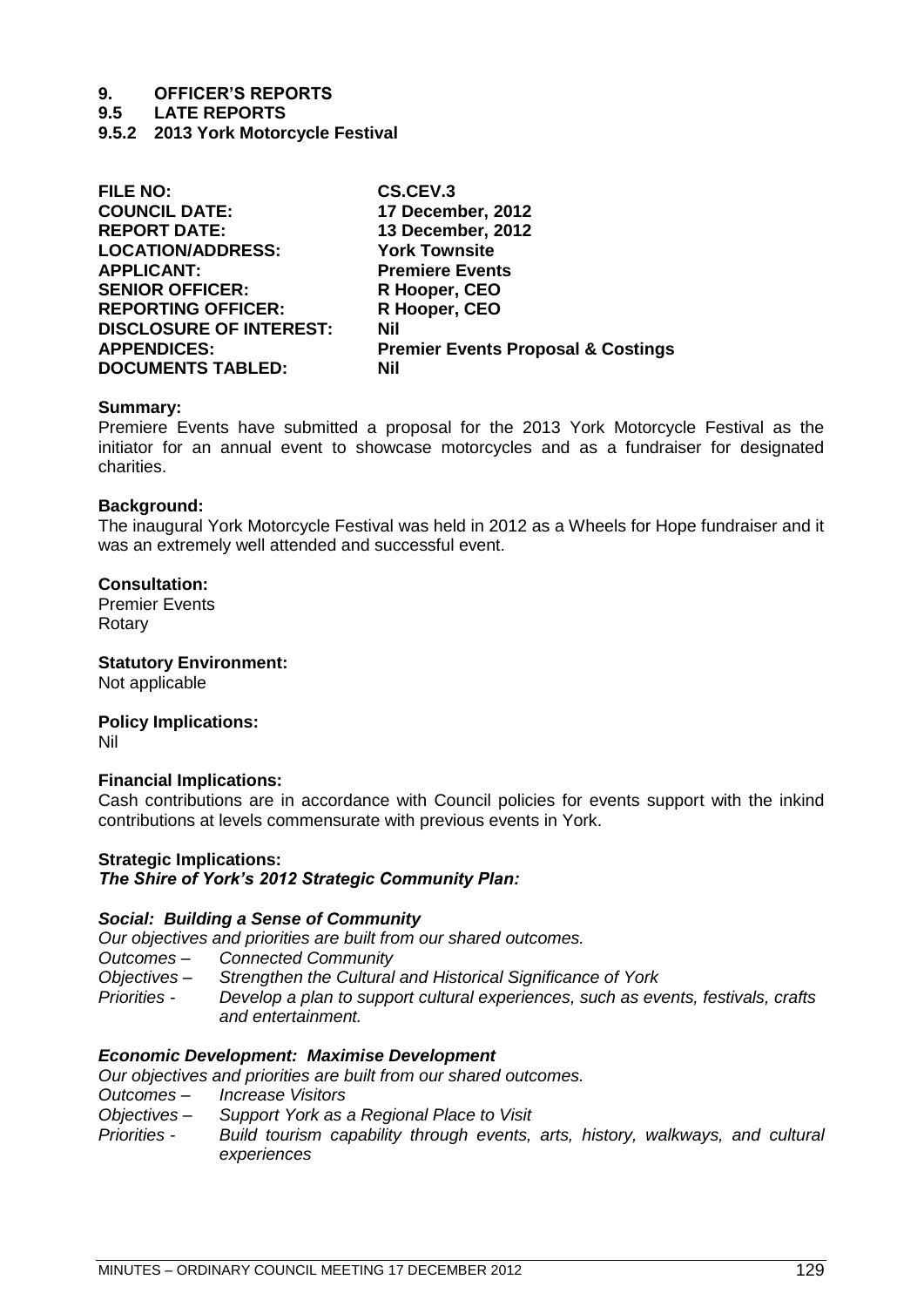### **Voting Requirements: Absolute Majority Required: Yes**

| Site Inspection:                   |               |
|------------------------------------|---------------|
| <b>Site Inspection Undertaken:</b> | Yes - York \$ |
|                                    |               |

**Streets, Parks, Recreation & Convention Centre & Oval**

### **Triple bottom Line Assessment: Economic Implications:**

An event of this scale has local and regional business benefits.

### **Social Implications:**

Annual events of this nature are of high social value to the community and if a music event is added this will be an additional benefit.

### **Environmental Implications:**

Nil at this stage.

### **Comment:**

The York Motorcycle Festival is a large scale event of high value in positioning York as an events centre.

**RESOLUTION 211212**

**Moved: Cr Scott Seconded: Cr Duperouzel** 

*"That Council:*

*Endorse the Premiere Events proposal for the 2013 and future years York Motorcycle Festival subject to the funding and inkind support commitments by the Shire of York being strictly limited to the amounts detailed."*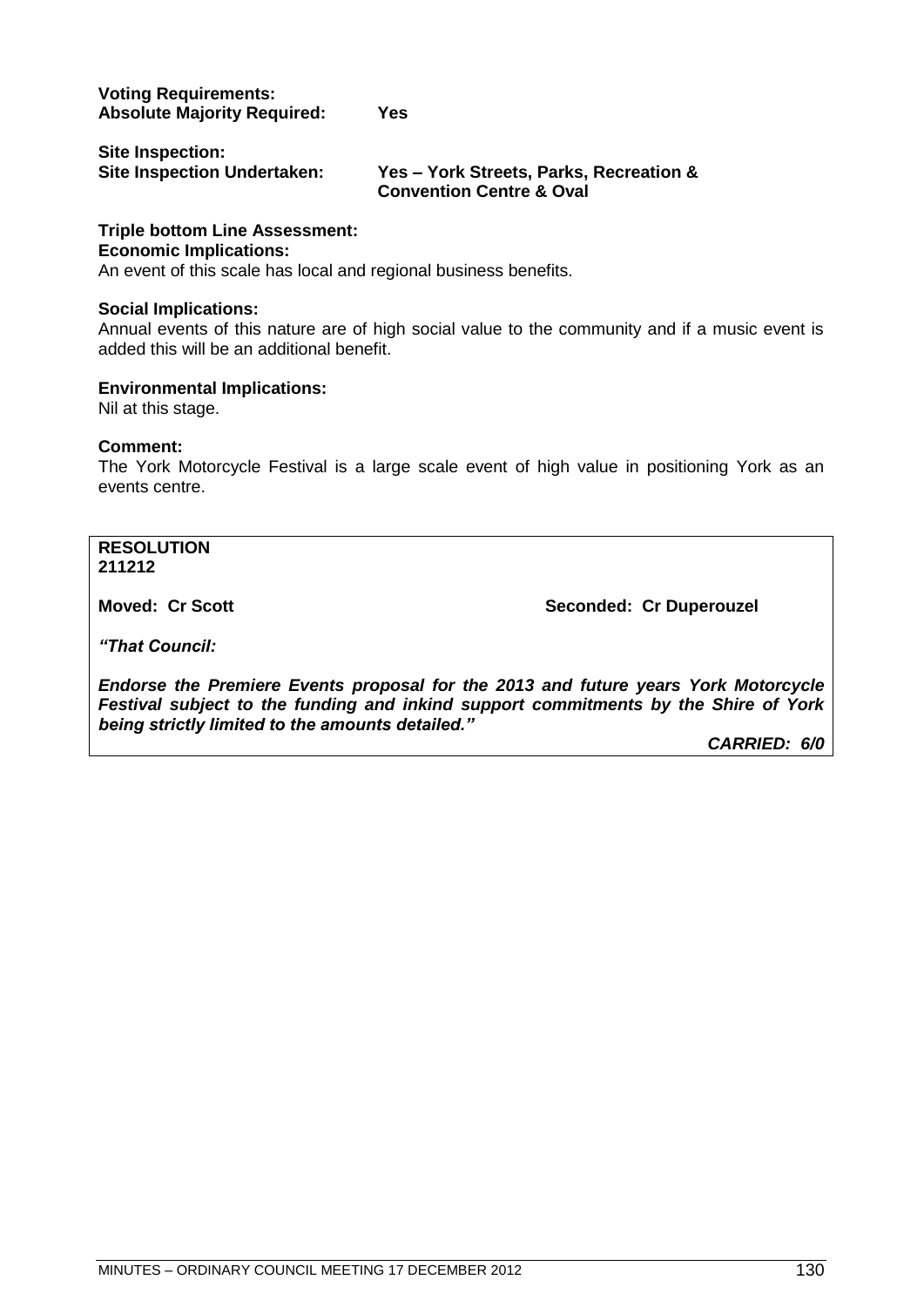### **Item 9.5.2 - Appendices**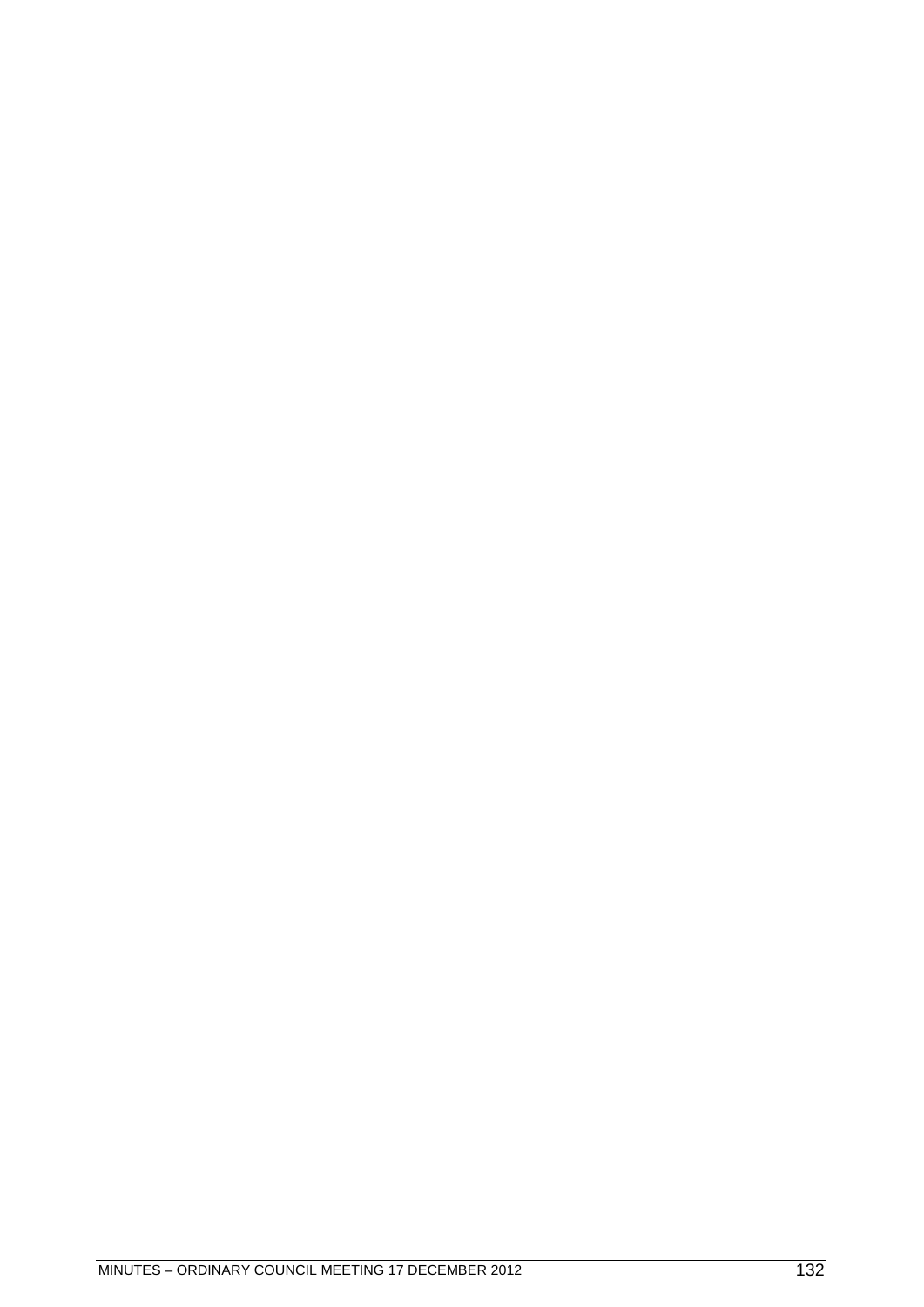# **9. OFFICER'S REPORTS**

**9.5 LATE REPORTS**

**9.5.3. Country Local Government Fund – Regional Component**

| <b>FILE NO:</b>                | FI.FAG.8                           |
|--------------------------------|------------------------------------|
| <b>COUNCIL DATE:</b>           | 17 December, 2012                  |
| <b>REPORT DATE:</b>            | 14 December, 2012                  |
| <b>LOCATION/ADDRESS:</b>       | <b>South East Avon Region</b>      |
| <b>APPLICANT:</b>              | N/A                                |
| <b>SENIOR OFFICER:</b>         | R Hooper, CEO                      |
| <b>REPORTING OFFICER:</b>      | R Hooper, CEO                      |
| <b>DISCLOSURE OF INTEREST:</b> | Nil                                |
| <b>APPENDICES:</b>             | <b>Funding Allocation Template</b> |
| <b>DOCUMENTS TABLED:</b>       | Nil                                |
|                                |                                    |

### **Summary:**

The SEAVROC group recommends that the member Councils endorse the funding template for allocation of the Regional Country Local Government Fund for projects across the five member Local Governments.

### **Background:**

The Country Local Government Fund Regional Component has operated for the past two years with the Shire of York receiving \$909,000 for part construction of the Recreation and Convention Centre and the new synthetic sports surfaces.

The regional funding pool will move to an open bid system under the new guidelines and the SEAVROC Councils will need to lobby for the right to allocate funds.

### **Consultation:**

Shires of York, Cunderdin, Beverley, Quairading and Tammin Wheatbelt Development Commission

### **Statutory Environment:**

Nil at present.

### **Policy Implications:**

Nil

### **Financial Implications:**

Allocation of these funds to the Town Hall project ensures that the project can proceed and be used to leverage grants from other sources.

### **Strategic Implications:** *The Shire of York"s 2012 Strategic Community Plan:*

### *Economic Development: Maximise Development*

*Our Vision - Visitors will be welcomed, with activities and places of significance to visit, providing a base to visit other regional and rural areas.*

*Our objectives and priorities are built from our shared outcomes.*

- *Outcome – York – A Regional Centre*
- *Objectives – Improve, Enhance and Grow the Town Centre, Creating a Regional Service Centre*
- *Priorities - Develop the Town Centre Plan, building on the historical significance to celebrate the culture, history and arts*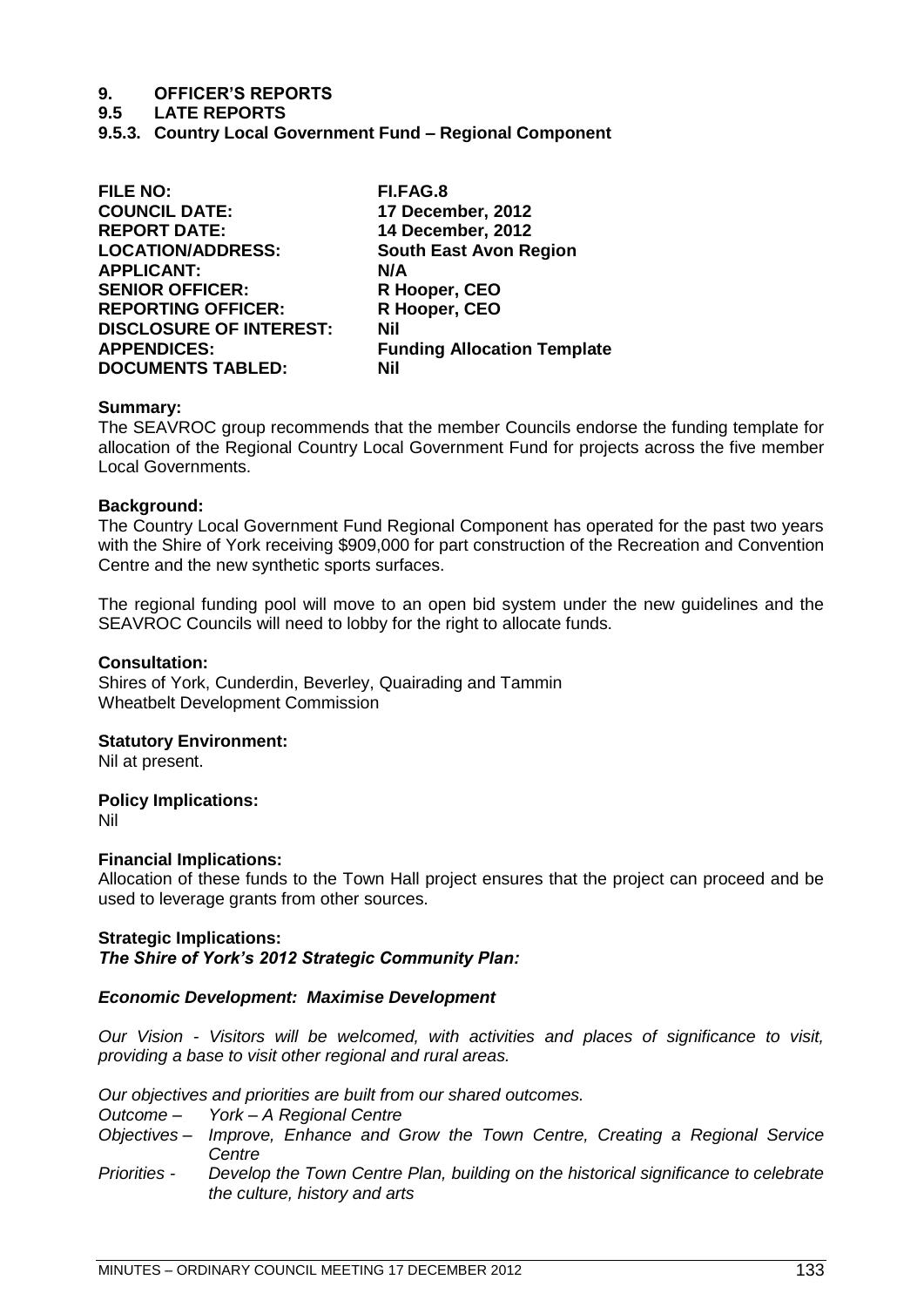### **Voting Requirements: Absolute Majority Required: No**

### **Site Inspection: Site Inspection Undertaken: Not Applicable**

### **Triple bottom Line Assessment:**

### **Economic Implications:**

The regional funds will have high value regional and local economic impacts through employment, visitor attraction, business investment and other factors.

### **Social Implications:**

The Town Hall project will be of significance to the community in preserving the historic Town Hall and expanding its use.

### **Environmental Implications:**

The environmental aspects of the built form will be considered in any upgrading and fit out works.

### **Comment:**

Retention of the ability and right to allocate regional funds through designated Local Government groupings gives a higher degree of certainty to project planning and forward financial planning.

**RESOLUTION 221212**

**Moved: Cr Smythe <b>Seconded: Cr Boyle Seconded: Cr Boyle** 

*"That Council:*

*Endorse the CLGF – Regional Component allocations submitted by the South East Avon Voluntary Regional Organisation of Councils including the allocation of \$900,000 for the York Town Hall upgrading to a Regional Cultural Centre from the 2013/14 funding round."*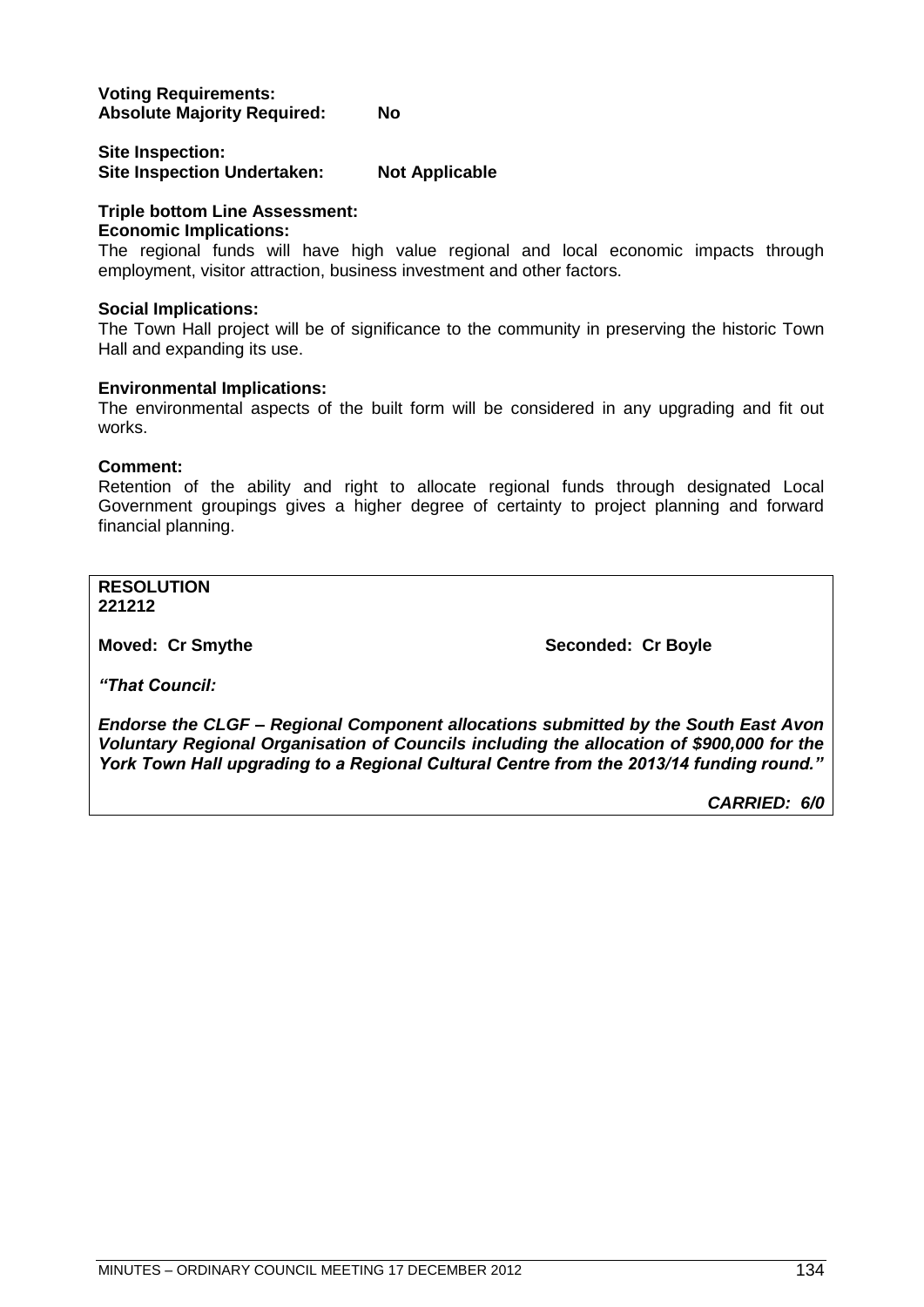### **Item 9.5.3 – Appendices**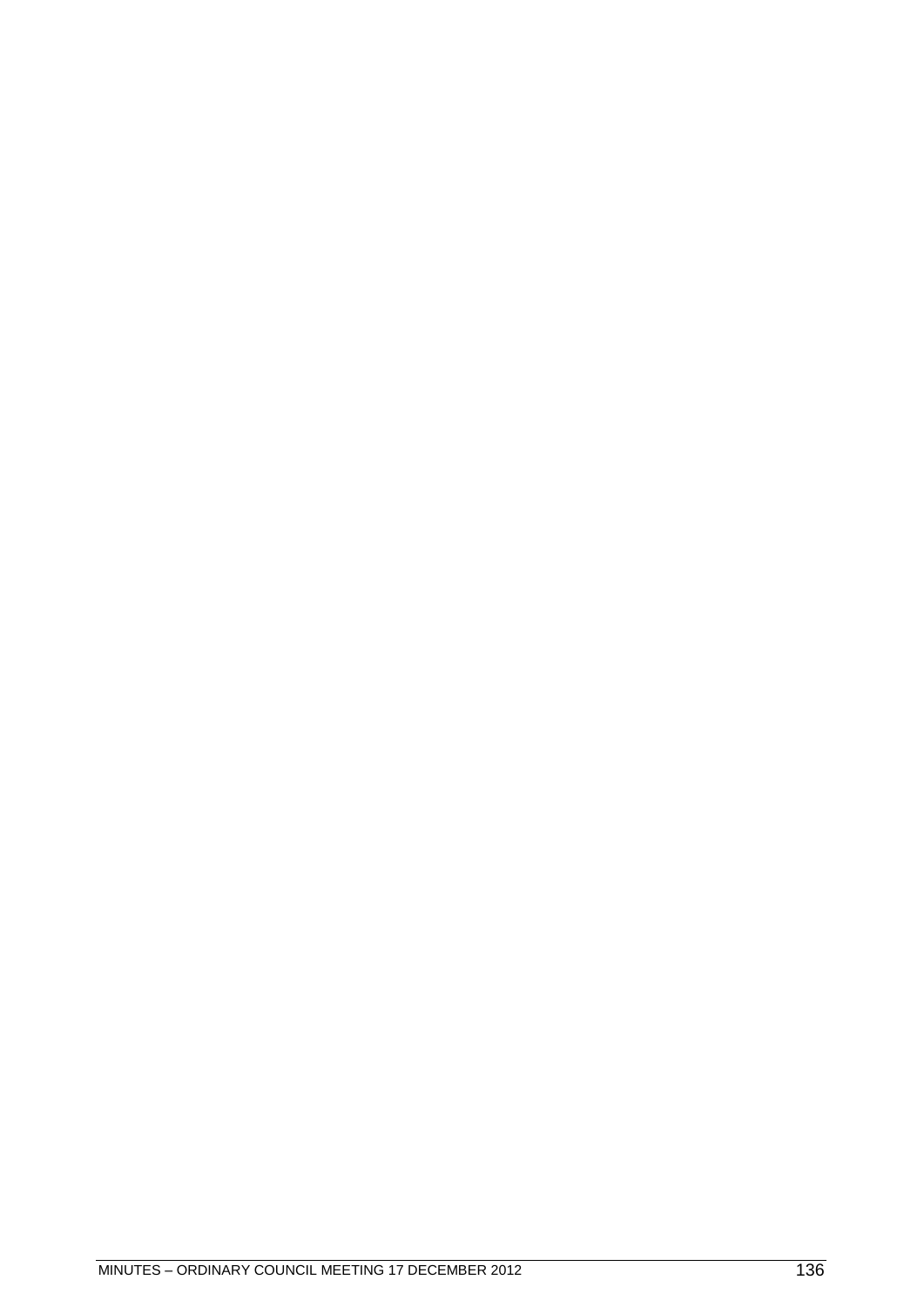## **9. OFFICER'S REPORTS**

### **9.4 FINANCE REPORTS**

**9.5.4 Transfer from Reserve – Centennial Units – Local Government Energy Efficiency Program** 

| <b>FILE NO:</b>                | <b>CCP.16.4</b>                         |
|--------------------------------|-----------------------------------------|
| <b>COUNCIL DATE:</b>           | 17 December, 2012                       |
| <b>REPORT DATE:</b>            | 17 December, 2012                       |
| <b>LOCATION/ADDRESS:</b>       | Units 1 to 6, 40 McCartney Street, York |
| <b>APPLICANT:</b>              | <b>Shire of York</b>                    |
| <b>SENIOR OFFICER:</b>         | R Hooper, CEO                           |
| <b>REPORTING OFFICER:</b>      | <b>G Tester, MHB</b>                    |
| <b>DISCLOSURE OF INTEREST:</b> | Nil                                     |
| <b>APPENDICES:</b>             | Nil                                     |
| <b>DOCUMENTS TABLED:</b>       | <b>Nil</b>                              |

### **Summary:**

That Council approve of the transfer of \$9,940.00 from reserve funds for the co-funding of the proposed solar hot water unit project at Units 1 – 6 Centennial Units to replace all storage hot water systems.

### **Background:**

The Manager of Environmental Health and Building Services has assessed that all hot water units apart from one which was recently replaced, are approaching the end of their service life (approximately 6 years old).

The Federal Government through the Local Government Energy Efficiency Program has made available a grant of up to \$20,000 for small regional Councils to replace inefficient storage hot water units with approved solar heated hot water units.

### **Consultation:**

Several tenants of Centennial units have been advised of the hot water storage heater replacement project and three quotes have been obtained.

### **Statutory Environment:**

Local Government Act 1995 Section 6.8 states;

- 6.8. Expenditure from municipal fund not included in annual budget
	- (1) A local government is not to incur expenditure from its municipal fund for an additional purpose except where the expenditure —
		- Is authorised in advance by resolution.

### **Policy Implications:**

Not applicable.

### **Financial Implications:**

Three quotes were received to replace the hot water storage units, as required by the funding program the lowest quote received was \$29,940 from a local contractor.

Adequate funds are held in Reserve for use on the Centennial Units. This still leaves sufficient funds to co – fund the installation of the solar hot water units.

### **Strategic Implications:**

Council's strategic plan has an objective to support sustainable and renewable resources.

It is a priority to explore options and improvements in the towns energy and water use.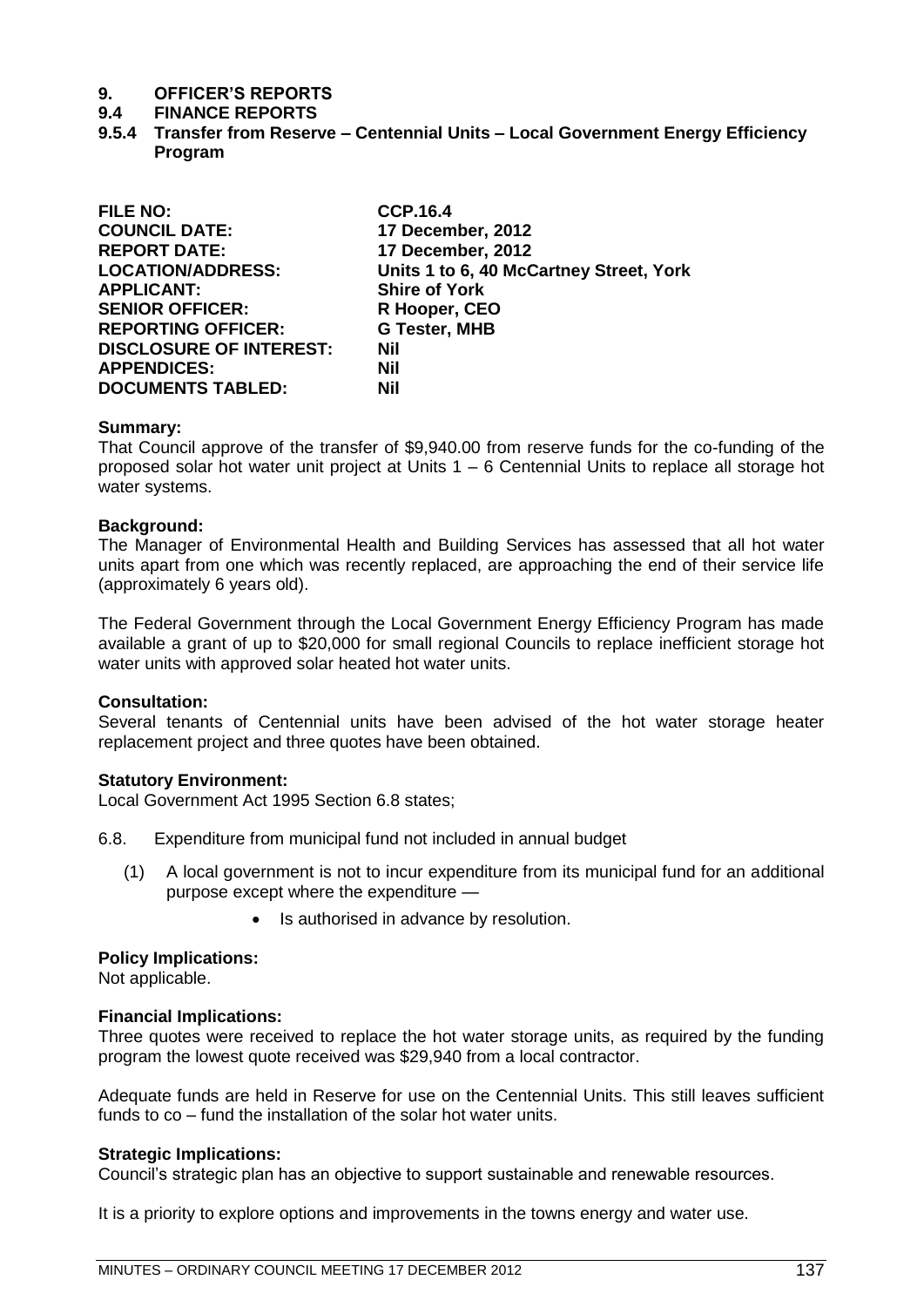### **Voting Requirements: Absolute Majority Required: No**

#### **Site Inspection: Site Inspection Undertaken: Yes**

#### **Triple bottom Line Assessment: Economic Implications:**

Favourable economic implications arise from this report for the tenants as it is estimated that a saving of between \$300.00 and \$500.00 per annum will be obtained for each tenant.

### **Social Implications:**

Nil

### **Environmental Implications:**

Improvement in energy use by less reliance on electrical water heating.

### **Comment:**

This funding was originally intended to provide solar hot water installations to other council buildings such as the York Swimming Pool, Town Hall, and indoor basketball courts.

The swimming pool has an existing hot water unit that is still in good repair, the other buildings use minimal hot water and little gain would be obtained by installing the solar hot water units on these buildings.

The centennial units are considered the most appropriate buildings for the retro fitting of solar hot water units as it is to Councils advantage to decommission the aging electric storage hot water units and it is to the tenants benefit with lower electricity bills.

This report gives a correct record and is in accordance with the Local Government Act.

### **RESOLUTION 231212**

### **Moved: Cr Hooper Seconded: Cr Smythe**

*"That Council in accordance with Section 6.8 of the Local Government Act 1995 endorse the transfer of funds to the amount of \$9,940.00 from Reserve 22 – Centennial Garden Reserve for co–funding of the installation of solar hot water units at Units 1-6, 40 McCartney Street, York."*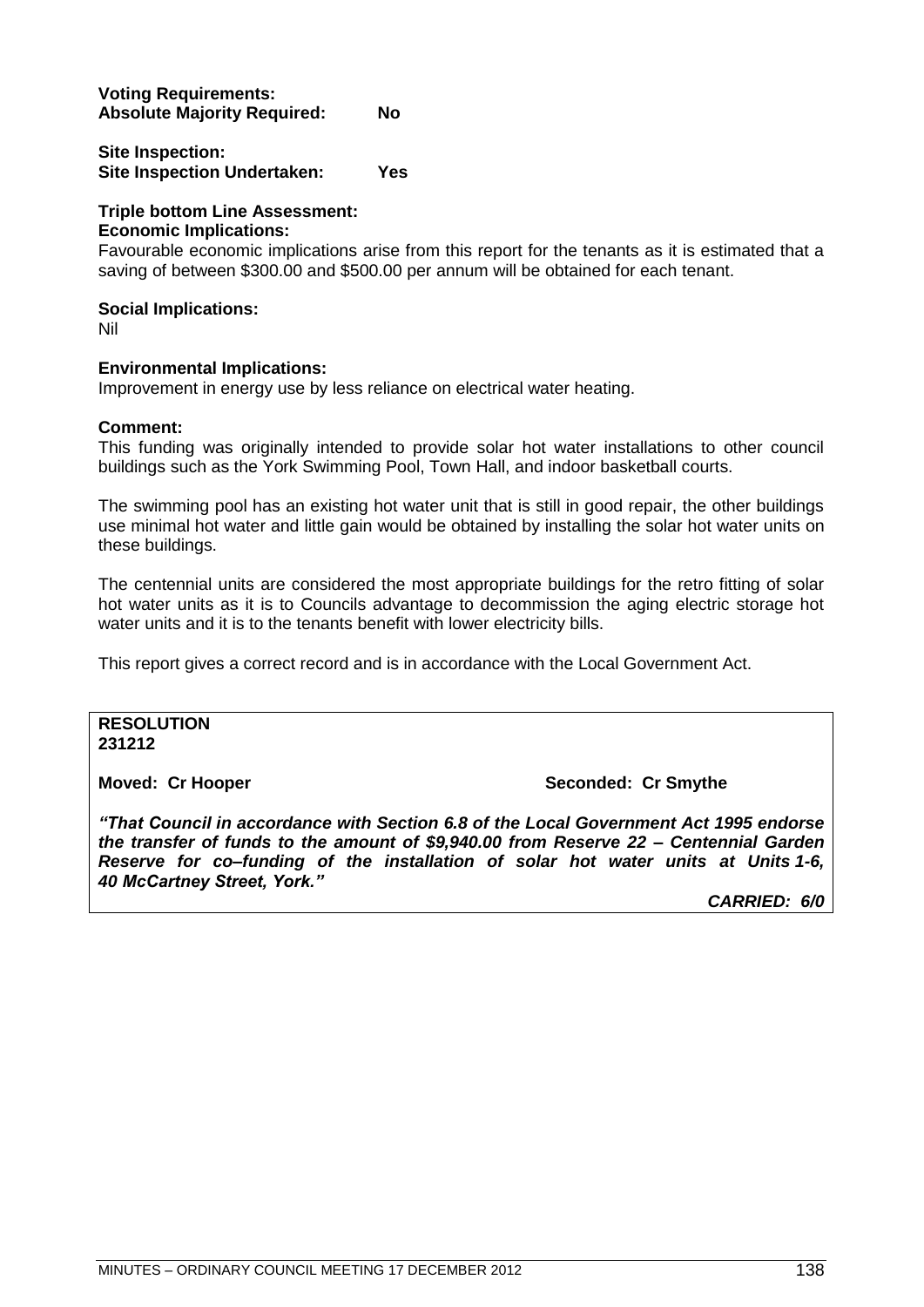## **9.6 Confidential Reports**

| 9.6.1 | <b>Australia Day Awards</b> |
|-------|-----------------------------|
|-------|-----------------------------|

| <b>RESOLUTION</b><br>241212                                         |                       |                     |  |
|---------------------------------------------------------------------|-----------------------|---------------------|--|
| <b>Moved: Cr Hooper</b>                                             | Seconded: Cr Lawrance |                     |  |
| "That Council:                                                      |                       |                     |  |
| Go "Into Committee" to consider the Confidential Report at 4.10pm." |                       | <b>CARRIED: 6/0</b> |  |

*Cr Duperouzel declared a Proximity Interest Affecting Impartiality to this item and left the room at 4.10pm*

**RESOLUTION 251212**

**Moved: Cr Hooper Seconded: Cr Lawrance**

*"That Council:*

- *(1) receive the Notes from the York Honours Reference for the Meeting held on the 3 rd December, 2012;*
- *(2) endorse the recommendations from the York Honours Reference Group for the Junior Sports Star of the Year Award and the Senior Sports Star of the Year Award, for the Year 2012;*
- *(3) endorse the recommendations from the York Honours Reference Group for the Under 25 Citizen of the Year Award; Community Group or Event Award and Senior Citizen of the Year Award."*

*CARRIED: 5/0*

**RESOLUTION 261212**

**Moved: Cr Hooper Seconded: Cr Lawrance**

*"That Council:*

*Come "Out of Committee" at 4.13pm."*

*CARRIED: 5/0*

*Cr Duperouzel returned to the room at 4.13pm.*